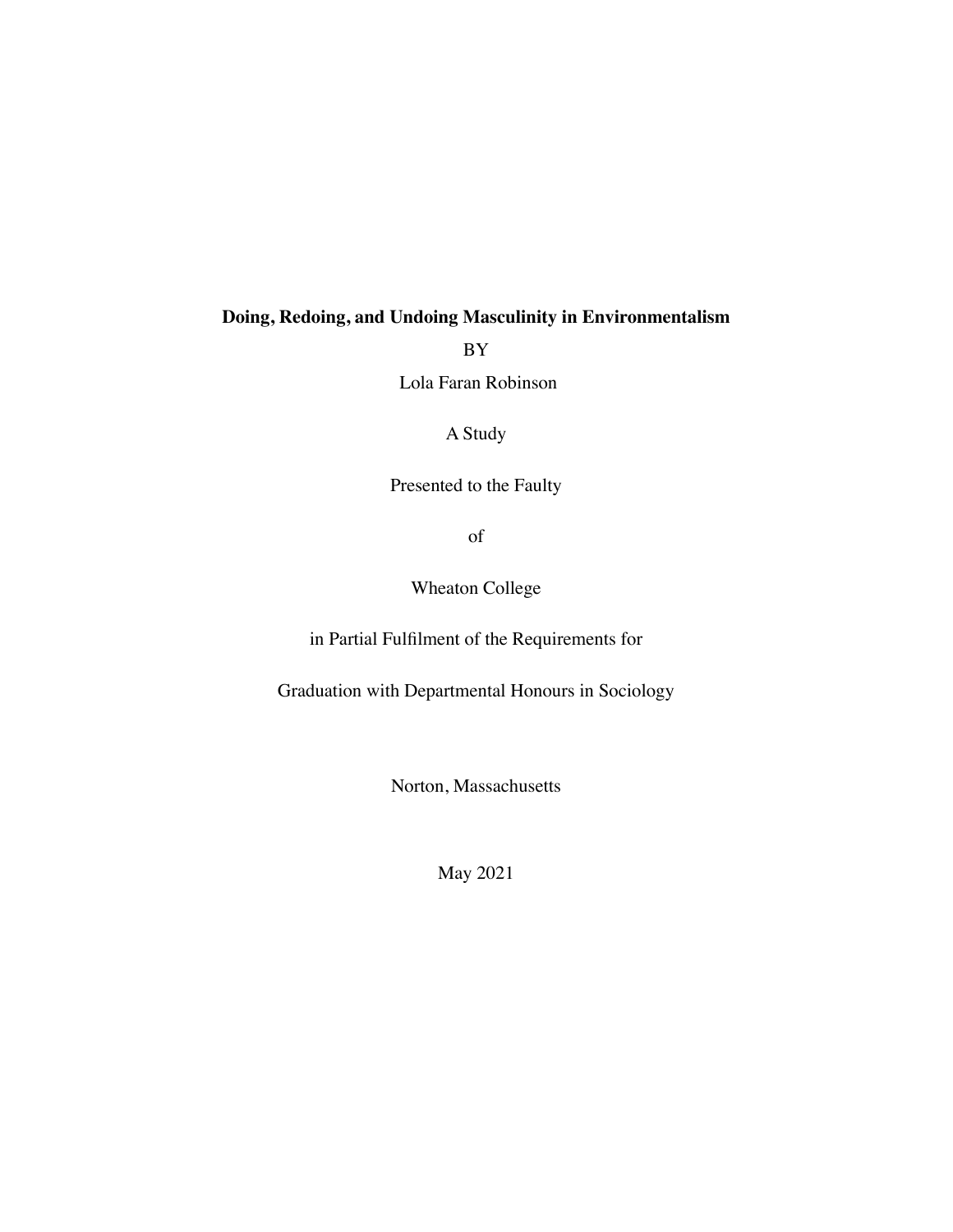## **Acknowledgements**

I would first like to express my utmost gratitude to Professor Justin Schupp for serving not only as my lead advisor on this project, but also as a mentor throughout my time at Wheaton. For believing in my intellectual ability and encouraging me to trust in myself. For his unwavering support and kind words of encouragement. From the bottom of my heart, thank you for keeping me sane this year. Thank you to Professor Hyun Kim for pushing me to my intellectual limits and for supporting me throughout this project and my studies at Wheaton. I would also like to thank my family and friends for your endless support, especially Jill, Marianne, Alex, Laura, Leon and Gabriel for everything you have done to support me throughout this year. And finally, I would like to thank the 14 men who gave their time and attention to this study.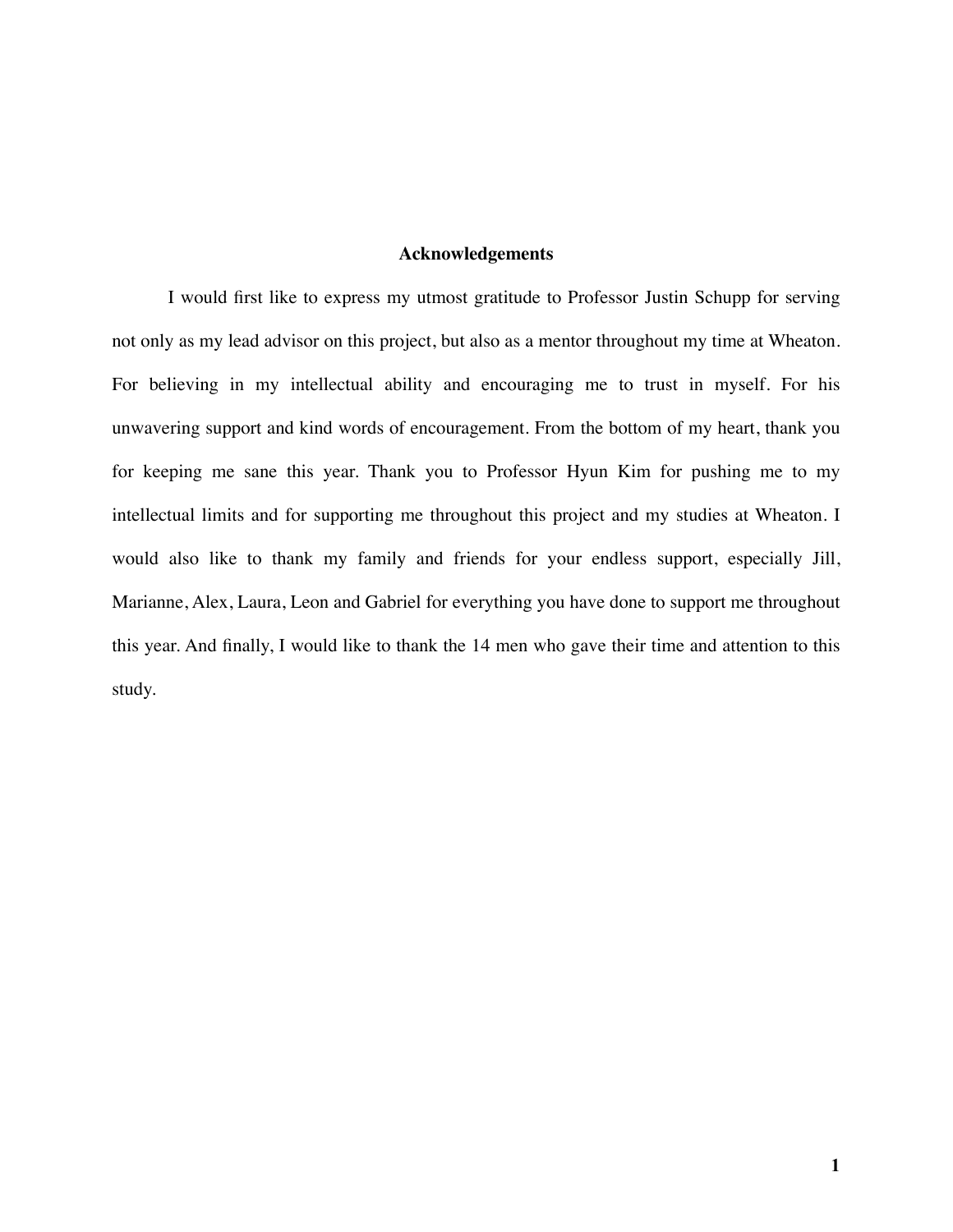# **Abstract**

Conventional and traditional visions of masculinity idealise and glorify, violence, aggression, and destruction while undermining more caring traits such as altruism, empathy, and compassion. These gender scripts inform men's perception of themselves, others, and the world around them as they seek to adhere to and fit in with the surrounding culture. These notions of masculinity are subject to extensive academic and media attention, while comparatively less attention is paid to the men who challenge or reject these harmful traits. Traditionally masculine values stand in tension to environmentalism, prioritising money, power, and profitability above care and respect for nature. Previous research suggests that traditional ideas of masculinity can be a deterrent to pro-environmental behaviours due to a perceived link between 'green behaviours' and femininity. But as of yet, there is a dearth of empirical research on those men who overcome such barriers to engage with environmentalism. This study therefore draws on indepth interviews with 14 pro-environmental men from across America, Britain and Canada, to understand their experiences navigating the gendered terrain of environmentalism. This research complicates our understanding of performativity within environmentalism, as the men in this study show both complicity and resistance to hegemonic gender structures within the scope of their environmentalism.

Key Words: *Masculinities, Doing Gender, Environmentalism, Ecofeminism*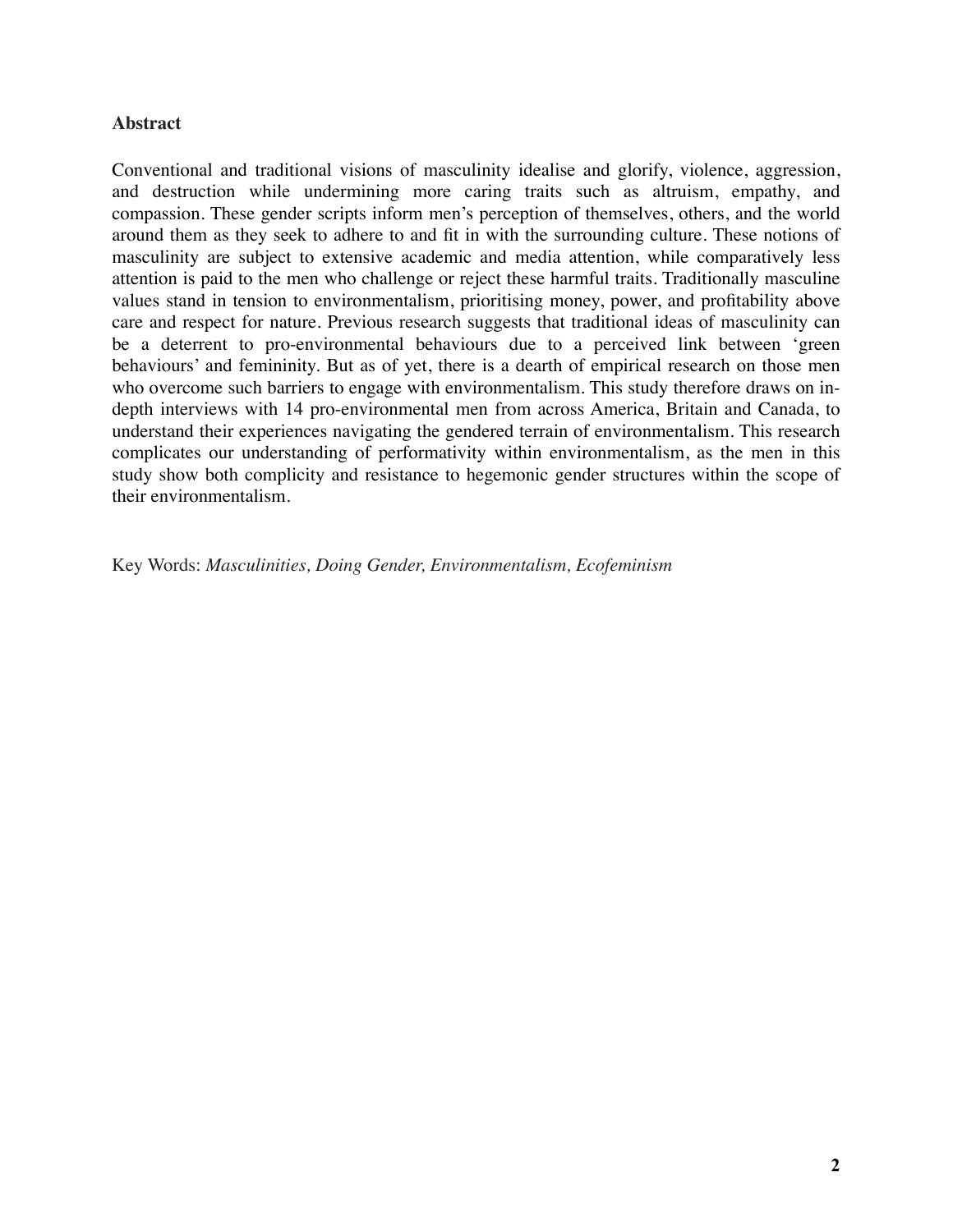# **Table of Contents**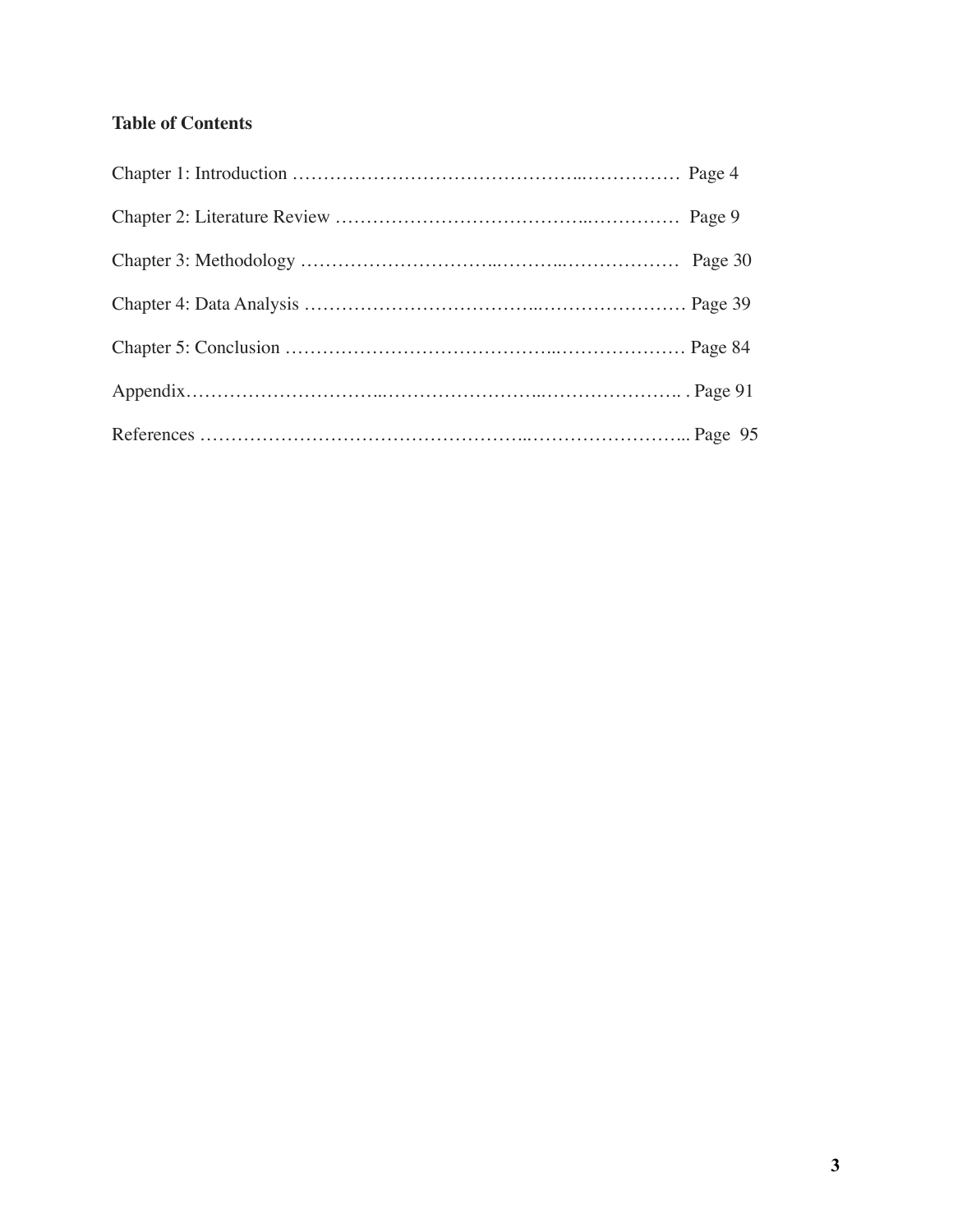### **I. INTRODUCTION**

*"Achieving masculine status makes sense only in a social context. The top managers of the corporations pouring out greenhouse gases and poisoning river systems are not necessarily doing so from inner evil. Perhaps these men love babies and puppies and would sing in a church choir if only they could find the time. But they are working in an insane elite world that institutionalised competitive, power-oriented masculinity, and they are doing whatever it takes."* 

*– Raewyn Connell, 2017* 

*"[The] powerful social construction of [contemporary] masculinity [maintains] that the way to prove one's manhood is not to test oneself in nature but to destroy it."*

*– Mark Allister, 2004*

I n 2002, Nobel Laureate Paul Crutzen boldly suggested that we were entering a new epoch in planetary history, the 'Anthropocene'. An epoch is a unit of time determined by the Earth's rock formation – when the rock formation changes significantly, we enter a new epoch (National Geographic). Officially, we remain in the Holocene which began 11,700 years ago with the end of the last ice age, but some scientists suggest that human activity has changed the earth system so much so that humanity is now reflected in the Earth's rock formation, hence the emerging discourse of the '*Anthro*pocene'. Indeed, the recent discovery of a new rock laced with plastic, appropriately termed 'plastiglomerates', seems to support notions of the 'Anthropocene' (Corcoran, Moore, Jazvac 2013).

Fast-forward a little over a decade and the conversation has shifted, for in a 2014 op-ed published in *The Guardian*, ecological economist Kate Raworth pondered whether in fact the tentatively named Anthropocene should instead actually be termed the '*Manthropocene*', or even the '*North*ropocene,' to reflect the disproportionate environmental degradation accomplished by men and systems of the 'Global North.['1](#page-4-0)

<span id="page-4-1"></span><span id="page-4-0"></span>In this context, 'Global North' refers to the geopolitical region, not geographical, consisting the richest and more industrialised [1](#page-4-1) countries in the world.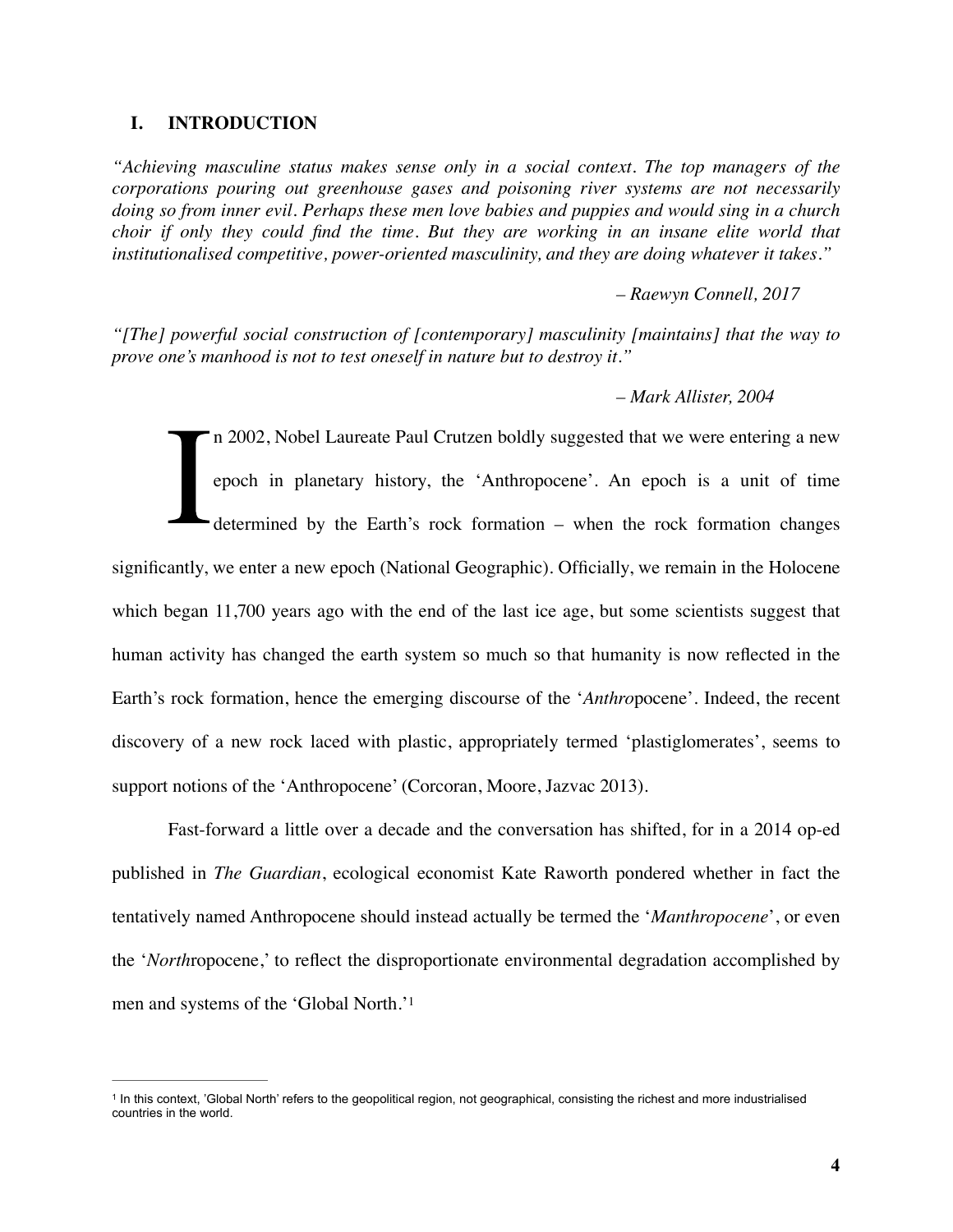The dawn of the Anthropocene, (or *Manthropocene* or *Northropocene*) can be traced to the mechanisation of the industrial revolution, which set humanity on a path of unparalleled social and economic expansion. In her book *The Death of Nature*, ecofeminist scholar Carolyn Merchant (1980) argued that the machines which revolutionised the industrial world also fundamentally reshaped humanity's conception of, and relationship to, nature, as nature became a tool and resource for the expansions of nation, state, and economy. But as gender scholars suggest, the nation, state, and economy are fundamentally gendered structures – that is, masculine structures (see Connell 1993; 2005b).

For a long time, scholars have addressed gender issues and environmental issues separately in isolation. But beginning in the 1970s, ecofeminist scholarship began to address the dual subjugation of both women and nature at the hands of masculine structures and ideologies. Ecofeminism links feminist thought to environmental issues by introducing gender into the conversation of anthropocentric environmental degradation. It specifically directs our attention toward how Western patriarchal gender relations, entrenched in exploitative, destructive, (neo)colonial systems, are central to understanding environmental and social injustices (Plumwood 2003). Fellow ecofeminist scholar, Sherilyn MacGregor (2014) argues that what is presently required of ecological feminist discourses is a critical analysis of "the historical forces, hierarchical power relations, and value systems that have caused, and are standing in the way of addressing, the current predicament" (p.627). MacGregor (2014) rightfully stresses the need to conceptualise gender, "not just as an empirical category (ie. men/women)", but also as "a discursive construction that shapes social life" (p.630). Understanding gender as a 'discursive construction', MacGregor (2014) invites us to think critically about these gendered power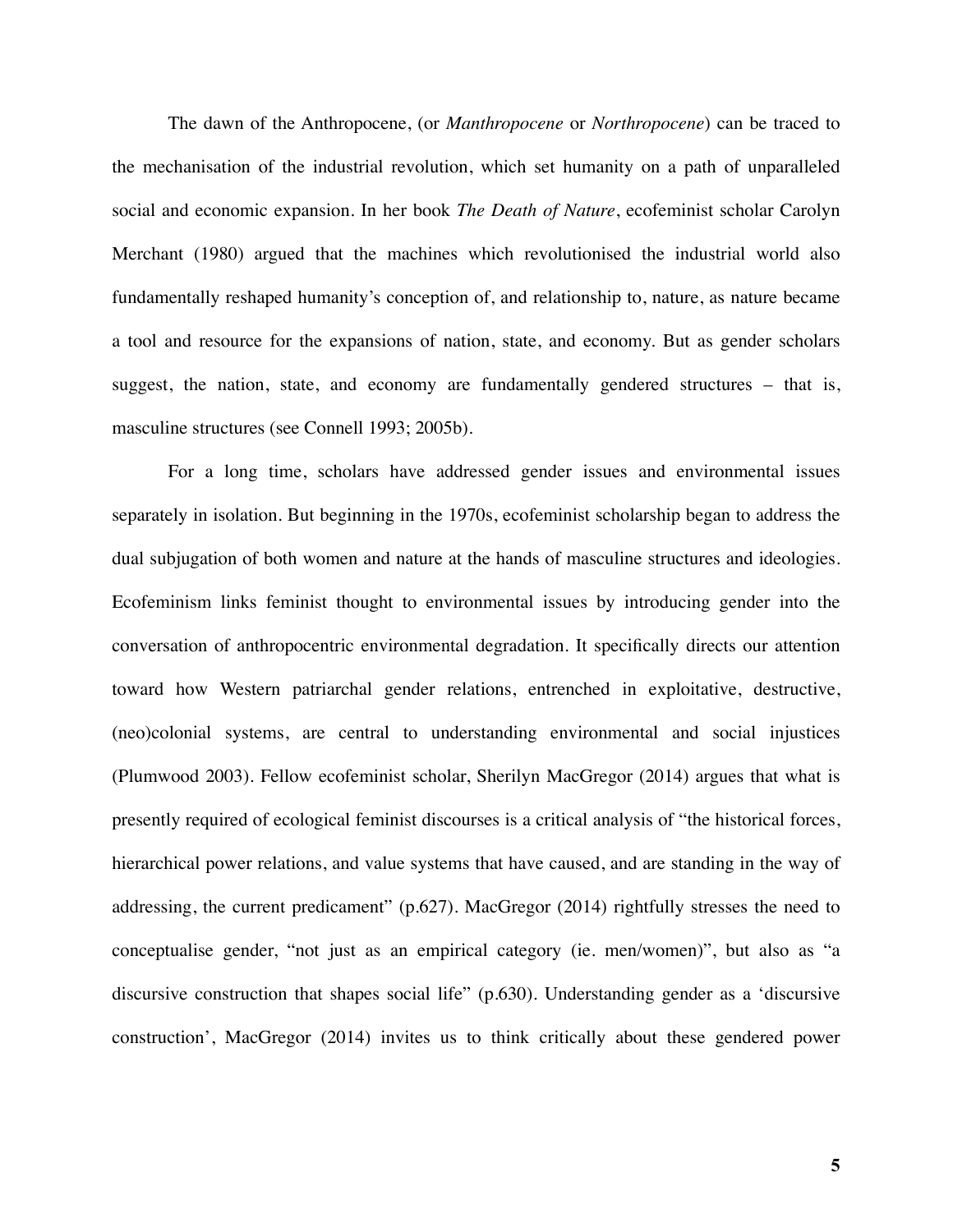relations which lie at the heart of and shape how we observe, approach, and address environmental and social issues.

Conceptualised as being 'closer to nature' (see Ortner 1972; Plumwood 2003; Warren 2015) and socialised toward qualities of care, nurture, relationally and altruism, women have become the 'natural' caretakers of the environment. Conversely, the dominant Anglo-American narrative of masculinity, which exists in diametric opposition to femininity (Kimmel and Kaufman 1993), emphasises and encourages qualities of competitiveness, control, power, emotional detachment, and individualism, which enable and contribute to social and environmental injustice. Consequently, environmental destruction and degradation becomes a means to an end for achieving masculinity (Connell 2017; Pulé 2007; Pease 2019; Twine 1997).

At the macro, institutional, political level, large scale environmental destruction (i.e. fracking, deforestation, industrial agriculture…etc.) is closely intertwined with capitalist, industrial, masculinist, modernity (Anshelm and Hultman 2014). Therefore in the face of a worsening climate crisis, the very concept of environmentalism, which demands "an overhaul of [the] modern industrial society" upon which modern hegemonic masculinity rests, poses a critical threat to the patriarchal gender order (Anshelm and Hultman 2014:91; Hultman 2017; McCright and Dunlap 2011).

At the individual, micro interactional level, we see this manifest as an 'eco-gender gap' (Hunt 2020), in which women are overrepresented in environmentalism. Scholars suggest that men shy away from, or indeed reject, pro-environmental behaviours on the premise that the qualities inscribed in such actions are branded as 'feminine' and antithetical to masculinity, thereby rendering their participation emasculating (Brough et al. 2016; Connell 2017; Breunig and Russell 2020). Research from social psychology and sociology has found differences among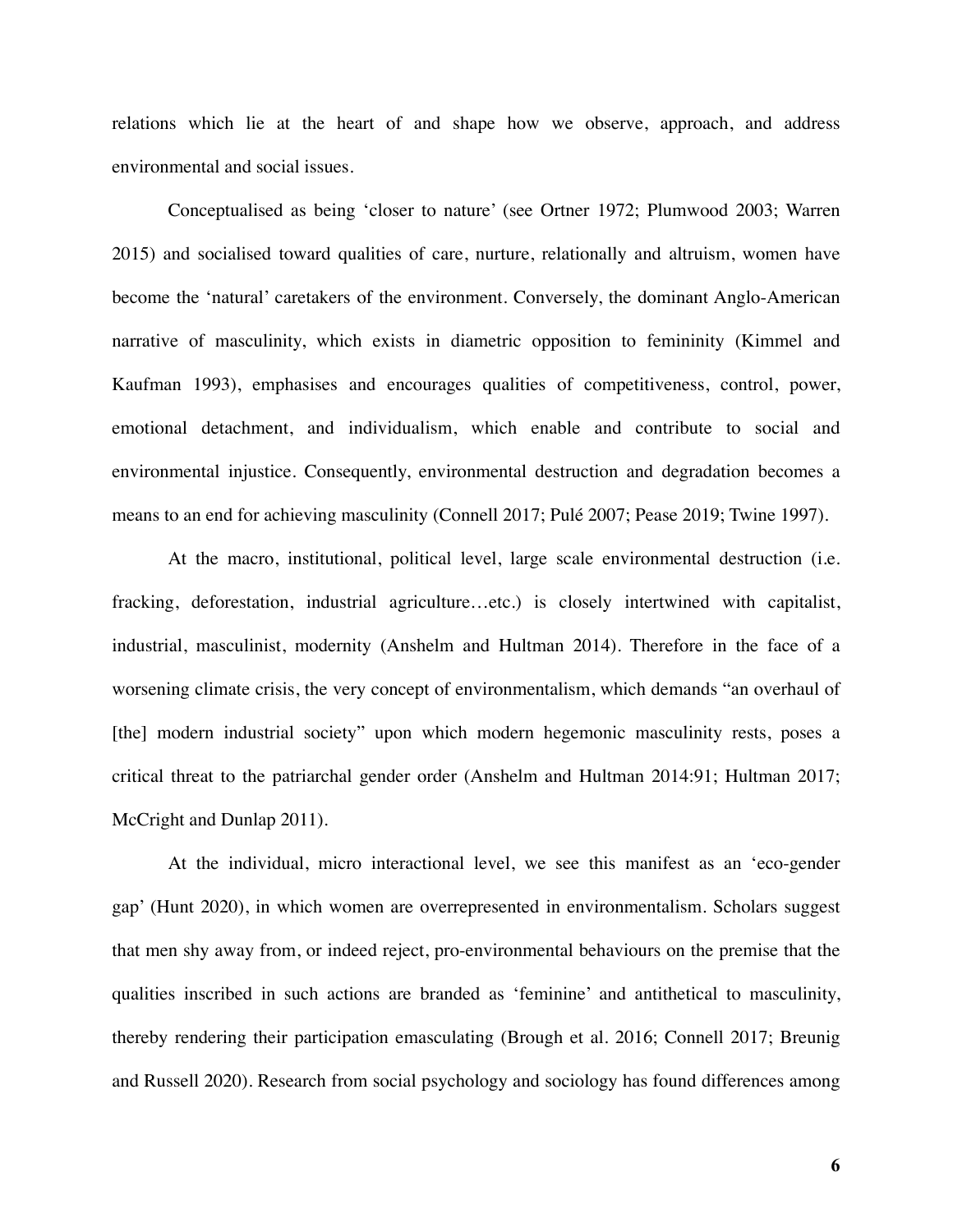men and women in terms of their relationship to the environment (see Brough et al. 2016; Swim et al. 2020; Stoddart and Tindall 2011). For instance, men have been found to show less concern for the environment (Brough et al. 2016; Zelezny et al. 2000), be more involved in environmentally destructive practices (Brough et al. 2016; Pease 2019; see also Gonda 2017), and yet at the same time, are overrepresented in environmental politics (MacGregor 2010).

Ecofeminist scholarship has largely been focused on the experiences of women, and the small body literature addressing men, masculinities, and nature has thus far largely focused on how and why men are overrepresented in the destruction of nature. Herein emerges a gap in the literature as the experiences of men who *are* involved in the environmental movements have been largely unaddressed, especially not empirically. Utilising a qualitative approach consisting of in-depth interviews with 14 self identifying 'pro-environmental men', this study directs attention to the experiences of men currently active in environmentalism.

I approach this study from a doing, redoing, undoing gender theoretical framework (Deutsch 2007; Risman 2009; West and Zimmerman 1987; 2009) to address how gender is done, redone, and possibly undone in the context of environmentalism. I investigate how men account for and perform gender while engaging with environmentalism against the backdrop of the dominant narrative of Anglo-American hegemonic masculinity. I furthermore explore the potential for environmentalism to offer a site of resistance to the hegemonic gender order. Doing so aims to advance our understanding of the socio-structural gender based barriers to men's participation in environmentalism, and sheds light on how environmentalism simultaneously produces acts of resistance to the hegemonic gender structure.

This approach offers as useful framework for studying how men negotiate masculinity in the context of environmentalism as it provides a micro-interactional analysis of gender relations,

**7**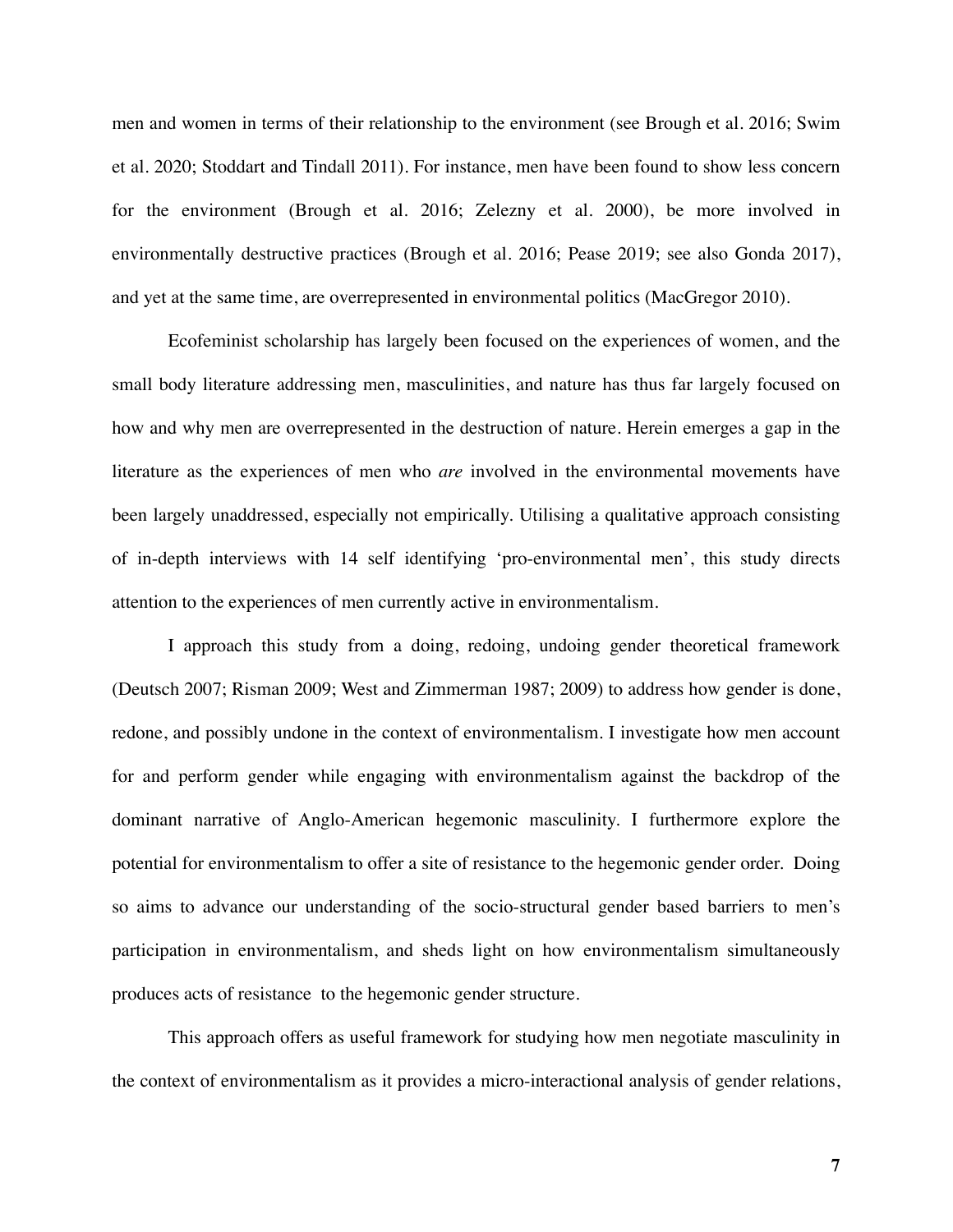shedding light on how gender structures are reproduced and/or resisted within everyday social interactions. By stressing the role of social interactions in the reproduction of gender, the 'doing gender' approach has moved the conversation away from the functionalist and essentialized explanations of gender difference and persistent inequalities. However, while there is ample research documenting the ways in which hegemonic masculinities are manifested in society, what is lacking is research on the instances in which hegemony is resisted and challenged (Deutsch 2007). Feminist scholars have therefore called for greater attention to sites in which change occurs – sites in which gender is 'redone' and 'undone'. As Risman (2004) points out, gender norms and ideologies are created through a process of repeated, ritualised embodied actions – therefore if we aim to work to deconstruct gender structures, we must identify the sites and processes which interrupt its reproduction.

In chapter 2 of this study, I offer the reader a review of the relevant literature of gender and masculinities, and introduce the doing, redoing, and undoing gender theory which serves as the guiding framework for this study. I then offer an overview of previous studies pertaining to the intersection of gender, masculinities and environmentalism. Chapter 3 then presents the reader with a description of how this study has been approached and conducted, offering insight in the methodological underpinnings used to collect, evaluate, and interpret the data. Chapter 4 then presents the findings of this research. Divided into two principal themes, I first explore how the pro-environmental men participating in this study perform masculinity in-line with hegemonic systems in the context of their engagement with environmentalism. I then move on to an analysis of the ways in which environmentalism is shown to offer a site in which hegemonic masculinity can be resisted and undermined. Chapter 5, the conclusion, then brings together the findings of this research and discusses its wider implications.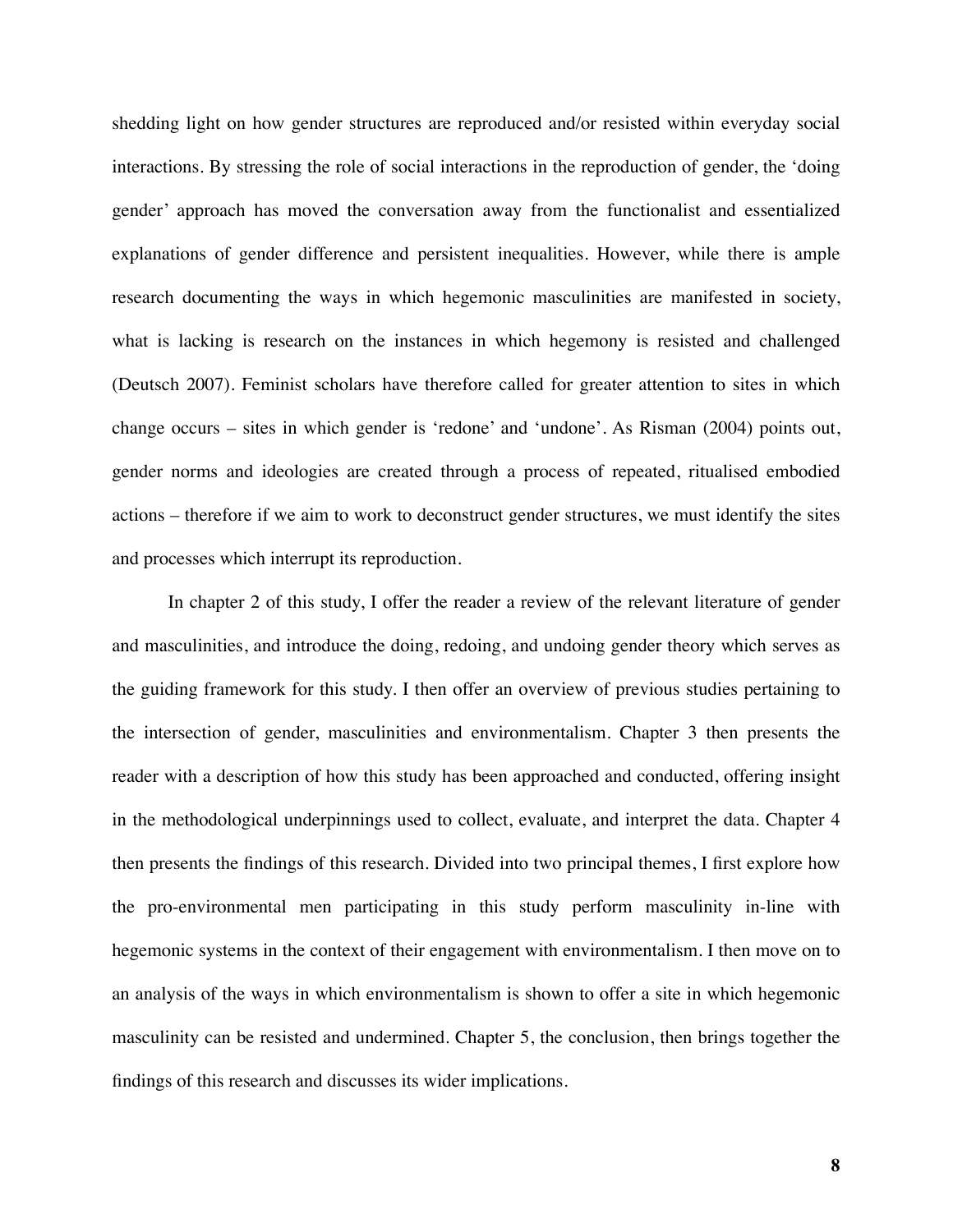#### **II. LITERATURE REVIEW**

This research follows Risman's (2004) contention that gender is itself a social structure which shapes and informs human practice. Drawing on Giddens' (1984) theory of structuration, Risman (2004) directs attention to the dynamic interplay between structure and agency in the experience and enactment of gender. Structuration theory (Giddens 1979; 1984) argues that while people are socialised to conform to social expectations, they are not confined to them and indeed have the agency to challenge and defy them. The question of structure and agency is not an either/or question, and proposes instead there to be a 'duality of structure' (Giddens 1979; 1984). Giddens (1979) suggest that the 'duality of structure' refers to the self-repeating nature of social structures, in which "the structural properties of social systems are both the medium and the outcome of the practices that constitute those systems" (p.69). This illustrates how while individual behaviours are constrained by social structure, it is those same behaviours which reify and reproduce said structure (Giddens 1984; Shilling 1991). After all, structures do not merely appear, they are a product of repeated human action. Risman (2004) therefore suggests that gender acts in the same way, whereby gender shapes social practice and is simultaneously (re)produced by social practices. Since gender norms are a routinised as taken for granted dimensions of social life, the structural nature of gender is not readily visible, yet its effects nevertheless permeate all matters of social life (Risman 2004).

# *Doing Gender*

Among the most influential approaches to gender is West and Zimmerman's (1987) *Doing Gender,* which offers an interactionist, social constructionist lens to gender theory. It proposes that gender is constructed through social interactions, suggesting that gender is not something one is or has, but rather something one *does,* something to be 'performed' and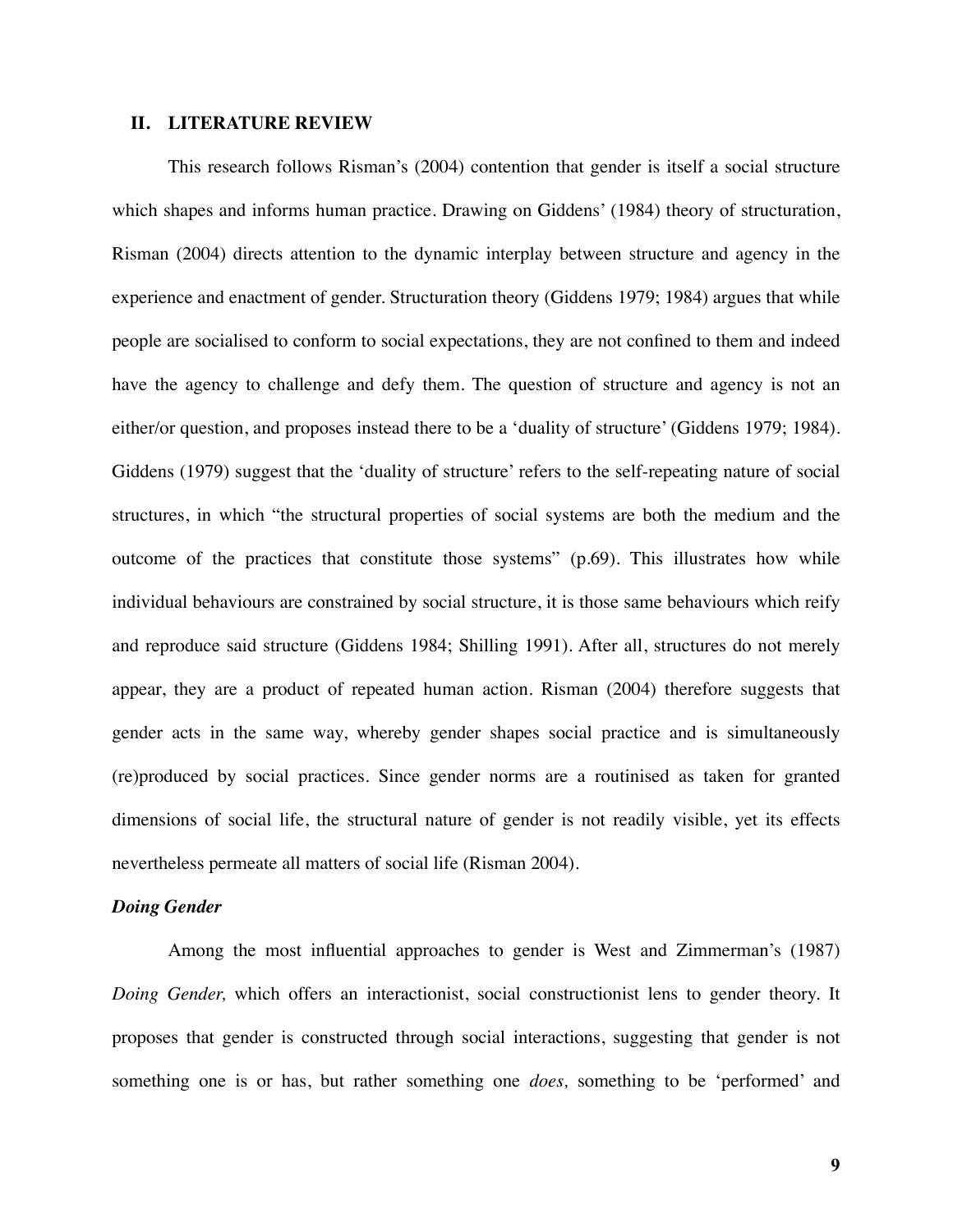'achieved'. West and Zimmerman (1987) conceptualise gender as "an emergent feature of social situations: both as an outcome of and a rationale for various social arrangements, and as a means of legitimating one of the most fundamental divisions of society" (p.126). This implies that gender is constituted through the everyday (inter)actions, which signal one's gender identity to others. 'Doing gender' involves performing "complex…socially guided perceptual, interactional, and micro-political activities that cast particular pursuits as expressions of masculine and feminine 'natures.' (West & Zimmerman 1987:126). As such, doing gender is a routine accomplishment of everyday life. People attach meaning to particular actions, label them as masculine or feminine, and then perform said action to express socially constructed gender identities.

West and Zimmerman (1987) moreover proposed that people, as a result of social policing, orient their behaviour to perform gender in such a way that is congruent with their sex category to garner social approval. This illustrates the influence of the tensions between structure and agency in everyday life as people are held '*accountable'* to perform gender in a particular way that is deemed socially acceptable, regardless of personal will. Indeed, West and Zimmerman (1987) write that "the 'doing' of gender is undertaken by women and men whose competence as members of society is hostage to its production" (p.126). In this way, gender performances are constricted by and to the social norms against which they are measured. What is important to note, then, is that doing gender is fundamentally about 'doing difference'; it is about maintaining strict oppositional binary presentations of male-masculinity and femalefemininity. It is in this system of socially prescribed measures of gender achievement and social accountability, that gender inequalities are sustained, reproduced, and legitimated (Deutsch 2007; West and Zimmerman 1987).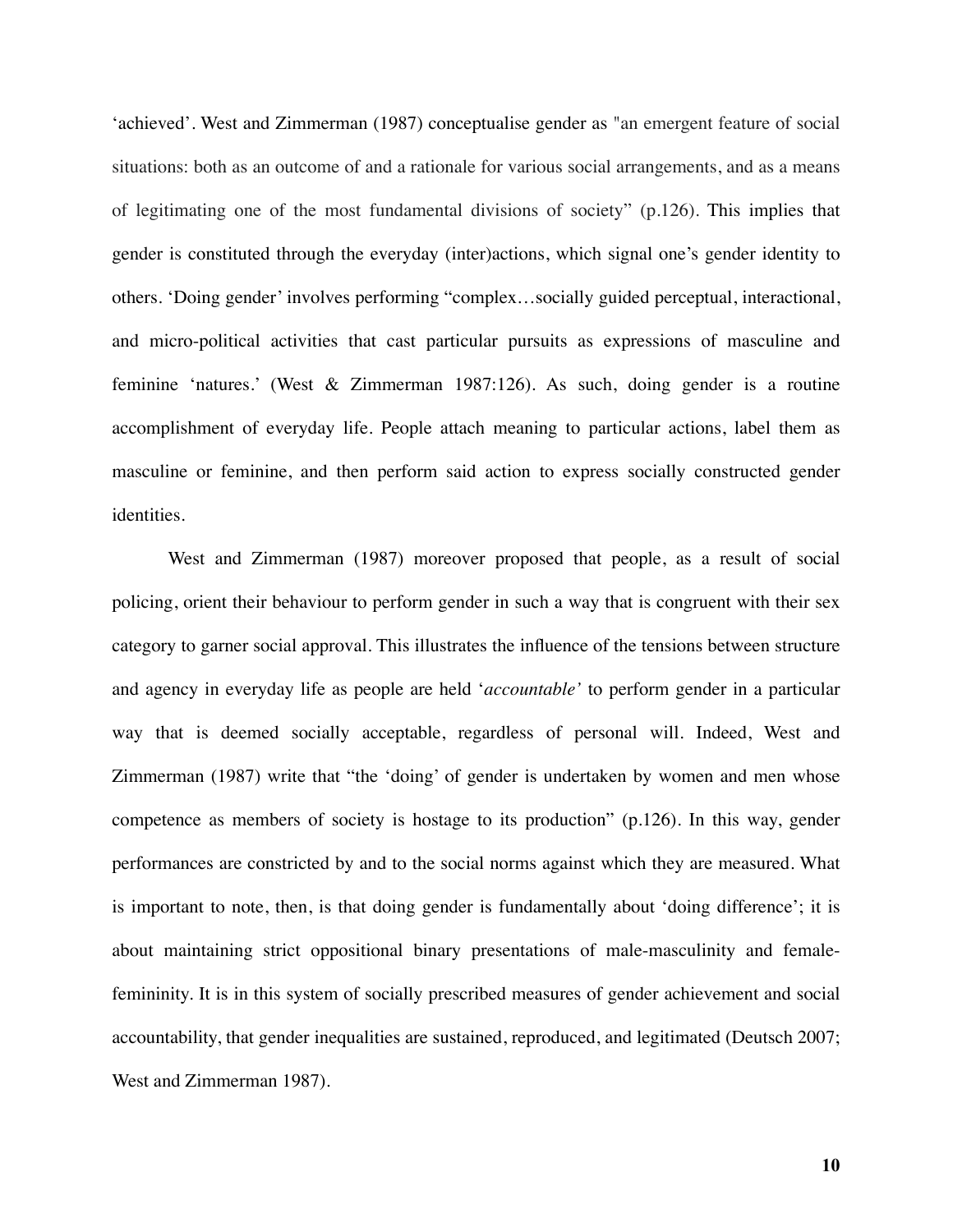#### *Redoing and Undoing Gender*

West and Zimmerman's *Doing Gender (1987)* thesis is among the most salient gender theories today, prompting thousands of studies to utilise its framework to showcase how gender norms are sustained and reproduced at the interactional level across various situations and spaces (Deutsch 2007). Towards the end of their article, West and Zimmerman (1987) suggest that the constant monitoring and evaluation of gender performance makes it inescapable "because of the consequences of sex category membership" (p.145). This leads them to ponder whether gender can ever not be done. This notion of the inescapability of gender accountability has been a point of contention for a number of feminist scholars (Butler 2004; Deutsch 2007; Risman 2004; 2009) who criticise the self-imposed limits inherent in the approach. Indeed, Risman (2009) argues that the 'doing gender' approach has been all too frequently 'misused' to showcase the persistence of gender structures, rather than shed light on instances in which such structures are challenged or subverted. And Deutsch (2007) argues that the 'doing gender' thesis "undermines the goal of dismantling gender inequality by, perhaps inadvertently, perpetuating the idea that gender system of oppression is hopelessly impervious to real change and by ignoring the links between social interaction and structural change" (p.107).

Consequently, some gender scholars (Deutsch 2007; Risman 2009) have pushed back against the seeming rigidity of West and Zimmerman (1987) and ask whether, in fact, gender can be undone – that it, whether the binary structures of accountability can be deconstructed and done away with. Deutsch (2007) and Risman (2009) call for researchers to focus on the possibility of change to gender structures at the interactional level. Deutsch (2007) specifically calls for scholarship to pay attention to instances in which social interactions become less gendered (1), the conditions under which this occurs (2), whether all such interaction produce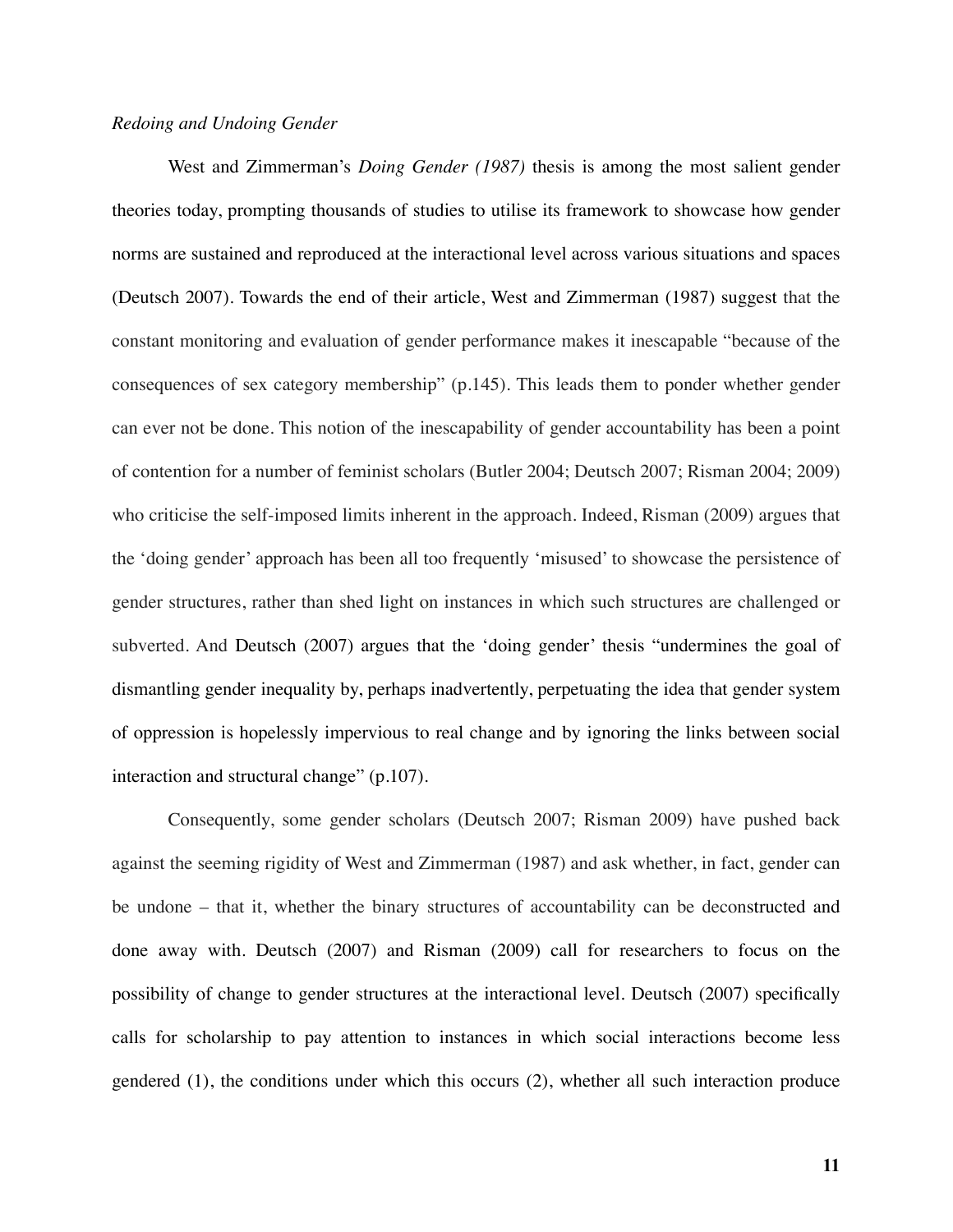inequality (3), how change might be produced at the structural level (4), and interaction as a site for change (5). Meanwhile, Risman (2009) adds to the undoing gender debate by building on her previous work, *Gender as Structure (2004),* to suggest that while individuals are shaped by the social world, they are not necessarily determined by it. Risman (2009) suggests that rather than label behaviours which don't adhere to the norms of one's gender identity as an alternative masculinity or femininity, we should instead treat these instances of non-conformity as instances of 'undoing' gender, of destabilising the seemingly stable parameters of gender behaviour.

Following Deutsch's (2007) and Risman's (2009) articles, West and Zimmerman (2009) responded to their critique, asserting that gender cannot be 'undone', but that what is perhaps more appropriate is to instead address how and when gender is 'redone'. West and Zimmerman (2009) argue that what Deutsch (2007) and Risman (2009) term 'undoing gender' is in actuality "a change in the normative conceptions to which members of particular sex categories are held accountable" (p117). West and Zimmerman (1987; 2009) stress the dynamic malleability of gender as a social construct, 'unanchored' to any fixed set of specifications. As such, gender constructions are constantly in the making over the course of one's lifetime *in response* to changing gender norms, opening up space for renegotiations of gender, but not its abandonment (West and Zimmerman 2009).

Regardless of their different interpretations, Deutsch (2007), Risman (2009), and West and Zimmerman (2009) ultimately call on scholars to pay attention to and highlight the sites in which gender norms are challenged, resisted, undermined, and/or changed. Doing so is critical if we are to escape the confines of binary thinking in which males are masculine and females are feminine, and perhaps more importantly, the inequalities that they perpetuate. Risman (2009) points to young people in particular as vehicles of change due to their ever-growing social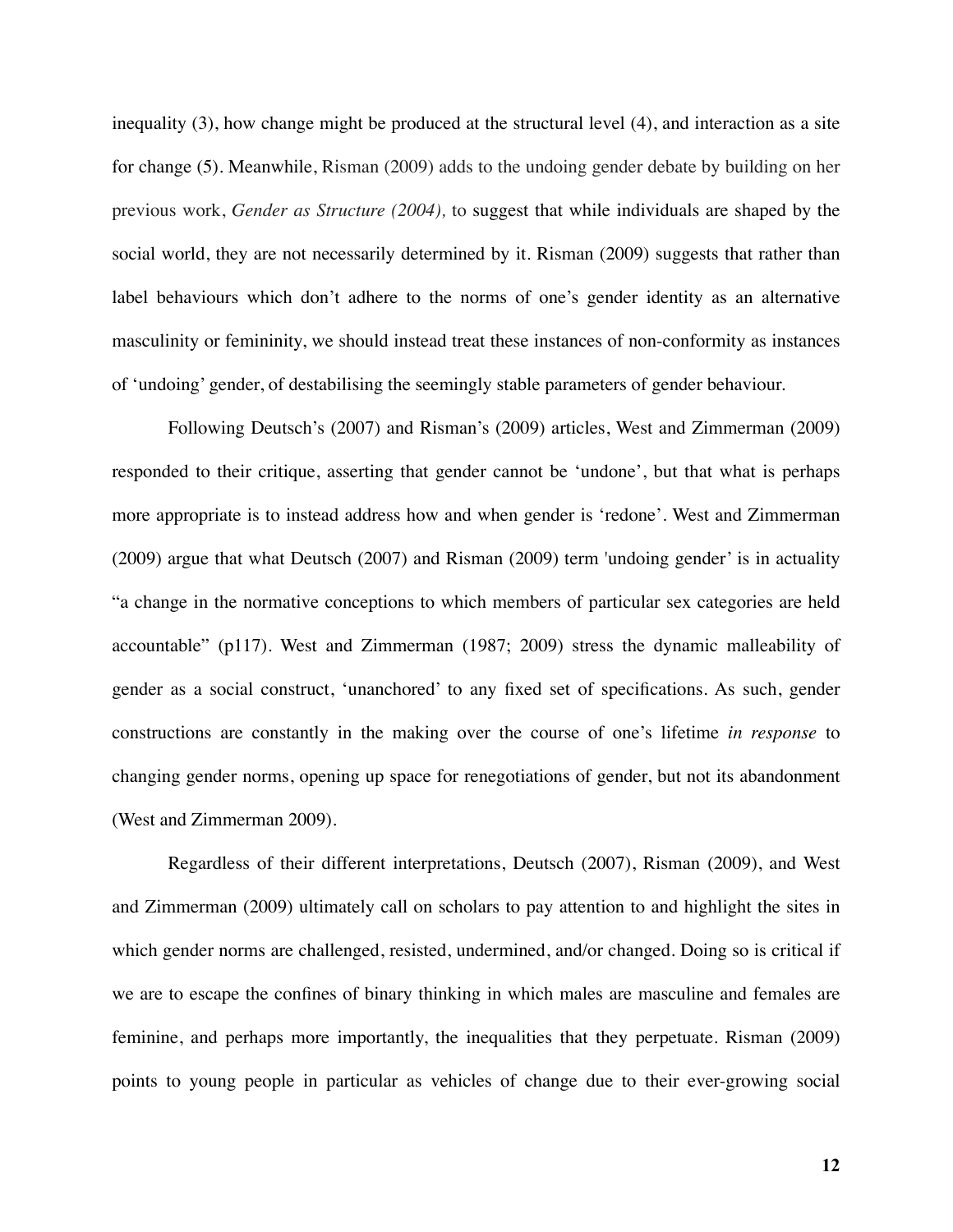freedom and desire to challenge gender norms and inhabit qualities not traditionally associated with their gender presentation. Discontinuity of gender norms is becoming increasingly permissible as the lines between masculinity and femininity blur, and masculine and feminine traits increasingly transcend the male and female divide. A recent instance of this came in December of 2020 when singer Harry Styles became the first man to appear solo on the cover of Vogue magazine, wearing a dress no less (Mcnamara 2019). The cover drew wide-spread attention and garnered praise for its public depiction of an expanding boundaries of masculinity.

As a result of men's position as the dominant group in society, and subsequent role as 'gatekeepers' of equality (Connell 2003; 2005b), studies focusing on men redoing and undoing gender are particularly necessary because such reformulations away from notions of essentialized difference work to undermine the hierarchical gender order and women's subordinate status relative to men and masculinities. After all, inequalities are sustained and reproduced by embodied actions (Deutsch 2007; Risman 2004; West and Zimmerman 1987), therefore it is the actions of men which will require most attention. Indeed, even the most banal actions which cast difference between men and women can reproduce inequalities. Understanding where and how inequalities are produced, challenged, and reduced, is crucial for the advancement of gender equality.

Risman (2004; 2009) and Deutsch (2007) ultimately ask whether those who defy the sex, sex category, and gender symmetry are in fact undoing or redoing gender. This line of thinking provides the theoretical foundation upon which this research emerges, as it interrogates the role of environmentalism in the deconstruction, reshaping, or reformulation of Western hegemonic masculinities. By paying attention to the relationship and interaction between structure and agency in the construction of gender, Risman (2004) argues, we can identify sites in which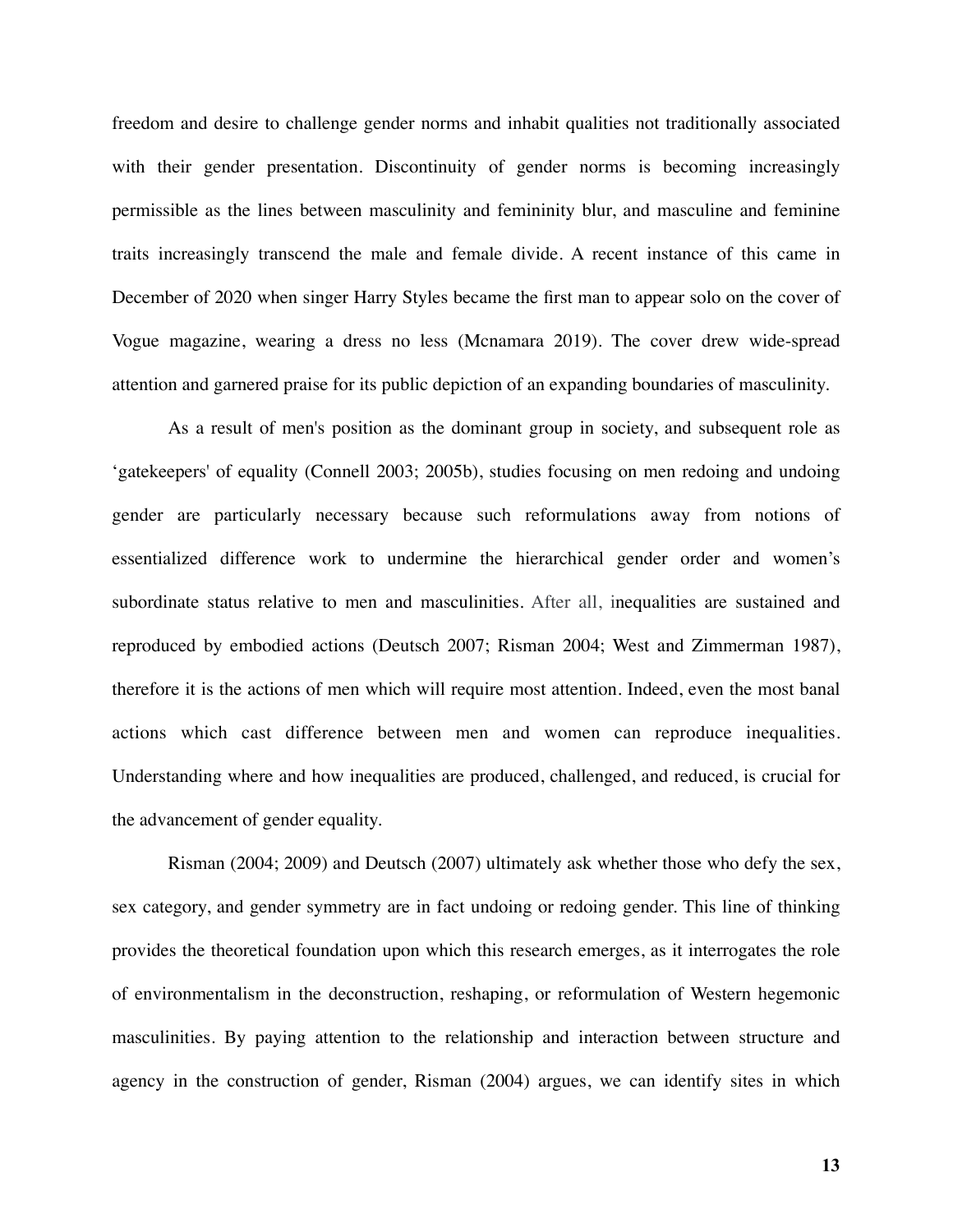change occurs – sites in which people interrupt and alter the routinised gender norms. Indeed, Risman (2004) writes that "gendered institutions depend on our willingness to do gender, when we rebel ... we can sometimes change the institutions themselves" (p.434).

#### *Masculinities*

In order to understand the intersection between gender structures and men's participation in environmentalism, the concept of masculinity and its influence on men's lives must be addressed.

Masculinity, in its simplest definition, refers to the process through which gender is performed – "the practice through which men…engage in gender" (Connell 2005:71). In Western patriarchal cultures, masculinity is held and constructed in opposition to femininity, and is coded to represent notions of power and privilege (Kimmel 2008). The kinds of behaviours men engage in and how well they are performed informs how their masculine identity is constructed and perceived. Those who do not adhere to socially acceptable masculine practices are often compelled to find other avenues through which to construct a viable masculine identity. Masculinity scholars have pointed out that there is no single masculinity, and argue instead that there exist a multitude of masculinities which vary according to other intersecting identities such as race, sexuality and class which affect one's experience of masculinity (Carrigan et al. 1985; Connell 2005; Kimmel 2008). However, while individuals construct their own versions of masculinity according to other identity markers and contextual influences, men must also contend with the dominant narrative of masculinity against which they are measured and scrutinised (Kimmel 2008), what Connell termed 'hegemonic masculinity.'

#### *Hegemonic Masculinity*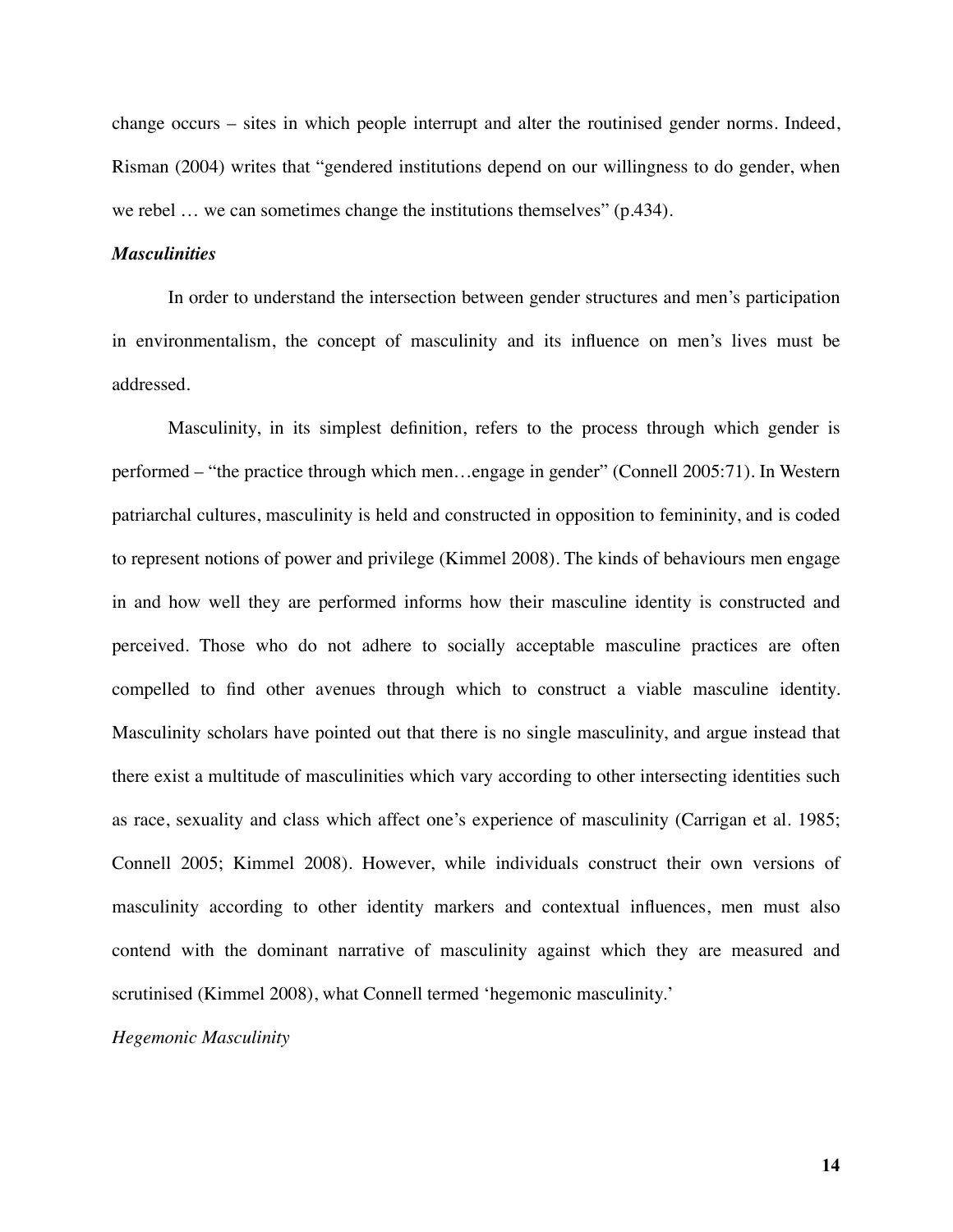The term 'hegemonic masculinity' is derived from Gramsci's concept of 'cultural hegemony' which refers to the way in which the values, ideologies and beliefs of the reigning culture comes to be accepted as the default norm of the wider society, in turn elevating and legitimising the dominant group's interests (Connell 2005; Connell and Messerschmidt 2005). Connell and Messerschmidt (2005) explain that hegemonic masculinities are not a fixed form of masculinity, but rather should be thought of as a theoretical tool to refer to "the currently most honoured way of being a man", requiring "all other men to potions themselves *in relation* to it" (p.832, emphasis mine). Indeed, Connell (2005) defines hegemonic masculinity as "the configuration of gender practice which embodies the currently accepted answer to the problem of the legitimacy of patriarchy, which guarantees (or is taken to guarantee) the dominant position of men and the subordination of women" (p.77). It *subordinates* socially devalued masculinities and *marginalises* men based on racial, class, and sexual identities, among others (Connell 2005). Those who do not fit with the category but who benefit from its power and fail to challenge its oppressive implications are deemed *complicit* in its structure (Connell 2005). Male dominance is not inherently stable, therefore practices are employed to maintain patriarchal hierarchies, including 'policing' other men (Coles 2009; Connell and Messerschmidt 2005; Kimmel 2005; 2010) and excluding and devaluing women and femininity (Connell and Messerschmidt 2005). Importantly, Connell (2005) stresses that these categories are not character types, they are configurations of practice generated in a specific point in time and space, and therefore are relationally defined and configured (Connell 2005).

Hegemonic masculinity is predicated upon homophobia and heterosexuality, and entails an oppressive relationship between men and women (Coles 2009; Donaldson 1993). It most often manifests as white, able bodied, heterosexual, non-feminine, and devoid of emotionality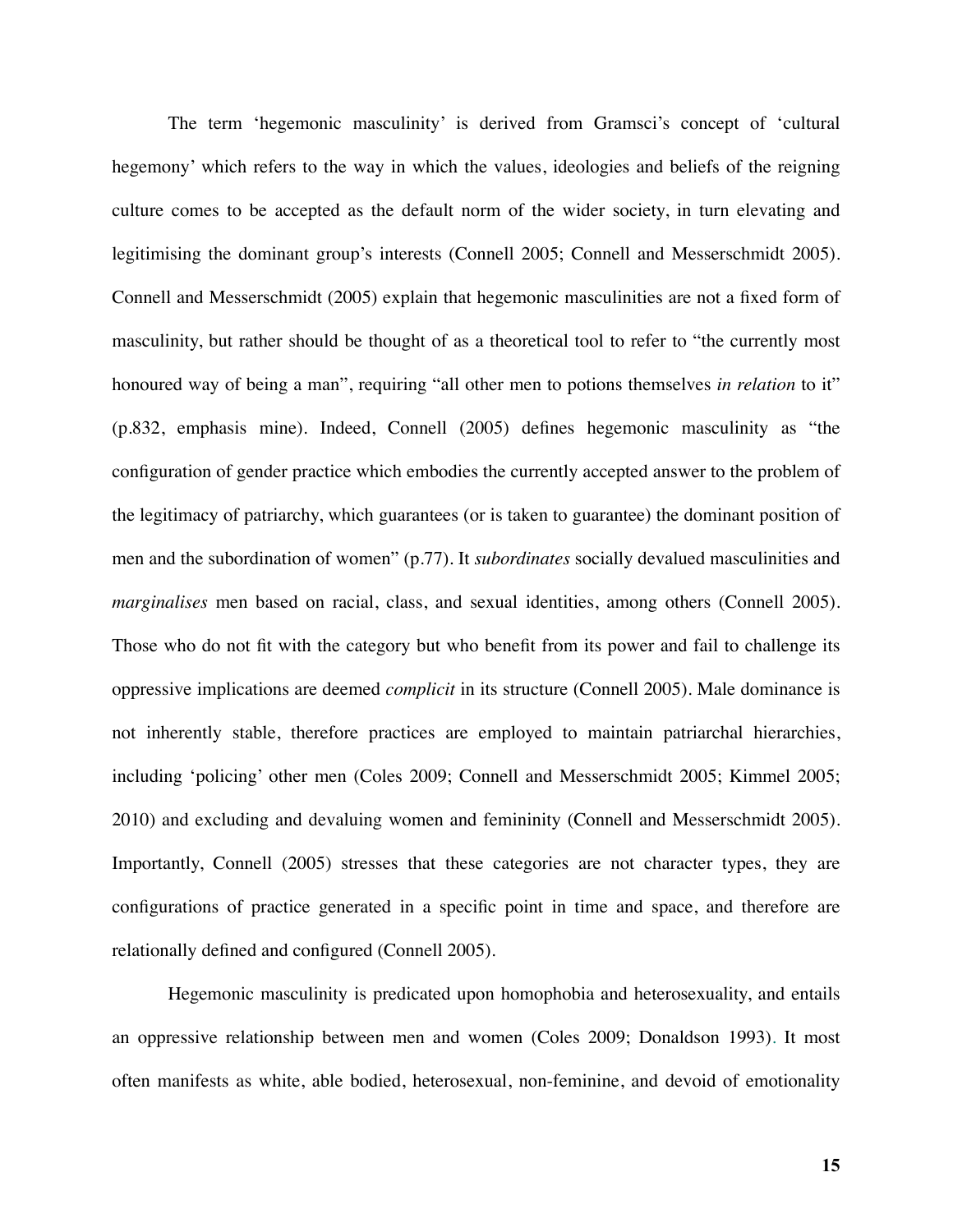<span id="page-16-1"></span>and vulnerability (Brown and Ismail [2](#page-16-0)019; Donaldson 1993; Fuller 1996, cited in Lupton 2000)<sup>2</sup>. Colloquially referred to as 'the man box' (Kivel 2007), this dominant and normalised vision of masculinity imposes upon Western men a set of rigid expectations about what it means and what it takes to 'be a man'. These broad stroke conceptualisations are disseminated through transnational channels such as popular culture, media, and literature (Connell 1993; 2005; 2005b; 2012), thereby dominating discourses surrounding manhood and masculinity. These narratives therefore play a central role in the local construction of identities (Stets and Burke 2003). Hegemonically masculine men are not necessarily culturally visible and institutionally powerful, but they are always on the receiving end of institutionalised power – what Connell (1995) called a "patriarchal dividend" (p.82). It is therefore in one's interest to adhere to hegemonic masculinity in order to benefit from its power. As such, it operates as a big-picture vision of masculinity against which men are measured, thus informing surrounding gender relations and shaping men's experiences, thoughts, and actions (Connell and Messerschmidt 2005). The concept has been critiqued for failing to capture the true variety of men's experiences (for critique see Demetriou 2001), but nevertheless is important in understanding how men locate themselves within the gender order.

In order to understand the local, Connell (2005b) argues we must ground it within the wider cultural and historical context because "locally situated lives are (and were) powerfully influenced by geopolitical struggles, Western imperial expansion and colonial empires, global markets, multinational corporations, labor migration, and transnational media" (p.71-72; see also Connell 1993; 1998; 2016; Ouzgane and Coleman 1998). Each of these global forces are

<span id="page-16-0"></span> $<sup>2</sup>$  $<sup>2</sup>$  $<sup>2</sup>$  Not all men participate in hegemonic masculinity, and moreover, broad categories of men are excluded from it. Black men, gay</sup> men, and poor men are notably excluded (Donaldson 1993) since the matrix of domination and oppression is formed of interrelated axes of gender and sexuality, race, and class (Collins 1990).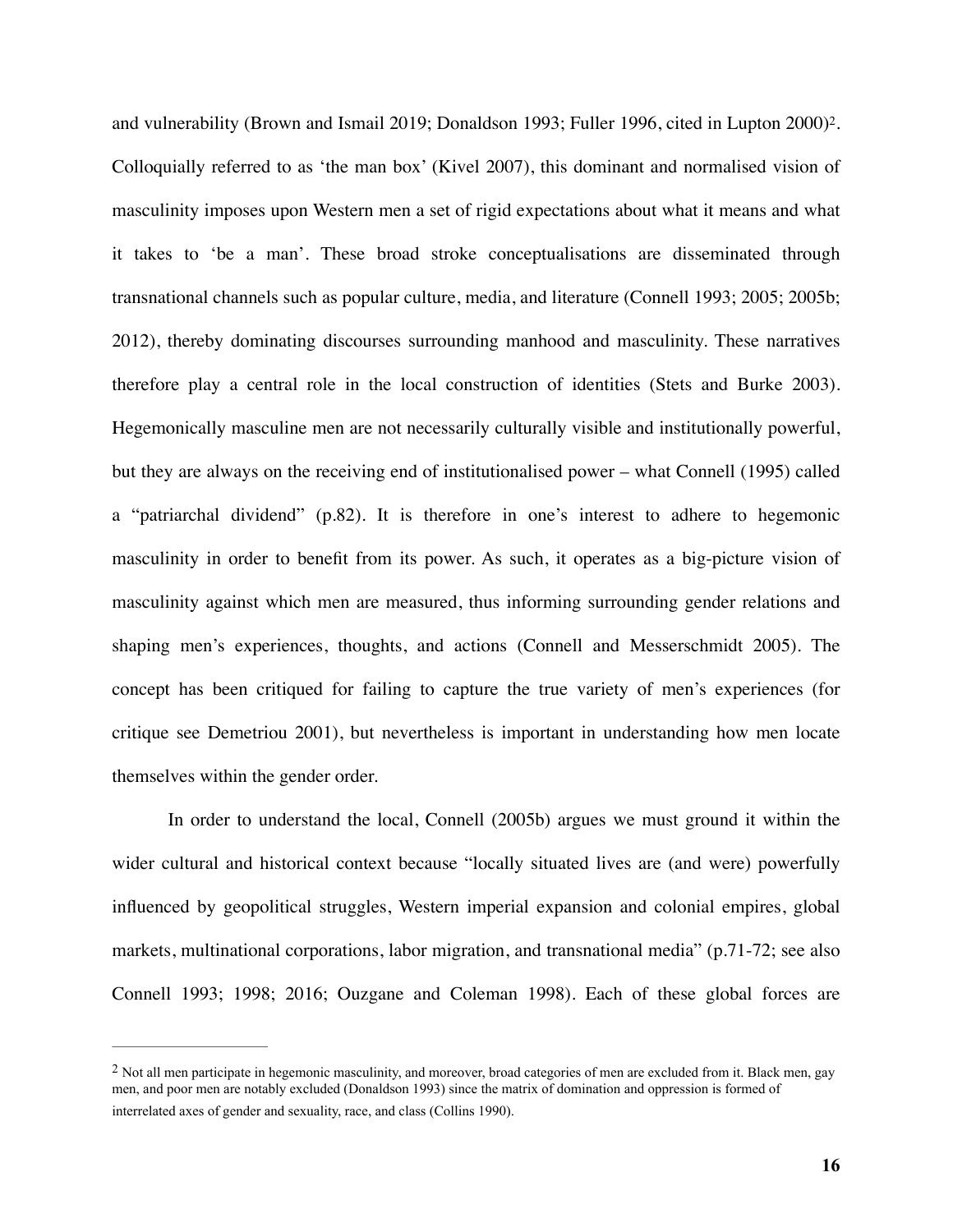themselves gendered; therefore, when deployed they have structured local level relationships in a gendered manner (Connell 2005b). It is within such gendered, capitalist economic structures that masculinities are constructed (Connell 2005b). The role of the neoliberal capitalist market in the construction of masculinity has been deemed particularly important because it has impregnated masculinity with a capitalist hue in which all actions are shaped by the broader market ideology of development, expansion and self-interest (Connell 2005b). It is therefore important to remember that construction of gender and gender relations cannot be separated from the structural, historical and institutional context from which they emerge (Connell 1993). These historical processes have played a pivotal role in shaping the construction of contemporary Anglo-American masculinities and continue to inform how individuals situate themselves in the social order (Connell 2005b).

#### *Hegemonic Masculinities and Politics of Care*

With manhood traditionally conceptualised in opposition to femininity and its associated emotionality, compassion, care, nurture and dependence, men tend to shun these traits in an attempt to achieve a viable and culturally salient masculine identity (Kimmel and Kaufman 1993). But as Elliott (2016) points out in her exploration of 'caring masculinities,' emotionality provides personal nourishment and gratification and is a critical component for men's engagement in gender equality. Elliott (2016) draws on feminist care theory and hegemonic masculinity to propose a practice based model of 'caring masculinities'. This model focuses on men's active practices of care and looks at how these practices are instrumental in the fostering positive change in masculine identities. By embracing narrative of care, Elliott (2016) suggests, men are able to move away from the toxic effects brought on by the rejection of emotionality, empathy and care, and promote detachment from domination embedded in hegemonic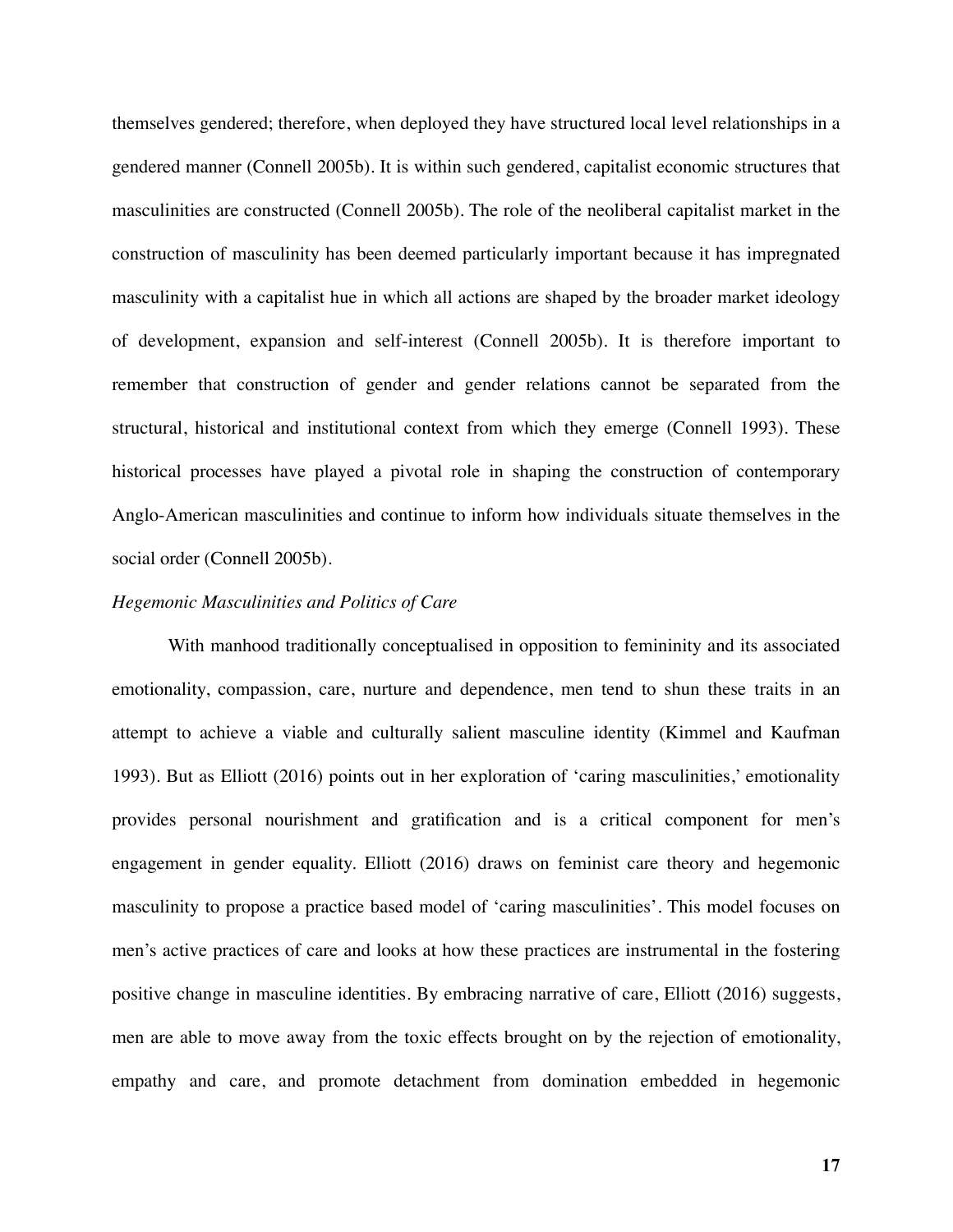masculinity. For feminist scholar bell hooks (2004), domination and masculinity are not inseparable forces. hooks (2004) suggests that a non-dominant culture is not one devoid of maleness, but rather is one in which "men become disloyal to patriarchal masculinity" (p.117).

# *Masculinities and Gender Capital*

Although traditionally understood in economic terms, French sociologist Pierre Bourdieu (1986) extended the concept of 'capital' to describe that which facilitates social mobility. Bourdieu conceptualised three broad categories of capital – economic (i.e. financial), social (i.e. social networks) and cultural ( i.e. culturally valuable symbols, ideas and tastes [e.g. fine wine, art, educational diploma]) – each interconnected into a complex system of assets which can be transformed, exchanged, and transferred within and across different fields (i.e. social spaces) (Moore, 2012). Cultural capital is important for the context of this study, referring to accumulation of culturally valuable "dispositions of the mind and body" (*Embodied Cultural Capital*), "cultural goods'' (*Objectified Cultural Capital*), as well as recognition from institutional bodies, such as academic credentials and professional qualifications or positions (*Institutionalised Cultural Capital*) (Bourdieu 1986:17).

Bridges (2009) draws on both Connell's and Bourdieu's works (both of which draw on Gramsci's theory of hegemony) to develop the concept of 'gender capital' to refer to "the knowledge, resources and aspects of identity available – within a given context – that permit access to regime-specific gendered identities" (p.92). 'Gender capital' incorporates the various forms of cultural capital to understand the cultural value of gender, and more specifically, gender presentations and performances (Bridges 2009). Bridges (2009) writes that gender capital ultimately describes "the value afforded [to] contextually relevant presentations of gendered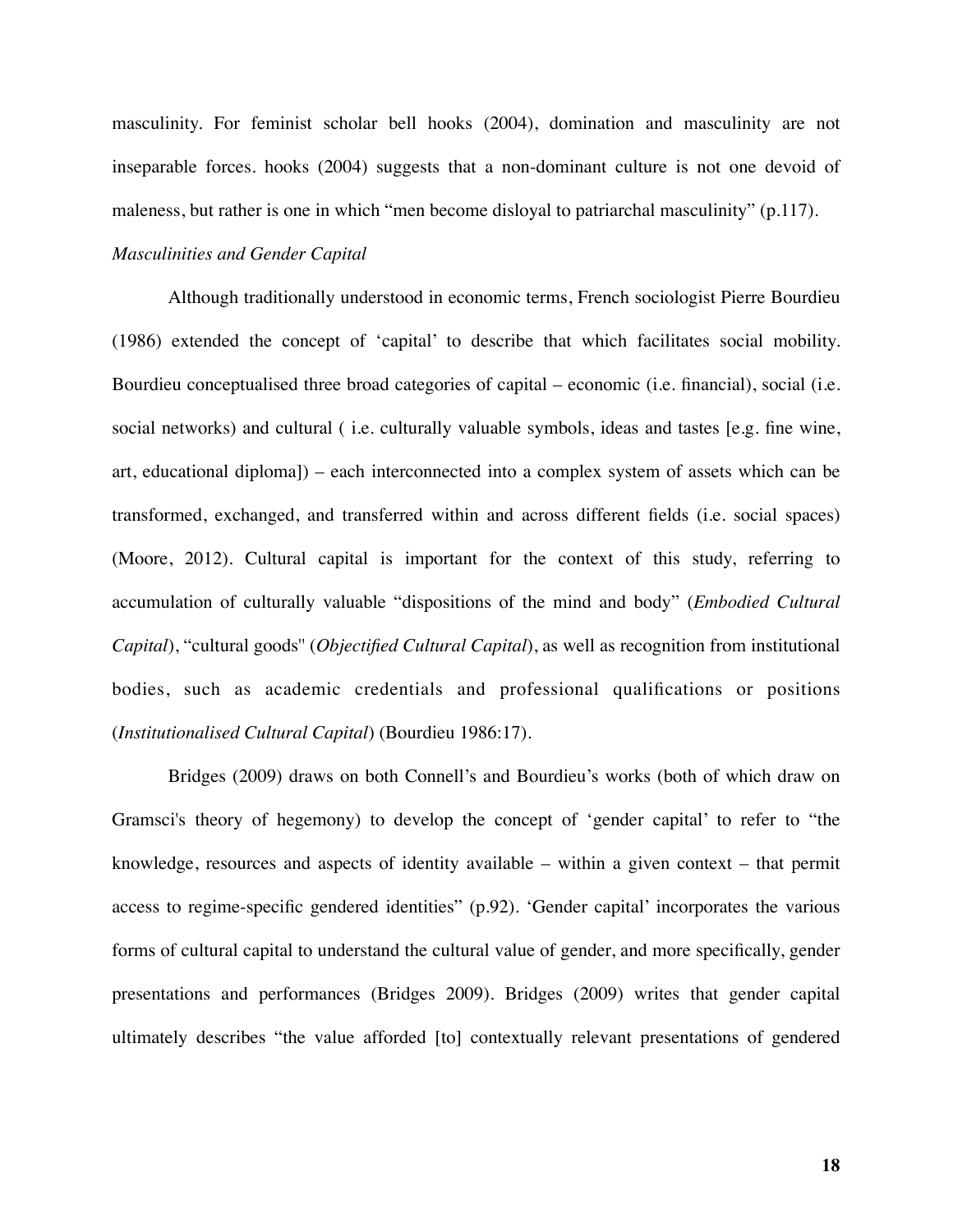selves'' (p.84). As with other forms of capital, gender capital too is "interactionally defined and negotiated", therefore exists in a state of constant flux (Bridges 2009:84).

<span id="page-19-1"></span>The body, while not the origin of gender, does function as a primary means through which gender is performed, expressed and conveyed, and as such is an important facet of the gender experience (Halberstam 1998; Lorber 1993; Schilling 1993). For Western, AngloAmerican men, above average [h](#page-19-0)eight and physical strength<sup>[3](#page-19-0)</sup> (Connell 2005; 1993; West and Zimmerman 1987; see also Mason 2013), as well as participation in physically demanding sports and occupations (Shilling 1993) construct a masculine image and identity. Bodies that possess relevant values in a field have been suggested to function as 'physical capital' (Shilling 1993), meaning that contextually exalted bodies function as currency in social situations, and hold the potential to situationally bestow prestige, status and power onto the individual.

Bourdieu (1984) suggested that the body to be a physical representation of the social self as it responds to our day-to-day activities. For instance, a muscular body will be perceived as masculine because it would imply participation in masculine activities (i.e. sports or manual labour), functioning as a social marker of masculinity (See also Ashcraft et al. 2012). And, since men are the culturally exalted gender, it follows that the visibly masculine body acts as a vehicle of privilege and power in society. However, as with other forms of capital, its production and value is mediated via other social characteristics such as class and gender (Holroyd 2002) and is convertible into other forms of capital (Shilling 1991).

#### *Gendering Nature and Environmentalism*

Attention to the intersection between gender and environmentalism gained traction in the late 1970s with the emergence of ecofeminist thought which shed light on the role of patriarchal

<span id="page-19-0"></span><sup>&</sup>lt;sup>3</sup>However, it is worth noting that while physical differences certainly exist, the differences are magnified and deemed meaningful as a result of social conditioning (Lorber 1993).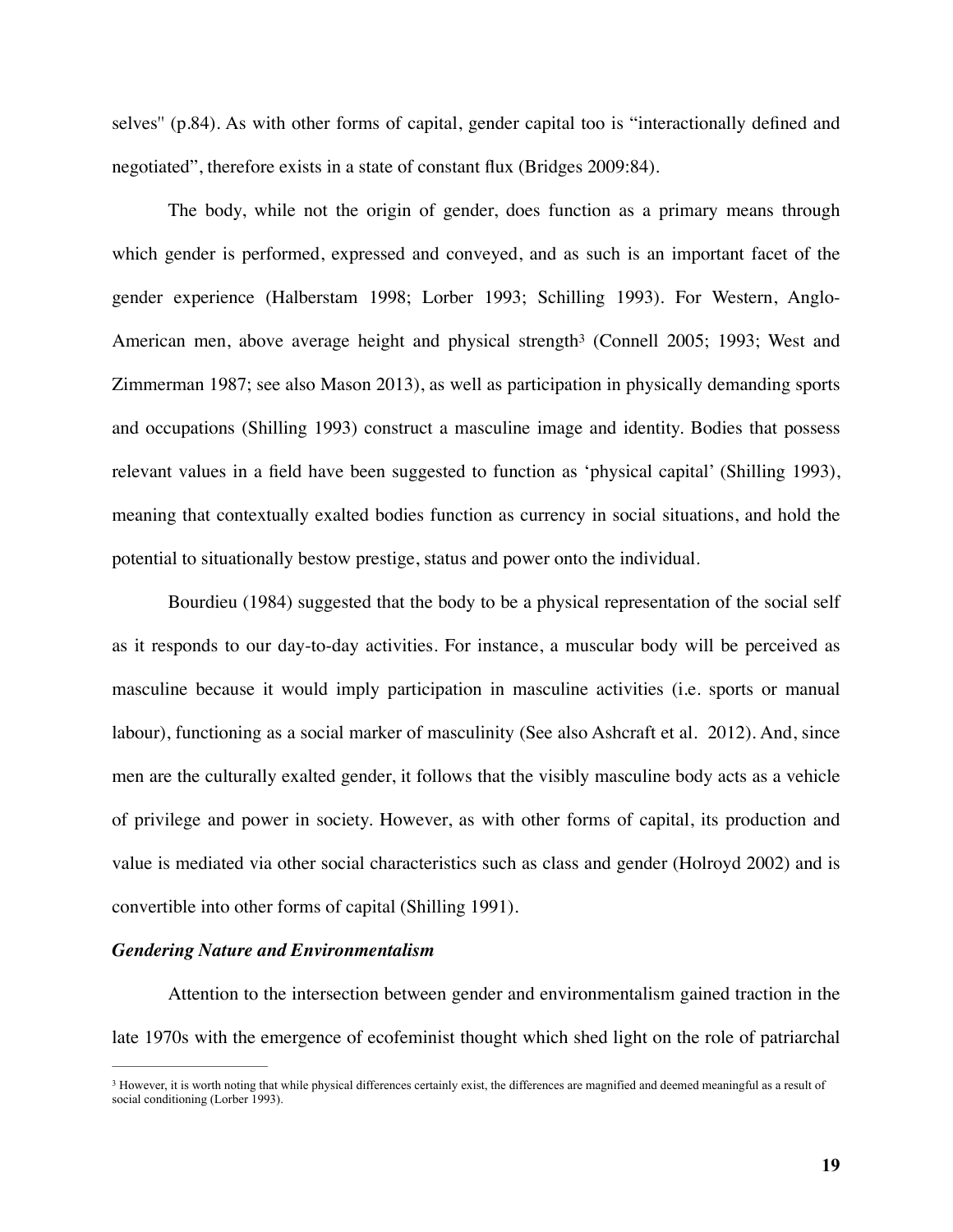structures on the exploitation and subjugation of both women and nature. Notable ecofeminists include Carolyn Merchant (1980), Karen Warren (2015), and Greta Gaard (1997), all of whom have been seminal in the production and advancement of ecofeminist thought. This strand of feminist thought recognises the widespread inequalities perpetuated at the hands of men and masculine structures and aims to spark social movements toward a more just and egalitarian society (Miles 2018). Ecofeminism stresses how women's historical association as being 'closer of nature' (Ortner 1972), stemming from both biological and social arguments equally rooted in a patriarchal desire for control, positions women and nature as subordinate to men, marking them as the symbolic 'Other' (Gaard 2004; Merchant 1980; Plumwood 2003; Stoddart and Tindall 2011; Warren 2015).

<span id="page-20-1"></span>All human social practice carries a gender dimension to it (West and Zimmerman 1987), including pro-environmental behaviours. 'Environmentalism' is a broad and all encompassing term referring to the concern for the environment, and the pursuit of actions which benefits the natural environment (Elliott  $2020$ <sup>[4](#page-20-0)</sup>. Under a patriarchal structure, men are encouraged to show strength, competitiveness, aggression, and dominance over others in order to claim their spot at the head of the social hierarchy. Conversely, women are encouraged toward characteristics of emotionality, compassion and altruism in order to perform caring duties in the domestic sphere. As such, environmentalism which emphasises qualities of care and nurture over control and domination have been typecast as feminine (Brough et al. 2016; Swim et al. 2020), culminating in a gender gap in environmentalism.

<span id="page-20-0"></span>Environmentalism may be performed through behavioural changes to environmentally destructive behaviours, such reducing [4](#page-20-1) the consumption and waste of meat, plastics, and other natural resources; or by supporting environmentally beneficial economic and political stances designed to reduce humanity's impact on the environment. Pro-environmental behaviour (PEB) describes the intentional behaviours which aim to reduce the environmental impact of one's lifestyle, such as switching to a vegetarian diet, and reducing energy consumption or pollution.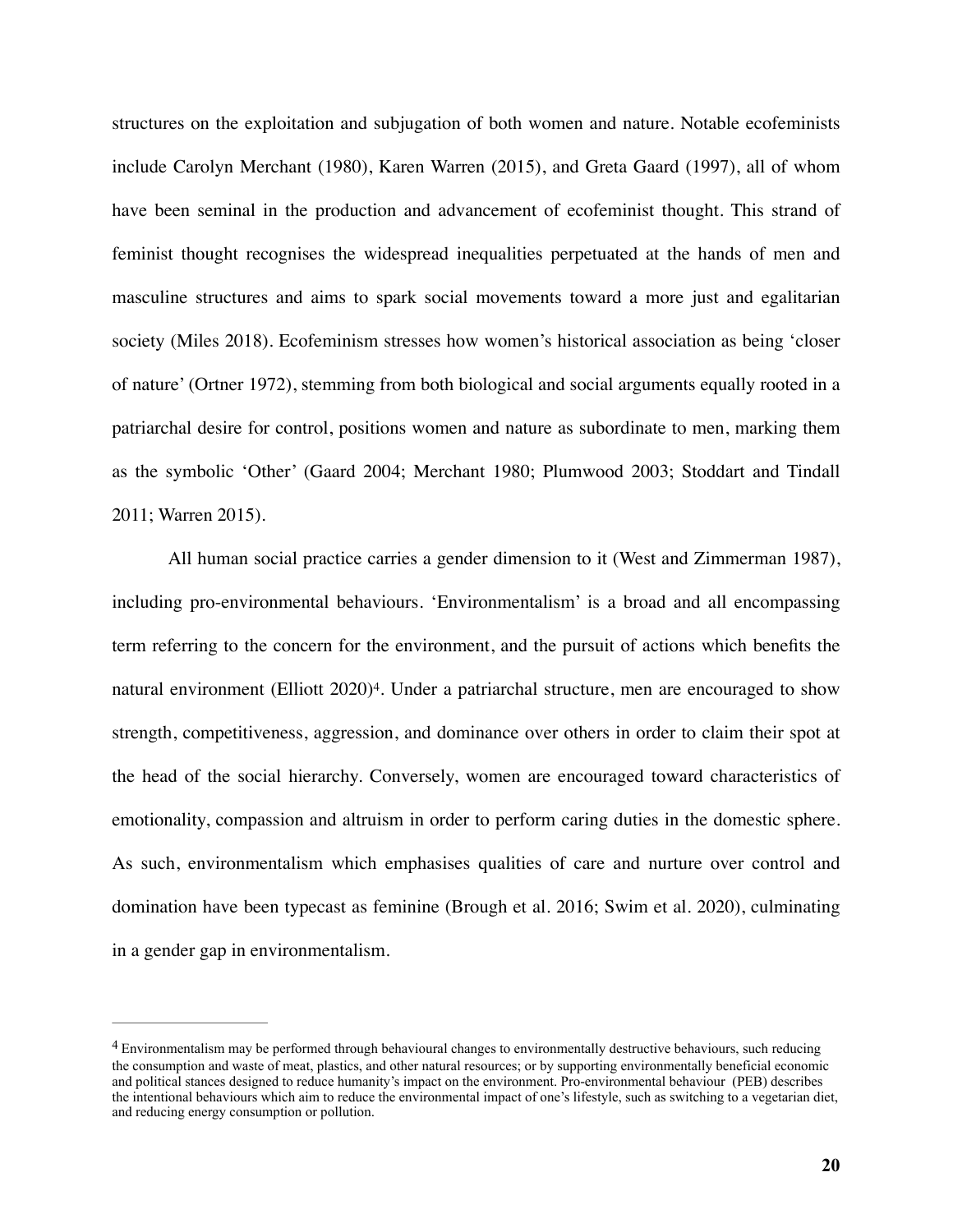Brough et al. (2016) conducted a series of studies which found there to be a cognitive link between 'greenness' and femininity, which they suggest "may motivate men to avoid green behaviours in order to preserve a macho image" (p.566). Swim et al. (2020) build on Brough et al. (2016) and use quantitative surveys to look at the social consequences associated with 'gender-bending' pro-environmental behaviours (PEB). They found that environmental behaviours inform people's perceptions of the individual's sexuality, resulting in social consequences for the actor. Swim et al. (2020) therefore suggest that people will participate in PEBs which align more closely with their own gender identity and are likely to abstain from particular gender incongruent PEBs for fear of the social consequences they might entail. The gendering of PEBs appears to be widely internalised as these studies show that the 'greenfemininity' association affects both social judgement and self-perception.

Swim et al. (2020) explain that PEBs (or any behaviour) is not merely about accomplishing an action, it is about making a statement about oneself. As West and Zimmerman (1987) suggest, "a person engaged in virtually any activity may be held accountable for performing that activity as a woman or a man," whereby gender may "legitimate or discredit" particular behaviours (p.136). In a practical sense, this means any social action, like PEBs, are part of a person's gender performance and therefore individuals are encouraged, or indeed constrained, to only act in ways which validate and/or confirm their gender identity. Interestingly, both Swim et al. (2020) and Brough et al. (2016) found both men and women to be aware of the gendered nature of PEB's and experience consequences from gender-bending behaviours, but that men struggle to engage in gender non-conforming PEBs far more than women.

*Avoidance of PEB as an Identity Maintenance Framework*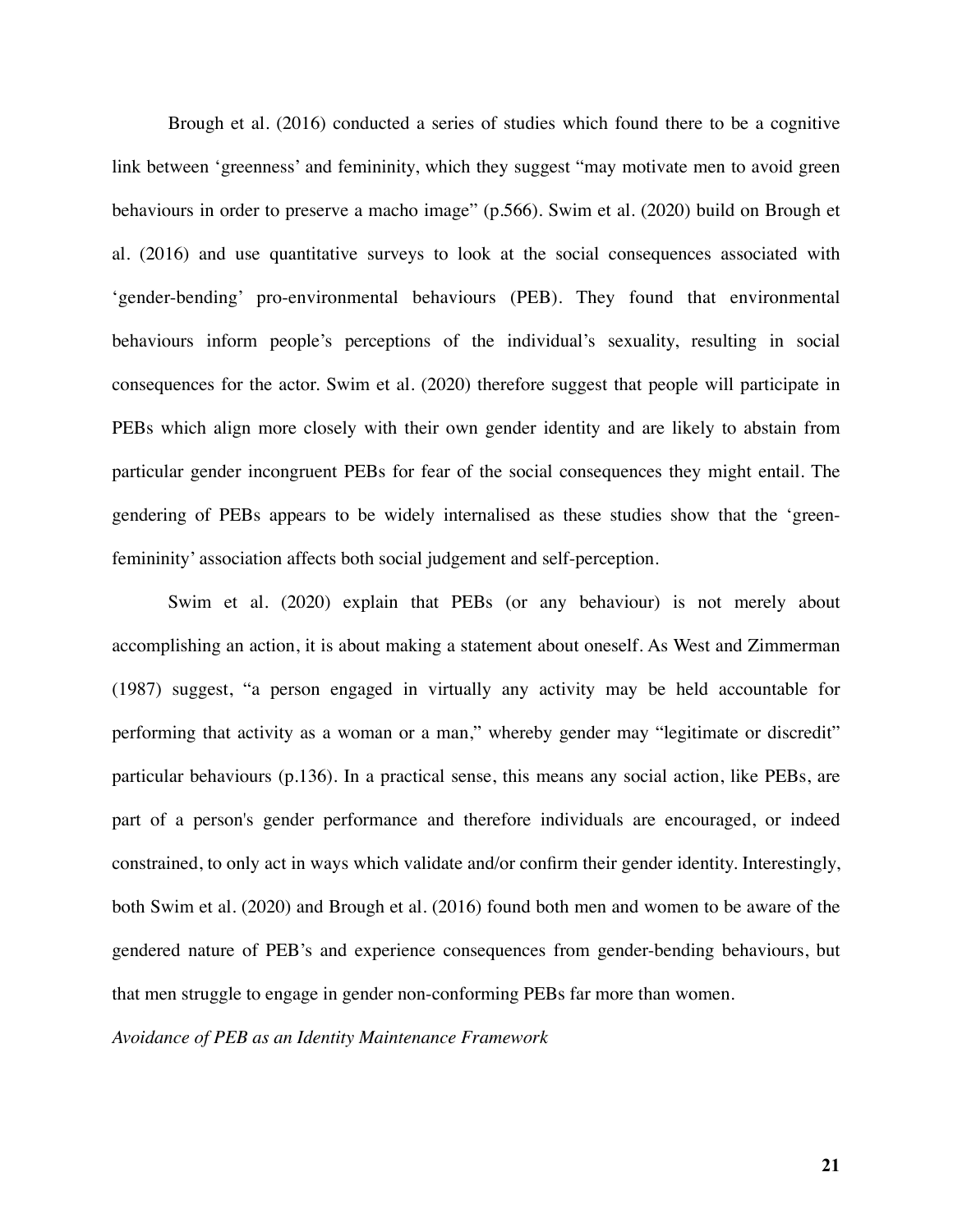A number of scholars exploring masculinity and environmentalism have suggested that avoidance of masculinity functions as an identity maintenance framework whereby avoiding PEB allows them to preserve their masculinity and masculine image (Brough et al. 2016; Gonda 2017; McCright & Dunlap 2011; Pease 2019; Swim el al. 2018; 2020). Fear of stigma is a powerful motivator for avoiding pro-environmental behaviour as men are socialised to adhere to culturally constructed masculine scripts which discourage those feminine traits characterised by PEBs. Kimmel (2005; 2010) explains that men in particular are subject to intense gender policing from their peers, resulting in a protective disposition of their gender identity and a greater sensitivity to gender cues. Whereas women have benefitted from feminist movement, which encouraged moving beyond the socially prescribed confines of rigid femininity, men have not benefited from the same kind of liberation, leaving them largely bound to the confines of mainstream hegemonic structure of masculinity (Carrigan et al. 1985; Connell 1990; Kimmel 2008).

Pease (2019) and Twine (1997) both suggest that for men to engage in PEB entails surrendering a degree of their masculinity and a deviation from the masculine norm which encourages power and dominance over nature. The fear and threat of stigma is heightened among men because of the social power embedded within masculinity which carries greater social value than femininity (Coles 2009; Connell 1983; Willer et al. 2013). In practice, this means that men stand to lose more if/when their masculinity is diminished. Therefore, since masculinity and proenvironmental behaviours appear to stand in tension, masculinity acts as a barrier to proenvironmental behaviours among men (See Brough et al. 2016; Stoddart and Tindall 2011; Swim et al. 2020).

#### *Ecofeminism, Hegemonic Masculinities and Environmentalism*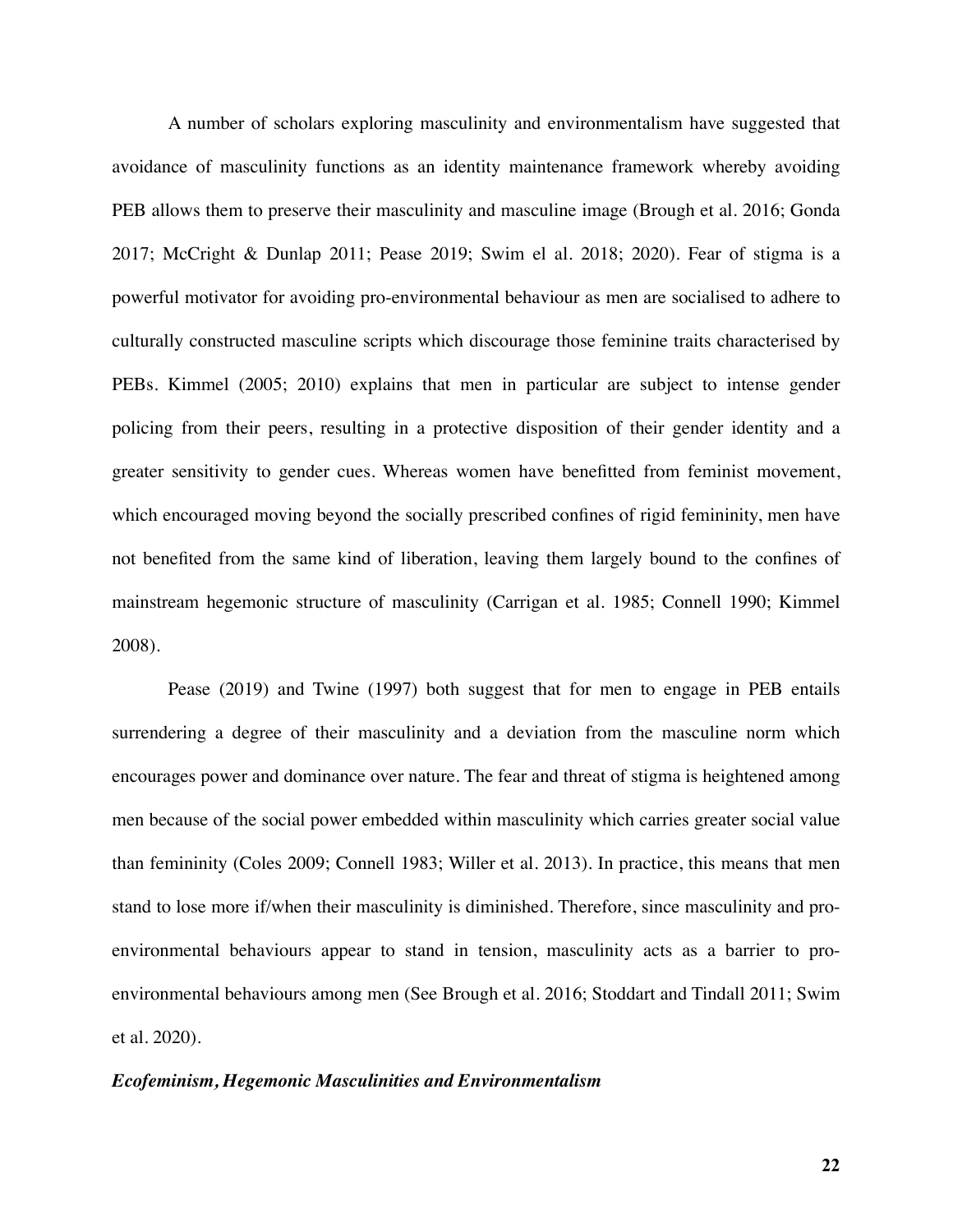Women and femininity have historically been associated with nature, constructed in a hierarchically subordinate binary opposition to men, masculinity and culture as a result of the social circumstances prescribed by patriarchal society (Mellor 2000; Merchant 1980; Plumwood 2003; Ortner 1978). Still today, concepts such as 'Mother nature' and 'Mother Earth' personify the planet as a feminine, nurturing entity. Since the 1970s, ecofeminist scholarship has largely focused around addressing the observed dual subjugation of both women and nature at the hands of hegemonic, patriarchal masculinities, and by extension the men who internalise and reproduce these systems. They argue that men's domination over women and nature – the symbolic 'Other' – functions for the advancement of a patriarchal capitalist societies which sees the exploitation of women and nature as justified in the pursuit of human progress and modernity (Anshelm and Hultman 2014; Plumwood 2003; Pulé 2013; Stoddart and Tindall 2011; Mellor 2000; Merchant 1980; Twine 1997; Bloodhart and Swim 2010). Ecofeminists further argue that men's dominance in society has created structures and norms which normalise, and indeed encourage, behaviours which reproduce male superiority over women and nature (Plumwood 2003). As such, ecofeminism advocates that, as outcomes of the same system of oppression, environmental and gender injustice should be addressed together (Sturgeon 1997; Plumwood 2003; Warren 2015).

These patterns of male domination over both women and nature are widely understood as emanating from the ideology and practices inscribed hegemonic masculinity (Pulé 2007; Merchant 1980; Stoddart and Tindall 2011). Indeed, we see that wealthy White men in the Global North are disproportionate investment in environmentally destructive industries and practices, largely concentrated in the extraction, commodification, and sale of natural resources (see Daggett 2018; Hanson 2010; Pease 2019).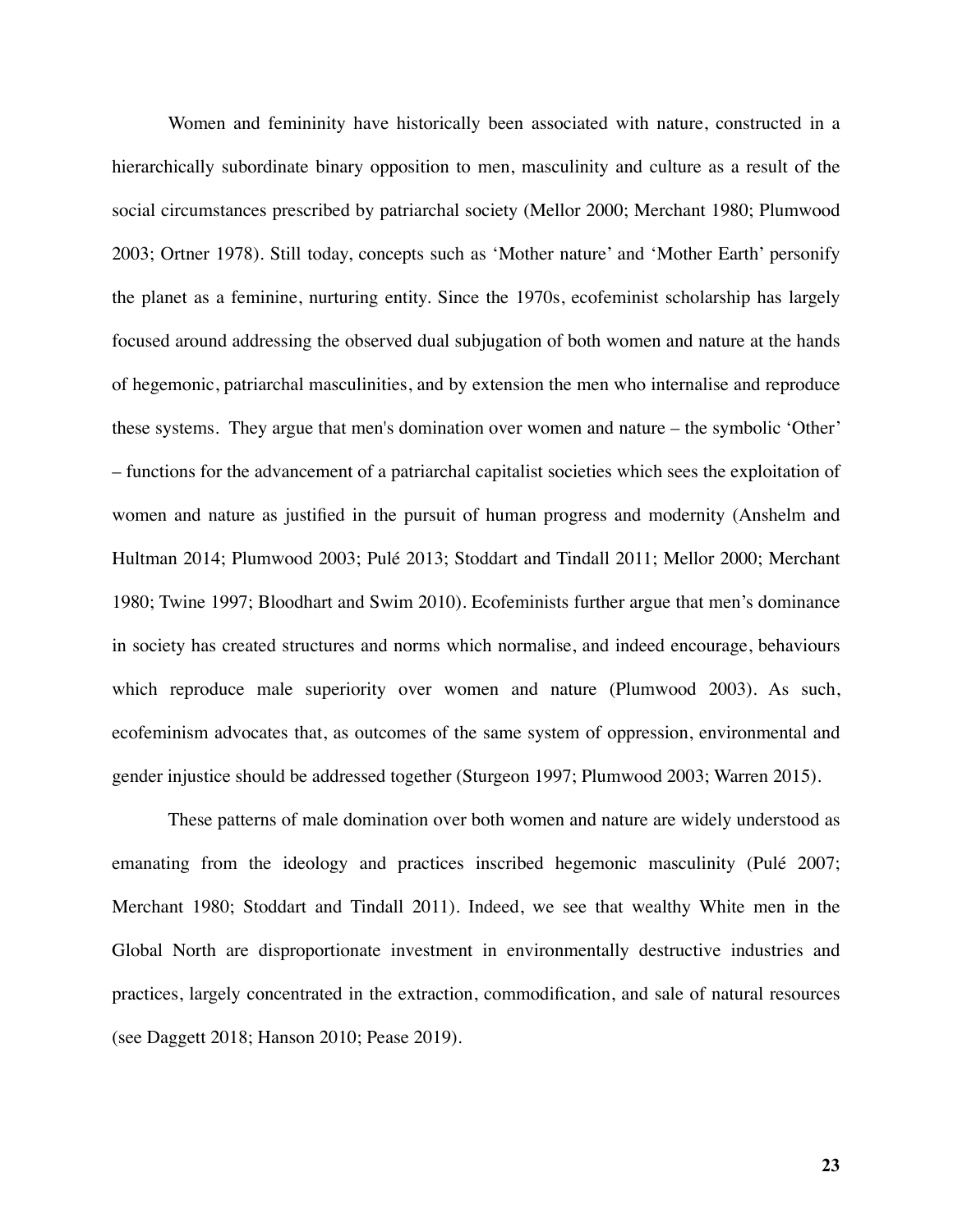Ecofeminist scholars have suggested these patterns of patriarchal domination over nature emerge from a complex history of the role of nature in the trajectory of colonial, imperial, and capitalist processes (Adams and Mulligan 2003; Merchant 1980). Merchant (1980) documents significant shifts in conceptions of nature throughout the Western scientific (1540s-1680s) and industrial (1760-1840) revolutions, in which Western thought transitioned from an organic to mechanical conception of nature. Spreading technological innovations of the industrial and scientific revolutions around Europe overrode organic conception of nature, paving way for nature to be reframed as "dead" and "passive", something to be dissected, deconstructed and harnessed for the advancement of Western civilisation (Merchant 1980:xvii). Nature came to be seen as a means to an end, something to be exploited in the pursuit of power and money (Adams and Mulligan 2003; Plumwood 2003). Advances in Western civilisation occurred at the expense of nature, as is still the case as many of today's biggest industries are rooted in environmental and ecological destruction and degradation (Daggett 2018). Additionally, cultural and economic lifestyle shifts in the post-industrial era pushed humanity indoors, fundamentally changing the relationship between humans and nature (Hultman 2017; Twine 1997; Pease 2019 Merchant 1980). Nature comes to be understood as separate and hierarchical rather than integrated and reciprocal – as something to be "regulated by bureaucratic control" (Adams 2003:43).

Yet while nature and environmentalism have long been considered feminized, it is also in nature that men go about proving their masculinity through forms of domination and destruction (Allister 2004; Kimmel and Kaufman 1993). Indeed, nature has simultaneously become a site in which men retrieve the 'inner king' and 'warrior within' (Kimmel and Kaufman 1993). Known as the mythopoetic men's movement, men have long been encouraged to journey into 'into the wild', embrace the 'wild man' mythscape, in order to get in touch with their 'natural' side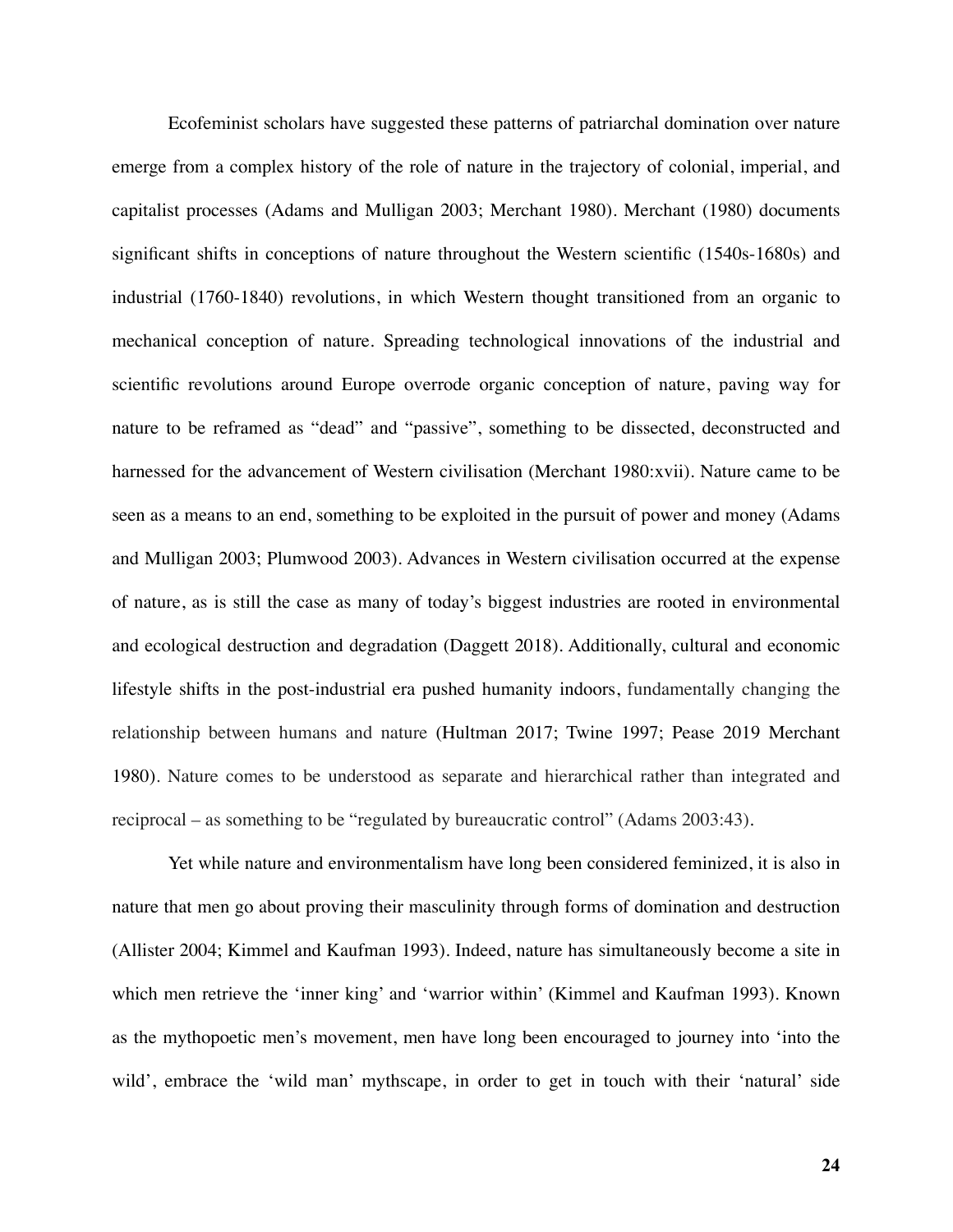(Kimmel and Kaufman 1993). This journey is framed as "a retrieval of heroic archetypes as models for men" thereby promoting the idea of a single, essentialist model of manhood and masculinity (Kimmel and Kaufman 1993). The narrative of the mythopoetic men's movement problematically encourages forms of domination over nature such as hunting and logging, thereby reinforcing a hierarchical relationship between men and nature. In a similar light, Kimmel (2003) finds links between right-wing extremism and environmentalism in Scandinavian countries in which male White supremacists embrace environmental stances as a means to 'cleanse' the modern state of its 'impurities' and 'perversions'.

Today, Anglo-American Western men's relationship to the natural world in particular has been warped by overarching, patriarchy and hegemonic value systems which encourage environmental destructiveness and prioritise the economic profitability of natural resources above their innate value. Masculinities scholar Raewyn Connell (2017) writes:

"The top managers of the corporations pouring out greenhouse gases and poisoning river systems are not necessarily doing so from inner evil... they are working in an insane elite world that institutionalises competitive, power-oriented masculinity, and they are doing whatever it takes" (p.6).

What Connell is getting at here is that not all men are power hungry money driven businessmen, but rather illustrates that people are a product of their culture, socialised to conform to its social rules. In the Western gender order, which privileges the needs of men above those of women and nature, masculinity stands in opposition to nature which is seen in terms of its extrinsic market value as opposed to its intrinsic natural value.

# *Environmental Masculinities*

The literature on the experiences of pro-environmental men is as of yet underdeveloped. Connell's (1990) article, *A Whole New World: Remaking Masculinity in the Context of the Environmental Movement,* appears as among the first to broach the topic and effectively began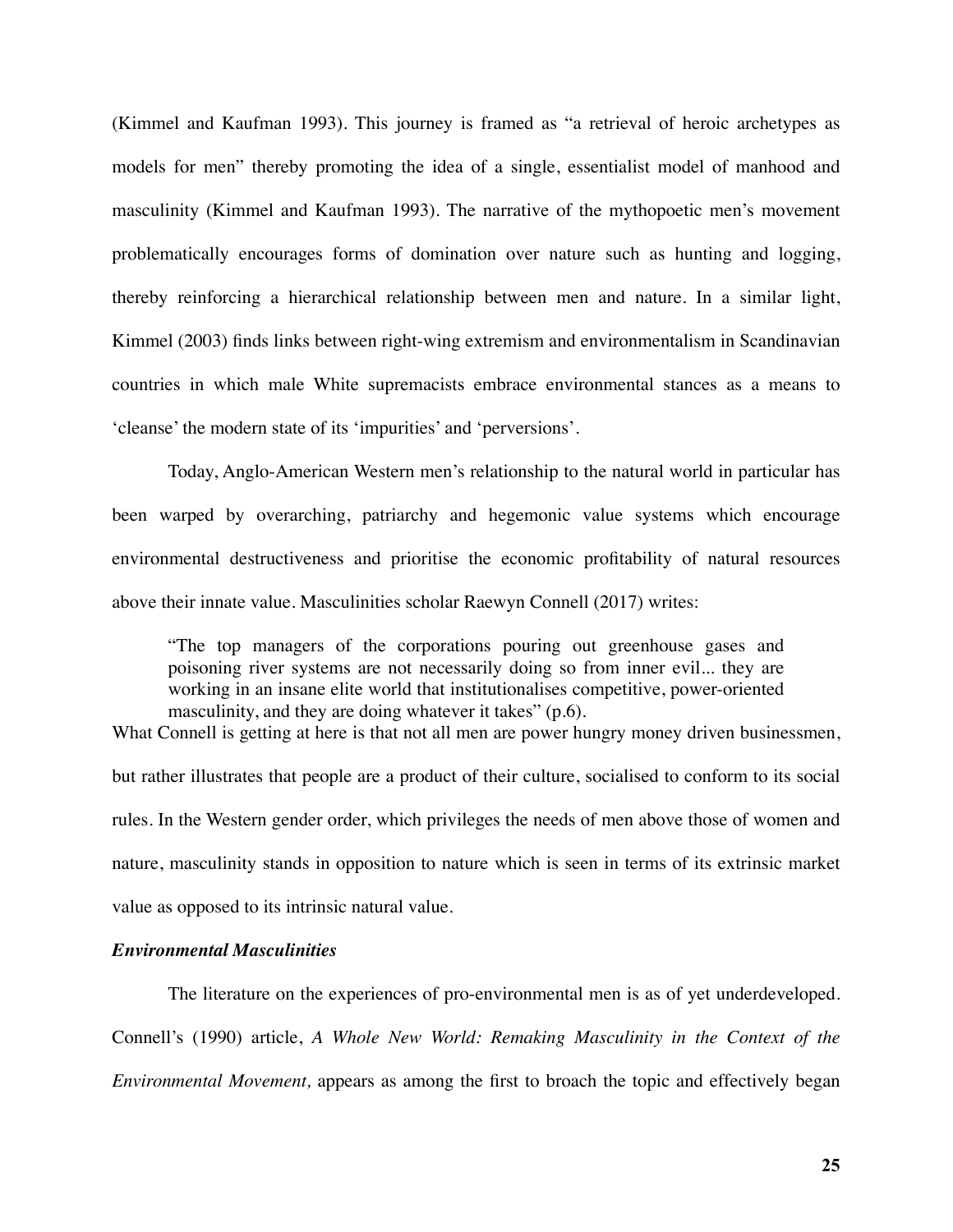the conversation surrounding men, masculinity and environmentalism. Connell (1990) followed six Australian men through their journey to environmentalism and suggested that environmentalism may act as sites in which masculinity is challenged, deconstructed, and renegotiated. Since then, a relatively small number of empirical studies have emerged specifically exploring the intersection between masculinity and environmentalism (see Brough et al. 2016; Chan and Curnow 2017; Gonda 2017; Stoddart and Tindall 2011). This has been accompanied by a larger body of theoretical work (see Anshelm and Hultman 2014; Hultman and Pulé 2018; MacGregor 2010; 2014; Pease 2019; Rome 2006; Twine 1997). From this literature, two patterns emerge: Whereas some studies find environmentalism to produce pro-feminist responses from men (Connell 1990; Hultman 2017; Stoddart and Tindall 2011), others find evidence of a reproduction hierarchy and inequalities (see Bell 2016; Chan and Curnow 2017; Hultman 2017).

#### *Environmental Men and Pro-Feminist Change*

Both theoretical (Twine 1997; Pease 2019) and empirical research (Connell 1990; Stoddart and Tindall 2011) has suggested environmentalism to be a site of change to the masculine conception of self as a result of exposure to, and engagement with, feminist politics which open their eyes to gender inequalities (Connell 1990; Pease 2019; Stoddart and Tindall 2011; Twine 1997). Connell's (1990) research in particular suggests that engaging with the environmental movement challenges mainstream hegemonic masculinity and encourages a critical re-evaluation of both personal identity and the broader gender order (Connell 1990). Connell (1990) writes that:

"A combination of the ethos of environmental radicalism, pressure from feminism, and a variety of personal triggers launched a project of reform...The main initiative taken by these men was to separate from the mainstream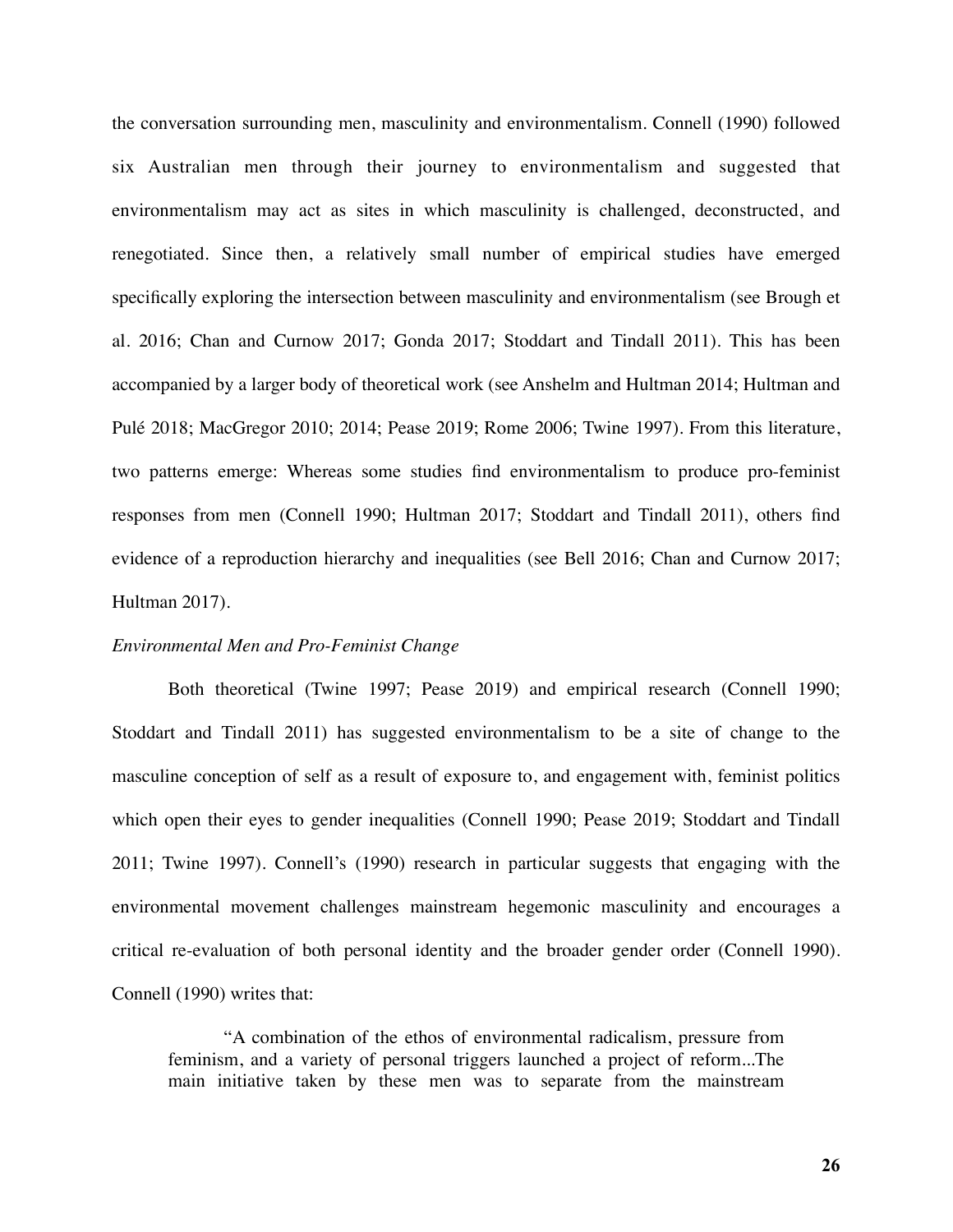masculinity they were familiar with and to attempt to reconstruct personality, to produce a new, nonsexist self" (p.466) These scholars suggest that gender inequality becomes visible as men see past the blinders of their privilege. Stoddart and Tindall's (2011) qualitative study found men in the environmental movement hold pro-feminist attitudes, however, they could not definitively conclude engagement in environmentalism to be the motivator.

This literature emerges from an understanding of masculinity as fluid and dynamic as opposed to fixed and static and therefore conceive that men have the capacity for positive transformation, maintaining that men can and should be part of the solution to the environmental crises (Pease 2019; Twine 1997). Indeed, Twine (1997) suggests ecological politics to be an effective tool for pro feminist men to challenge and "subvert" hegemonic forms of masculinity and simultaneously provide an avenue for men to renegotiate their relationship with nature toward one that is more egalitarian and devoid of power structures (p.6).

#### *Environmental Men and the Reproduction of Inequalities*

Conversely, other scholars have drawn attention to men's reproduction of inequality within environmentalism. The two empirical studies demonstrating this both drew on participant observation of environmental groups to show how unequal gender structures are discursively reproduced. Chan and Curnow (2017) found that men performed hegemonic masculinity through exclusionary conversations designed to deliberately keep the rest of the group uninformed, thereby introducing a dominant/subordinate power dynamic to the group. And in a similar light, Bell (2016) observed the overwhelmingly White male leaders maintain an unquestioned position of superiority by taking up most of the speaking time and by dismissing others' ideas. Their use of participant observation offers useful insight into the *practices* of hegemonic masculinity employed by men within environmental group settings, but without being able to contextualize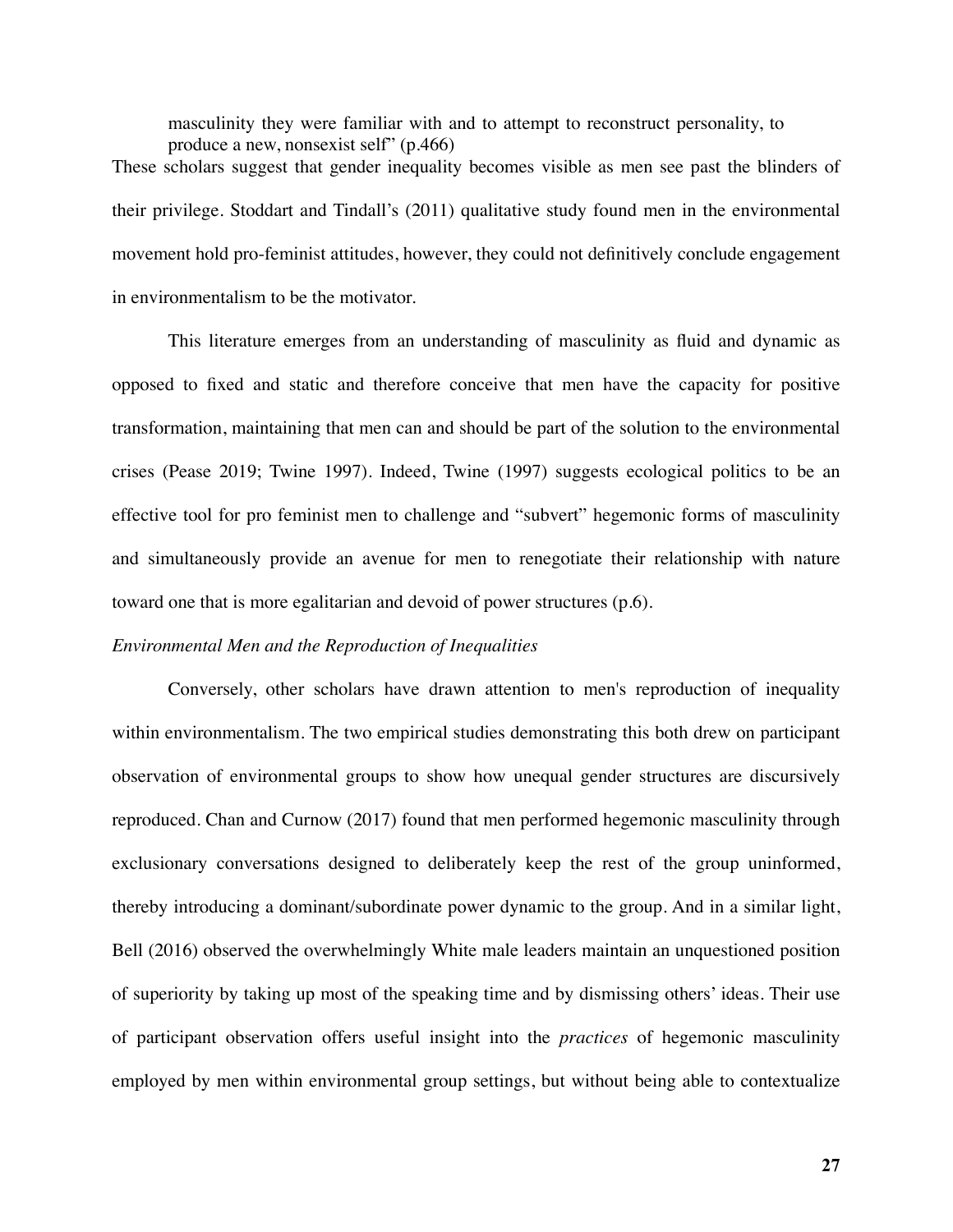respondents nor gain access to their perspectives, they miss the nuance of the meaning and motivation behind individual's behaviours and perceptions of their practices. This present study research therefore aims to deepen our understanding of the meaning and motivation behind men's gender performativity within the context of environmentalism.

Theoretical work by Hultman (2017) and Hultman and Pulé (2018) dubb these 'ecomodern' masculinities – effectively greenwashed industrial masculinities (Hultman 2017; Hultman and Pulé 2018). These are characterised by the acknowledgement of the destructiveness of industrial practices and recognition of climate change as a problem but are averse to doing anything substantive about it. The ecomodern man appears to be caught between a desire to live out a more environmental and less destructive masculinity, and a nagging need to prove their masculine identity in the only way they have been taught how, through wealth accumulation and avoidance of feminine acts. This is similar to the identity maintenance framework previously discussed, whereby in order to maintain their status within the masculine field, ecomodern men compromise by maintaining some traits of dominant masculinity *within* the field of environmentalism to counteract the femininity associated with environmentalism.

This is far from an isolated phenomenon, as Lupton (2000) found that men who enter traditionally feminine professions often display hyper-masculine compensatory practices in order to counteract any stigma they may experience as men doing women's work. Lupton (2000) suggests that this is because gender is a performative concept, meaning that any social space operates as "an important arena in which masculinities are defined and maintained and challenged" (p.34). This is a result of the patriarchal society which values masculine traits more than feminine ones, thereby making it more advantageous for men to highlight their masculinity in feminine spaces. Willer et al. (2013) explain that when confronted with a threat to their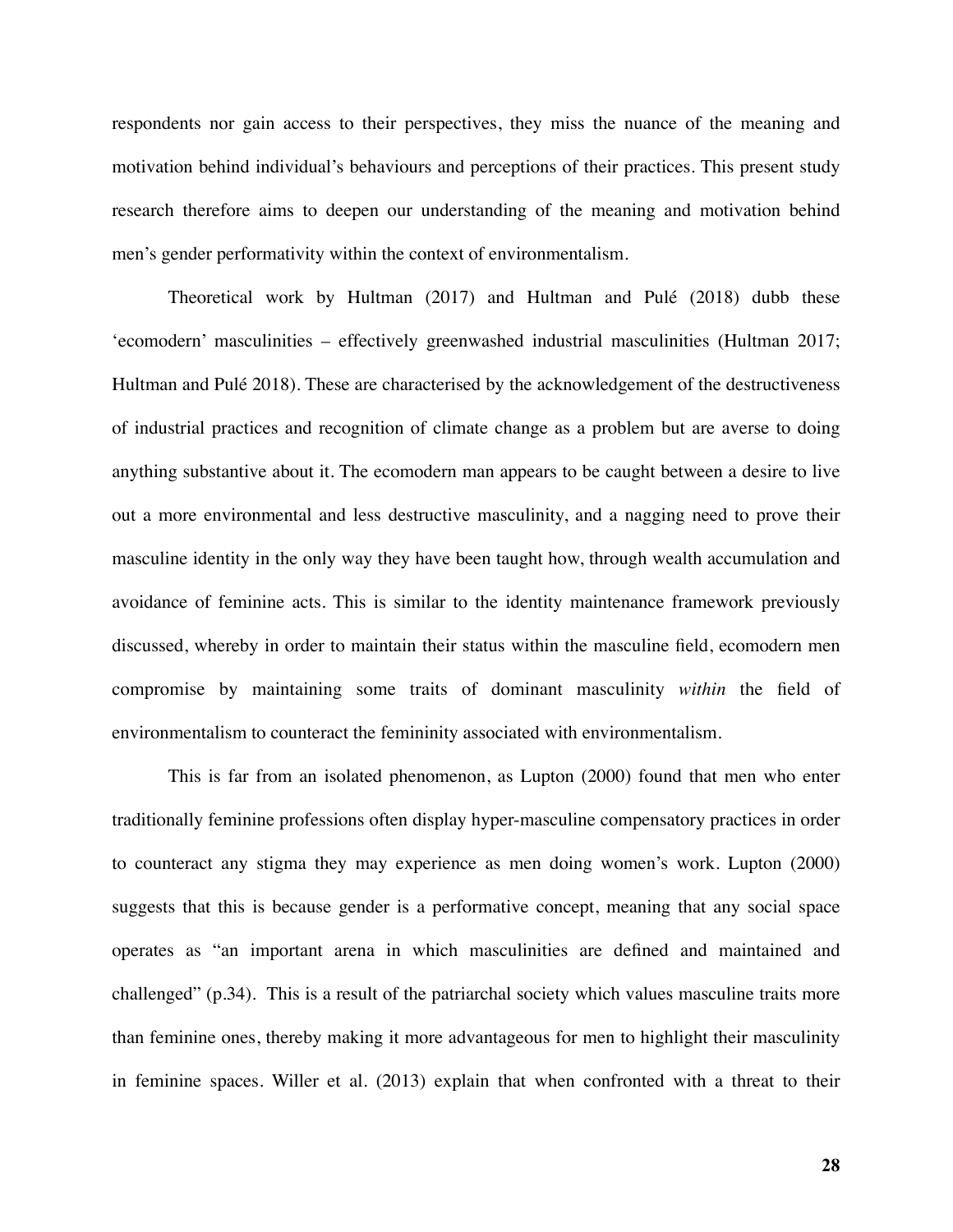masculinity, men often seek ways to dominate because it provides a means differentiating themselves from others, and moreover, cementing their superiority over them too. Hultman (2017) argues that ecomodern masculinities deliberately aim to preserve the gender status quo, thereby functioning like a 'greenwashed' ecological masculinity (Hultman 2017).

The constraints imposed by the rigidity of mainstream hegemonic masculinity make men acutely aware of their sex-gender congruence, encouraging them to adopt the necessary dispositions which ensure they do not deviate too far from their gender norms and risk losing their social position and privileges. These performances of hegemonic masculinity reinforce a social hierarchy and power dynamics which garner respect and social rewards from fellow men, thereby counteracting any potential loss of status from being in an ostensibly feminine space.

## *Conclusion*

The aim of this review is to help situate the reader into the literature upon which this research draws on and contributes to. I began by exploring and developing the doing, redoing, and undoing gender literature to develop the theoretical framework upon which this research draws on. I offer a brief overview of the relevant literature pertaining to studies of masculinities, and stress the importance of historical processes which continue to shape the structure and evolution of gender relations today. I then connect this theoretical literature to the emerging field gender and environmentalism, offering insight into ecofeminist scholarship. Finally, I offer a review of previous empirical studies within this field, highlighting their findings, contradictions, strengths and limitations.

**29**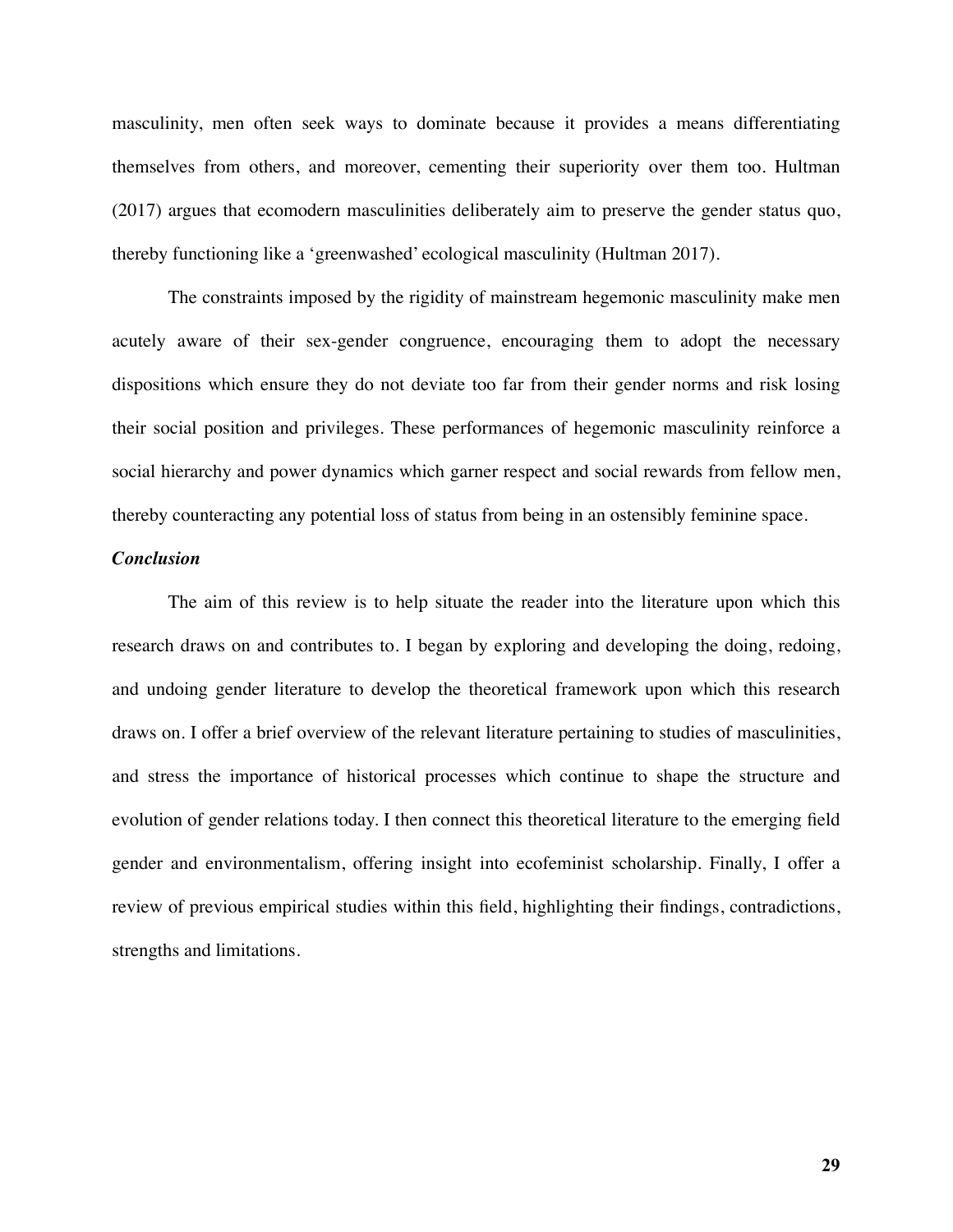#### *III. METHODOLOGY*

#### *Interpretivist Paradigm*

A paradigm constructs a lens through which to approach social research. Paradigms offer a collection of concepts, assumptions and propositions which inform how, and from which direction, the researcher approaches the research and ultimately interprets the data (Bogdan and Biklen 1998). This study is informed and driven by the interpretivist paradigm which "is committed to understanding social phenomena from the actor's own perspective and examining how the world is experienced" (Taylor et al. 2016:17). This approach is grounded in the assumption that realities are socially constructed as people assign meaning to and define their social interactions and surroundings, which in turn inform the actions of an individual (Taylor et al. 2016; see also Berger and Luckmann 1966). Douglas (1970) explains that it is one's personally held "ideas, feelings, and motives" which 'move' human beings as human beings, rather than as mere human bodies (p.ix, cited in Taylor 2016:17). With this in mind, research emerging from the interpretivist paradigm intends to analyse and understand particular social phenomena from the perspective of the individual themselves (Mackenzie and Knipe 2006; Taylor et al. 2016). Interpretivism therefore injects a dose of humanity into the research as it approaches its subjects as humans in a complex system of interconnected and varied systems.

This study benefits from an interpretivist paradigm precisely because it seeks to shed light on how agency is enacted against the gender structure. The long-term aim of the project is to assess whether environmentalism can function as a space for gender norms to be challenged (see Risman 2004). Therefore, how the men participating in this study see and make sense of the social world around them is key to isolating how and why they have chosen to defy conventional norms that might preclude men from actively engaging in environmentalism.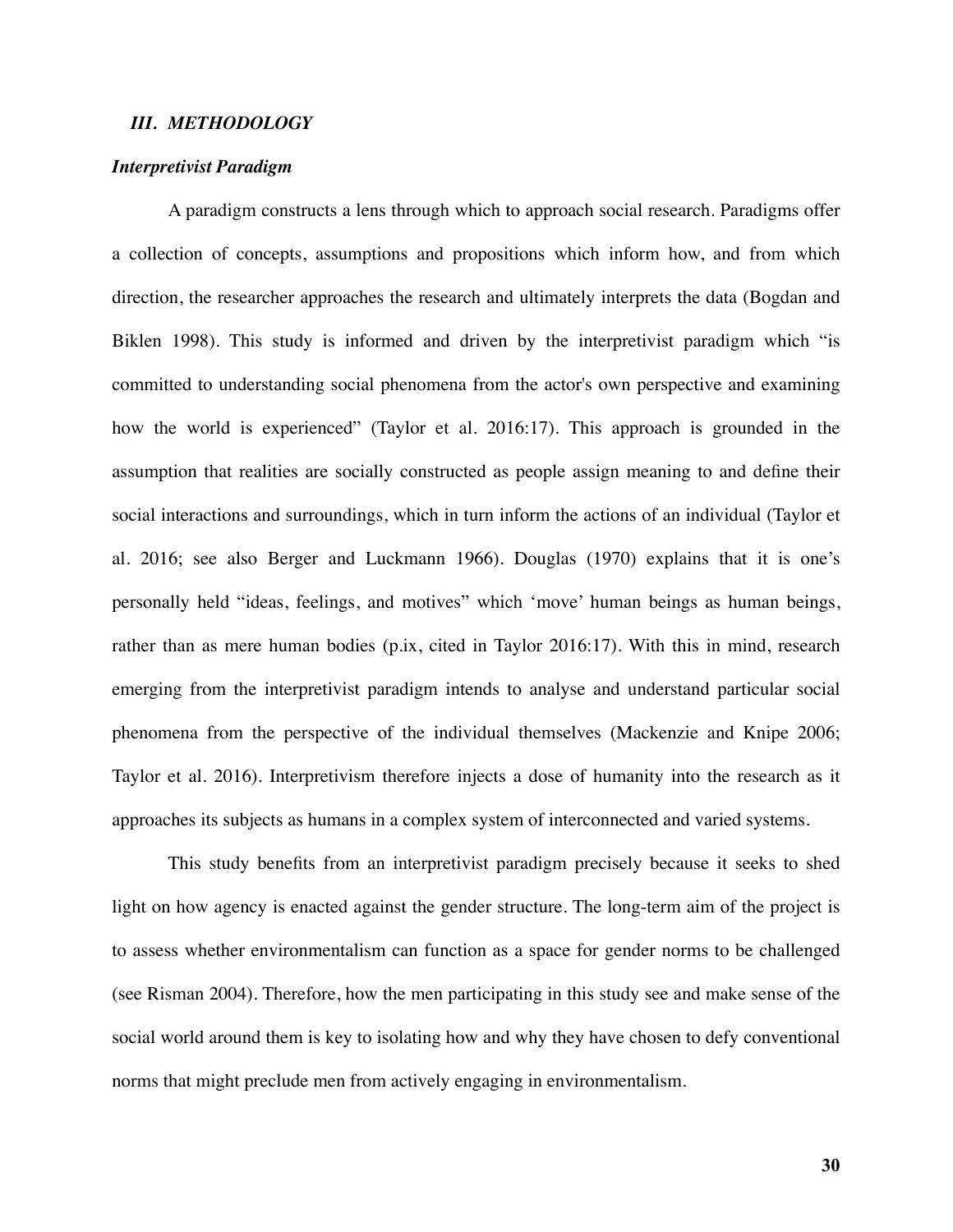# *Qualitative Methodology*

The interpretivist approach utilises qualitative methodologies designed to yield rich, descriptive data, such as interviews, participant observation or ethnographies. Qualitative methodologies are particularly useful for peering into other people's social worlds, as they encourage participants to explain how they experience, and moreover perceive, the(ir) social social world (Taylor et al. 2016). This is because qualitative research is principally concerned with the subjective meaning people attach to objective 'things' (Taylor et al. 2016). An advantage of qualitative methods is the ability to contextualize the lives of respondents, allowing the researcher to gain an understanding of the social forces shaping the lives and perspective of participants (Taylor et al. 2016). For instance, participants in this research were asked about the gender messaging they received growing up and the values that those imparted upon them in order to understand the context from which these men have negotiated and reformed their masculinities. Qualitative methods therefore not only reveal *that* a phenomena in fact occurs, it also makes solid inroads at uncovering and explaining *why* it occurs.

#### *Interviewing*

Interviews were used to attain a detailed understanding of the lived experiences of pro environmental men, as well as the meaning they make of those experiences. Taylor et al. (2016) stress that the interview should be understood and treated as a social interaction in which "knowledge and social meanings are constructed during the interview process" (p.131). It is the nature of research interviews to ask things that the subject has not thoroughly considered before, and therefore it is through reflecting on those questions that knowledge and social meaning is constructed within the interview process itself (Seidman 2006; Taylor et al. 2016).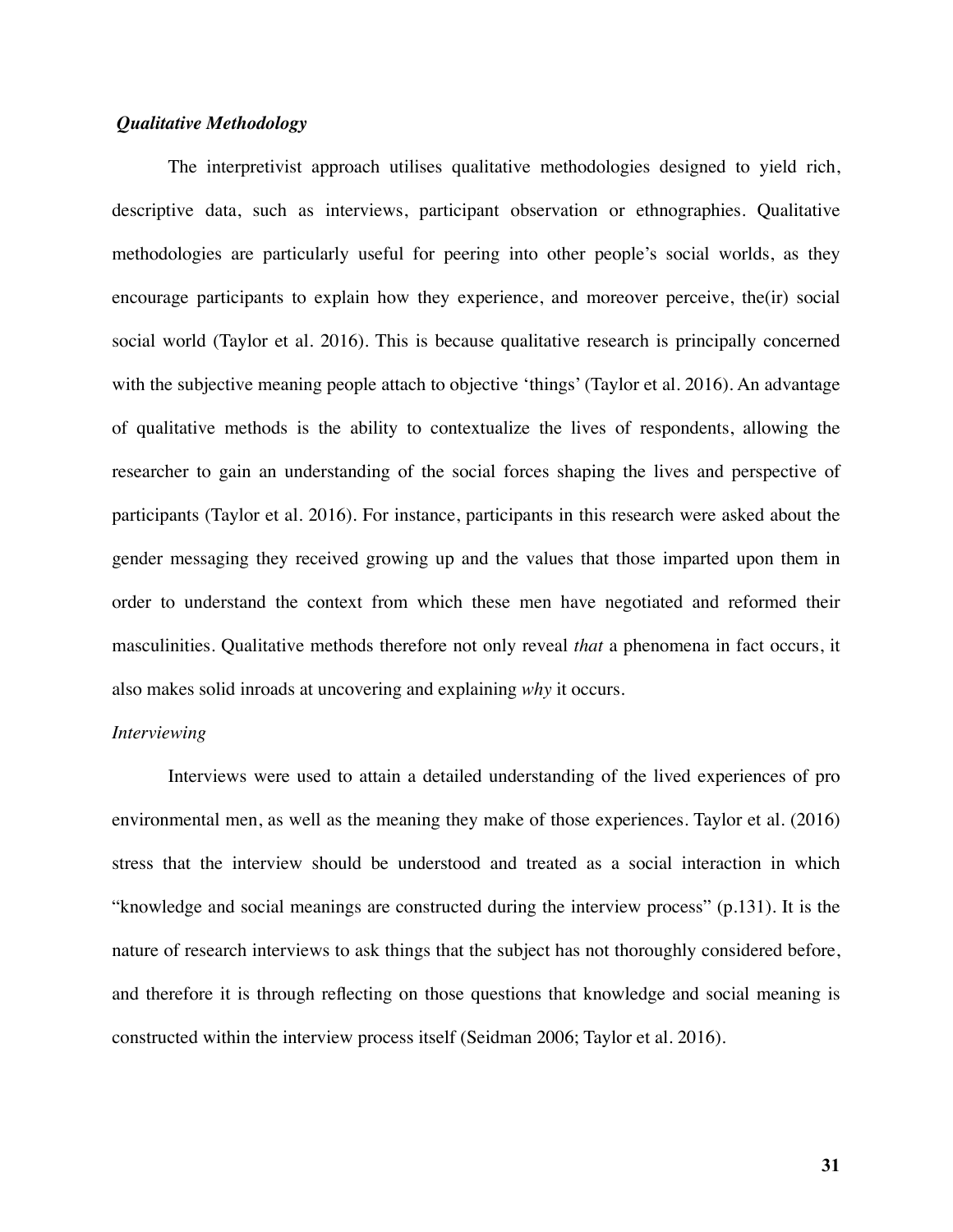In this study, the interview process was designed as semi structured, but the nature of the subject and the open-ended questions resulted in a slightly more unstructured interview process than originally intended. An interview guide was drafted to outline the themes to be addressed and open-ended guiding questions to facilitate natural discussions (see Appendix C). Phrases such as "tell me about a time when…" and "can you recall…" were used to encourage participants to reflect on their experiences, and in doing reveal their own thought and meaning making process. People are not often willing to share personal and private opinions and values when asked 'point blank,' yet are willing to share stories which reveal those underlying worldviews and values (O'Connor 2000, cited in Shiller 2020; Austin 1975, cited in Taylor et al. 2016). Interviews therefore allow the researcher to talk to people and listen to their stories and experiences, offering firsthand unfiltered insight into the social world of others. Ultimately, if we hope to understand the social world of others, those others must be given the freedom and space to reflect upon their experience, and also a platform through which to convey it (Seidman 2006).

Borrowing from Connell's seminal work in *Masculinities* (2005), I utilised a life histories approach during the interviews. Digging into participants' life histories helps to contextualize their experiences within the border sociocultural context from which they emerge (Connell 2005). Since gender is negotiated over the course of one's life, the life histories approach offers a more comprehensive view of the subject's experiences (Connell 2005). Connell (2005) writes that life histories reveal "personal experience, ideology, and subjectivity" but at the same time, also shed light on the "social structures, social movement, and institutions'' at play in the construction of gender identity (p.89). This methodology therefore offers a rich contextualisation of how masculinity is informed and shaped by structural forces, yet at the same time leaves ample room for the emergence of narratives of agency, and fundamentally captures how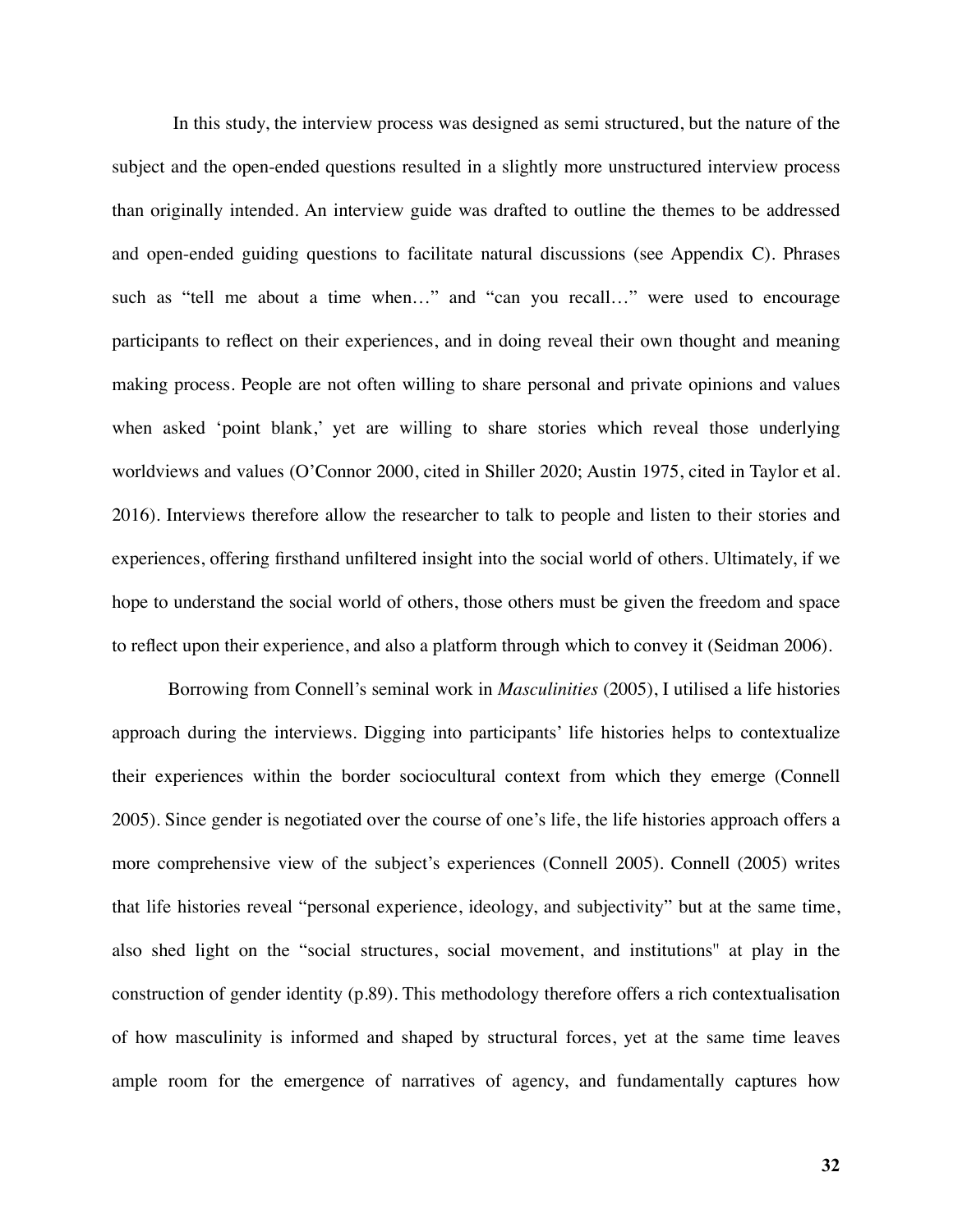individuals construct their identity over time and with a particular historical and sociocultural framework (Connell 2005). This was particularly important as the majority of the other studies in this field have been conducted either quantitatively or through participants observation, both of which struggle to contextualize the background lives of their subject, making it hard to infer meaning and motivation behind individual behaviours.

#### *Data collection*

In order to be eligible to participate in the study, participants had to be American, British or Canadian, over the age of 18, male identifying , and be active within environmentalism. For the purposes of this study, the criterion of 'active within environmentalism' was deliberately wide because environmental engagement is manifested in an extensive range of actions and behaviours. Participants were asked to explain the ways in which they were involved in environmentalism, with answers ranging from personal habits (vegetarian diets, living zero waste or plastic free, etc) to political activism, philanthropic support, and volunteer work (ie. Beach clean ups) and formal employment (i.e. Regenerative farmer) in order to verify and assess their level of engagement.

While demographic information was easily verifiable, environmental engagement was harder to verify. Biernacki and Waldorf (1981) warn of the possibility that ineligible individuals volunteer for the study for some external benefit, and encourage the researcher to independently verify participant eligibility. Because no benefits were being offered and participants were asked to dedicate over an hour of their time, it was not anticipated that those who did not meet the criteria would sign up; however, this possibility was not discounted. Due to the nature and depth of questions included in the interview guide (see Appendix C), engagement in environmentalism was relatively easy to surmise. A total of 18 interviews were conducted, 4 of which were not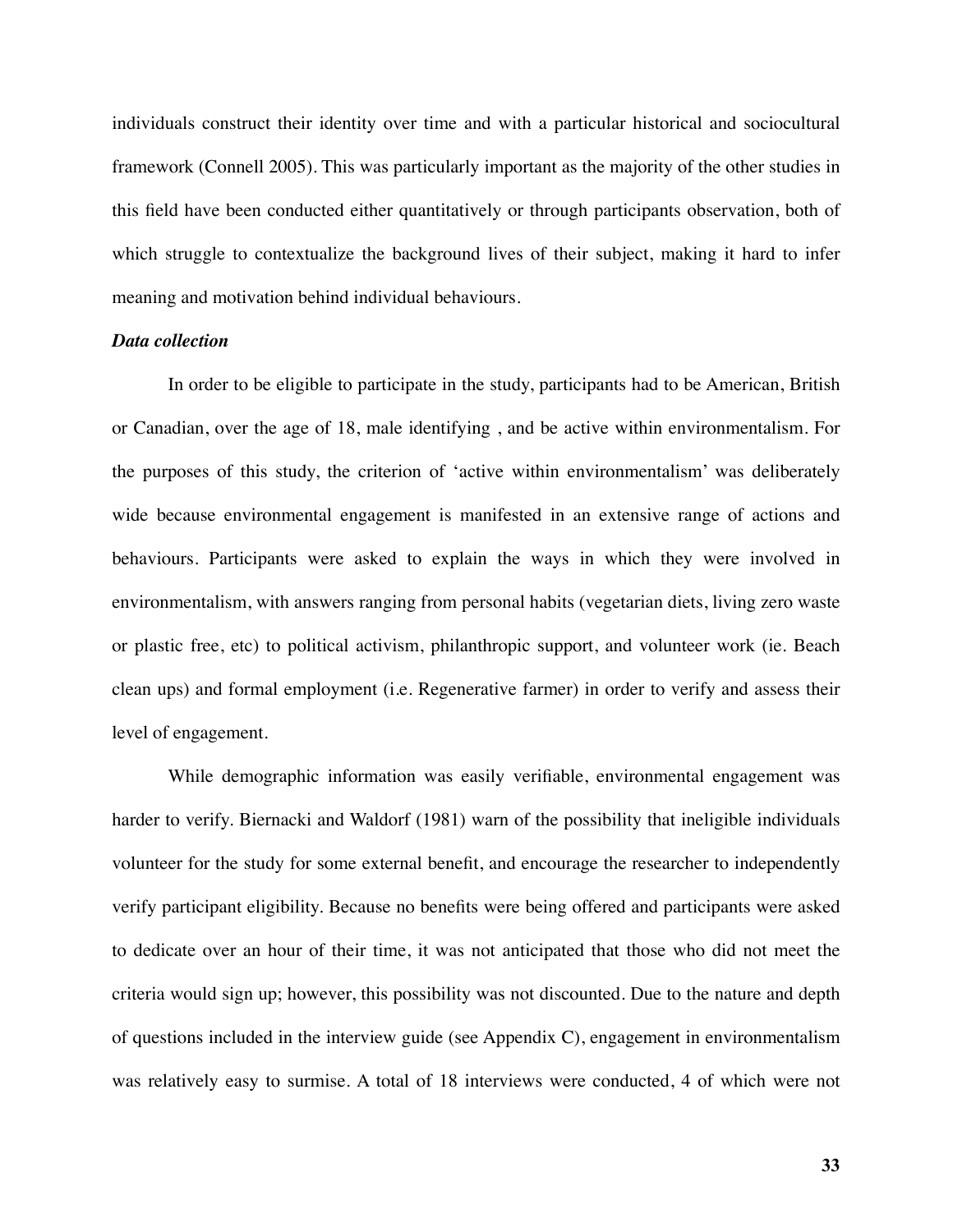used in the final data analysis because individuals were deemed to have not met aspects of the inclusion criteria.

#### *Recruitment & Sample*

Participants were recruited using snowball sampling originating from two sources: environmental action-based Facebook groups and my own personal social network. A recruitment message (see Appendix A) was posted to a number of environmental Facebook groups describing the study and inviting those who meet the inclusion criteria to sign up using a google forms sign-up sheet which doubled as the informed consent sheet (see Appendix B). In addition, I reached out to a few personal contacts whom I knew to be active in environmentalism and whom I had worked with before, and after explaining the scope of the study, asked if they would like to participate or if they knew of others who might be interested. Further participants were recruited by asking those already recruited to forward the sign up/consent form and information flyer onto others from their personal networks who met the inclusion criteria and might be interested in participating, thus initiating the chain of respondents. After signing up and signing the consent sheet using google forms, they were emailed to set up a time to conduct the interview.

Like rolling a growing snowball, each referral expands the sample base as informants refer the researcher to the other informants. Snowball sampling offers a means of finding hard to reach populations and therefore deliberately ignores the most dominant and visible people in the field to instead uncover and access the peripheral sub-group of men who were the focus of this research.

However, there are drawbacks to relying on participants to provide further participants. Firstly, the researcher must relinquish a degree of control over the sample as future participants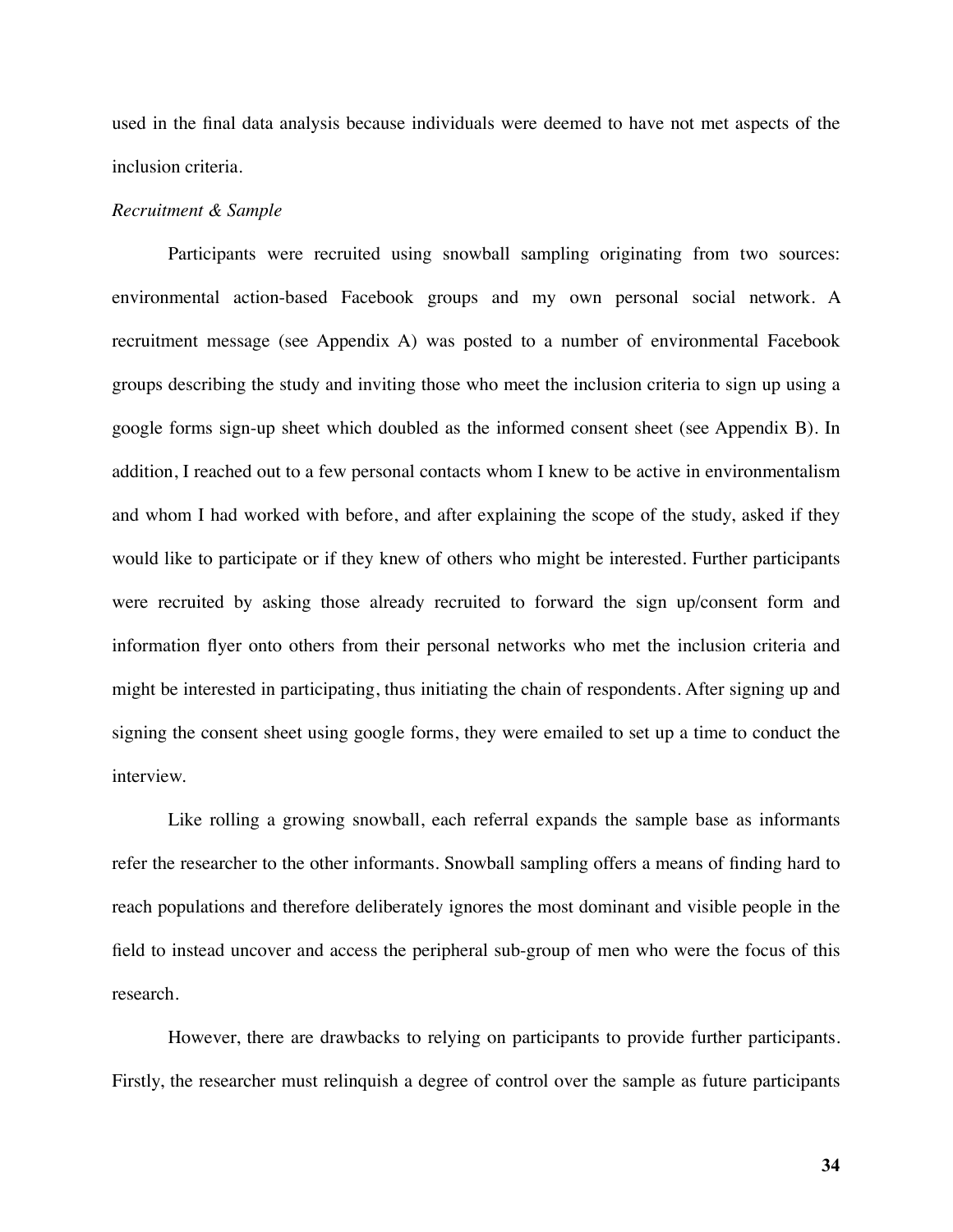are drawn based on others' referrals (Biernacki & Waldorf 1981; Noy 2008). Another potential drawback with respondent driven sampling is that each interview can affect subsequent interviews in that chain of respondents. Participants will likely discuss their experience of being interviewed through the process of referral; as such, a good interview can prove to be an advantage to the recruitment and interview process, but an ineffective interview, one where the researcher fails to develop a trusting relationship with the respondent, can become a hindrance to future interview and affect the results (Noy 2008). To avoid this, I provided respondents time to ask me any questions they might have both before and after the interview, and made it clear that they were free to decline to answer any questions they were uncomfortable with. I furthermore made sure to give respondents the freedom to speak their mind, trying to avoid interruption as much as possible, while still making sure they felt heard.

All interviews were conducted virtually over Zoom between November and December 2020, with the average interview lasting 52 minutes, the longest being 80 minutes and the shortest 27 minutes. Each interview was recorded to my personal, password protected computer for transcription. The sample was composed of 9 Americans, 3 Canadians, and 2 Britons. The sample was racially homogenous, with all respondents identifying as White. 13 of the 14 identified as heterosexual, with one participant identifying as queer. All participants held, or were working towards, undergraduate degrees or more, and about half of those had majored in environmental subjects (ie environmental studies, environmental science, ecology, agriculture… etc.), and all had at least taken some environment focused courses.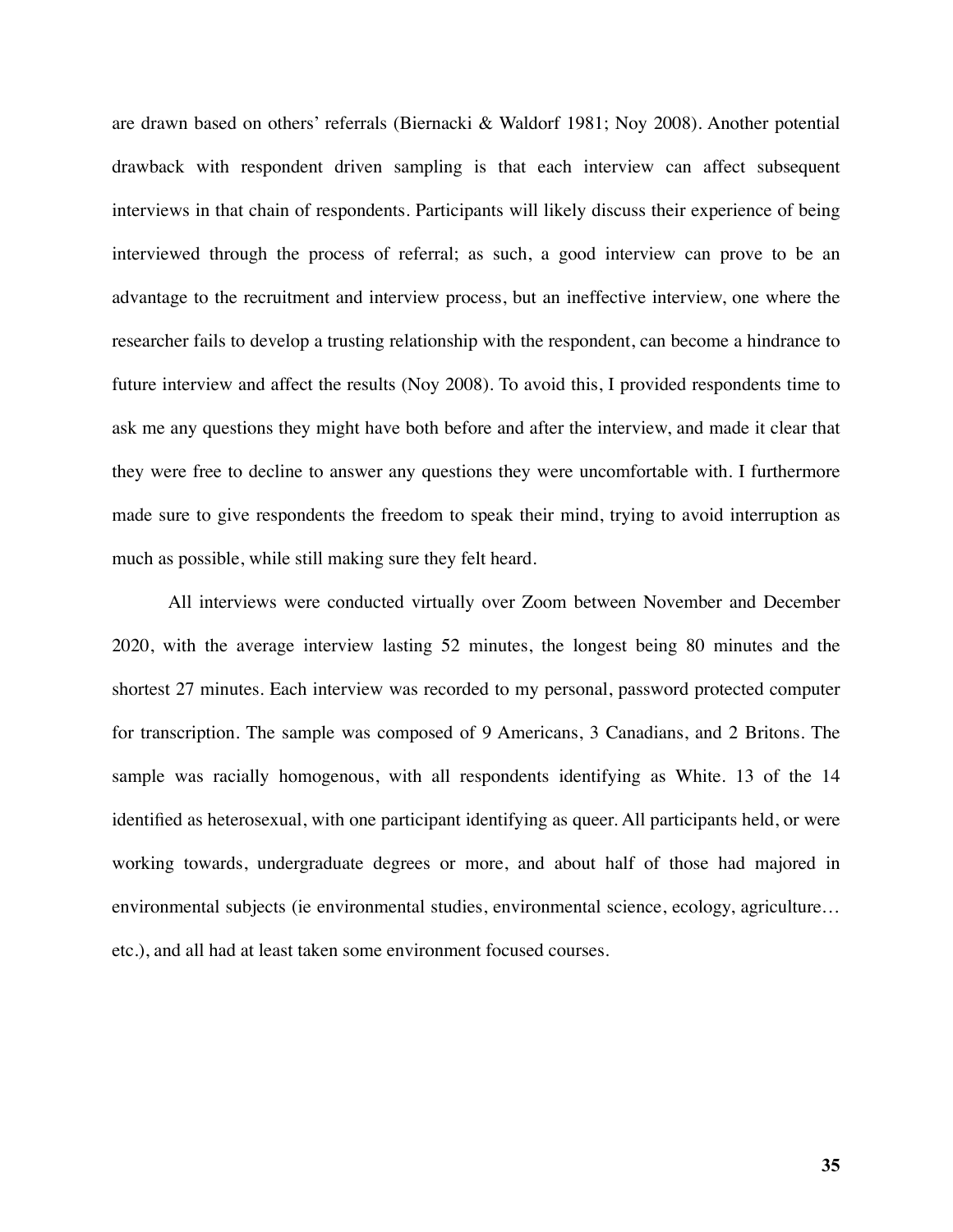| Table 1: Participant Sample |           |     |              |                                               |                           |      |                            |
|-----------------------------|-----------|-----|--------------|-----------------------------------------------|---------------------------|------|----------------------------|
|                             | Name      | Age | Nationalisty | Occupation                                    | Sexuality                 | Race | Environmental Commitment ⊿ |
|                             | Nigel     | 61  | British      | Retired                                       | Heterosexual White High   |      |                            |
| 2                           | lan       |     | 24 American  | River Rafting Guide                           | Heterosexual White High   |      |                            |
| З                           | Josh      |     | 34 American  | Architect, Professor                          | Heterosexual White High   |      |                            |
| 4                           | Matt      | 30  | British      | Ecologist                                     | Heterosexual White High   |      |                            |
| 5                           | Luke      | 27  | American     | Student                                       | Heterosexual White Low    |      |                            |
| 6                           | Sean      |     | 24 American  | Student                                       | Heterosexual White Low    |      |                            |
|                             | Keegan    | 23  | American     | Unemployed                                    | Heterosexual White Low    |      |                            |
| 8                           | Sam       |     | 21 American  | Student                                       | Heterosexual White Low    |      |                            |
| 9                           | Mason     |     | 26 Canadian  | Unemployed                                    | Heterosexual White Medium |      |                            |
| 10 <sup>1</sup>             | Aidan     |     | 24 American  | Part time Firefighter, part time nature guide | Heterosexual White Medium |      |                            |
| 11                          | Christian |     | 22 American  | Community Health Coordinator                  | Heterosexual White Medium |      |                            |
| 12                          | Fletcher  |     | 24 American  | Engireer with Water NGO                       | Heterosexual White Medium |      |                            |
| 13                          | Kevin     | 32  | Canadian     | Agrologist                                    | Heterosexual White Medium |      |                            |
| 14                          | Geo       |     | 25 Canadian  | Outdoor educator                              | Queer                     |      | White Medium               |
|                             |           |     |              |                                               |                           |      |                            |

# *Data Analysis*

Once the interviews were completed initial notes and impressions were noted immediately after the interview to keep track of recurring themes to look out for in subsequent interviews. At the end of the interviewing stage, each interview was transcribed using an automated transcription service, *Trint*, which provided the initial transcription but also required editing, as some parts were incorrectly transcribed. I personally went through each transcription and corrected any errors. Additionally, repetitive and superfluous diction (i.e. "and, and', 'you know' and 'um') were edited out for clarity, except when it was deemed to reveal a deeper meaning in the dialog (such as pensiveness and reflection). Transcripts were then uploaded to and coded using Atlas TI coding software. Key themes noted throughout the interviews were used in the preliminary coding, with codes such as 'environmental values', 'masculinity construction', 'negotiating masculinity' and 'doing masculinity" among others. Over the course of the preliminary data analysis the coding was altered to better represent the emerging themes.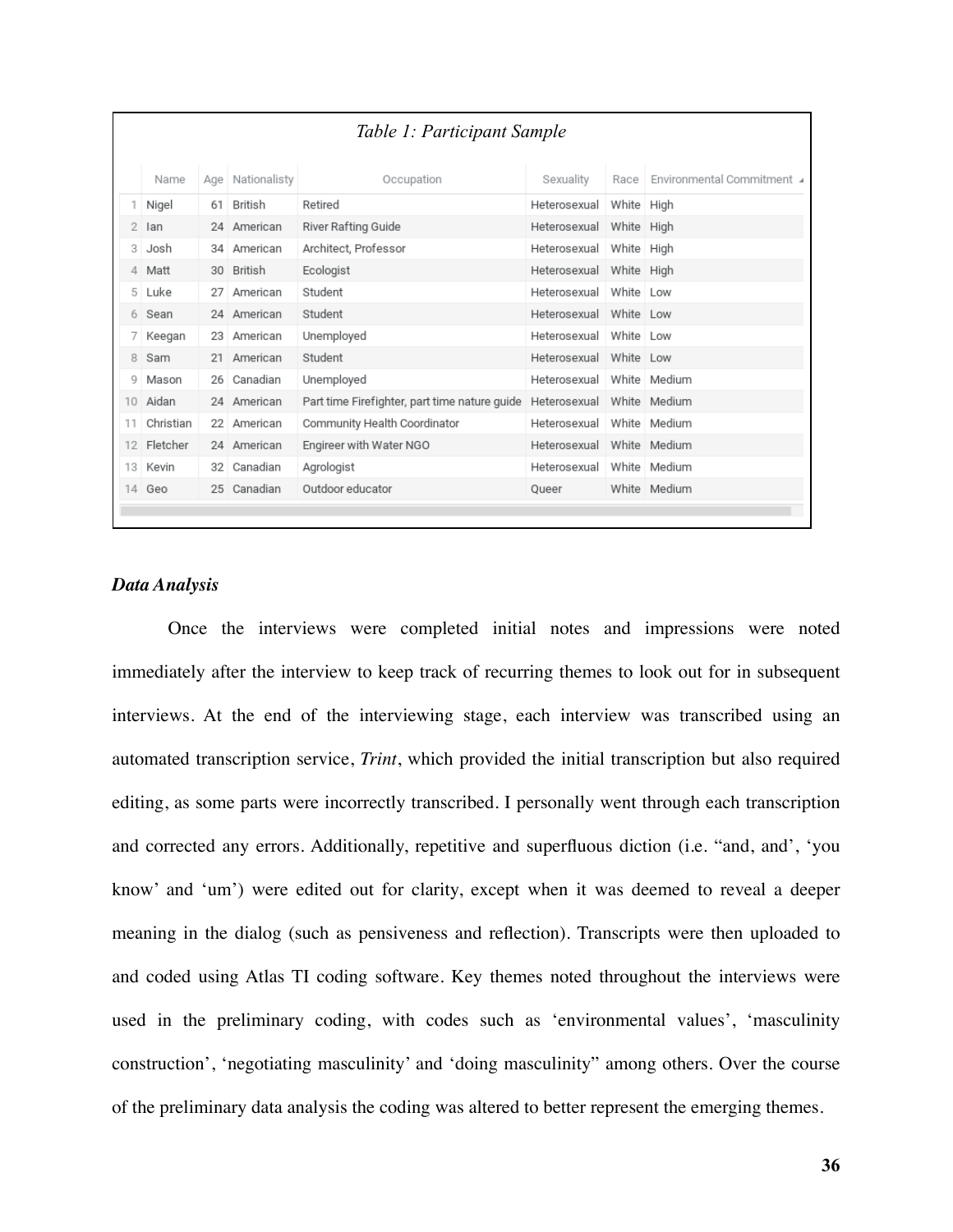## *Limitations*

The lack of diversity in the sample introduces limitations to the findings of this research. The sample was made of all White, largely middle-class heterosexual men, the majority of whom were aged between 20-34 at the time of the interviews. As such, the findings from this research are limited to a discussion of this particular subject of the male population, preventing any insight into the experiences of more marginalised men in the movement.

Additionally, as with any research, the methodology used to conduct research has an effect on findings. Of the empirical research conducted in this field, interviews and participant observation are the primary methodologies, but each have yielded distinct results. Connell (1990) and Stoddart and Tindall (2011), who both used interviews as their primary methodology, identify environmentalism as a site of positive, pro-feminist transformation. Conversely, Bell (2016) and Chan and Curnow's (2017) participant observation studies find that proenvironmental men continue to reproduce gender power hierarchies and inequalities. The different picture painted by these studies appears to be, at least partly, the result of research methodologies. While the original hope for this study was to produce a mixed methods research utilising both interview and participant observation techniques to account for the methodological biases apparent in the literature, this was not possible due to ongoing COVID-19 restriction which have prevented close contact and interactions with multiple people.

## *Ethics*

The methodology used in this research to find and select the sample, as well as the interview protocol, were all approved by the Wheaton College institutional review board (IRB) in October 2020 prior to initiation of the data collection procedure. In line with IRB guidelines, informed consent was collected from all participants by sending out the informed consent form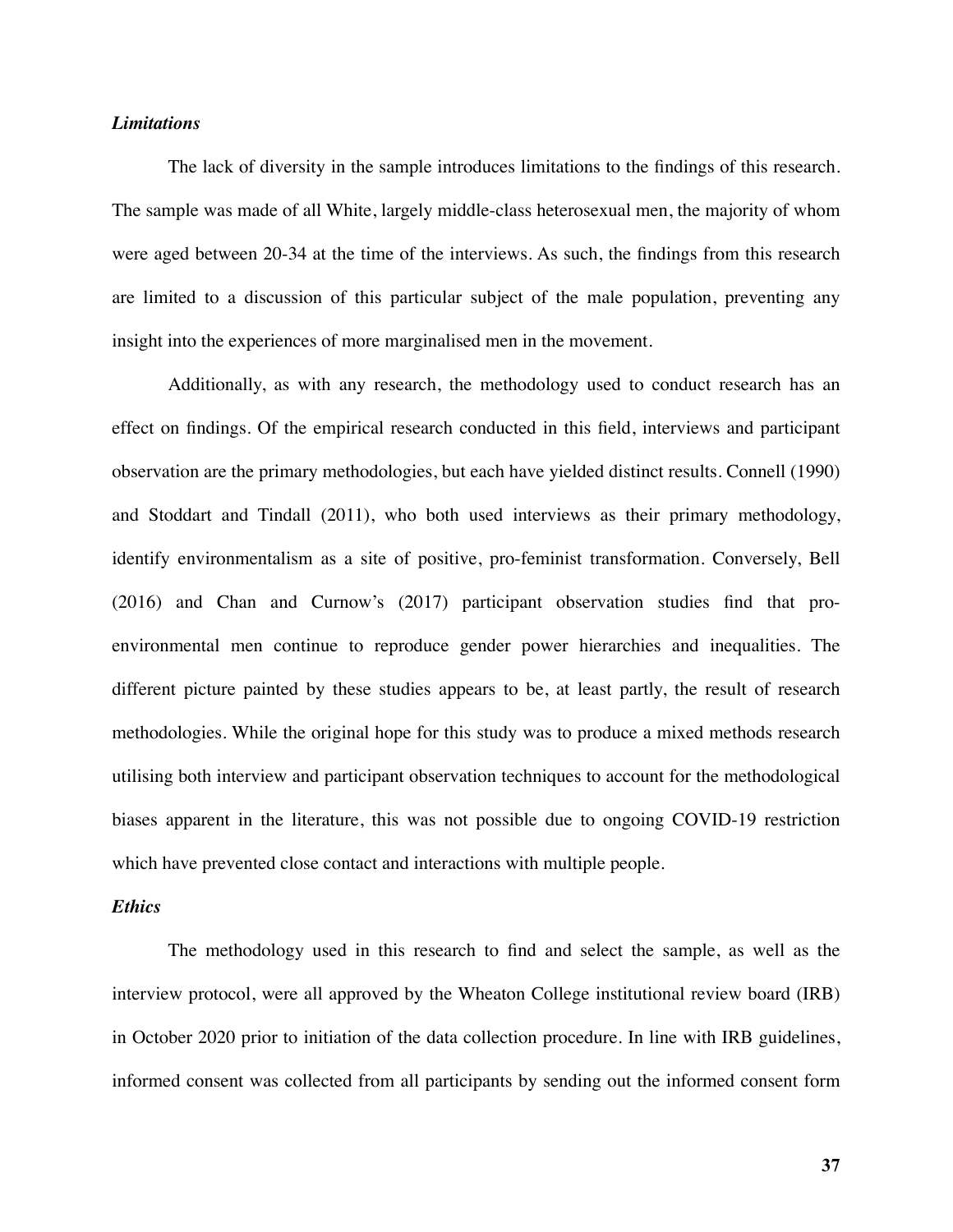(see Appendix B) in a 'google form' which participants read and filled out prior to being accepted into the study. Participants were guaranteed confidentiality with the transcription and recording of the interviews held privately, seen only by myself, and stored on my private, password protected computer. Respondents were able to choose their own pseudonym, yet some respondents asked to have their true names included in the write up.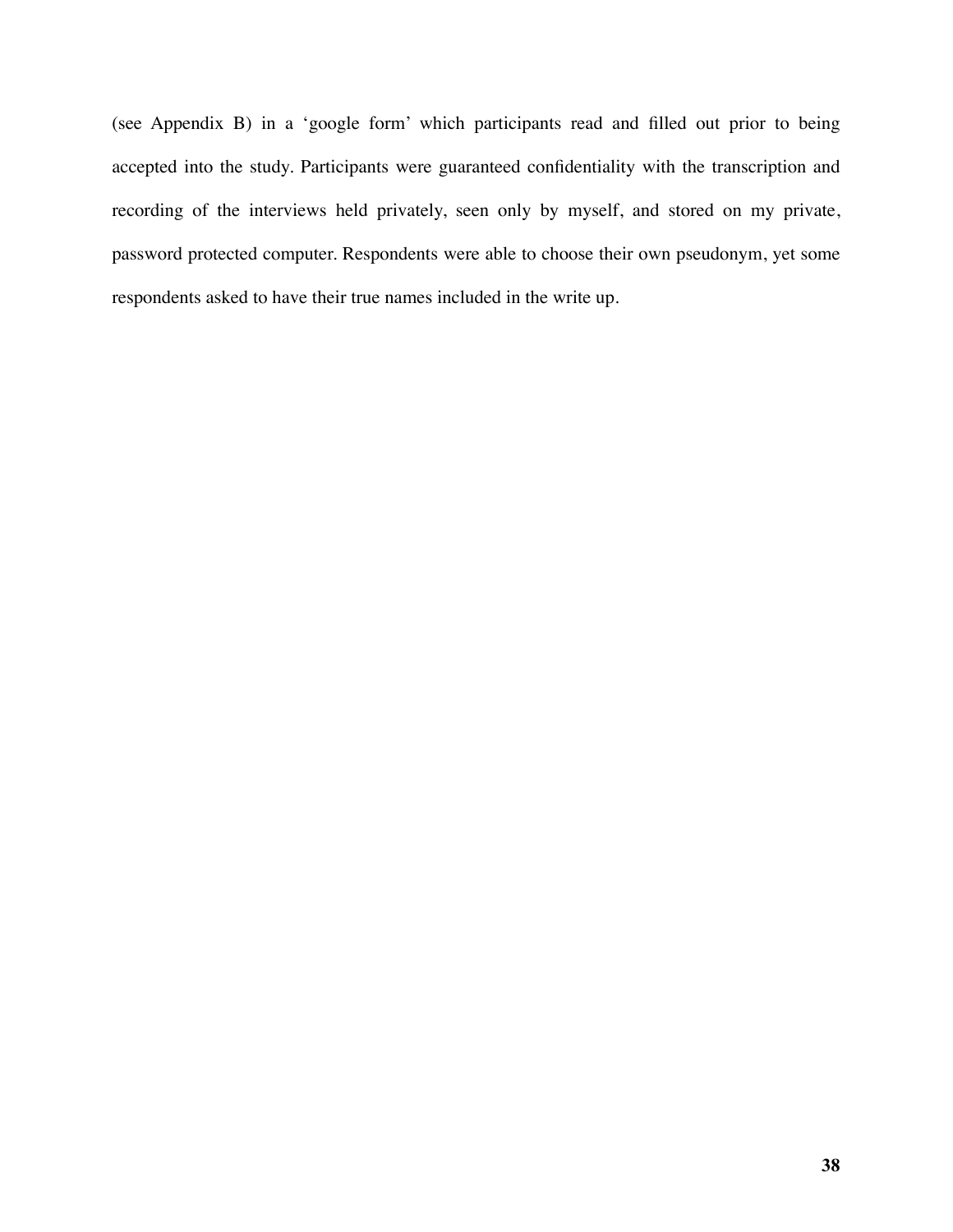## **IV. DATA ANALYSIS**

#### **Introduction***: Caught Between Two Worlds*

One of the defining features of the interviews was the emergence of a tension between internalised ideas about performing masculinity and their desire to participate in environmental behaviours which contradict the ideology of Kivel's (2007) 'man box' and Connell's (2005) 'hegemonic masculinity'. One participant, Christian, offered a story which illustrated this struggle to find a balance between the conflicting expectations of being a man who cares for nature and the environment. While working with an Indigenous community in Canada, Christian was exposed to more spiritual conceptions of nature which emphasise a holistic approach to the relationship between humans and the natural world. "*There's a lot of qualities of femininity that are put into that work, especially around these ideas of nurturing and mothering. Talking to plants, singing to plants, like being really gentle with how you move about."* While out harvesting plants one day, Christian recalls being reprimanded for not being gentle enough with the plants, triggering an instinctive reaction in him to want to tell them to '*calm down*, *it's just a plant'*. Reflecting on this instinctive reaction, he explains:

*I can feel and relate the origins of that to those masculine feelings of self, especially around the idea of providing, like being really quick and intentional to produce as much as possible, versus the idea of doing it right and potentially producing less in that particular outing… There are things that I do […] now […] that I can feel […] sometimes instinctively […] those internalised ideas of masculinity really rejecting them, while I'm doing it. (*Christian, 22)

He describes the nagging pull of what scholars would term hegemonic capitalist, breadwinner models of masculinity within him, which he acknowledges having internalised yet conceptually rejects. As Hultman and Pulé (2018) point out, 'the time-space compression' inscribed in capitalism renders care for nature difficult (p.175).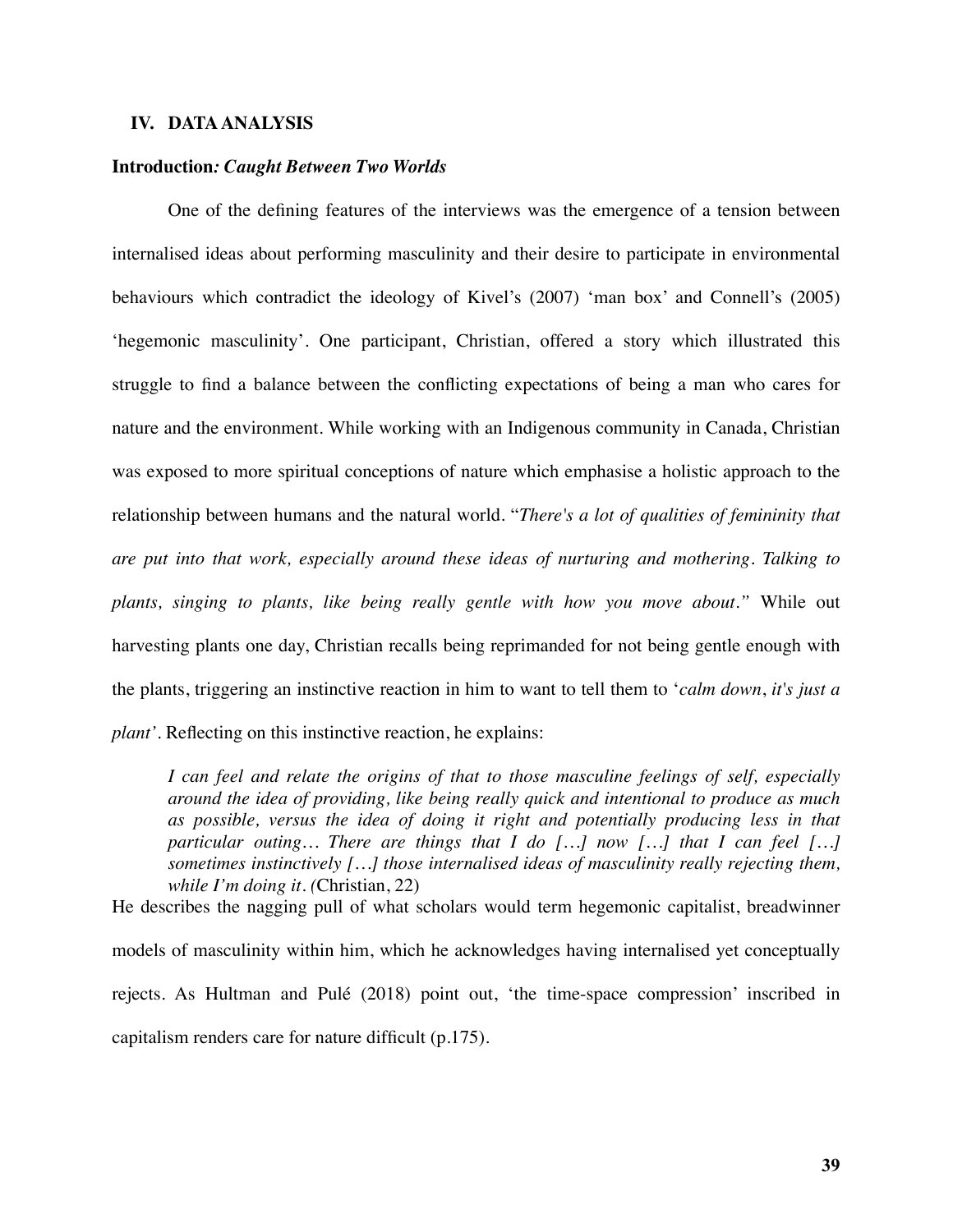Other men in this sample shared Christian's experience, as many spoke of a desire to operate beyond the limits of masculinity, but simultaneously feeling a nagging pull to remain within the socially prescribed bounds of gender accountability. Another participant, Aidan, sums it up well:

*I'm constantly having to rewire and kind of examine the way I engage with the world and*  look at the world...Because from such a young age I have been codified by others as *masculine, and you forget...Your whole worldview gets shifted.* (Aidan, 24) The salience of these dominant narratives of masculinity, coded in a rationalist and capitalist

framework, instils in men ideas about what masculinity is, and moreover, what it requires of them, placing limits on social behaviours. Christian and Aidan both illustrate the internalisation of this masculinist ideology, and moreover highlight the internal struggle to 'rewire', as Aidan puts it, their position in, and relation to, their surroundings.

Drawing on the doing, redoing and undoing gender literature (Deutsch 2007; Risman 2004; 2009; West and Zimmerman 1987; 2009), I explore how men 'do', 'redo' and 'undo' gender in the context of environmentalism and their pro-environmental engagement. The 14 proenvironmental men who participated in this study each reveal a complex system of conformity, negotiation, and resistance to the dominant Anglo-American narratives of what masculinity 'should be'.

'Doing gender' (West and Zimmerman, 1987) involved a dependence of traditionally masculine conception of masculinity for the production of what Bridges (2009) terms 'gender capital' which was then 'deployed' to masculinise forms of pro-environmental engagement. This was achieved through participant's physicality – how they physically present and *use* their traditionally masculine bodies – and occupational positions and relations, that were relied upon to construct masculine subject positions. While this offered them avenues of engaging with environmentalism in meaningful ways, they do not necessarily step outside the limits of gender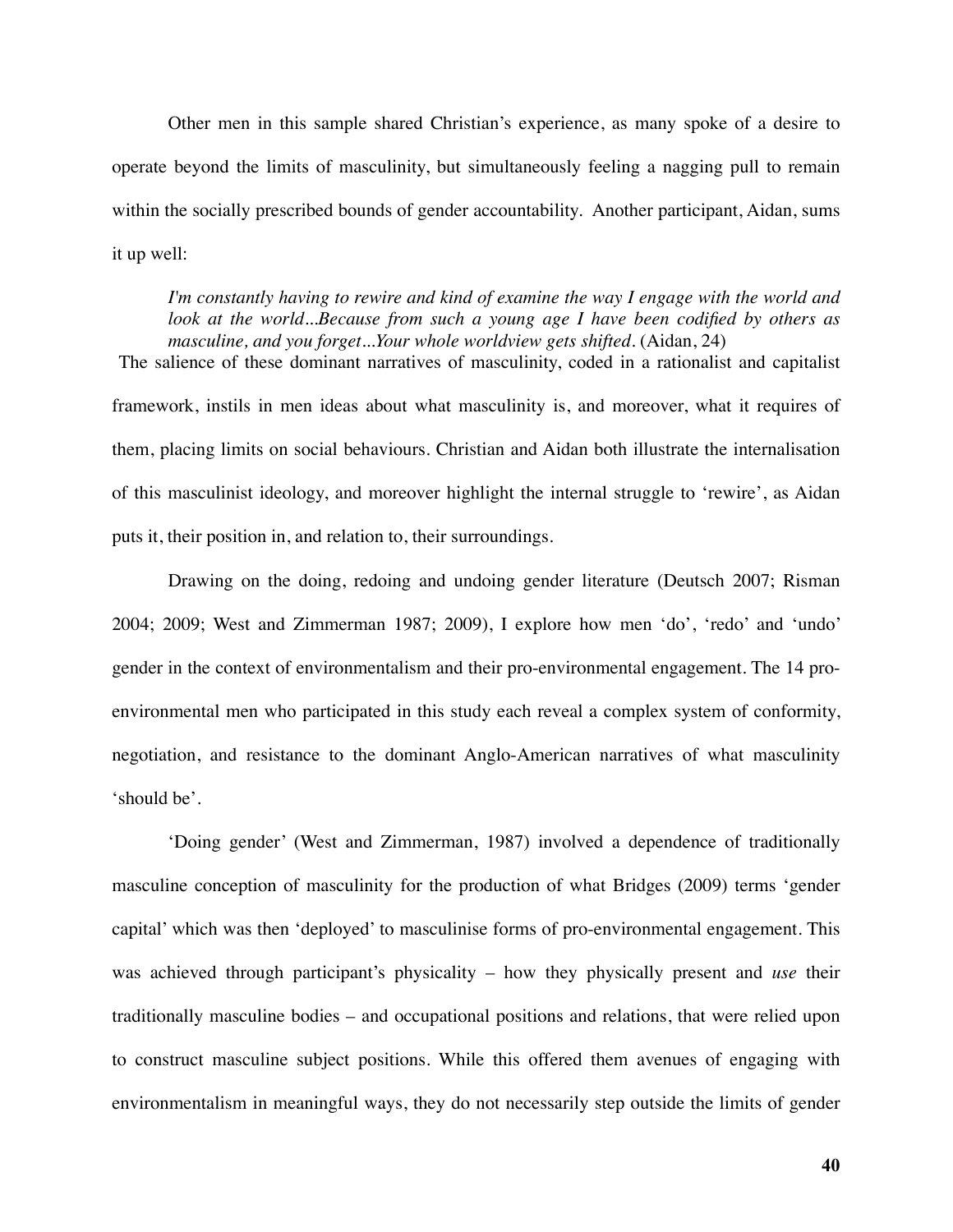hegemony to do so, and moreover, it often involved reproducing reductive notions of essentialist gender difference in the process.

Complicating these findings, however, where the instances in which participants demonstrated active resistance to the hegemonic gender status quo and defied normative Western binary frameworks of gender accountability. Participants pushed against conformity to masculinist structures and expectations, thereby challenging binary gender dualisms (Deutsch 2007; Risman 2009). Pro-environmental engagement was found to enter men into a process of creating distance from hegemonic structures and fostered an ethic of care and reciprocity with the natural world. Environmentalism therefore emerges as a site in which gender structures are resisted, challenged, and undermined.

In recent years, there has been a marked uptake in empirical research centred around these questions of when and where people redo and undo gender, and if so, how – with more and more studies looking at various social spaces (see Bjork 2015; Kelan 2018; McDonald 2013). Here, the concepts of doing, redoing and undoing gender are employed in order to organize and make sense of the complex interaction and process of negotiation that men undergo while navigating the conflicting fields of environmentalism and Anglo-American masculinities. To illustrate the coercive pull of hegemonic masculinity ideology, we begin by addressing the ways in which masculinity was performed within the limits of dominant structures of gender accountability in context of environmentalism, and how such processes contribute to a (re)production of inequalities. This is then followed by an exploration of the ways in which environmentalism can also act as a site in which gender was seen to be redone, and enters into a discussion on the possibility and limits of change to the dominant, Western, heteronormative hegemonic masculinity through environmentalism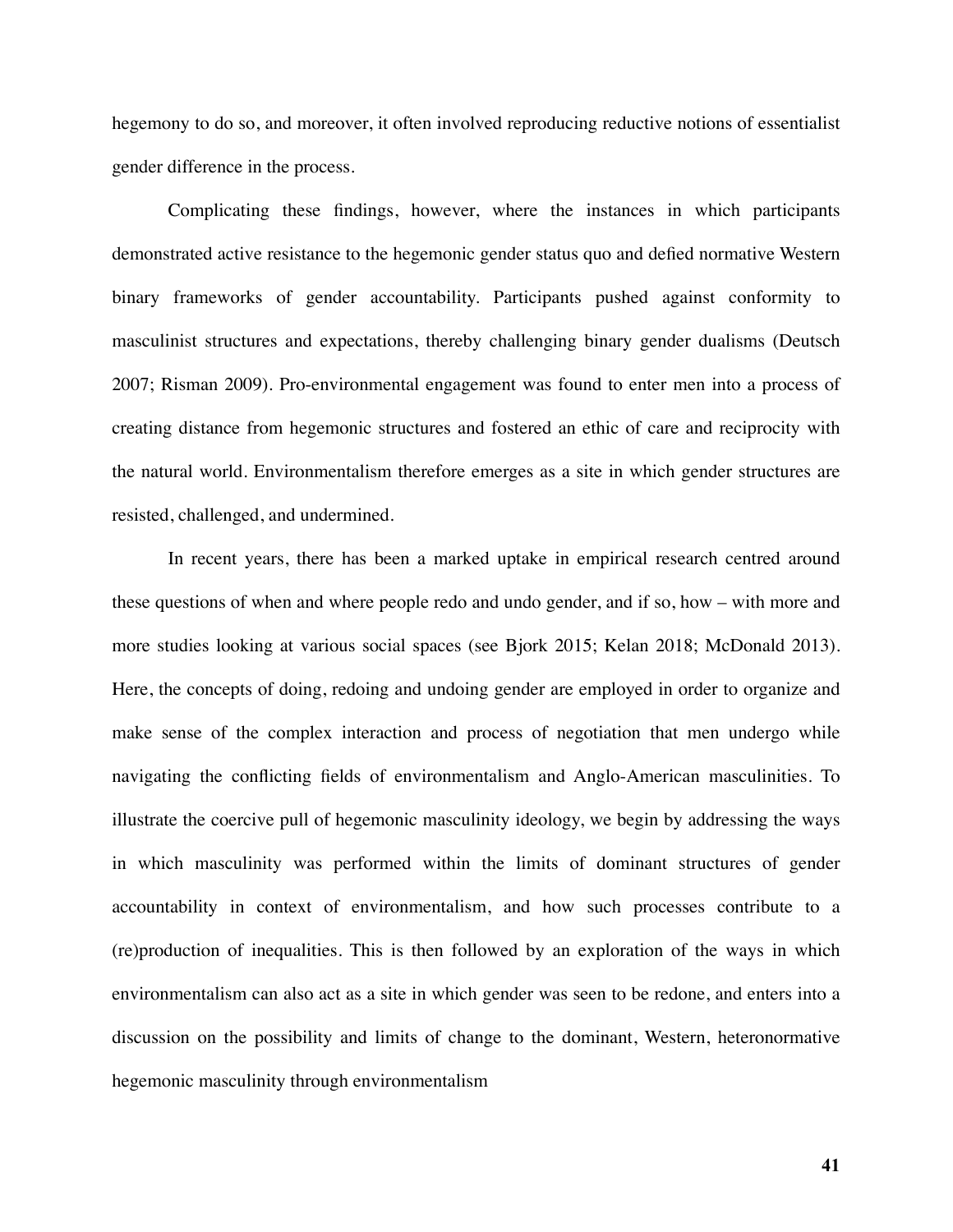#### **Doing Gender:** *Sustaining Hegemonic Gender Relation within Environmentalism*

Over the course of the interview, participants reflected on their experiences and revealed instances in which they struggled to enact their environmental value system, often restrained by their accountability to the dominant gender narrative. What emerged was a struggle to reconcile their desire to adhere to personal environmental values, and a need to fulfil other social roles in life – times in which they found themselves in situations where commitment to environmental behaviour would involve a sacrifice, to some degree, of masculinity, and moreover, their 'patriarchal dividend' (Connell 1995). As Kevin explains: *"being perceived as emotionally motivated, rather than having a rational understanding, especially as a male, would be to risk some of the privileges frankly, if I have in my position as an educated white male."*

Consistent with previous research emerging from the doing-undoing gender literature, a number of these pro-environmental men drew on characteristics of hegemonic masculinity to perform gender in ways that minimise and mitigate the discordance between their gender identity and environmentalism, each with varying degrees of ambivalence and intentionality. I draw on the experiences of seven respondents in particular who most clearly demonstrated how 'gender accountability' (West and Zimmerman 1987) encouraged them to draw on hegemonic masculinity to negotiate gender in the context of environmentalism. I use Connell and Messerschmidt's (2005) concept of hegemonic masculinity to refer to the *practices* which maintain men's position as dominant relative to others (Chan and Curnow 2017). To this end, they demonstrated two *strategies* for performing masculinity which saw them draw on masculine capital inscribed in their masculine bodies (AKA embodied or physical capital) and occupational statuses (AKA Institutional capital) to produce "contextually relevant... gendered selves" (Bridges 2009:84). In other words, these strategies were used to accentuate and draw attention to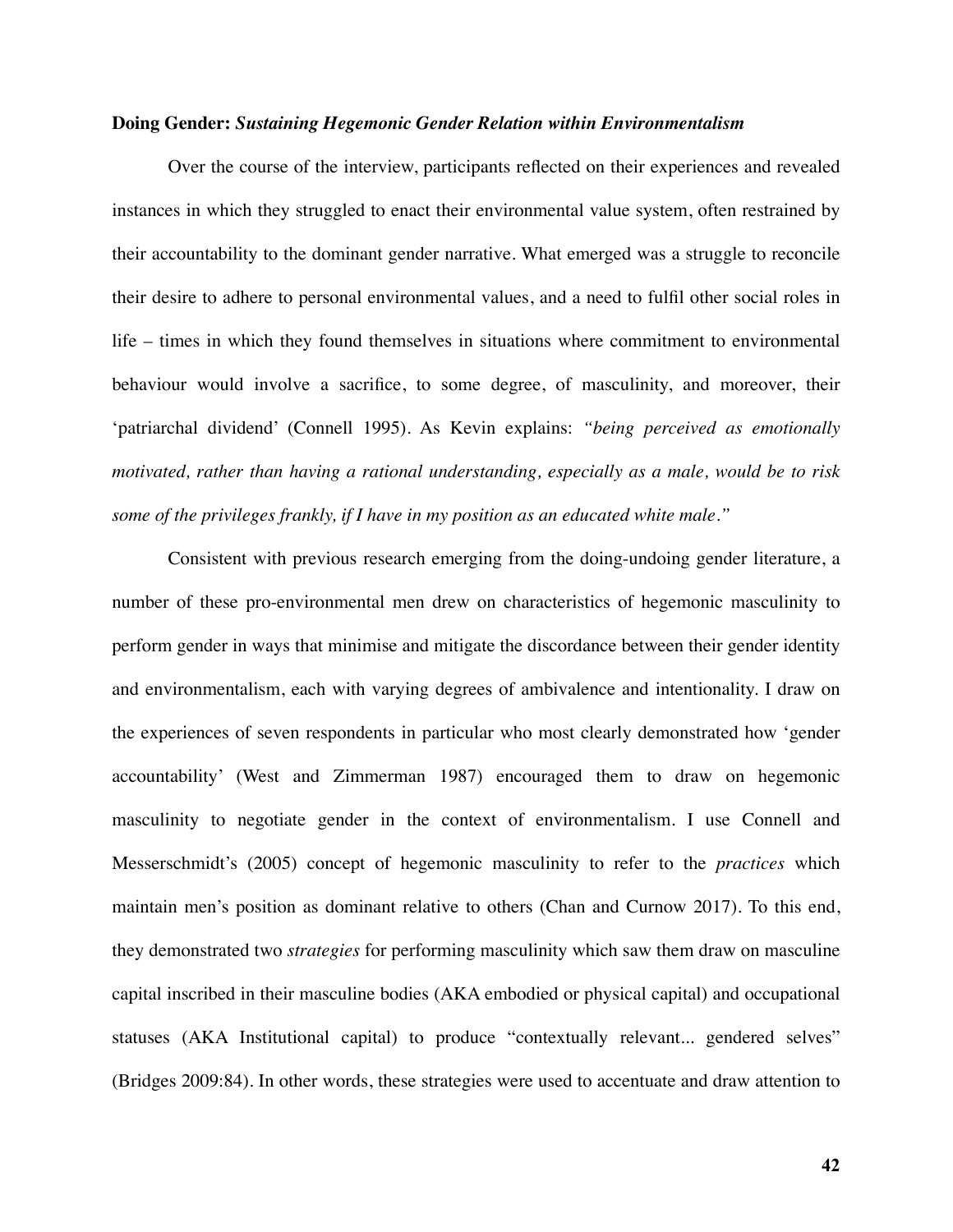masculine traits and practices, such as muscular bodies, demonstrations of rationality and control, scientific credentials, and occupational positions, to present themselves as visibly masculine despite their perceptually feminine forms of environmentalism.

Practices, such leaning into their physical stature and emphasising qualities of rationality, were used to emphasise masculinity and create a separation, and indeed difference, between themselves as men from the feminized, environmental 'Other'. Processes of masculine embodiment, which produce masculine capital, allowed participants to 'compensate' for nonmasculine pro-environmental behaviours (deVisser et al. 2009). However, these same processes of masculine embodiment shield, or insulate, these men from experiences of oppression or discrimination, and therefore renders them unlikely to question or challenge the hegemonic gender order and the inequalities it creates (Deutsch 2007; Risman 2004). This section details the ways in which they remained 'accountable' to the hegemonic structures of Anglo-American masculinity as they performed heteronormative manliness as a way to conceal any discordance between their gender identities and environmental practices.

#### *Embodied Cultural Capital – Physical Capital*

Christian, a 22-year-old community health coordinator, grew up in a conservative Christian community in Colorado and has long been a member of various hunting groups, while also identifying as an environmentalist. Interestingly, it was hunting which opened up his eyes to environmentalism, as two of the hunting organisations he belongs to ('Pheasants Forever' and 'Ducks Unlimited') are dedicated to conservation and population management, which Christian himself described as *'paternalistic'*. Over time, however, especially after attending a liberal arts university and working with indigenous communities through his job, his environmental ethic has evolved to be more integrative and holistic than the paternalism found in the hunting world.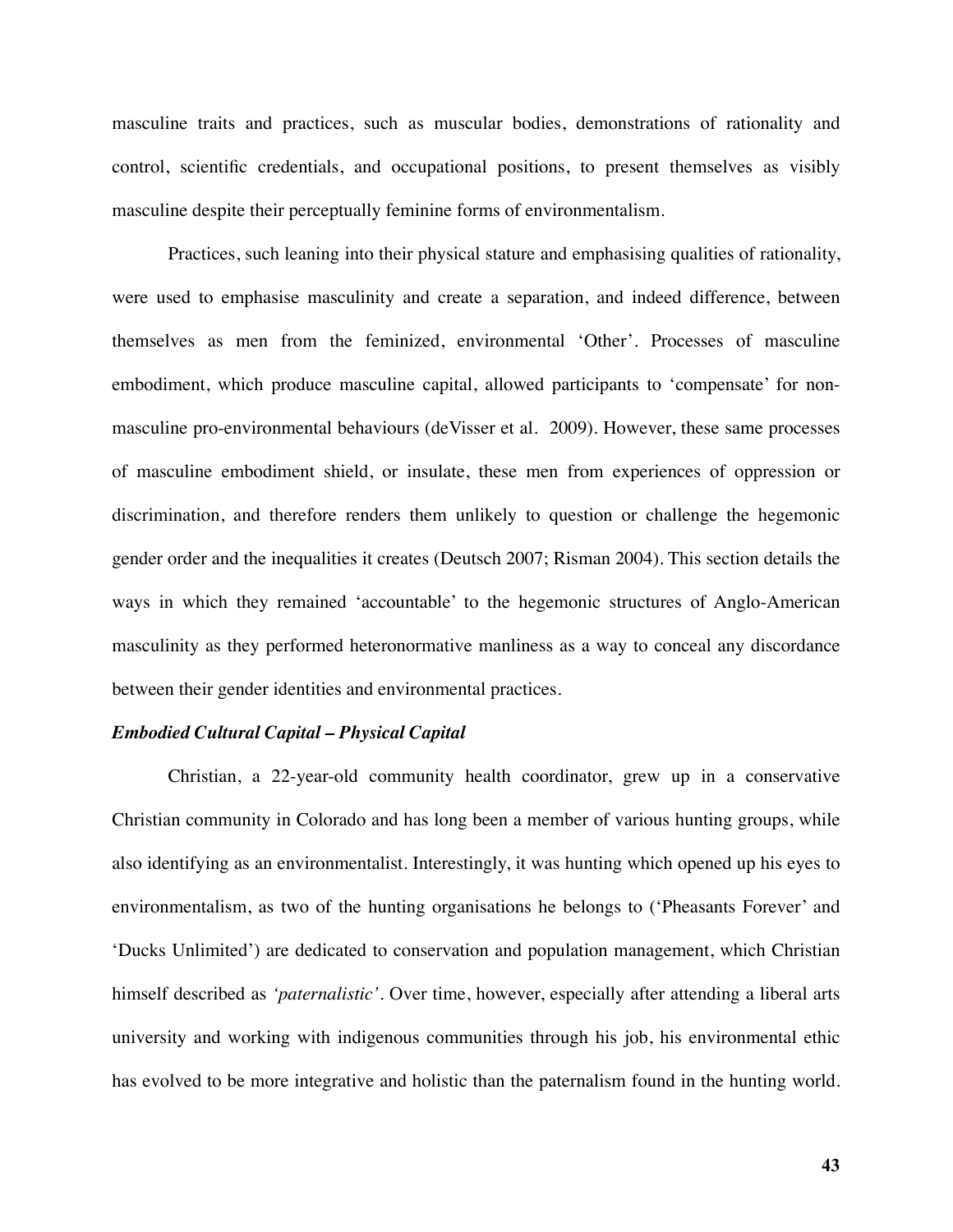Christian described contradicting values and personalities found in hunting and in environmentalism, and describes relying on his performatively masculine body to manage how he is perceived within the hunting world.

*Within the conservative conception of masculinity and in hunting, I'm somebody that presents very well within that group, you know, visually and categorically, and having grown up in that world I understand the lingo and kind of how things operate. And so that crowd is quite comfortable with me being there in terms of how I present and what my background is. People talk to me as if they would talk to anybody else within that world.* (Christian 22)

Christian here biologizes masculinity as he points to biological traits to demonstrate his manhood, rendering biological sex "an explicit facet of 'doing gender'" (Messerschmidt 2009:86). He remains accountable to and reinforces the alignment of a sex-gender binary in which male biology confers masculinity. Additionally, he draws on his cultural knowledge of the language and mannerism of the hunting world to remain accountable to local gender structures, as well as the overall social structures too. His embodied cultural capital – "dispositions of the body and mind" (Bourdieu 1986:17) – allows him to easily blend in with the group, affording him the ability to comfortably fit in and claim his place in that setting. Such situational performances of masculinity become a means of building, or amassing, forms of privilege across various spaces.

As his views have become more progressive he has learned to intentionally enact and perform gender 'appropriately' while in the hunting world. He invokes a situationally viable aspect of his self-identity which suits the present needs.

*I often go hunting with these ex-military guys, and it would be me and somebody else, often very very conservative people, and I got a reputation on those trips of being very quiet, which is not really the case for myself generally.* (Christian 22)

He recognises the incompatibility of environmentalism in that space and adapts his demeanour to

remain accountable to the local gender structures.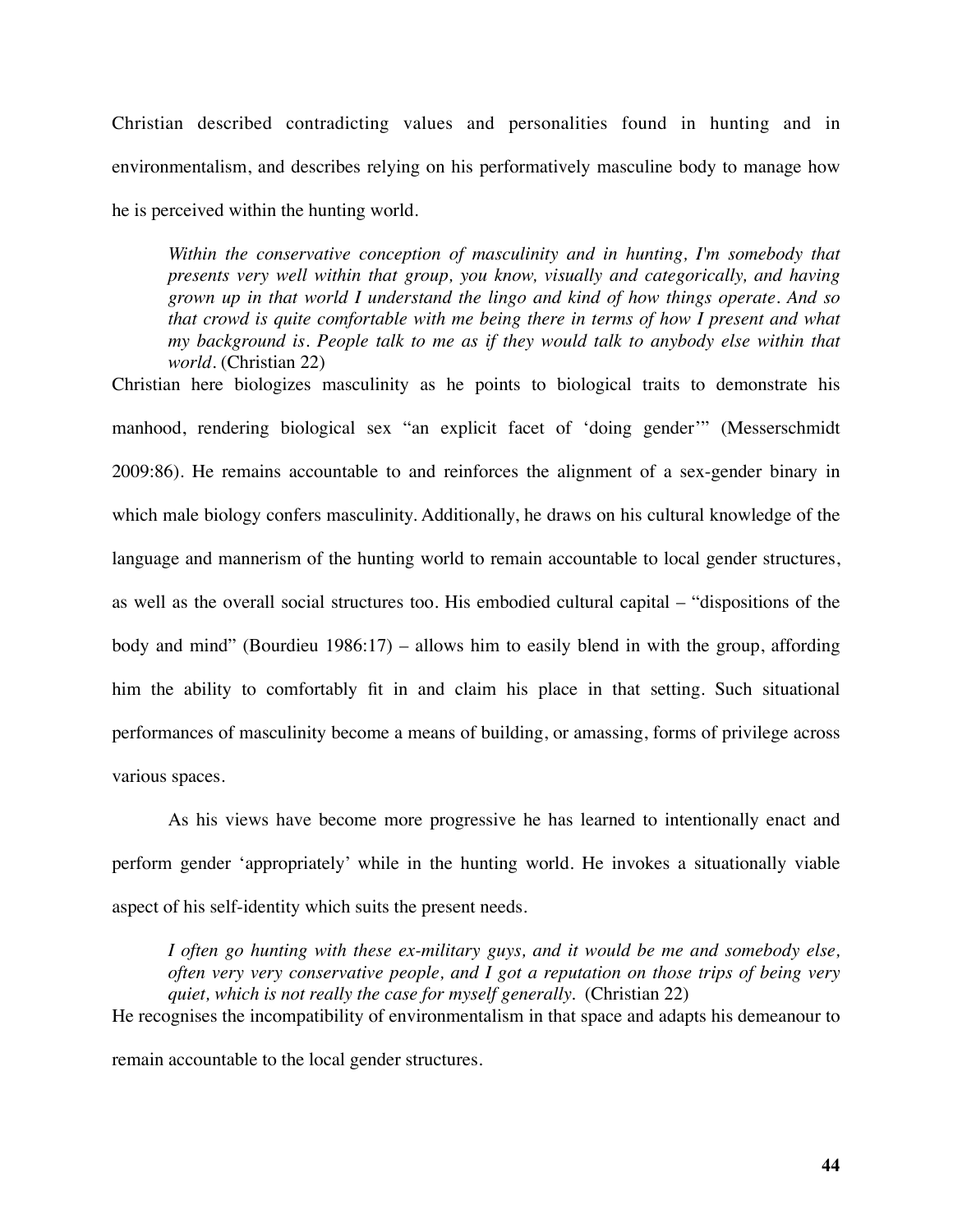Luke, a 27 engineering PhD student from New York currently working to develop compact wind turbines out of reclaimed car parts has only recently begun to engage with nature and environmentalism beyond the scientific realm of engineering as a result of the influence of his mother and sister. Like Christian, Luke has long inhabited hegemonically masculine spaces as a competitive collegiate athlete and member of a university fraternity. When asked how his 'frat brothers' respond to his environmentalism, he explains:

Luke: Well, to be fair, to be honest with you, I don't want to talk to them about it. Interviewer*: And why was that?* 

Luke*: I guess that's probably the basis of the relationships I had with those people. Like we didn't really have a relationship predicated on that, and so I guess I kind of wanted to just kind of keep it the same. And so I just, yeah, I just kept the relationship the same. And so they didn't bring it up. I didn't say anything...It's not like an intentional effort on my part, it just kind of has maintained that way. Like, I haven't really put in any work- Like, you know, I don't silence people if they're talking about environmentalism or anything [chuckle].* 

Luke is tall, with an athletic build and facial hair, placing him well within Anglo American models of masculinity. The congruence between Luke's sex and gender presentation are mutually reinforcing, meaning Luke is unlikely to face challenges to his masculinity. Unlike Christian, Luke does not appear to be motivated by a fear of having his masculinity challenged or social exclusion. He explains his compartmentalisation as a matter of the relationships he has cultivated with his frat brothers and other social circles which are not predicated on topics of environmentalism. Whereas Christian explains his omission of his environmentalism as an active, deliberate practice, Luke contrastingly explains his as a passive experience, noting it to not be an intentional effort on his part. This can be explained by Luke and Christian's different levels of involvement and investment in environmentalism, as Christian demonstrated a deeper spiritual involvement compared to Luke who has only recently caught on. Luke's relatively lower level of engagement in environmentalism makes it a less visible and consistent facet of his life, rendering his separation of environmentalism away from certain group a natural, unthinking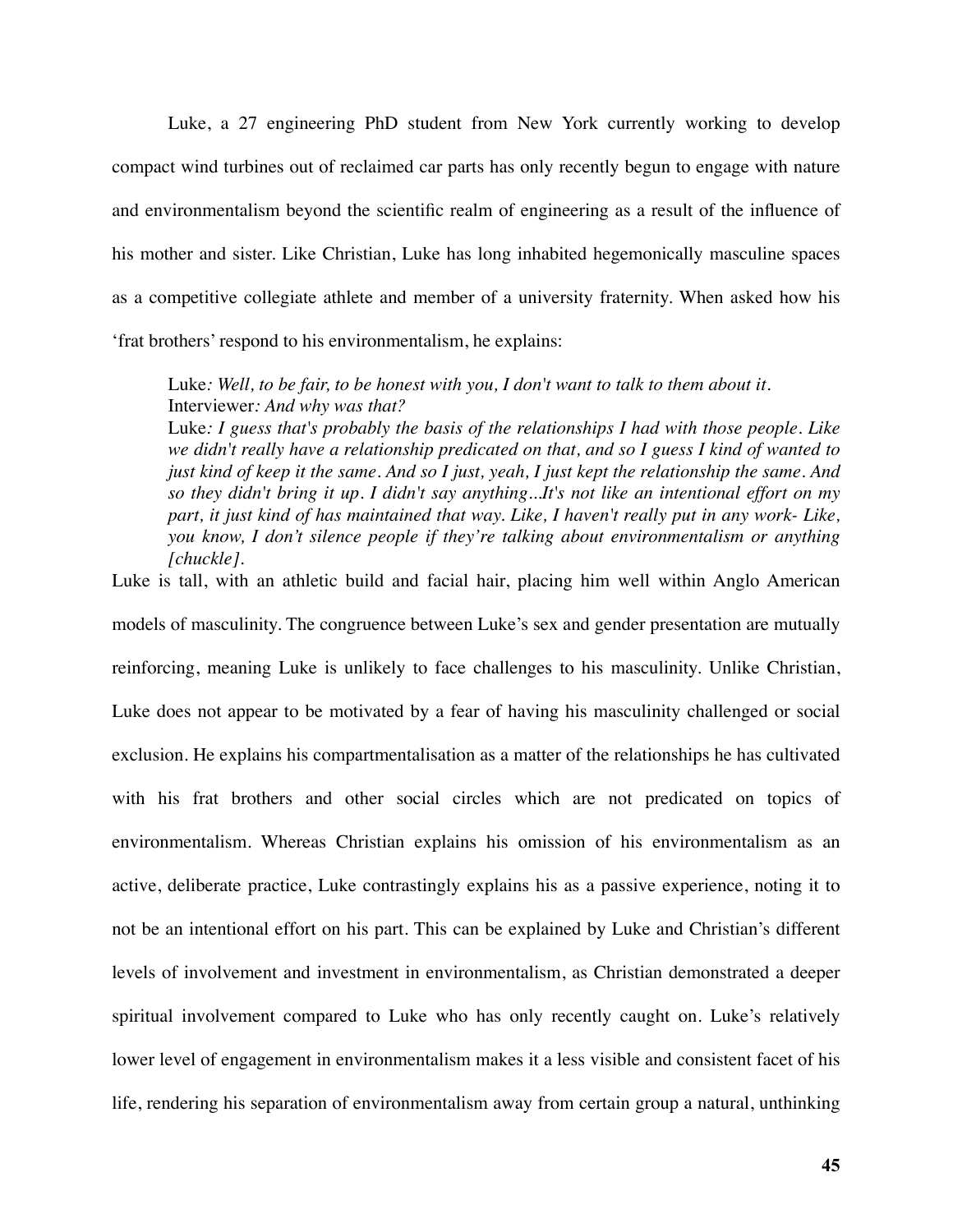process. Another element is that while both fraternities and hunting are seen as hegemonically masculine homosocial environments, the more overt violence inscribed in hunting functioned as an additional deterrent for Christian to share his environmentalism, as he explains hunting as a context in which *"I did not feel comfortable voicing a lot of my feelings around certain things."*

For both Luke and Christian, their actions arose as situational reactions. 'Doing gender' was "the outcome of reading and 'doing' certain situationally available gender practices" (Messerschmidt 2009:87). Both Christian and Luke demonstrate processes of compartmentalisation in which they draw on their conventionally masculine bodies and bodily practices to separate, or 'stow away' their environmental identities while in more traditionally masculine spaces in which it is not socially valuable. Indeed, we can see how physical embodiments of masculinity offer a means of exemption for men from having to integrate two potentially contradicting identities.

Keegan too implicates the body in his performance of masculinity, but focuses more on how his body, as a vessel for action, is *used* to demonstrate his masculinity.

*Ultimately, I still think I'm fairly masculine. I do a lot of things that are considered more masculine quote, unquote. Like I enjoy being outside and chopping wood, that kind of thing, which is stereotypically masculine thing, which I don't necessarily understand. And like when I talk to other men who are definitely very much into, like, showing that you're a man, those are the things that they attach and see value in me doing. But what they don't see value in me doing is like, talking about things and the state of the world and what's going on in people's lives with other people. And I found that a lot of the people that are willing to do that tend to be female.* (Keegan, 23)

For Keegan, it is not so much about the form of the body but rather how it is used which demonstrates his manhood, explicitly pointing to the labour-intensive task of chopping wood. Additionally, Keegan recognises the value ascribed to him by other men and acknowledges the fact that he is accountable to other men's perceptions of him as a man.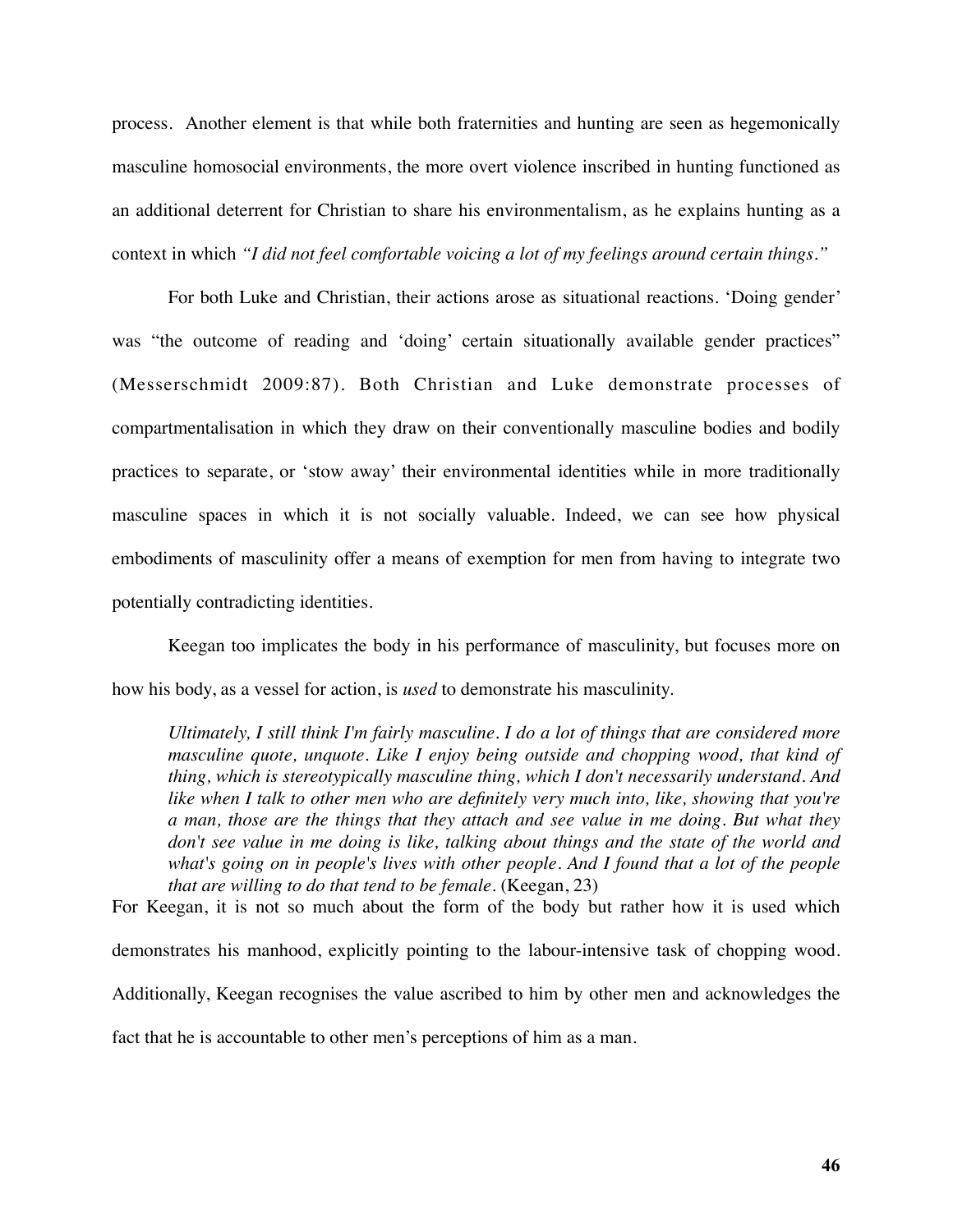Traditionally masculine bodies were also seen to facilitate individuals' ability to 'blend' into most social spaces, and moreover provided a form of 'immunity' or 'security' from challenges to their gender and sexuality. Aidan and Mason in particular offer strikingly similar accounts of their experience of gender with relation to environmentalism:

*Nobody's accused me of being overly feminine because of my environmentalism and I think that's because on paper I'm too similar to most of these guys – they could size me up*  and, oh, maybe they want to say something, but as soon as you mention, you know, the *work I do, that gets sidelined. It immediately puts me in such a category that very little that I do could be feminine at that point, short of wearing a tutu and like curling my braid… It becomes overshadowed... There aren't a lot of guys who would call me out for being non masculine.* (Aidan, 24)

*I don't feel like I've been very explicitly called out, per se, for having environmental behaviours or like had my masculinity called into question. I think there is some privilege to like being both masculine, both biologically male and also other than my hair [which is long, below shoulder length], being quite male presenting, like I'm pretty tall, pretty*  muscular and have other masculine traits... Like, I'm like a hairy dude. (Mason 24)

Both Aidan and Mason point to their traditionally masculine bodies as a source of masculine

capital shielding them from challenges to their masculinity as a result of their pro-environmental behaviours. Importantly though, what distinguishes Aidan and Mason from other participants, is their awareness of the privileges their masculine bodies grant. They do not indicate that they cultivate their bodies for the explicit creation of difference, yet they benefit from the privileges provided.

Connell and Messerschmidt (2005) stress the dual role played by both social context and embodiment in the production and manifestation of social practice. Bodies are not mere objects of practice, they are active agents in the production of social practices, "the delineating courses of social conduct" (Connell and Messerschmidt 2005:851). Bodies direct the course of action by themselves being loci of gender capital which *facilitate* the production of other social practices. Culturally exalted masculine bodies therefore manifest as cultural resources which may bring about power and status in particular social settings. Physicality and bodily practices are not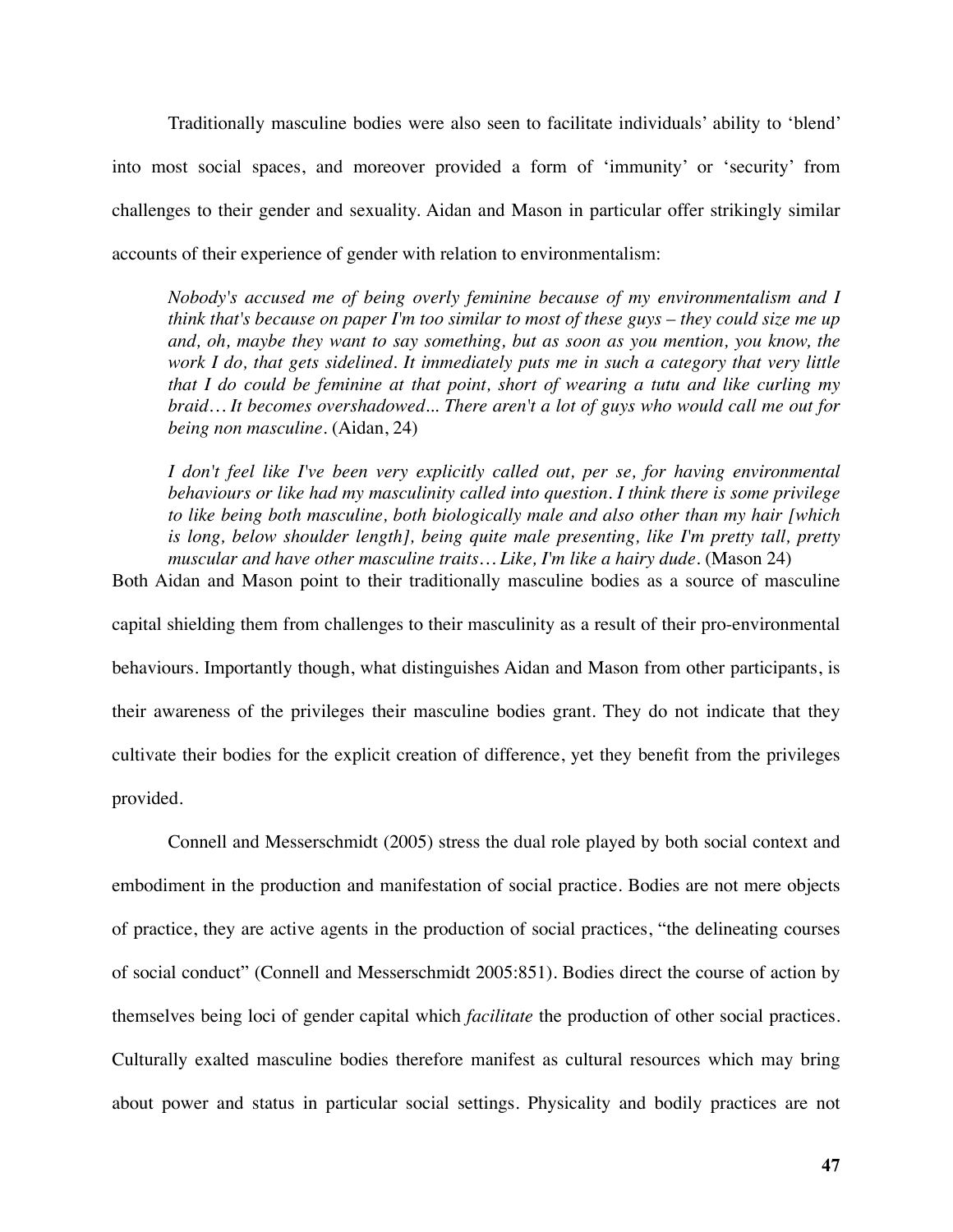merely constructed at the individual, personal level, they are symbolically constructed at the interactional relational level for the people and institutions around us (Connell 1995).

Participants demonstrate how bodies can be deliberately 'cultivated' to assist in the navigation of gendered politics of social interaction (Shilling 1993). Attuned to the gender cues which signal what is valuable in a given context and what is not, most demonstrate an *awareness* of their surroundings and a degree of intentionality in their individual, yet interconnected, constructions of masculinities. How they present and how they *use* their bodies signal masculinity and affords them a degree of gender freedom to engage with the more feminine sides of environmentalism. This is consistent with Coles (2009) and deVisser et al. (2009) who contend that men may counteract their subordinate masculinities by physically embodying conventionally manly characteristics. Furthermore, they use their bodies to retain a connection to masculine spaces, resulting in minimal risk of exclusion from masculine social capital and networks.

The role of the body is not something which previous scholars of environmentalism and masculinities have raised, and therefore the interviews were not structured to elicit further detail from respondents. Nevertheless, the role of the body in the experience of gender in environmentalism, as well as the role of masculine bodies in the separation of environmental selves from other identities and spaces, offer valuable insights into men's negotiation of masculinity in environmentalism, and furthermore presents a jumping off point for future research.

# *Institutionalised Cultural Capital – Occupational Capital*

The second way through which pro-environmental men perform masculinity is through their reliance upon rationalised, scientific, and professionalized occupational positions. Doing so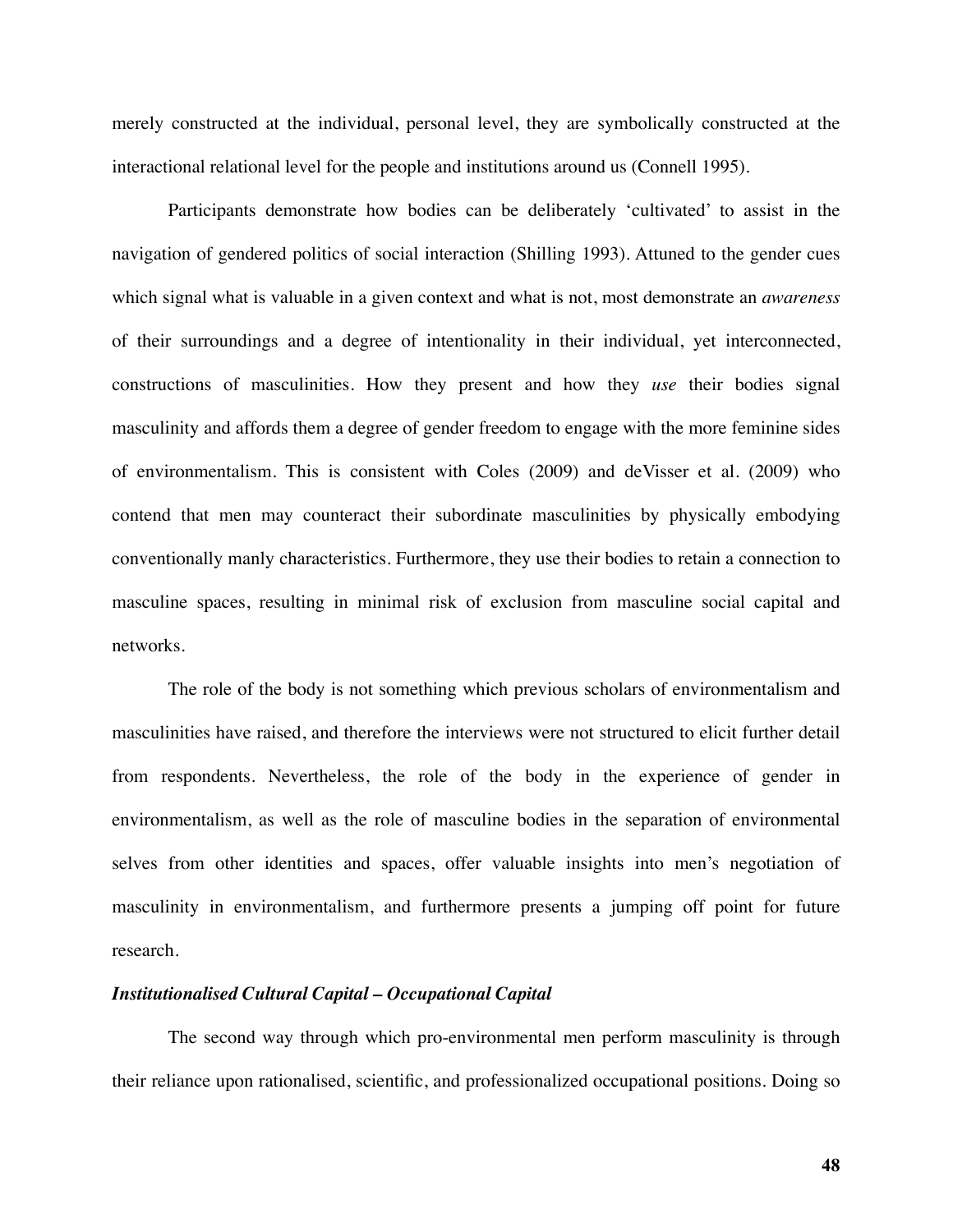emphasises one's masculinity in a field dominated by women and femininity, facilitating the construction of masculine subject positions. Men are seen to receive specific gender cues about how they should engage with environmentalism, which in turn contributes to a naturalised gendered division of labour rooted in essentialized notions of difference.

Matt, a 30-year-old ecologist from Devon, shows how the pressures to engage with environmentalism in discursively masculine ways emanate from TV and popular culture, his education, and occupational hierarchies.

*One of the things that I have experienced that I think is potentially more unique to men in environmentalism than women, is, and I talked about it with a couple of friends who are very much more in my sort of level of environmentalism, that there's this big pressure to feel like you're going to make a big difference and that you need to be somebody. And I think that partly comes from the role models of what I saw growing up, and a little bit of the rhetoric from those male lecturers at university.* (Matt, 30)

Indeed, there is a lack of diversity in environmental leadership, as the majority leading

environmental personalities are white males (David Attenborough, Steve Backshall, Chris

Peckham…etc.). And reflecting on his academic and professional career, Matt states:

*When I did my Zoology degree, it was 75% women on that course. So, you know, it's hard to feel like men were dominating in that area. But when I looked at the lecturers, I mean, many of them were men. And when I watched TV, it was a lot of men presenting nature programs. But then, when I started working for wildlife trusts, and I did my masters and I worked for ecological consultancies, it was a lot of women [but] the men in the more powerful positions. There was the odd woman in a powerful position, sure, but the head of the snake always did seem to be male.* (Matt, 30)

Seeing many more men in positions of leadership and authority signalled to Matt his place and

expected trajectory in his environmental path.

Along with public figures, university lecturers, and occupational hierarchies, several respondents' pointed to the Boy Scouts as their initial exposure to nature, and it emerged as another site in which environmentalism is 'masculinised'. They recall environmentalism being reconfigured for specifically male appeal. 24-year-old part time firefighter and part time nature guide, Aidan, described the Boy Scouts as "a *very traditional, masculine kind of bastion"* which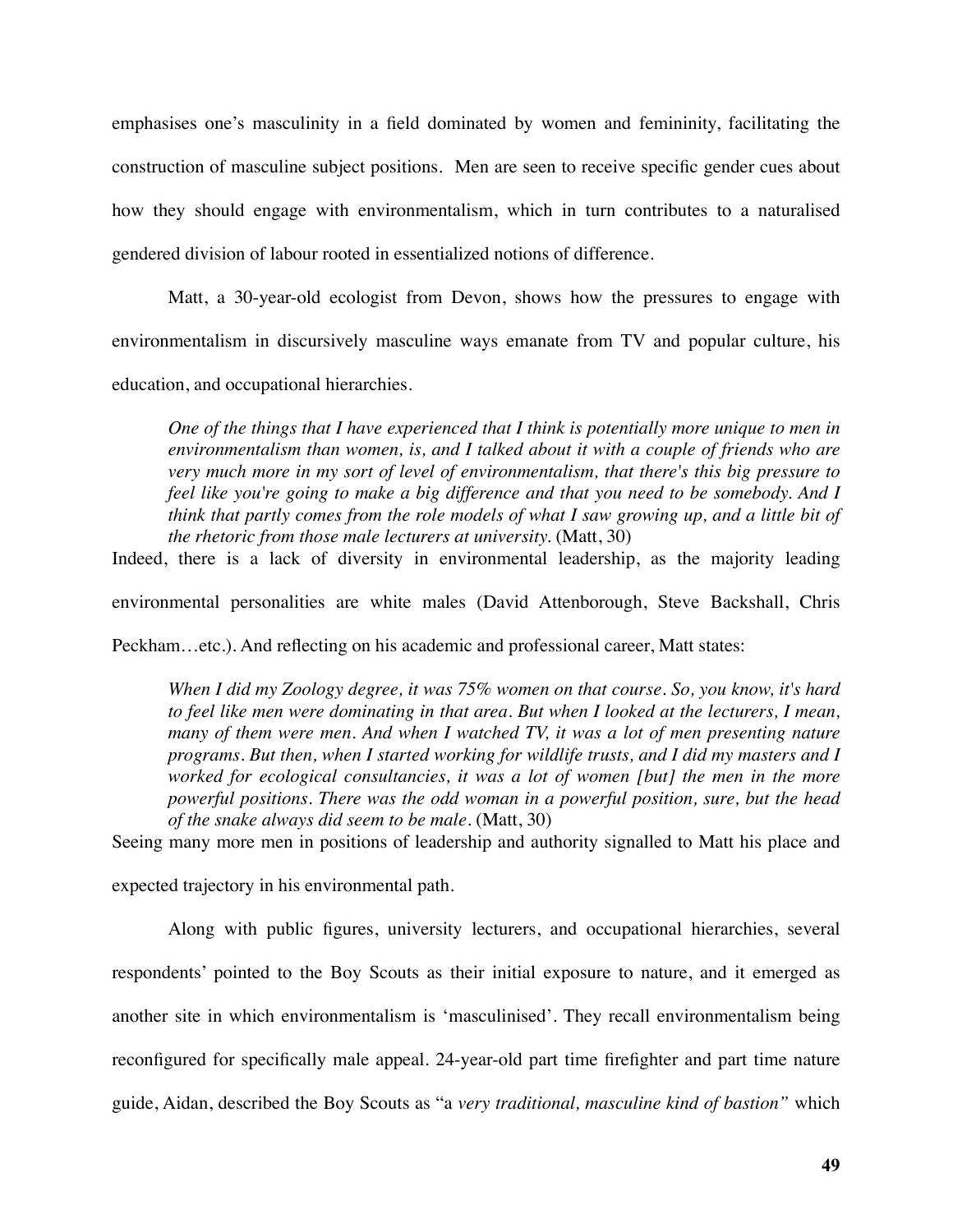taught him that "*traditionally, men are thought of as caretakers and providers*." This gendered role is inculcated into their approach to nature and environmentalism, as Aidan describes being taught that *"it is your duty as a man (*emphasised*) to take care of the environment."* Aidan describes how this played out in practice:

*Growing up, that meant beach cleanups and making sure we would have competitions when we would hike: whoever could come back with the most trash in their pockets, just picked up off the trail, you know, and all of these things were taught to me in a very traditionally masculine way. You know, these things were introduced at the same time of, you know, don't show emotion about it, but pick up more trash because that's what men did, right*. (Aidan, 24)

While encouraging men to be more environmentally friendly, this rhetoric nevertheless reproduces essentialized ideas of men and masculinity by positioning environmental behaviours as a means of accomplishing masculinity. Here, environmentalism is practiced only through masculinised ideals of competition and physical strength. This takes away from the innate value of the action itself, and rebrands it as part of a social performance. The meaning of the practices becomes fundamentally gendered.

These means of rebranding environmental practices as masculine lends to a gendered division of how one is to engage with environmentalism, and reminds men especially that they are to do so in ways which follow conventionally masculine traits, such as rationality, strength, and competition.

Kevin, a 32-year-old agrologist from Canada offers an excellent example of just this. As a professional agrologist, the majority of Kevin's involvement in environmentalism is mediated through rational, scientific, institutionalised professional channels, offering him both social and professional advantages such as knowledge exclusivity, prestige, and status. Kevin demonstrated an internal conflict between his scientific, objective, rationalist approach to environmentalism and a deeper, more innate desire to engage in more emotional, even spiritual, ways. When asked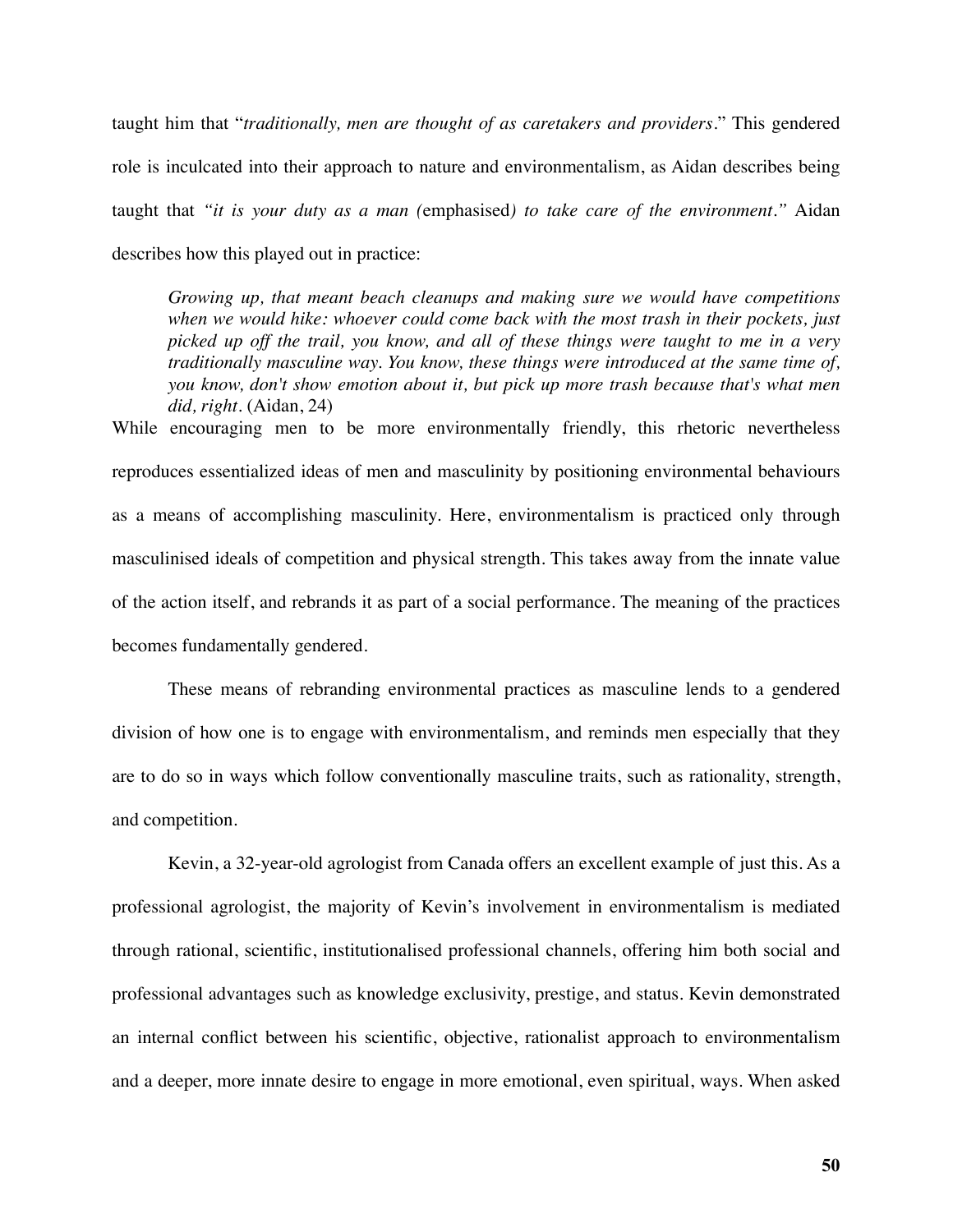why has chosen such a science-based career, he explains being motivated by a desire to maintain

a masculine, rational, scientific image and reputation:

*I have a huge appreciation for activism, for people who go out and sometimes get arrested or who make the emotional argument, which I think often is the context in which an important change or decision might happen. But I think, I guess my outlook is part of me really would love to do that. But to do so, I think is a careful choice I have to make,*  because being perceived as emotionally motivated, rather than having a rational *understanding, especially as a male, would be to risk some of the privileges, frankly, [that] I have in my position as an educated white male, and might undermine the way in which other people respect or perceive my rational argument. And so it's sort of like I've made a choice, recognising my privilege to pursue a flavour of environmentalism which can play to that strength, if you will. And there's a degree of sacrifice in that. I don't get to gratify my own emotions in an environmentalist context through acts of activism. Instead, I'm trying to improve the way we do mapping or change the way people interpret some data.* (Kevin 32)

Later on in the interview he elaborates on the importance of taking up a professional position:

*It's provided me a space in which I can pursue environmental outcomes which I think outwardly aligns with masculine expectations – the professionalism, the science, the data…It gives me a space, which could be perceived as feminine, that I am able to engage in a masculine way. It gives me the permission (*emphasis added) *from society to engage in there because of the way I do it...we live in a culture where people are discounted for their emotionality,...And longer-term like, I would like to be able to demonstrate more emotionality as a male. But to do that, and to not lose the influence and the privilege that I might have through reason [...] I have to first demonstrate my competence, and then I have permission for an expression of emotion.* (Kevin, 32)

Kevin implies a perception of *incompetence* in a rationalised, professionalized scientific field as

antithetical to masculinity, something which emasculates and subordinates. Such views were reiterated by others too, such as Josh (34) states that a facet of masculinity is "*not being able to be confused*." Consequently, pursuits of distinctly rational, professional scientific channels through which to engage with environmentalism provide as a means of avoiding potential emasculation and the shame that often accompanies this (Kimmel 2003, cited in Hanlon 2012). This is unsurprising as professionalisation is a common means of demonstrating gender competence (Ashcraft et al. 2012). Ashcraft et al. (2012) point out that blue and white collar work which respectively required skilled bodies and minds are typified to men, whereas pink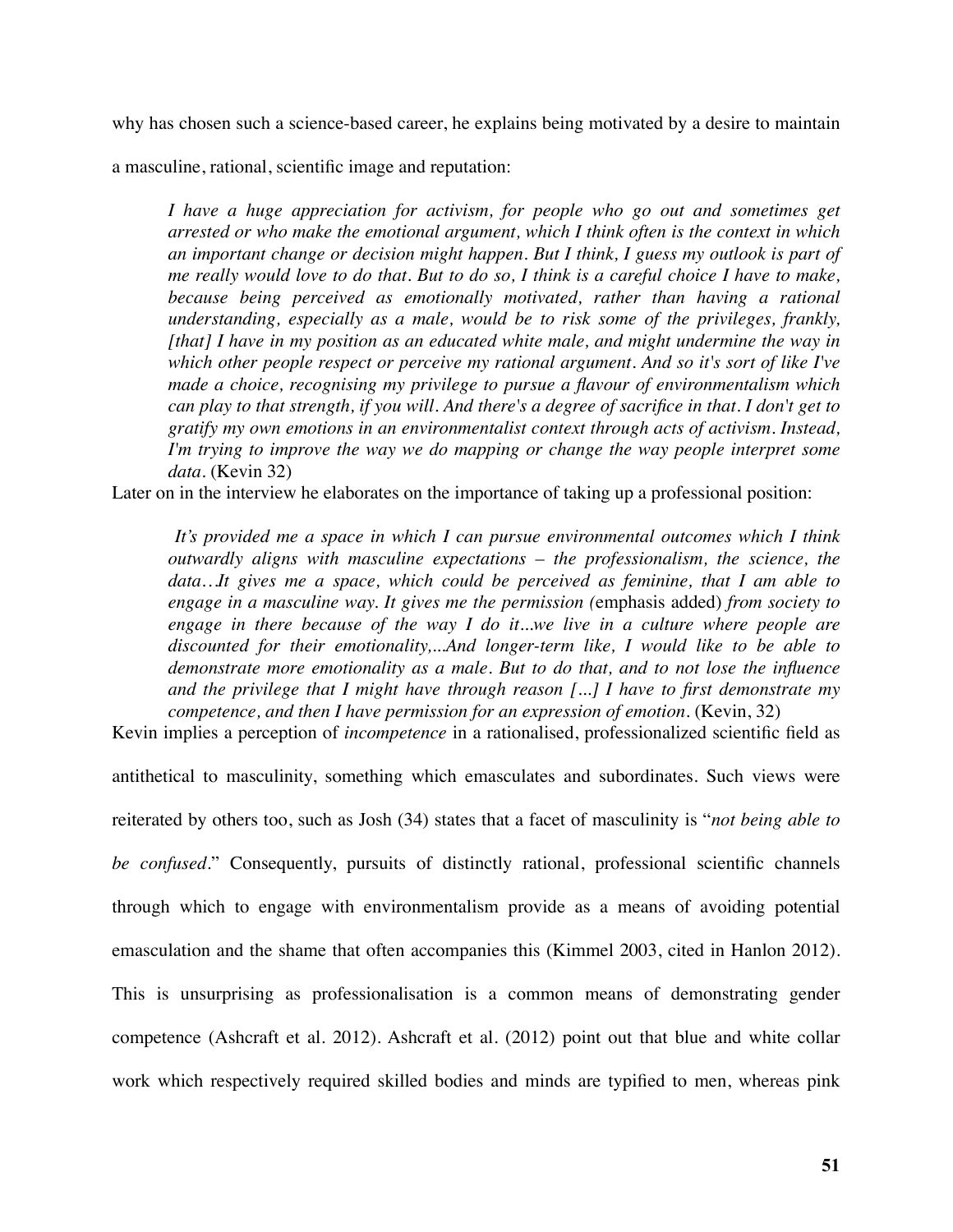collar work typified to women often deemed unskilled or semi-professional. As Phillips and Taylor (1980:85, cited in Ashcraft 2012:470) put it, "Skill is saturated with sex" with "skill … increasingly defined against women".

Aidan (24) reinforces this as he too engages with environmentalism through his work as a part time nature guide, but also relies on his job as a firefighter to construct masculine capital and utilise it to masculinise environmentalism and encourage other men to get involved.

*I've realised that I can kind of co-opt traditional toxic masculine traits and implement them in my favour. If people want to give me a hard time about my vegetarian diet, but then I'm there with the crew every day doing the workouts, doing the hard work. I run chainsaw for the crew, you know, I'm keeping up with every single guy next to me. And so when they start to comment about my vegetarian diet, you know, 'oh, well, you know, you're not getting enough protein', I can show through the kind of traditional masculine traits that I inhabit that you can do both. I can be concerned about recycling and still be a truck driving, whiskey drinking, macho man, right, they're not necessarily separate.*  (Aidan 24)

Aware of the gender capital it creates, Aidan, like Kevin, leans into his masculine occupational

identity to reinforce his masculine position, his 'gender capital' (Bridges 2009). And, similarly to Kevin, Aidan aims to reframe environmentalism as compatible with masculinity – as '*not necessarily separate*'. While this can be an effective means of getting more men involved in the environmental movement and to practice PEBs, strategies which depend on reframing the practice or behaviour as masculine has the potential to reinforce hegemonic masculinity (Fleming et al. 2014)[.5](#page-52-0)

<span id="page-52-1"></span>Ashcraft et al. (2012) point out that "the nature and value of work is linked to the people aligned with that work" (p.470). With men persistently overrepresented in scientific and political realms of environmentalism they will continue to be valued according to their perceived gender

<span id="page-52-0"></span> $5$  Fleming et al. (2014) discuss this in relation to health campaigns which ask men to 'man up' and get tested for STI's, aiming to bolster their masculinity to encourage behavioural change. "By asking men to man up and get tested, campaigns such as this emphasise and support the notion that STI testing is required to achieve a masculine status." $(p1032)$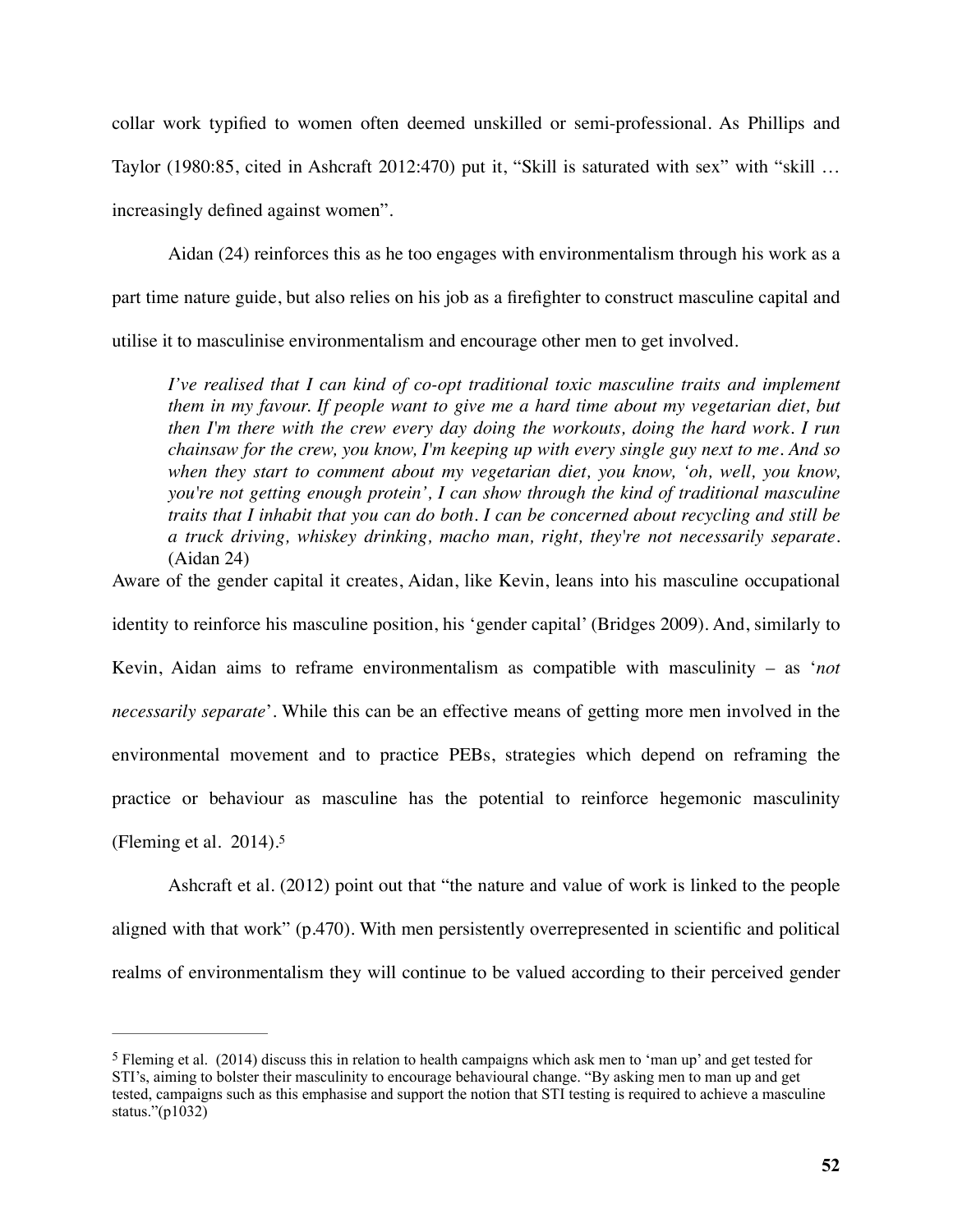configuration as opposed to their objective value. Therefore, so long as men remain embroiled in public, scientific, and political spheres and women in private and emotional spheres, environmentalism and climate change will continue to be framed as a scientific rather than ethical issue (MacGregor 2010). Consequently, both Kevin and Matt, among several others, demonstrated a fear, or uneasiness, of how they might be perceived if they do not engage through perceptually masculine realms and achieve masculine positions and measures of success.

The value of professional, rational, scientific roles dominated by men and masculinities is furthermore elevated and emphasised by marking them as categorically different from feminine, emotion-based ones (Ashcraft et al. 2012). Kevin does so when he acknowledges the importance and value of emotional labour when he states "*I have a huge appreciation for activism, for people who go out and sometimes get arrested or who make the emotional argument, which I think often is the context in which an important change or decision might happen,"* and yet goes on to contest its value as he discusses needing to '*first demonstrate [his] [professional] competence* [*to then*] *have permission for an expression of emotion.*' By contrasting the two and then privileging the importance of the rational, scientific approach, he constructs an elevated professional, occupational, skill based masculine positing, while simultaneously relegating emotional labour to secondary status. Indeed, rationality is constructed as the masculine binary opposite to feminine emotionality, and furthermore, is less valued and more frequently the object of criticism (Hill-Collins 2008). As such, Davies (1996, cited in Ashcraft et al. 2012:471) argues that professionalisation functions as "a specific historical and cultural construction of masculinity" (p.661).

Both Kevin, Aidan, and Matt demonstrate an awareness of these inequalities and policies themselves to conform to and replicate them. Reconfiguring environmentalism to fit within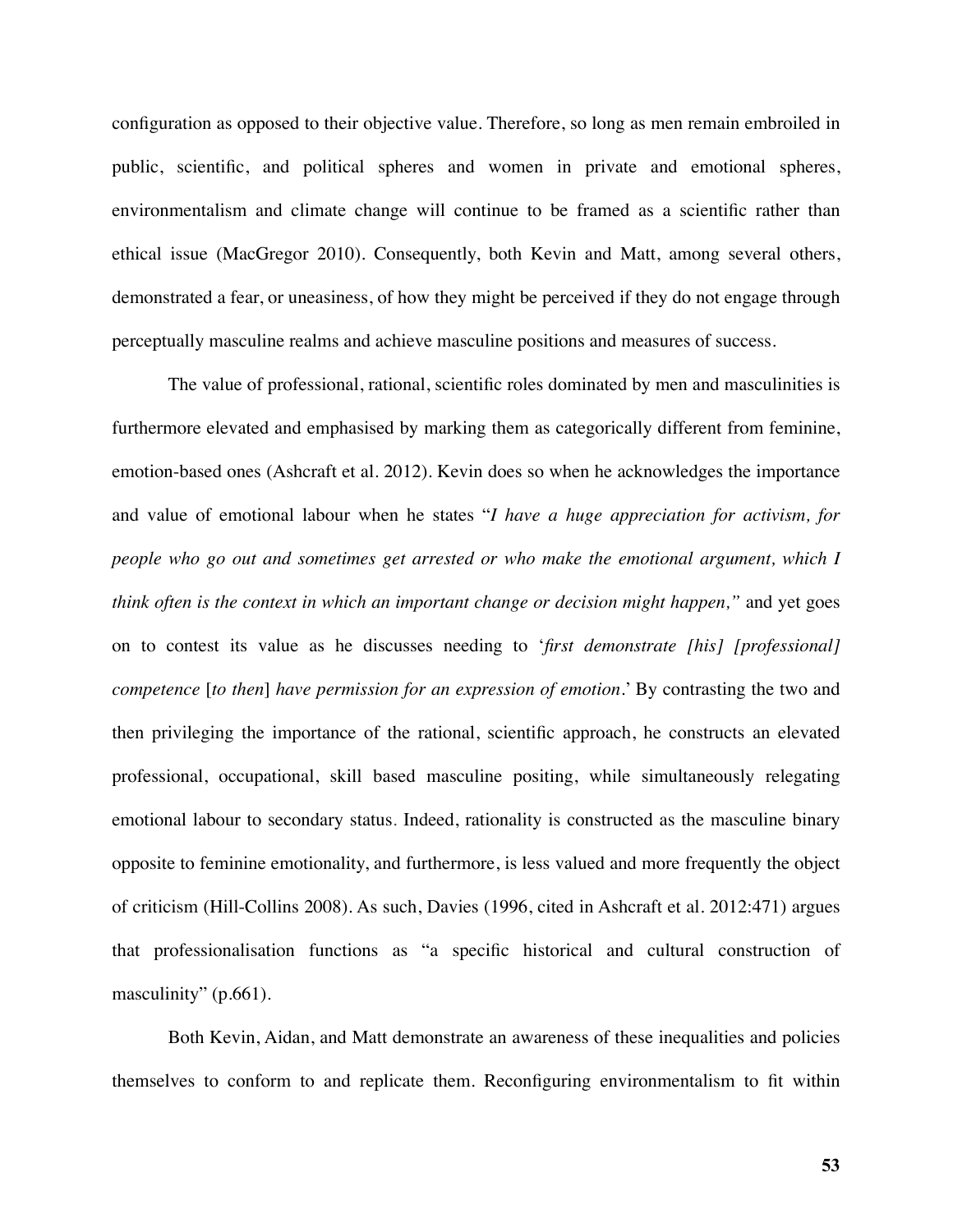masculine norms and privileging the rational, professional, scientific approach above feminine emotionality serves to reproduce gendered inequalities. Indeed, climate change and environmental discourses have increasingly been 'scientised' in recent years in response to the influx of scientific evidence, which has (perhaps unintentionally) shifted the framework away from ethical concerns toward scientific and security concerns that "require the kinds of solutions that are the traditional domains of men and hegemonic masculinity (MacGregor 2010:128). Yet research by Swim et al. (2018) contends that both scientific *and* emotional arguments are critically necessary within the environmental movement, therefore maintaining divisions of labour becomes unproductive in the pursuit of both gender equality and environmental progress.

 Kevin hints at the origin of this while discussing his early childhood and path toward environmentalism, suggesting that his construction of a rationalist, professionalized masculinity in environmentalism through his professionalized work emanates from his experience as a child. He describes growing up gardening with his grandmother and developing a keen interest in nature and gardening, so much so that he was nicknamed 'nature boy' in elementary school. Kevin recalls "*there was a degree to which it was bullying, maybe, but I think that it gave me this expertise that was unusual… I could be both sort of bullied, and yet have respect at the same time."* From a young age, being able to demonstrate skill and knowledge on the subject helped Kevin generate class based heteronormative masculine gender capital as he presented as an authority in the field, something which he has continued to utilise. Indeed, Ashcraft et al. (2012, in ref. to Larson 1977) contend that "knowledge exclusivity claims are political assertions of occupational worth" (p.478). This mirrors both Aidan's experience with the Boy Scouts and Matt's experience with TV programming, university lecturers, and occupational hierarchies.

Kevin, Matt and Aidan demonstrate an awareness of both the socially and politically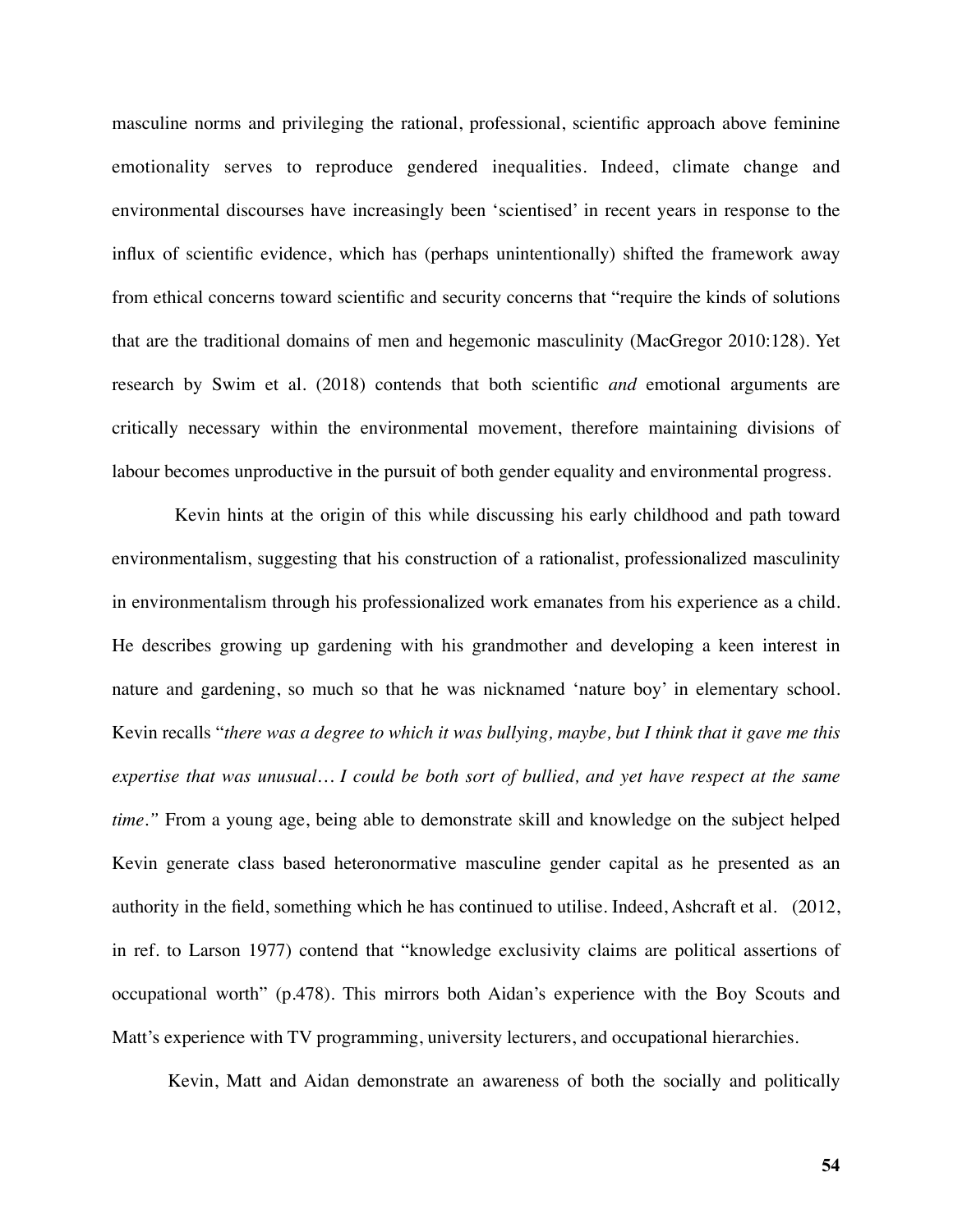gendered context in which they operate, and moreover, to the gender capital created by their institutional, professional positions which grant access to "regime specific gendered identities" (Bridges 2009:92), or what I have here termed masculine subject positions. Their accumulation of gender capital *through* their institutional positions permits displays of masculinity in otherwise feminine fields, as Bridges (2009) notes, allows them to "purchase…temporally and contextually contingent gender identification and statuses" (p.94). This demonstrates that when mediated through one's occupation, especially ones which require advanced degrees and skills, are well paid, and which bestow authority onto the individual, environmentalism and PEBs are legitimated as 'masculine', conferring onto the individual greater 'gender capital' (Bridges 2009).

Hegemonic masculinity can be expressed via 'professional success in the labour market' because of how particular tasks are specifically characterised as a 'women work' or 'men's work' or as distinctly masculine or feminine (Kostas 2018:9, in reference to Carrigan et al. 1987). When Kevin chooses to pursue a professional, rational, scientific career in environmentalism, or when Matt's feels social pressure to climb the power ladder within the field of ecology, they get channelled into specifically gendered positions within the environmental world, thereby reproducing a power system which sees men and masculinist ideology as separate, and superior, to women and feminine systems.

As they construct themselves as 'masculine' subjects within environmentalism, they reinforce a normative binary gender order by reconstructing, or 'relabelling' (Pruitt 2018), forms of perceptually feminine environmental engagement as masculine. They mark themselves as different from the feminine other by reinforcing their masculine positions as rational, competent, science driven professionals. Abstaining from publicly engaging with emotional arguments for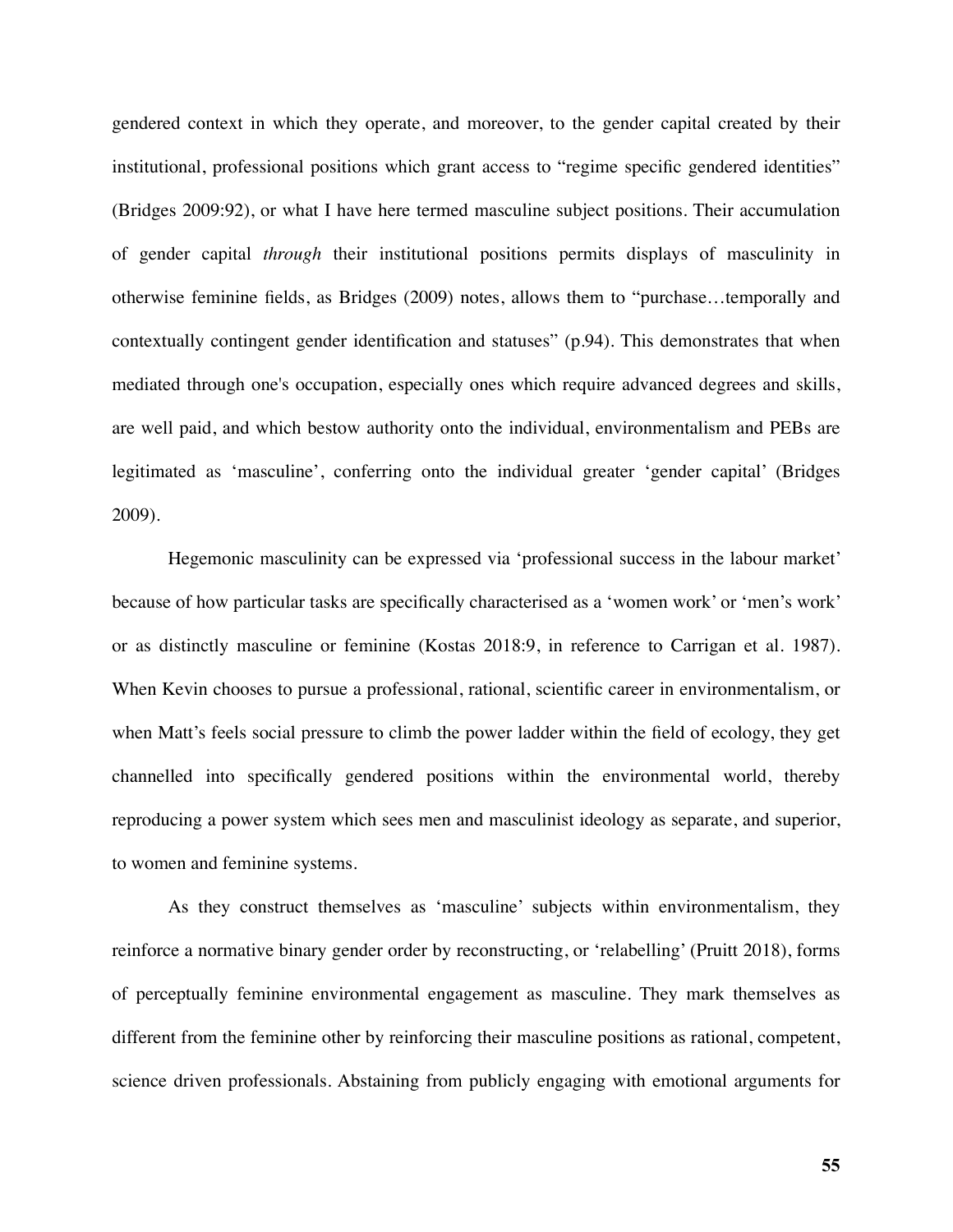the sake aligning their environmental efforts to their sex reproduces inequality by undermining the validity and importance of emotionality. Rather than challenging the hegemonic structure – they are seen working within it, using it to their advantage and consequently uphold and reproduce it.

This is consistent with the wider literature on gender dynamics of men in feminine fields (Hanlon 2012; Lupton 2000; Williams & Williams 1993), and more specifically, men in environmental fields (Bell 2016; Chan and Curnow's 2017). Hanlon (2012), Lupton (2000) and Williams & Williams (1993) discuss how men doing women's work, such as nursing (Cottingham 2014; McDonald 2013) or elderly care (Bjork 2014), often experience 'status anxiety' over being perceived as feminine. Consequently, men are likely to engage in compensatory practices designed to emphasise other pillars of hegemonic masculinity (i.e. rationality, control over others, technical and physical competence etc. [Connell 2005]) as proof of their manhood (deVisser et al. 2009; Cottingham 2014; Lupton 2000).

### *Discussion*

Respondents demonstrated an awareness of the expectations placed upon them to appear 'manly', indicating an understanding of gender as an 'accomplishment' – something to be 'achieved' and something which individuals are held 'accountable' to (West and Zimmerman 1987). This is seen, for example, when Kevin states that *"we live in a culture where people are discounted for their emotionality… And there's a lot of behaviours, I think, like if you're more sensitive, we're trained as a society to perceive as being gay."* Masculinity is shown as a 'personal project' performed for and in relation to "the gaze of male peers and male authority" (Leverenz 1991, cited in Kimmel 2005:33). The feeling of being 'policed', by both themselves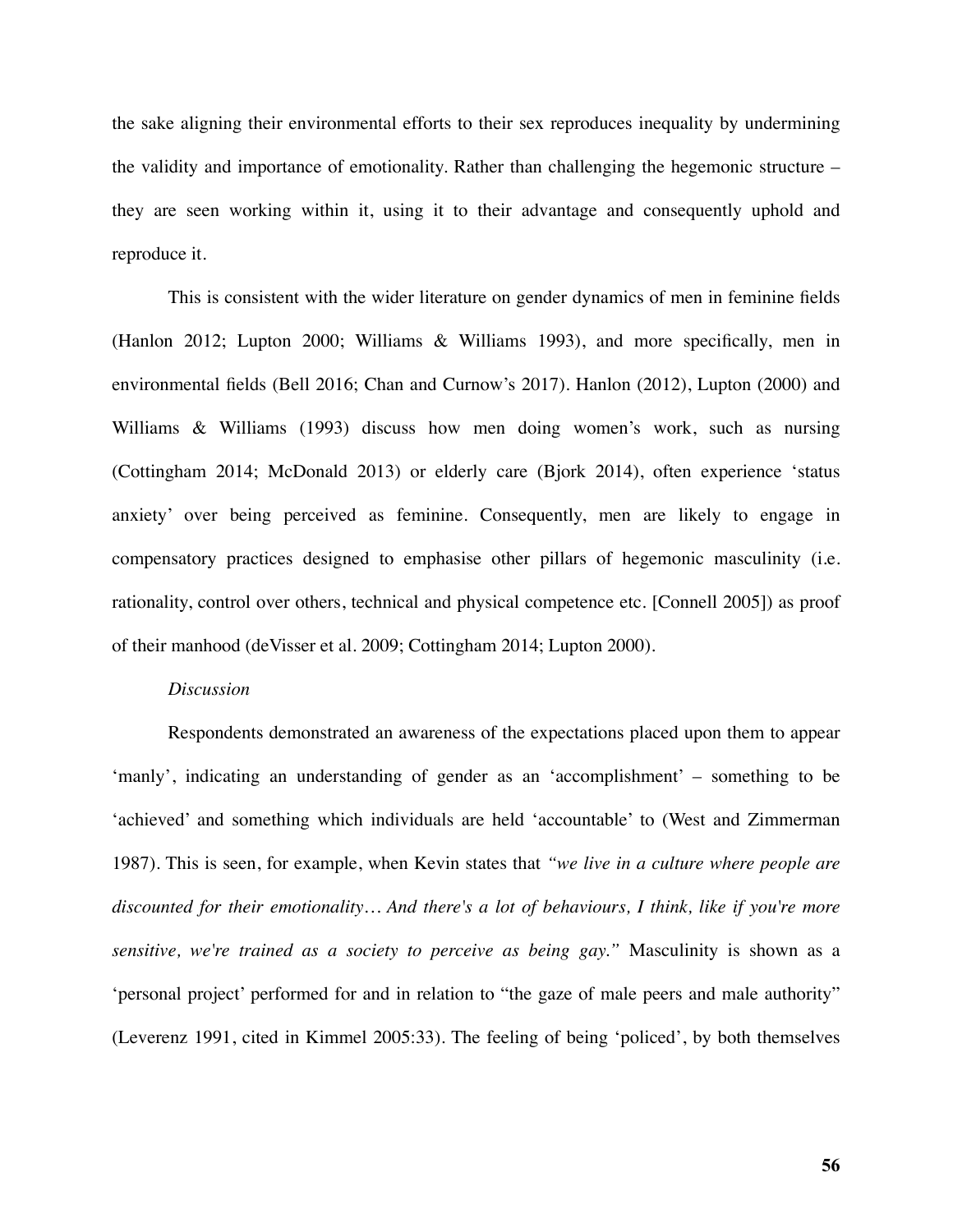and others, incentivising them to consciously engage in environmentalism in distinctly masculine ways.

Deutsch (2007) stresses that research on instances in which gender 'is done' must address the creation of difference and inequality (Deutsch 2007), for "to do gender is often to do power" (Brickell 2005:38, cited in Cairns et al. 2010). Participants did indeed raise notions of difference in the way in which they discussed their participation in environmentalism – from Kevin's privileging of masculinist rationality and objectivity in environmental work and discourses, to the ways in which others depended on their traditionally masculine presenting bodies (tall, hairy, muscular) to counteract assumptions of a perceived emasculation and to separate themselves from other notions of emotionality and femininity.

Differences and inequalities were created through the deployment of physical and occupation-based gender capital to differentiate themselves from mainstream feminine environmentalism, and to reconstruct themselves and their practices as masculine within a perceptually feminine arena. These men 'do gender' as they adhere to hegemonic Anglo-American, aesthetic, institutionalised and class-based models of masculinity which values physicality, money, rationality and science. They continue to do gender 'appropriately' and therefore "simultaneously sustain, reproduce, and render legitimate the institutional arrangements based on sex category" (West and Zimmerman 1987:146).

The security and freedom provided by these forms of gender capital *discourages* men from acts of resistance to the hegemonic gender order precisely because they are benefiting from said system. As Connell (2005b) reminds us, acts of resistance to the established order arise from places of domination and constraint, writing that "The inequalities of the world gender order, like the inequalities of local gender orders, produce resistance" (p.82). The masculine capital derived

**57**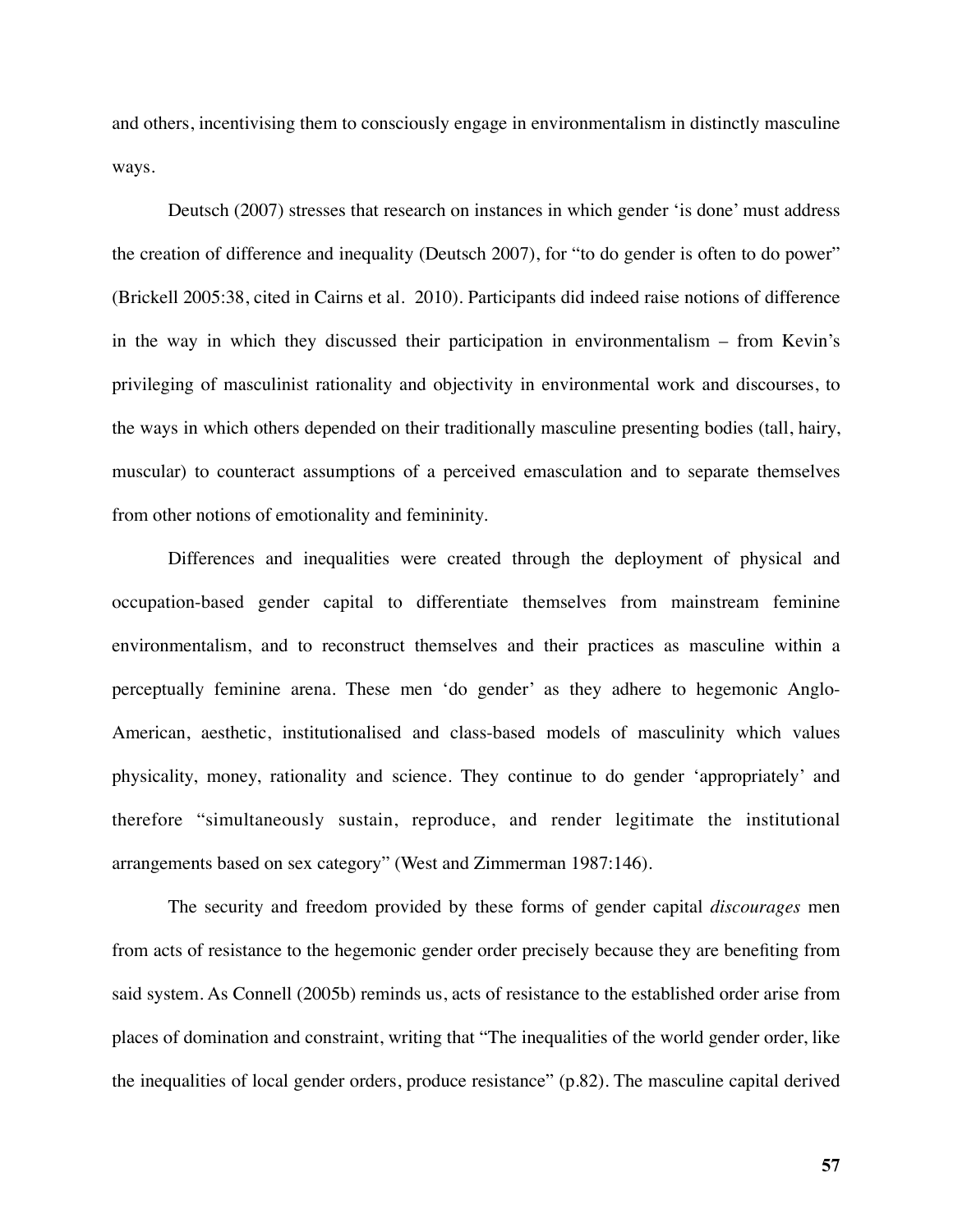from the physical and occupational embodiment of hegemonic masculinity renders them immune, or at least partially shielded, from such inequalities and therefore they do not find themselves in a position to need to question or challenge them.

 These findings suggest that the act of performing and embodying Anglo-American hegemonic masculinity, both through occupational relations and physical bodies, enters men into a process of conformity and complicity as they engage with and benefit from the hegemonic system. The hegemonic narrative is internalised and subsequently reproduced because they stand to reap the social benefits of adhering to its system. In other words, not only does masculine embodiment allow men to claim and validate their masculine identities, it also facilitates access to the 'patriarchal dividend', that is, the advantages gained from sustaining and reproducing an unequal gender order (Connell 1995).

These interviews furthermore show how "subjectivity is informed by symbolic resources, [but] it is also conditioned by power and social structures'' (Brickell 2005:38, in reference to West and Zimmerman 1991[1987]). Evidently, there are wide structural constraints which impose perceived limits on performativity which can be difficult to overcome, encouraging individuals to draw on 'symbolic resources' (such as institutional or embodied gender capital) to navigate the system. This returns us to Giddens' structuration theory, and specifically his concept of the 'duality of structure' (1979; 1984) which posits that "[s]tructures are not external forces which constrain social relations but sets of 'rules' and 'resources' which actors draw on, and hence reproduce, to facilitate social interaction" (Shilling 1991:666). In this case, participants, as a result of their institutional and/or embodied gender capital, show how they draw on the hegemonic gender structure when engaging with environmentalism, and in doing so, reproduce said structure. The 'rules' and 'resources' of Anglo-American hegemonic masculinity are "both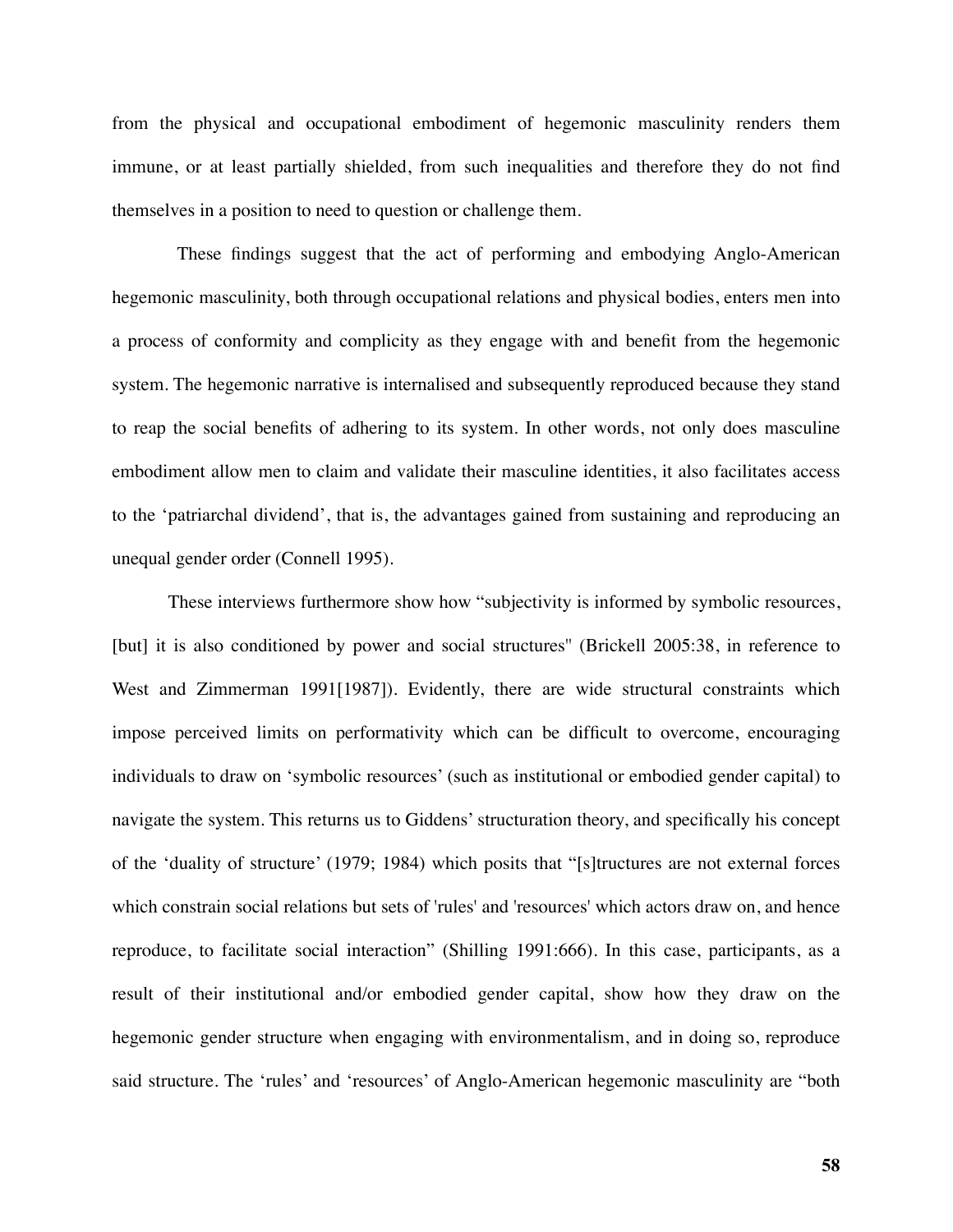the medium and outcome" of men's social actions and practices (Shilling 1991:666). However, as will be elaborated on in the following section, many of the men who demonstrated a reproduction of hegemonic gender order also demonstrated displays of agency to move beyond the existing gender order.

# **Redoing and Undoing Gender:** *Environmentalism: A Gateway into Unsettling and*

### *Destabilising Gender*

Men's engagement with environmentalism does not itself automatically challenge gender, as the above analysis and other similar studies have demonstrated that heteronormative hegemonic gender relations can be reproduced within environmentalism (see Bell 2016; Chan and Curnow 2017; Delessio-Parson 2017; Hultman 2017; Kimmel 2005). However, for each of the 14 men participating in this study, engaging with nature and their environments through progressive, liberal, anti-capitalist, holistic, non-hegemonic lenses opened them up to a process of resistance to the politics of domination that are inherent in Western, Anglo-American, capitalist hegemonic masculinity. Participants demonstrated the emergence of an ethic of care for nature and their environment once they gained knowledge, perspective, and understanding of their place within nature apart from discourses of natural resources, profitability and exploitation. The ethic of care shown by respondents is significant as it indicated their willingness to deviate from the traditional Anglo-American masculine scripts of emotional stoicism and apathy toward nature, in favour of a holistic, integrative model of masculinity.

 While the previous section addresses instances and practices in which men remained accountable to the dominant hegemonic masculine ideology, this section highlights instances in which these pro-environmental men defy the traditional, hegemonic Anglo-American norms of masculinity through their environmentalism, and interrogates the meaning of such practices in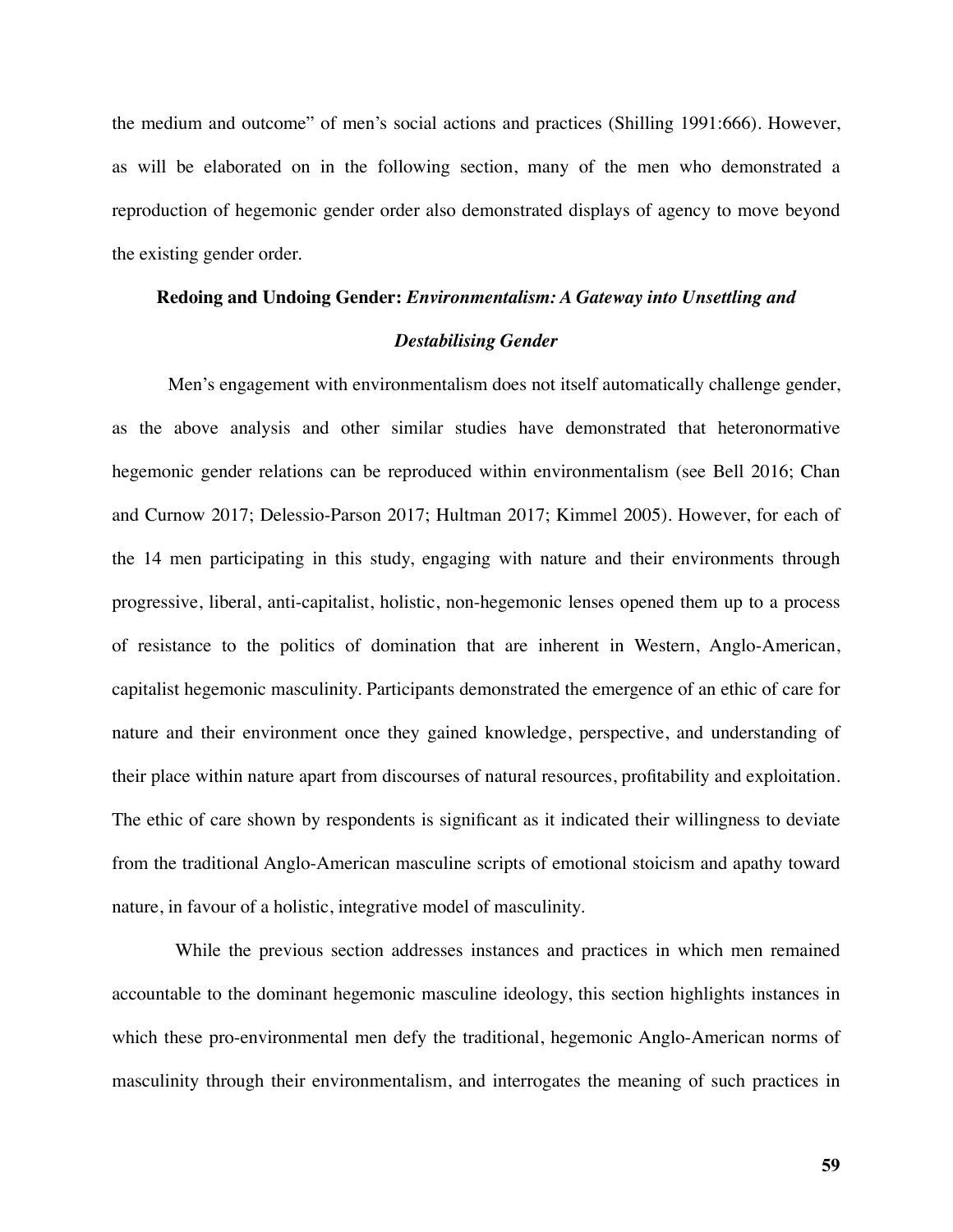relation to the stability of gender. I first show how these men have sought to expand the limits of gender accountability to integrate an ethic of care into their environmental engagement. I then progress to discuss how environmental practices emerged as a means through which distance from hegemonic structures and ideology was achieved. Indeed, what is revealed is that, among the majority of the pro-environmental men participating in this study, environmental engagement fostered an ethic of care for the symbolic 'Other', and offered a means of creating distance from hegemonic spaces and ideologies.

### **Caring** *for* **the Symbolic 'Other'**

Caring and care work are highly gendered, often typified as feminine and almost exclusively expected to be performed by women (Hanlon 2012). Men are encouraged to be discerning with how they express care and for whom (Hultman and Pulé 2018). One respondent in particular, Keegan, demonstrates learning the utilitarian approach to care from the gender messaging he received growing up in which "*the masculine thing was to provide financially for his family"* yet also to *"not really give a damn about other people."* Keegan assumes that male care is reserved for the family and provided via financial rather than emotional channels. In a capitalist system predicated upon competition and an understanding of power as a zero sum game, men have been shown to place personal gain ahead of social and ecological care work (Hultman and Pulé 2018). To adopt a utilitarian approach to care, Hultman and Pulé (2018) argue, serves the purpose of creating a "cognitive numbing" to "enable repeated acts of cruelty" towards both human and nonhuman others in the pursuit of power (p176). Yet in spite of these scripts, multiple men in this study revealed how environmentalism acted as and intervention against the reproduction of such capitalist, masculinist, utilitarian approaches to care as they showed a developing awareness of the need to care for the 'symbolic Other'.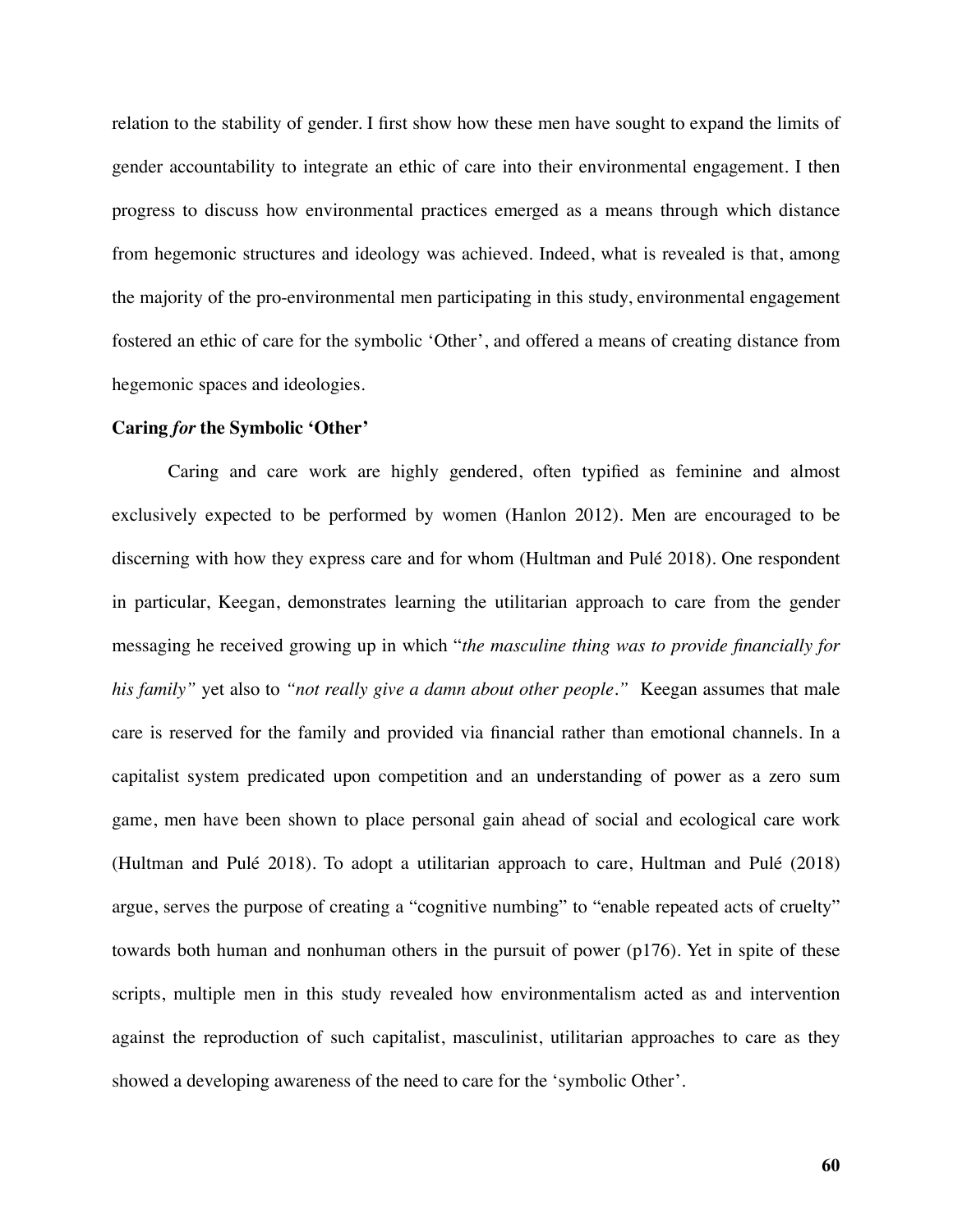## *Personal Reflection and Changing Perspectives*

Engaging with pro-environmental practices, discourses and spaces was indicated by participants to ignite a process of reflection, affecting how they see, interact with, and relate to the human and non-human world around them.

Luke, who has demonstrated strategies of compartmentalisation to separate his masculine and environmental identities/spheres (see previous section), nevertheless showed a profound process of personal reflection as a result of his exposure to environmental discourses and ideas from his mother and sister. He discusses how it is only after engaging with environmentalism that he began to see, and therefore appreciate, the complexity and interconnectedness of the world around him.

*It really got me to look at nature. I mean if you give it a quick glance, like any forest or clearing or just anywhere where plants are growing, your brain kind of filters out all the little details. And basically, you see just green and brown, and some shapes, that's kind of*  how our brains are tuned to see, we don't really care that much about the background *unless there's something new in the back. And so once I started to actually look, there's a*  lot of little detail that goes into it, like the self-similar patterns, and the fact that *everything grows a little bit differently but together.* (Luke 27)

For Luke, the experience of seeing nature in a new light, looking past *"just the green and brown"* prompted him to get involved with environmentalism, becoming more aware of the vastly interconnected system to which he belongs and has an impact on.

Luke demonstrates his participation in, but also his divergence from, the anthropocentric metanarrative that Western cultures tend to adhere to (Hultman and Pulé 2018). This narrative positions humans as separate and above the rest, informing how we see, treat, and relate to the world around us. There is a basic awareness of nature, but not an appreciation. Indeed Merchant (1980) argues that industrialisation and mechanisation between the 16th and 17th centuries shifted humanity's view of the world around them from an organic cosmos to something which is dead and passive to break humanity's connection to the natural world and make it easier to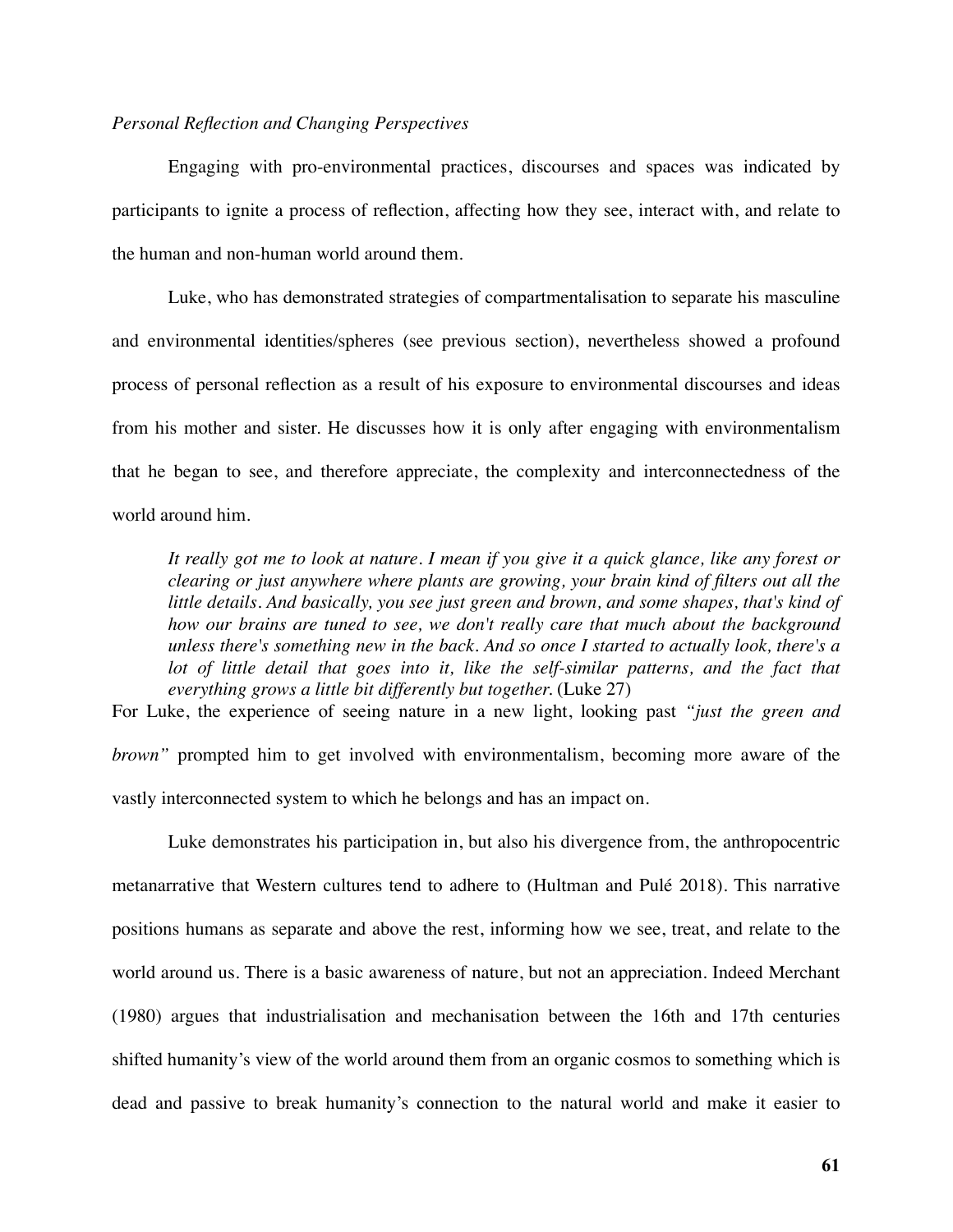dominate. For Luke, it took engaging in environmental discourses with his mother and sister, and really spending time looking at the trees and forests around him to reforge that connection – an understanding of nature as much more than "dead and passive" (Merchant 1980). Later in the interview he explains how this awareness has changed his general outlook on life and influenced his relationship with others too:

*Nature makes you confront certain things that people don't like to talk about, like, the cycle of life and death. Because that's something in Western society, people don't talk about. You just close your eyes and plug your ears then wait for the thought to go away. And so I think it makes you confront that in some sense. And that definitely improves*  relationships with people and nature...You actually start to really see and value them, it *kind of makes you cherish relationships a little bit more [...] Yeah, that's definitely something that's come about in my life since I've started to become more active in environmentalism*. (Luke, 27)

Luke finds that his environmentalism has helped him open his eyes and unplug his ears to the world around him, and cites this has improved his relationships with people and nature. He suggests that it has improved his ability not only to see, but also to "*value*" and "*cherish*" relationships around him more. Luke shows a deepening emotional connection to the world around him, after previously having a more short sighted, myopic, worldview consistent not only with hegemonic masculinity but also with the wider Western dualistic approach to nature as 'Other'.

Christian found his relationship to nature had been wrought by his internalisation of breadwinner narratives of masculinity, prompting him to treat and value nature for its 'resource value' as opposed to its inherent ecological value. He described a time in which he was reprimanded for stepping on a bush and not being gentle enough while harvesting plants with members of the indigenous community he works with in Canada. While initially angry and frustrated with having been told off, but upon further reflection explains:

*I* can feel and relate the origins of that [anger and frustration] to those masculine *feelings of self, especially around the idea of providing, like being really quick and*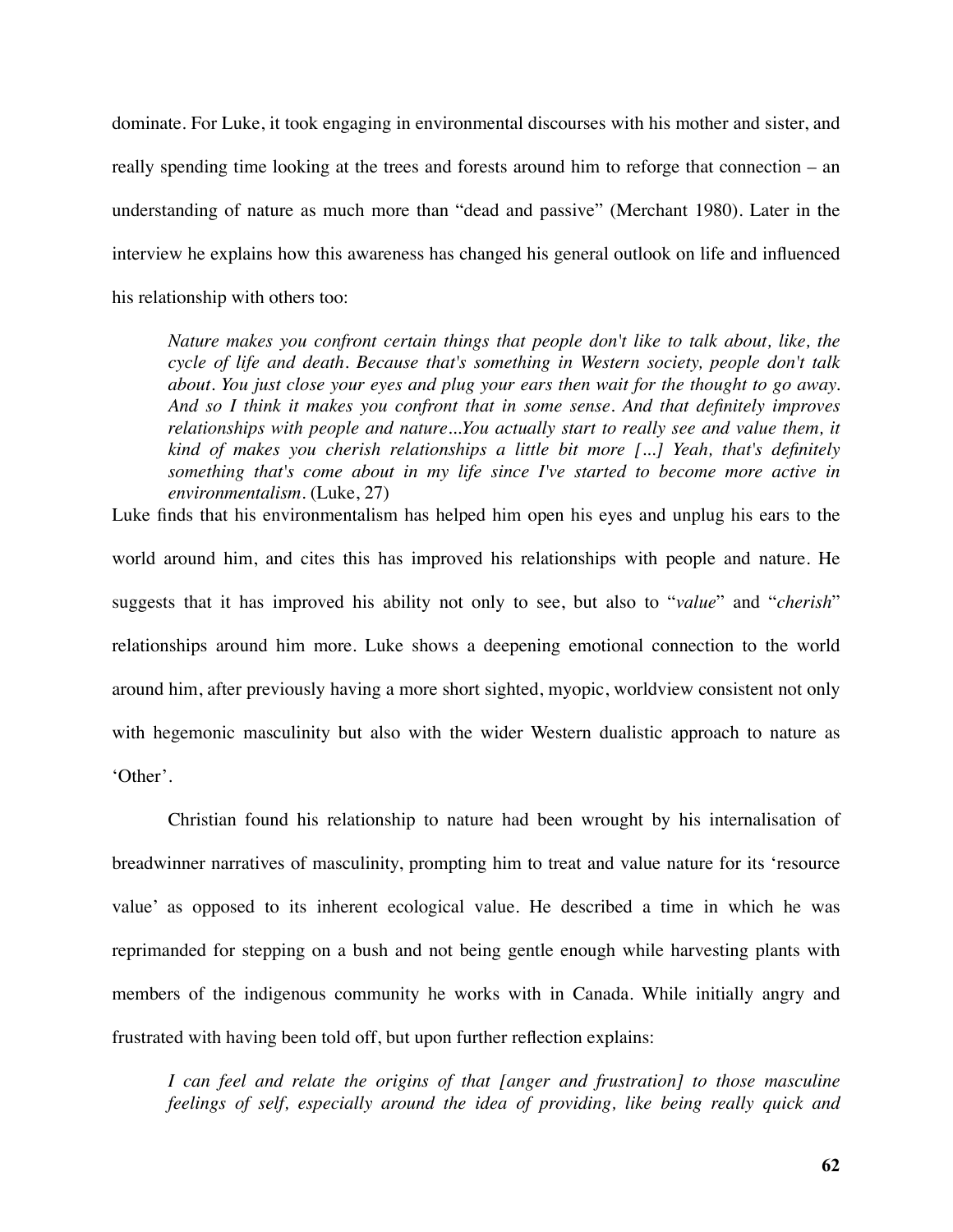intentional [...] to produce as much as possible to fulfil that, versus the idea of doing it *right and potentially producing less.* (Christian, 22)

Christian has been conditioned to approach nature as either a tool or obstacle to achieving masculine status via providing as part of the patriarchal division of labour. To do so, nature is constructed as dead and passive to create cognitive distance from the destruction imposed upon it – forms of destructions which satisfy patriarchal power orders predicated upon the systematic control of an 'Other' (Merchant 1980).

Other respondents gained perspective on the relational proximity between themselves and the natural world around them, and moreover, the impacts of their actions (see also (Hadenqvist 2020) as they engage with nature in a way not predicated upon domination. Kevin talks about developing a more spiritual connection, creating *"a relationship with the plants, soil, and space."* He explains *"I feel like the fabric of my body, the molecules that make up my hands, came from the food that I've eaten."* He talks about his experience living in Peru and France as allowing him to better connect with his environment because the diets are more local, and connects it back to his gardening.

*I had the realisation... [that] the physical part of your being is from your environment and you can go back to being part of your environment, and so the act of gardening and growing things, is to me, almost spiritual, because you engage with that connection.*  (Kevin, 32)

Kevin's experience with gardening and growing food triggered a spiritual (re)connection to the natural world in which humans have been separated in the post-industrial, modern, capitalist, globalised, consumer culture. Kevin's "*realisation"* that he is a part of the natural ecosystem spurs Kevin to be more environmentally aware as he himself gained a newfound appreciation for nature as an organic living thing which he is intrinsically intertwined with and dependent on.

Two participants discussed a similar reconnect in relation to having recently read the book *Braiding Sweetgrass* (2013) by Robin Wall Kimmerer, about Native American traditions of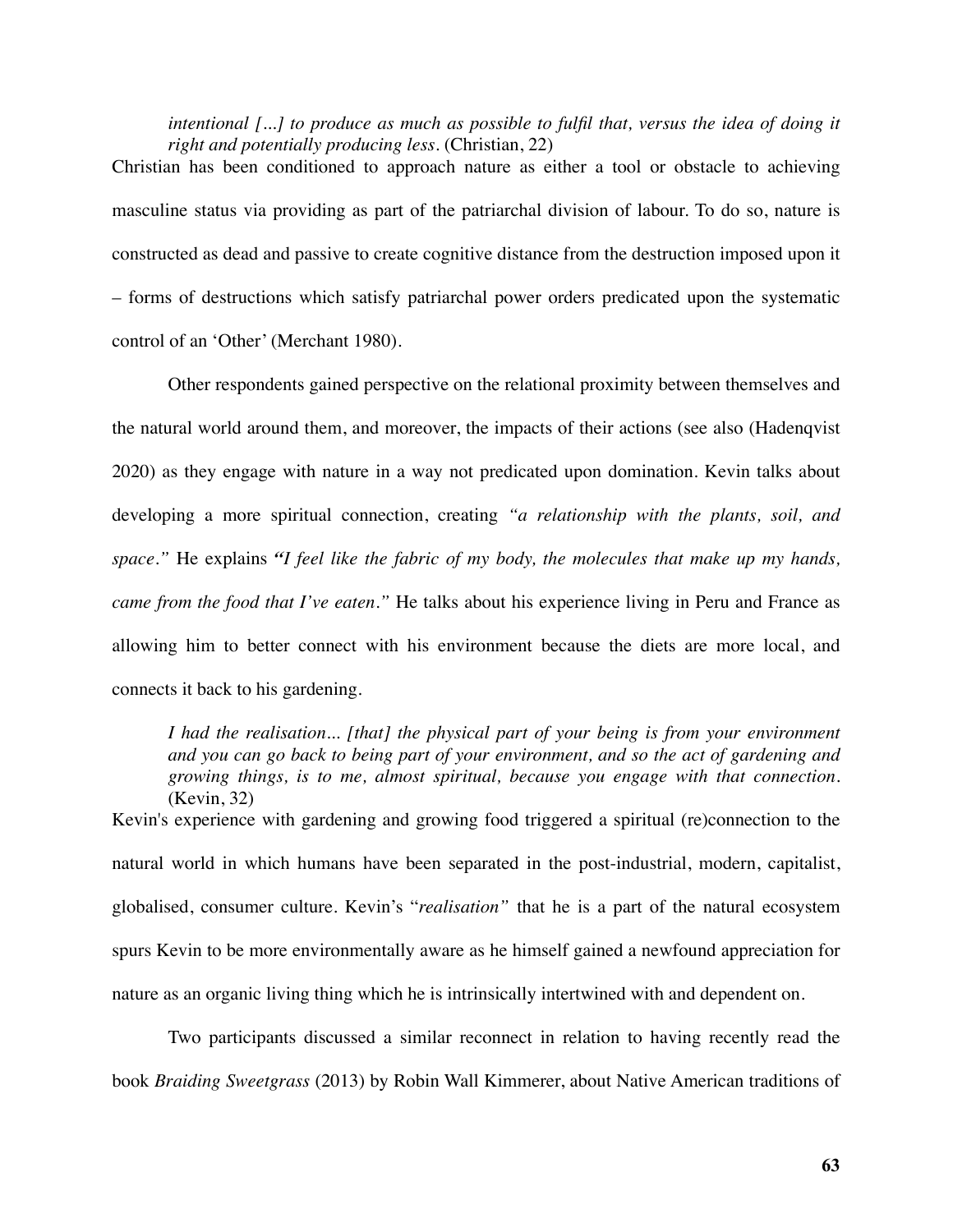botany and ecology. Mason explains reconsidering his position in relation to the world around him:

*It's given me a lot of language around how I view myself in the environment and myself in relation to the planet. And so I would say that I have been viewing myself a lot more as*  like a person on a continuum. Like I am here for a moment and I have a lot of legacy that *I leave behind. Like everything that I consume, everything that I do has ramifications for the people after me...[Asking myself] how do I create a legacy for myself that I leave this place better than I found it.* (Mason, 24)

Mason signals a departure from individualist worldview as he begins to understand himself as "*on a continuum"* whose actions will outlast him. Sattell (1989, cited in Pease 2012), in writing about the politics of gendered emotions, argues that Anglo-European masculinities in particular have been conditioned toward detachment and individualism, as seen across a number of respondents, to "enable men who wield power to reduce their emotional involvement in the consequences of their practices" (p.130). Pease (2012) suggests that the process of distancing oneself from the impacts of their actions through emotional detachment is important for them to be able to reproduce practices of domination.

Ian similarly discusses reading *Braiding Sweetgrass*, as well as taking a university course titled 'Ecological Self', as having helped to *"rework[] my relationship to the environment."* He talks about the impact that they have each had on him like this:

*Once I sort of went through that process, I haven't really looked at nature the same way. It's definitely affected the way that I think about nature, mostly just in terms of asking questions like 'what is my relationship to nature?' and 'what are other people's relationships to nature?' and those sorts of things rather than taking them for granted and assuming. And then in terms of my relationships, I think I've definitely come to a place where relationships, both with the environment and with other people, are like my highest priority, like I'd say higher than, like accumulating wealth, which is generally considered to be like, you know, everyone's highest priority. And I would attribute that rearrangement of priorities partially to the parts of me that I consider to be environmentalist for sure.* (Ian, 24)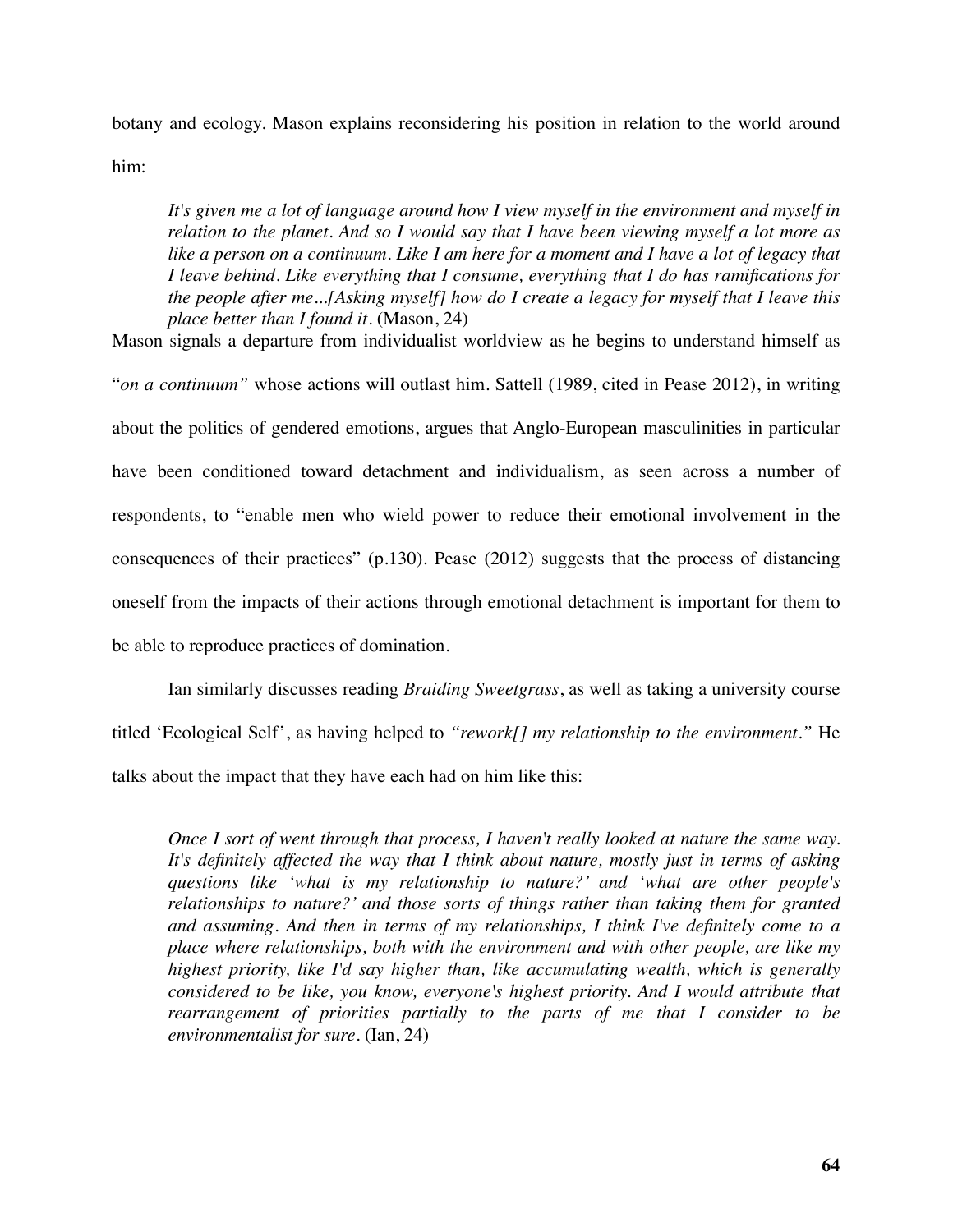Like both Christian and Mason, Ian has had to rework a lot of his internalised ideas and assumptions about the world around him in order to effectively enact his personal environmental 'ethic'. This leads him into a process of self-reflection, culminating in greater awareness and criticism about how he approaches both human and non-human interactions.

*I try to make it about like, not about myself, like not just like doing things so that it benefits myself, but doing things so that it benefits like others and nature…Like I'm constantly trying to further develop the values that I have, and it comes down to the fundamental question of like, how do I live? Like how I enact my masculinity? How do I move through the world? Like, I see environmentalism as a question of like, how do I want to move through the world? And so, yeah, it's very entwined...I couldn't just drop that side of me that is environmentalist because that's like who I am.* (Ian 24)

Similarly for Christian, environmental justice is the necessary precursor to creating and maintaining healthy social relationships, explaining: *"I can't be detrimental to my environment in the pursuit of fulfilling roles of my other relationships because at the end of the day it's doing a disservice to those relationships as well."* For Christian, a just and reciprocal relationship to his environment *"is primary, and everything else is just an expression of that particular relationship. And so it's that relationship that I attend to first when I'm thinking about how I go about making decisions."* 

 These respondents explain developing a sense of awareness of the value of the natural environment apart from notions of domination. And, with a sense of awareness to the impacts of their own actions, they break form masculine scripts and become more caring, careful and deliberate with their actions, incorporating environmentalism more broadly and deeply into how they navigate the world around them. This can be seen as initiating a process of *dismantling* the individualistic, inward focused demands of hegemonic masculinity which invariably places the needs of men and 'man' above the symbolic 'other'.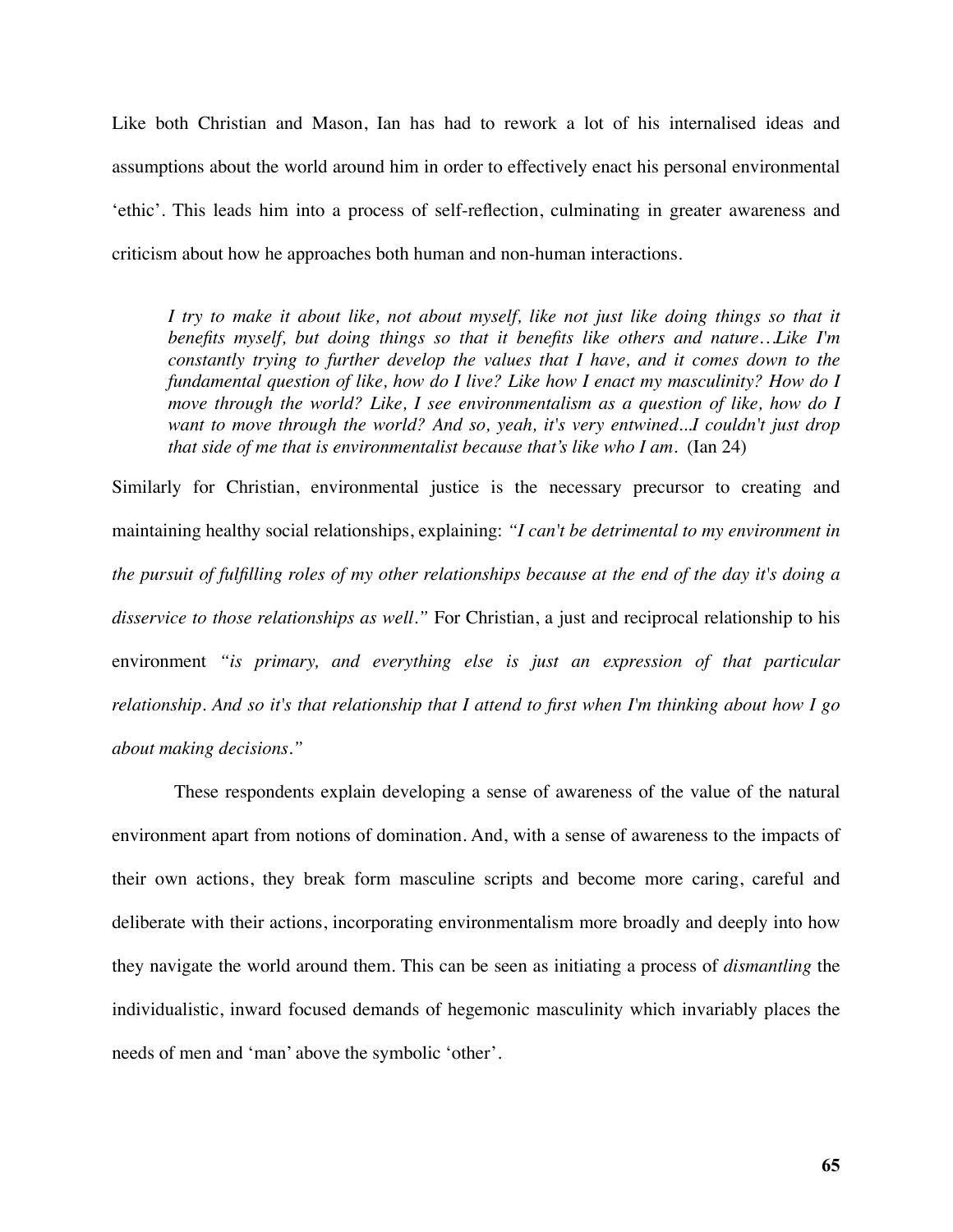The initial disconnect from nature has been suggested to stem from historical processes of industrial modernity characterised by rationalised scientific thought and a culture of individualism which justify domination and exploitation of natural environments in the name of social progress (Anshelm an Hultman 2014). In turn, this push away from nature has resulted in a separate rather than integrated and relational relationship, devoid of reciprocity (Merchant 1980). Ian showed an awareness of this disconnect, as well as the gendered elements to it, as he states:

*I've spent a long time seeing nature as something to be like not overtly, but sort of like subconsciously seeing nature, something to be used, something for my benefit and something that's like outside and like I live inside and then nature is outside and I sometimes go there when I need things...I think men are very comfortable relating to the environment in those ways because it's still sort of a form of domination.* (Ian, 24)

Environmentalism can offer a point of engagement with the natural world apart from ideas and practices of domination. It can facilitate a divergence from conventional masculinist and capitalist understandings of the world around them, moving them away from ideas of power, resources, and individualism, toward a more profound understanding of themselves as *part of* a wider interconnected ecosystem.

#### *Reciprocity*

Another point of divergence from the hegemonic structure of gender relations emerged as men's shift away from individualistic gain through violence and domination, toward ideas and practices of reciprocity. Ian discusses the process of reworking his relationship to nature "*to be much more fluid and dynamic and thinking, about reciprocity, for instance."* And in Christian's last passage above, we see reciprocity front and centre as he explains not being able to be "*detrimental*" to his environment in the pursuit of other roles and relationships because to do so would be a "*disservice*" to those relationships. He instead seeks out a balanced state of reciprocity between human and non-human systems. Reciprocity lies at the root of Matt's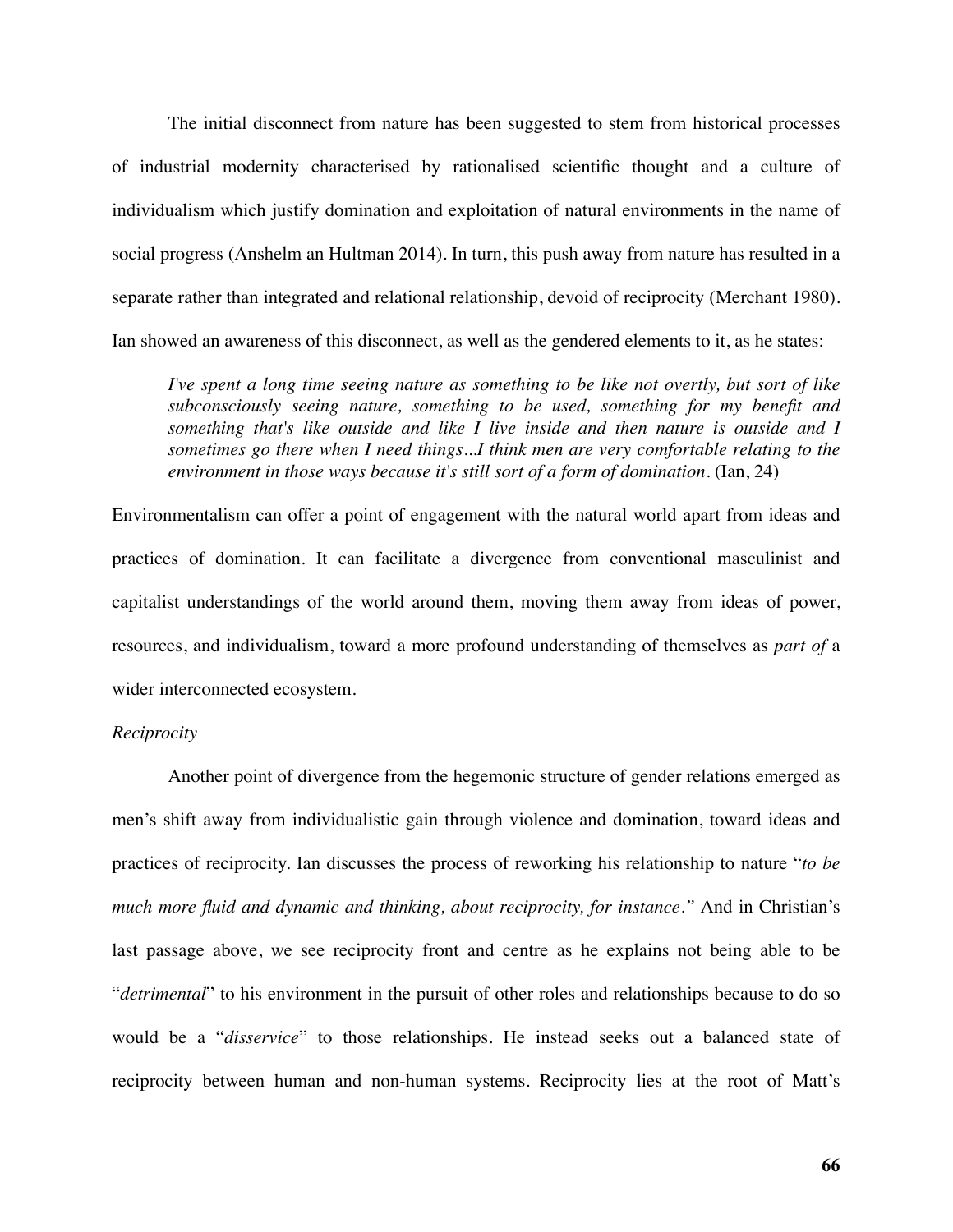environmental ethic too, as he talks about nature as "*giv[ing] me way more than I give it"* and describes how his work as an ecologist allows him to *"try[] to use the gifts it gives me to give the gifts back, which is what I think environmentalism is about."* Mason expresses a similar sentiment, reflectively asking "*And how do I do this in a way that intersects with, like, consuming and very caring ways and getting back in touch with the environment and the ecosystem in ways that really matter to me?"* 

As has already been pointed out previously, ecofeminist scholars have long argued that nature, along with women, have long been 'othered' within the masculine, industrial capitalist modernity (Anshelm and Hultman 2014; Merchant 1980; Plumwood 2003). Such hierarchical separation legitimates and facilitates man's domination over 'Others' in the pursuit of power. Consequently, the concept of reciprocity, or 'giving back', has long been missing in men's relationship to nature and the environment (Merchant 1980). Indeed, one of the places in which Connell (1995) suggested that male domination is manifested and sustained is in the "emotional energy attached to an object" (p.74). Detaching from emotionality, treating man as separate from and above 'Others' functions to encourage and justify male superiority and violence (Demetriou 2001). As such, dismantling patriarchal patterns of male domination necessitates reconstructing masculinities to be predicated upon notions of reciprocity as opposed to hierarchy (Connell 2005).

By integrating ideas of reciprocity into their everyday lives, stemming from practices of care for nature, these men shift away from the unidirectional individualistic worldview centred around domination and control toward a more holistic integrative framework through which to approach the symbolic 'Other' (Pease 2019). These ideas of reciprocity surfacing as a result of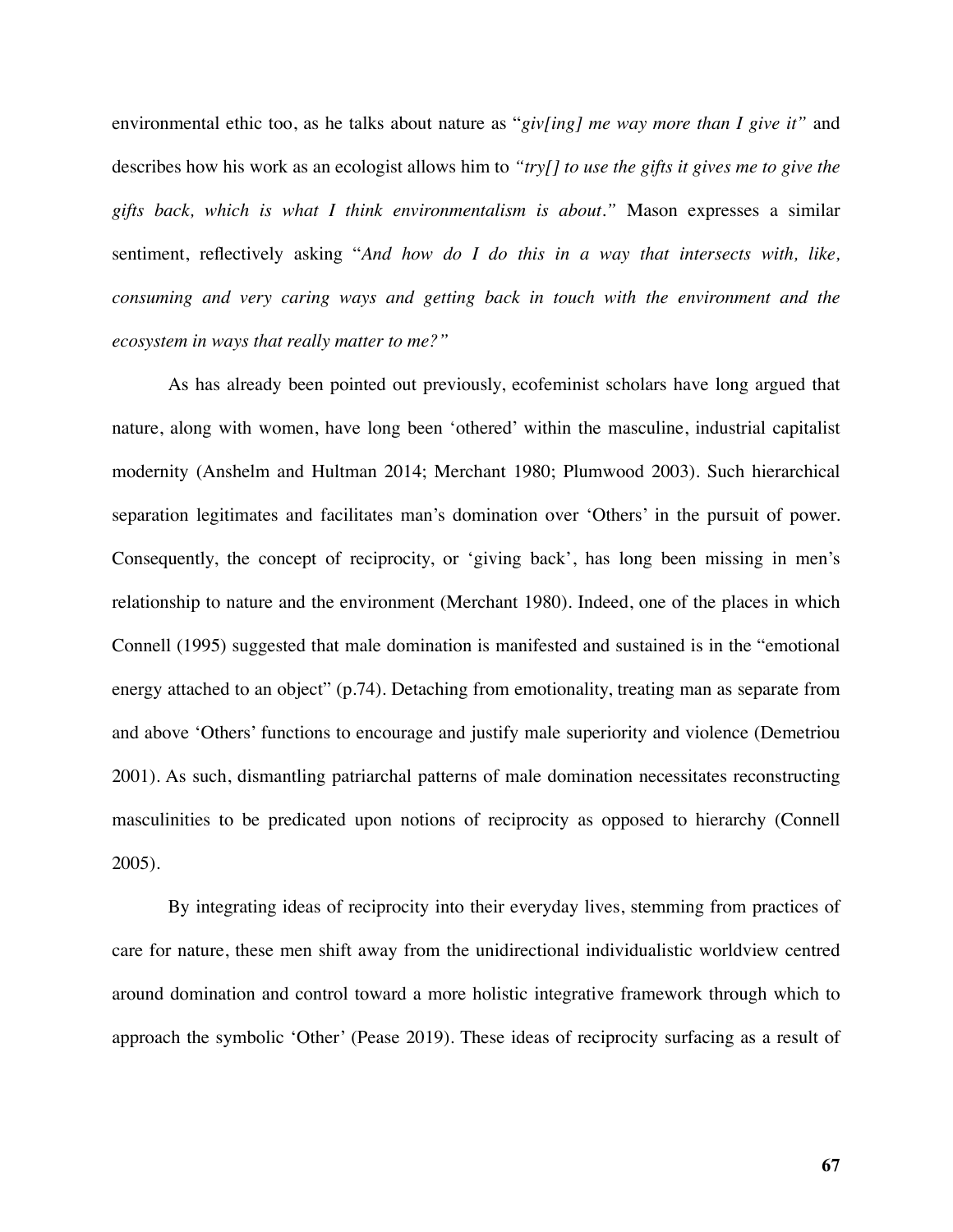men's growing relationality counteracts and contests one of the basic underlying premises upon which hegemonic masculinity rests — emotional detachment.

### *An Opportunity for Growth*

Significantly*,* several participants recounted experiencing personal development from their environmentalism. Since becoming aware of environmental issues and getting involved with environmentalism, Geo describes a process of "*personal development of emotional intelligence."* He elaborates on this:

*I've become a more caring, compassionate person, and that means that my relationships are deeper.... Needs that I was unaware of or didn't feel comfortable voicing are better able to be fulfilled because I acknowledged them. I can communicate them.* (Geo, 25)

Geo attributes this to the ethic of care promoted in environmentalism, suggesting that by being encouraged to care for plants and nature encouraged greater levels of care in other areas of his life too. This emerged as a prominent theme across several respondents, each of whom found that their environmentalist engagement with nature in non-dominant ways fostered an ethic of care beyond themselves and their inner circle, instead extending out and expanding their capacity to and for care.

Similarly to Geo, Kevin described his involvement with environmentalism as *"an opportunity for growth."* As discussed earlier, Kevin has intentionally sought to emphasise and play into conventionally understood masculine traits of rationality and objectivity while suppressing feminine traits of emotionality to assert his status and power in the field. Yet he simultaneously finds environmental engagement to be a means of moving beyond the confines of traditional gender systems.

*[Environmentalism] gives me the permission to explore an area of philosophy or being that is outside of the masculine expectation. It provides me some freedom personally […] yeah, it's personally freeing. And it helps me overcome some of the challenge of the destructive narrative of masculinity […] and demonstrate to men and women that there is*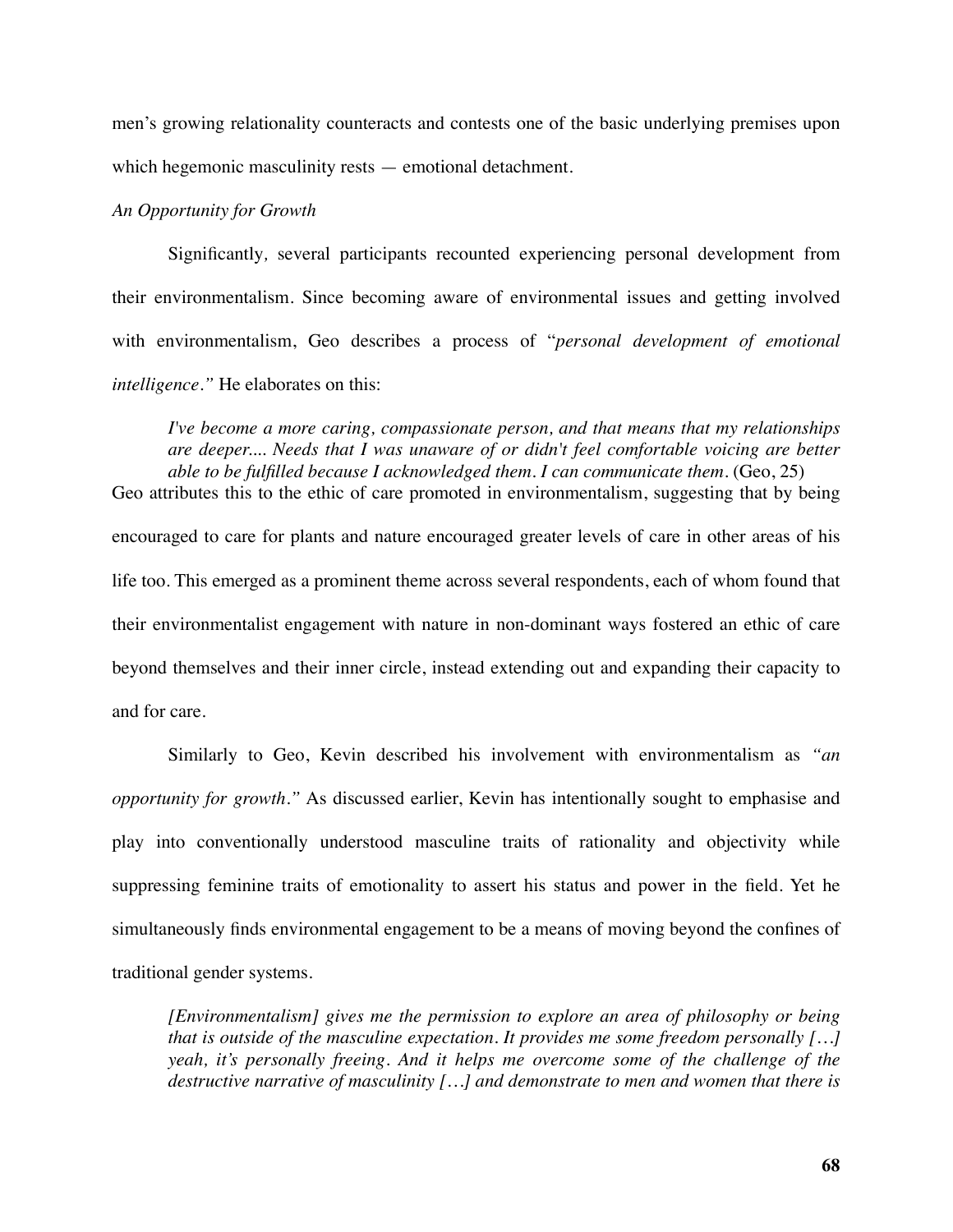*more that we can be, that our gender roles have been way too narrowly defined. (*Kevin, 30)

Kevin here relates his environmental engagement as having a liberating effect, providing a space in which he can shed those hegemonic expectations. What's more, he explicitly expresses dissatisfaction with the limits imposed by masculine scripts, and identifies his environmental work as a practice which allows him to redefine the limits of gender accountability by demonstrating to others the possibility and permissibility of men's engagement with environmental practices which defy the traditional, Anglo-American, heteronormative binary order.

Christian too, who showed an internalisation of the hegemonic, capitalist, Christian (religious) narrative of breadwinner masculinity, offers a similar sentiment of progress and liberation.

*The progress that I've made from the conservation ethic that I started with as a young person that was based in this traditional ideas of masculinity to where it progressed now [...] Progressing that environmental ethic has been an essential aspect of […] I mean it's contributed to my being a happier and healthier person...I mean, not being free of it in the sense that I still have many of those internalised feelings, but progressively becoming freer of that.* (Christian, 24)

Importantly, Christian highlights how not all forms of 'environmentalism' are inherently freeing or liberating. He attributes his initial conservation environmentalism as growing out of his childhood in a conservative Christian community in Colorado, which did not offer an escape from patriarchal masculinity, but rather reinforced it. Indeed, it has been his time living with an indigenous community in Canada which has exposed him to the more 'progressive' and holistic environmental ethic that have "*contributed to [him] being a happier and healthier person."* Other respondents too spoke about various practices and processes which have contributed to fostering an ethic of care characterised by increased relational awareness, reciprocity, emotionality and vulnerability. For Geo, gardening helped him connect with the earth and soil in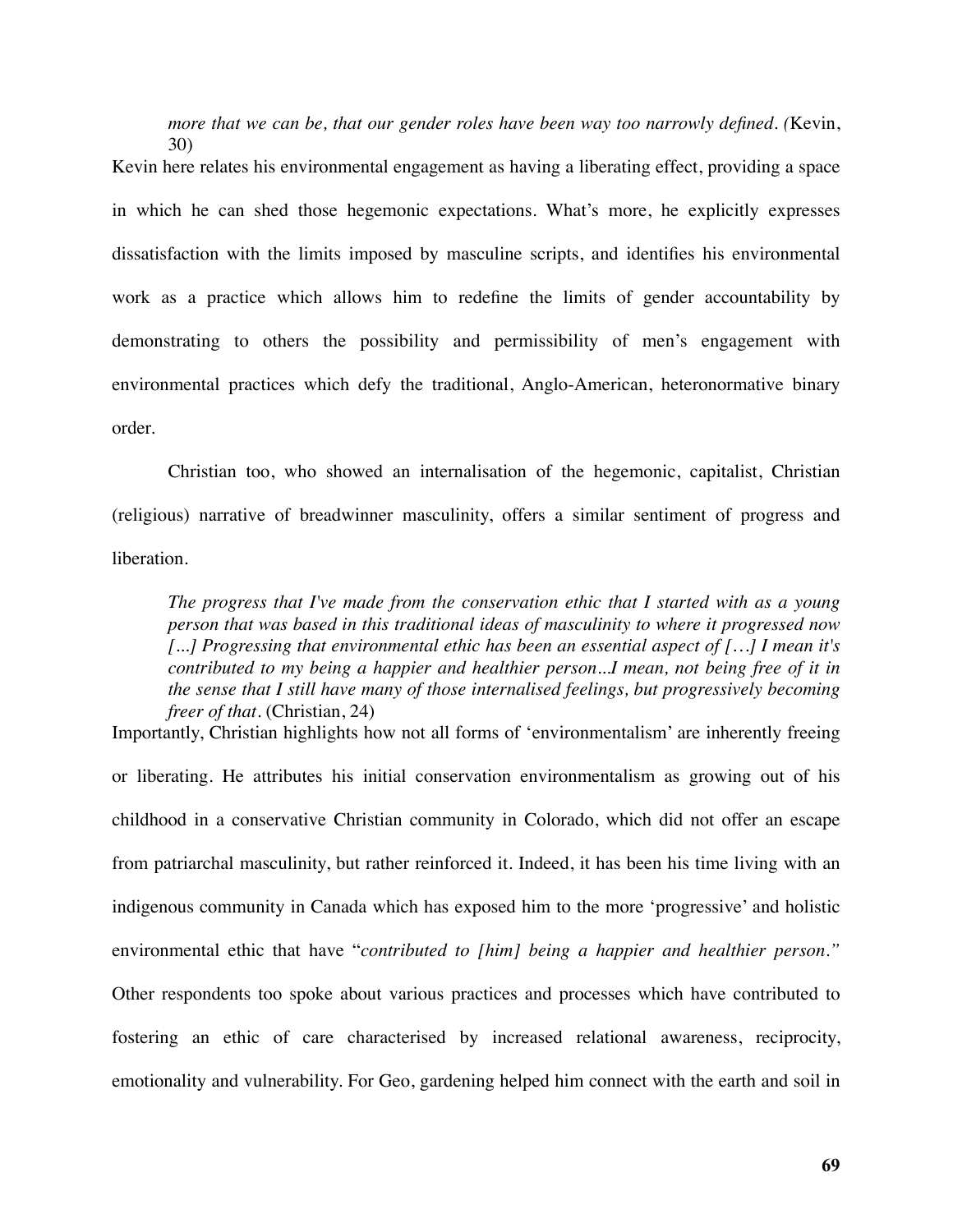new ways, Ian and Mason both talked about reading a book on indigenous American botany and ecology, while Matt and Josh spoke about their experiences engaging with nature in ways not predicated upon notions of domination as helping to rewire how they conceive themselves within the wider earth system Embracing and enacting these practices of care for nature were seen to help disentangle hegemonic gender ideologies and structures from men's lives, suggesting that engaging with particular aspects of environmentalism can function as a site of detachment from the hegemonic structures and ideology which feels "*personally freeing*".

Respondents also identified an increased emotionality and an ability to connect with others stemming from their environmentalism. Geo described environmentalism as fostering a *"personal development of emotional intelligence",* explaining a better ability to connect and communicate his feelings. On the grounds that it signals weakness and vulnerability, men are often discouraged from expressing emotionality for fear that it will undermine their 'patriarchal dividend' (Connell 1995) "because it challenges the hegemonic expectation of male rationality and strength" (Coyle & Morgan-Sykes 1998, cited in Pease 2012:130). This was seen earlier notably with Kevin, who explained feeling pressure to pursue rational approaches to environmentalism over emotional ones for fear of losing legitimacy and status, highlighting for constraints imposed upon men's agency.

Predicated on difference and separation, achieved through dominance and destruction, hegemonic masculinities are 'centrally complicit' in environmental degradation, entrenching many men into a relationship with both women and nature (the symbolic 'Others') (Pulé 2007). Men 'achieve' masculine status and validation through practices of domination which reinforce and legitimise their positions at the top of the patriarchal pecking order (West and Zimmerman 1987). Ian acknowledged having internalised such notions of domination into his conception of,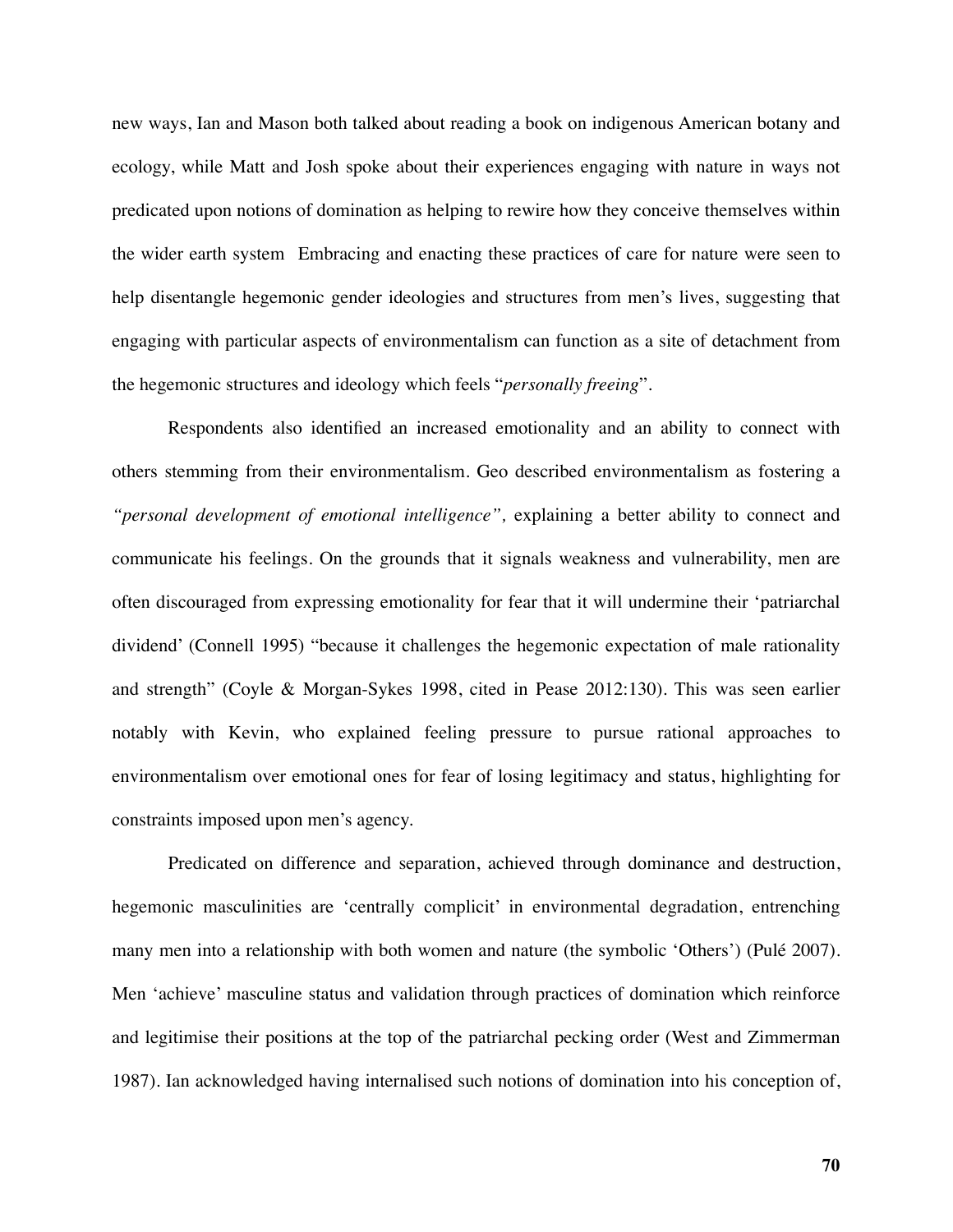and relationship to, nature (see quote above). Indeed scholars argue that male emotional inexpressiveness and detachment are a means to an end designed to distance men in positions of power from the consequences of their actions, allowing them to push ethical and moral boundaries (see Hultman and Pulé 2018; Pease 2012). Emotional detachment from the symbolic 'Other' has therefore been instrumental for the perpetuation of inequalities and forms of destruction and degradation.

Consequently, environmentalism, as a site in which individuals can be encouraged to cultivate a deeper appreciation, respect, and care for nature, encourages a process of reworking how they see themselves in the wider social ecosystem. Ian explains how he is "*learning how to relate to the environment in ways that aren't about domination…And reworking that [relationship] to be much more fluid and dynamic."* Josh too connects the domination of nature to masculinity, recalling *"the idea of control, like really controlling the natural environment, I think definitely has tones of the way we think about masculinity. It is an idea like domination and that the natural world belongs to us. That we should control it."* Both Ian and Josh point to an internalised understanding of nature predicated upon ideas of power and domination as emanating from hegemonic conceptions of what masculinity is (ie. Domination) and what it demands (capitalism, i.e. Profit and efficiency). This is possible because in large part today, nature remains conceptualised as "culturally passive and subordinate" (Merchant 1980) by mainstream Anglo-American society, making it significantly easier to dominate and harm. However, by embracing narrative of care, men are able to move away from the toxic effects brought on by the rejection of emotionality, empathy and care embedded in hegemonic masculinity.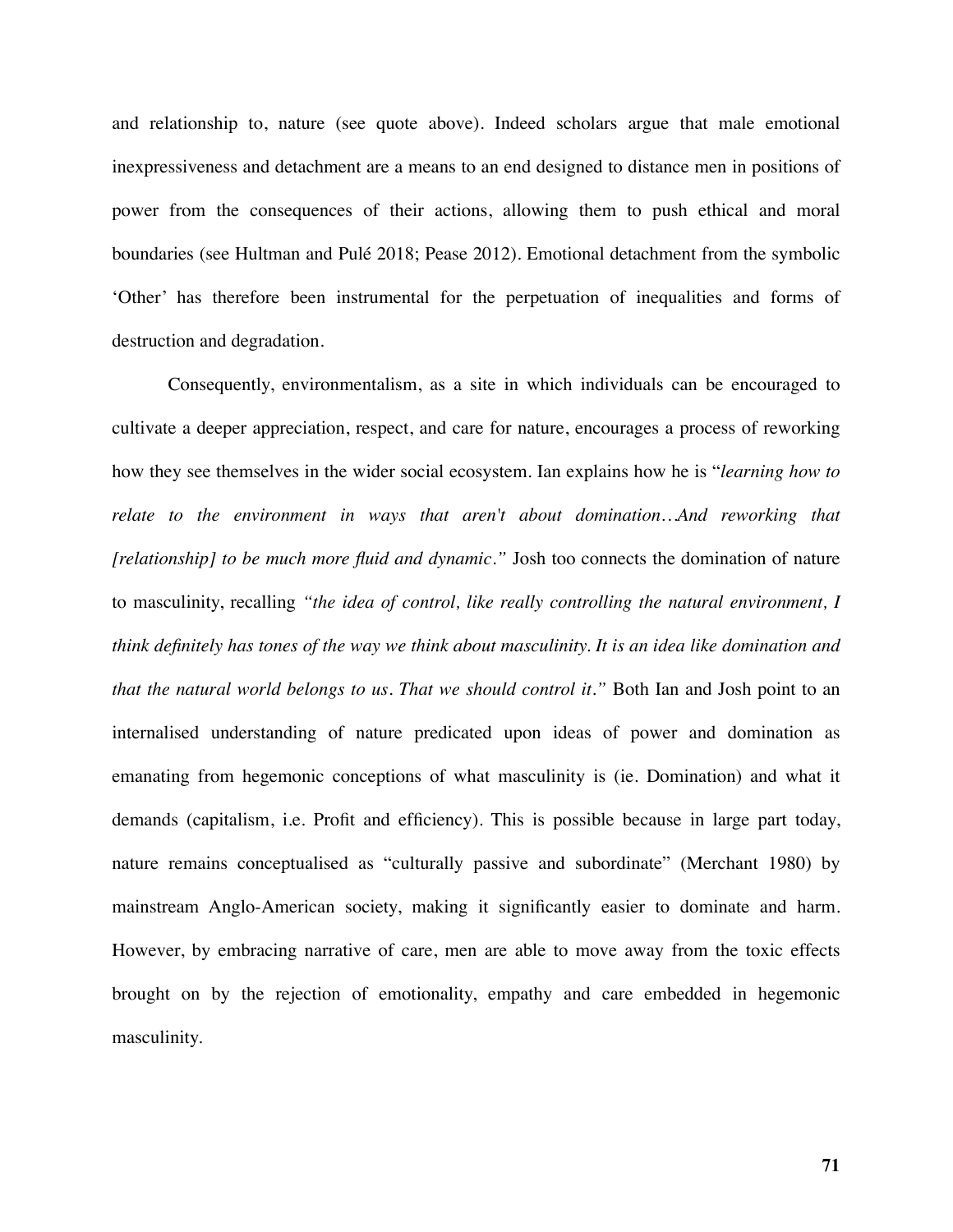Kevin illustrates this well, drawing on his own personal experience of feeling constrained by masculine expectations and the personal growth he feels after having challenged them, Kevin explains:

*I think there are many men who have the capacity and probably the desire to be more loving, giving, harmonious than society encourages them to be and the male identity has been defined. And that to engage in a realm that is outside one's normal gender narrative is challenging, and I think that it is often disheartening, but it is an opportunity for growth, and that if you really want to be strong it's not about violent acts or emotional gratification, it's about self-cultivation, and understanding yourself as an individual. And I would encourage all men to be more consciously engaged in social activism or environmentalism to cultivate a more holistic perspective.* (Kevin 34)

Kevin stresses the positive impacts his environmental engagement has had on him in terms of "*understanding yourself as an individual*" and "*cultivating*" oneself toward a "*more holistic perspective."* He encourages others to appreciate the whole multifaceted nature of the self, rather than prioritising and emphasising a select few limited aspects (ie gender presentation) which are deemed socially and culturally valuable by society but which offer littler personal growth nor freedom of expression.

### *Distancing from Hegemonic Masculinity*

Participants consistently expressed a profound dissatisfaction with the state of contemporary Anglo-American models of masculinities, their accountability frames, and the limits imposed by them. A number of these men mention this rather explicitly. For instance, Kevin refers to the mainstream model of masculinity as "*reductive*" and "*a damaging narrative"*  and Ian laments feeling *"very sad about the state of masculinity in general."* They express their frustration with the restrictions placed upon them as men as they struggle to reconcile their desire to be more expressive and emotive, and the external pressure to adhere to masculine scripts. What is therefore particularly interesting, and indeed encouraging, is that they identify their environmentalism, and the environmental practices they engage in, as places in which they are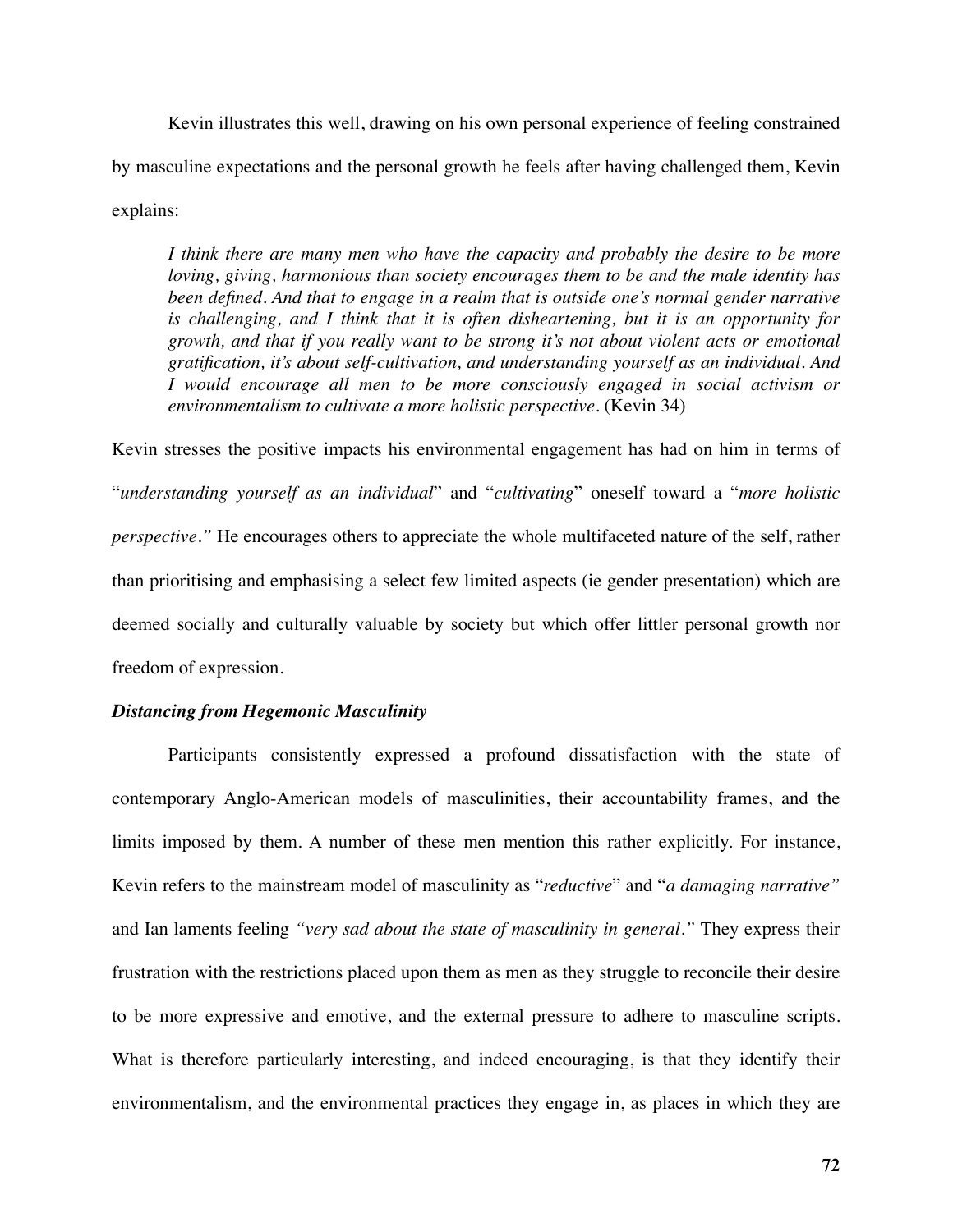able to resist and subvert dominant, heteronormative Anglo-American capitalist models of masculinity, carving out for themselves new frames of masculinity.

#### *Transcending Binary Expectations*

Gender identity was seen to be persistently interwoven with sex category as several participants found their manhood to typecast them into specific traditionally masculine roles and opportunities while barring them from more feminine ones (West and Zimmerman 1987; Messerschmidt 2009). Kevin discussed feeling isolated from the environmental movement after reading ecofeminist literature discussing men's involvement in the patriarchal subordination and exploitation of both women and nature because of his sex: *"I felt like not only was I being socially told that I wasn't allowed to care, now, I was being told that, you know, because I'm a man, I can't do positive things... I felt like I was being shut out of the movement or the conversation because of my gender."* We see the interactional conflation of sex and gender, in which Kevin's biological maleness defined how he was expected to behave and be, reducing his gender performance and identity to the limits of an essentialized binary. Kevin finds himself typecasted according to essentialized binary understandings of maleness and masculinity, in which he sees himself portrayed as the inherent 'bad guy' because of his biological sex.

And Ian, who presents traditionally masculine as an athletic, heterosexual man, shared a similar experience while working as a river guide in Colorado, in which he found his outward masculine appearance an obstacle to his ability to enter non-masculine spaces as he became 'typecasted' as a stereotypical hyper-masculine man. He firstly highlighted how his motivations and priorities differed from those of his male colleagues: *"I was there was because I wanted to share the environment and nature with other people… [but] the men I found were not emotionally available, not willing to be vulnerable and not really interested in those things''*,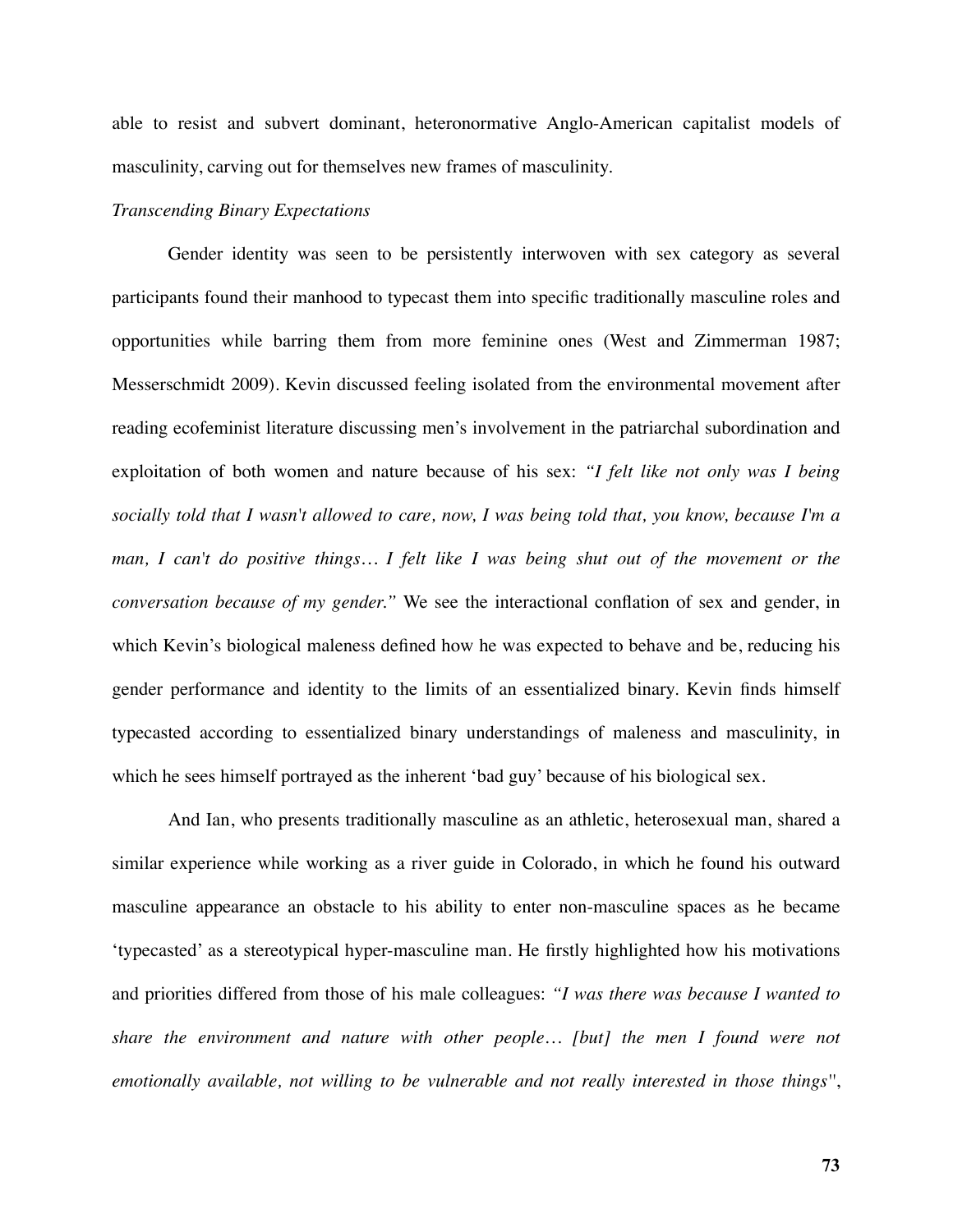describing it was much more of a *"frat environment"* predicated upon partying, drinking and making money. Conversely, he found his female colleagues to be *"super communal and protective,"* but was disheartened as he struggled to gain access to that space, explaining *"I don't think they saw that I was interested in those things too, because I don't think many of them had experienced men who were, you know, not like the fratty stuff.*" Here, Ian is judged according his perceived sex category as opposed to his gender behaviour. He described the experience as *"pretty isolating,"* noting *"I didn't really walk away with a lot of what I considered to be strong connections."* 

Both Kevin and Ian have felt excluded from environmentalism as a result of being typecast as 'stereotypically male' as a result of their sex, but each have also found ways to subverting this binary by performatively distancing themselves from heteronormative, mainstream masculine dispositions.

 Kevin finds that his environmentalism, both his public sphere work and his private sphere practices, especially gardening, helps to separate him from the mainstream narrative of men as inherently destructive against nature and others. "*It helps me overcome some of the challenge of the destructive narrative of masculinity […] and demonstrate to men and women that there is more that we can be, that our gender roles have been way too narrowly defined.*" He identifies the act of gardening in particular as having been instrumental in his self-conception:

*The act of gardening and growing things is to me almost spiritual because you engage with that connection. And I think that's more perceived as the feminine role, and I really*  enjoy it, because it is outside of the narrative that men can only kill and destroy. (Kevin, 32)

Kevin finds that engaging in gardening enables him to connect with nature and the world around him in distinctly non-masculine ways. He talks about how he sees others perceive it to be a feminine role, but contests this idea as he later goes on to state that "*it's like anyone is welcome*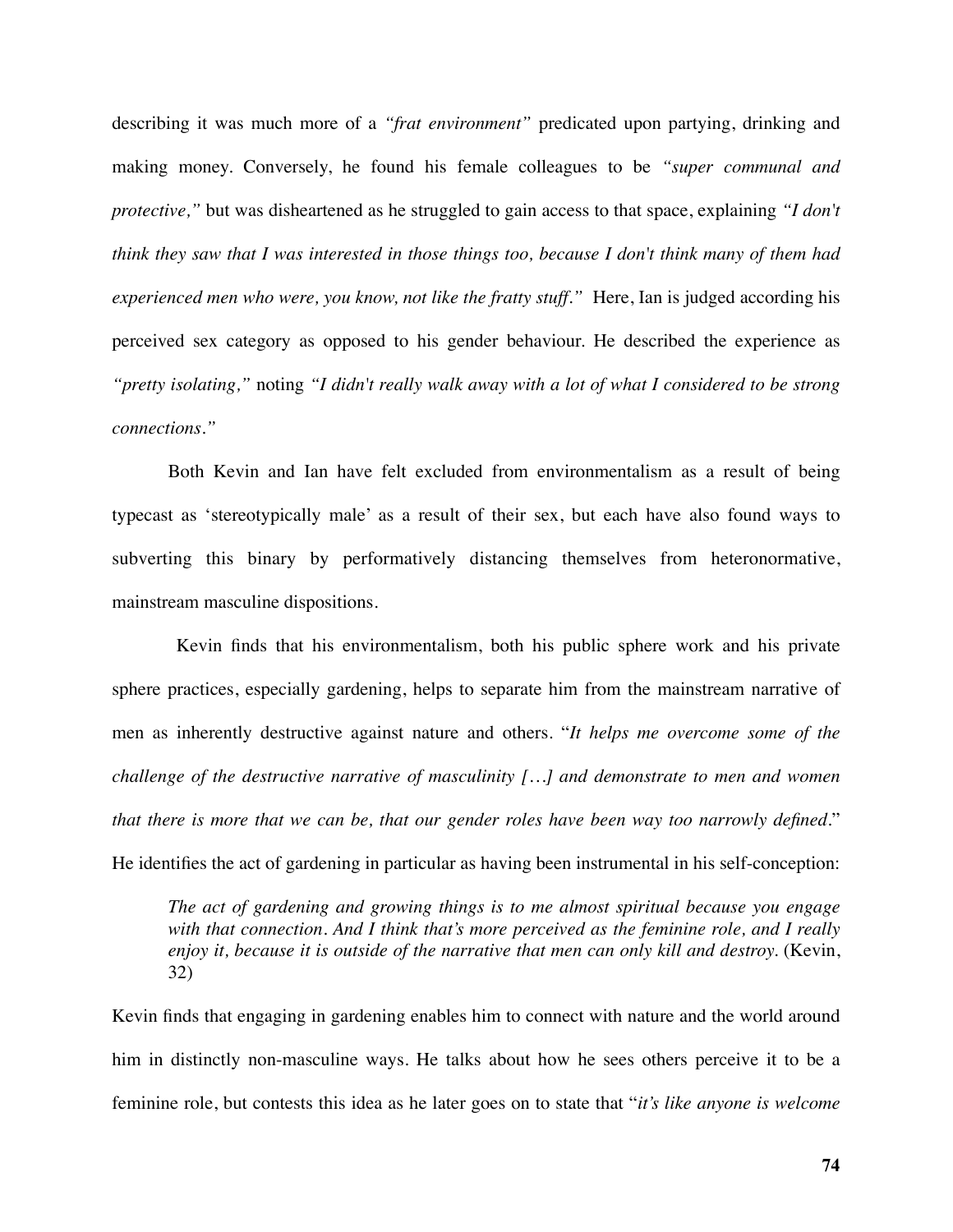*to do it",* not just a set category of person. He himself acknowledges the perception of femininity, and intervenes against its reproduction by himself engaging in it as a man, stepping out of the man box. Ian meanwhile sees environmentalism as facilitating a process of *'nullifying'* (Messerschmidt 2009) maleness:

*I really don't want to, at all, come across as someone who's traditionally masculine. So like being involved in environmental work and like, you know, being open about that, if that makes me seem more feminine to other men, like I'm thrilled about that. Like, because I just- yeah. I'm so like- I just feel very sad about the state of masculinity in general.* (Ian, 24*)* 

Ian and Kevin describe their experiences engaging in pro-environmental practices, and their perceived femininity, as offering a means of *'negating'* (Messerschmidt 2009) the limits imposed by masculinity by challenging the sex-gender binary, creating a space in which to redo gender – to redefine the parameters of masculinity. For Ian, showing care for nature as opposed to getting drunk and partying with his male colleagues emerges as a tactical means of de-emphasises his masculinity by creating an incongruence in the male-masculine binary. He is not attempting to pass as 'female', but merely aiming to downplay his maleness to gain acceptance among his female colleagues. Their bodies are inherently implicated in this process since it is through the corporeal body that environmental acts of caring and nurture for nature are performed.

Christian describes a similar experience to Ian and Geo, in which his masculinity is deemphasised by his environmental practices, but expresses greater resistance to that process than Ian and Geo who demonstrate more eagerness. Christian explains feeling the need to embrace a more feminine demeanour in order to be able to connect with his environment in ways consistent with his personal environmental ethic. He explained environmentalism necessitating a personal reformulation of how he engages with his environment so as to not be "*detrimental [to it] in the pursuit of fulfilling roles of my other relationships''*. In the process, he has learned to nurture a more balanced concept of gender in which he describes "*okay*" with "*being a little more*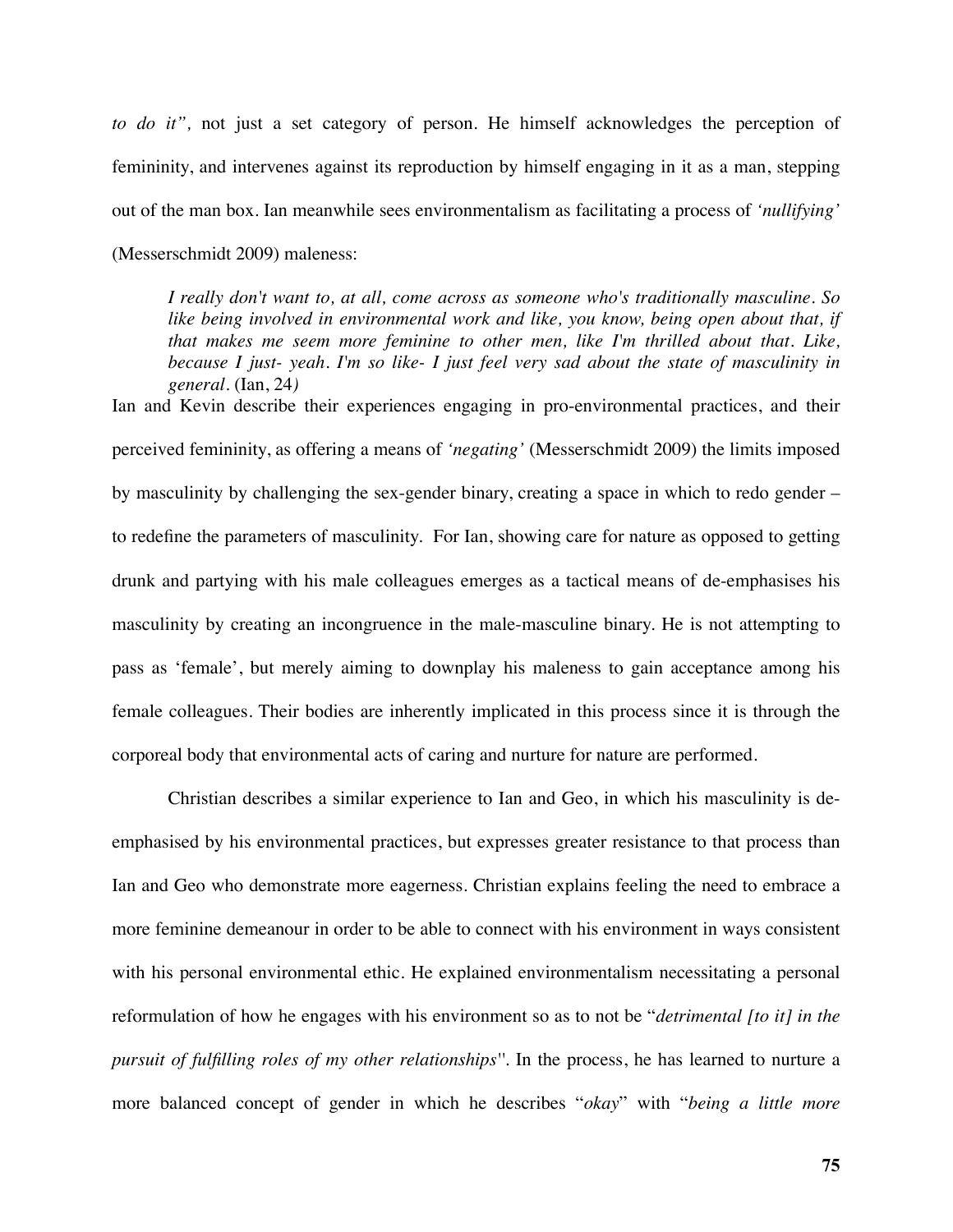*effeminate because that is what I need [to do] to fulfil my relationship to the environment."* Like Ian and Geo, Christian's desire to care for his environment according to his environmental ethic subverts the salience of his internalised ideas of hegemonic gender, but from a more reluctant stance, potentially explained by his own more conservative Christian (religious) background. Nevertheless, Christian, as with Ian and Geo, expands the limits of gender accountability (West and Zimmerman 1987; 2009) to fit within what he feels he needs to accomplish to fulfil his environmental ethic.

In a similar light, Matt and Fletcher too both let themselves be guided by their respective environmental ethics/values/ambition when they each decide to quit high ranking jobs in favour ones which align with their environmental values. Matt indicated an inner battle against an internalisation of hegemonic masculine culture of competition (see previous section), but proceeds to demonstrate the capacity for agency as he resists the dominant expectations of men in environmental professions.

*There's a big pressure to conform to being a set where you're a set type of person, and whether you're judging that by your gender, or by your goals, in terms of what job you want, or you know, whether you only think you should do certain jobs because you're male or female, or whether you need to be higher up the hierarchy of power, because you feel like that's what a man should do. But, you know, all of that is bullshit. (*Matt, 30)

Matt quit his job working as an ecological consultant, working his way up the system, because it did not align with his environmental values. He described how his work involved being employed by developers who often disregard the importance of ecology and see the ecologist as a hurdle to overcome, and that his job was to enable that. Motivated by a desire *"to try and be more of the environmentalist I wanted to be",* Matt chose to remove himself from that corporate culture, leaving his job and scaling down his work to only accepting local jobs which align with his values. His priorities shift away from a focus on money and competitive edge, back toward his passion for ecology. He adamantly rejects the gendered expectations, 'calling bullshit' on the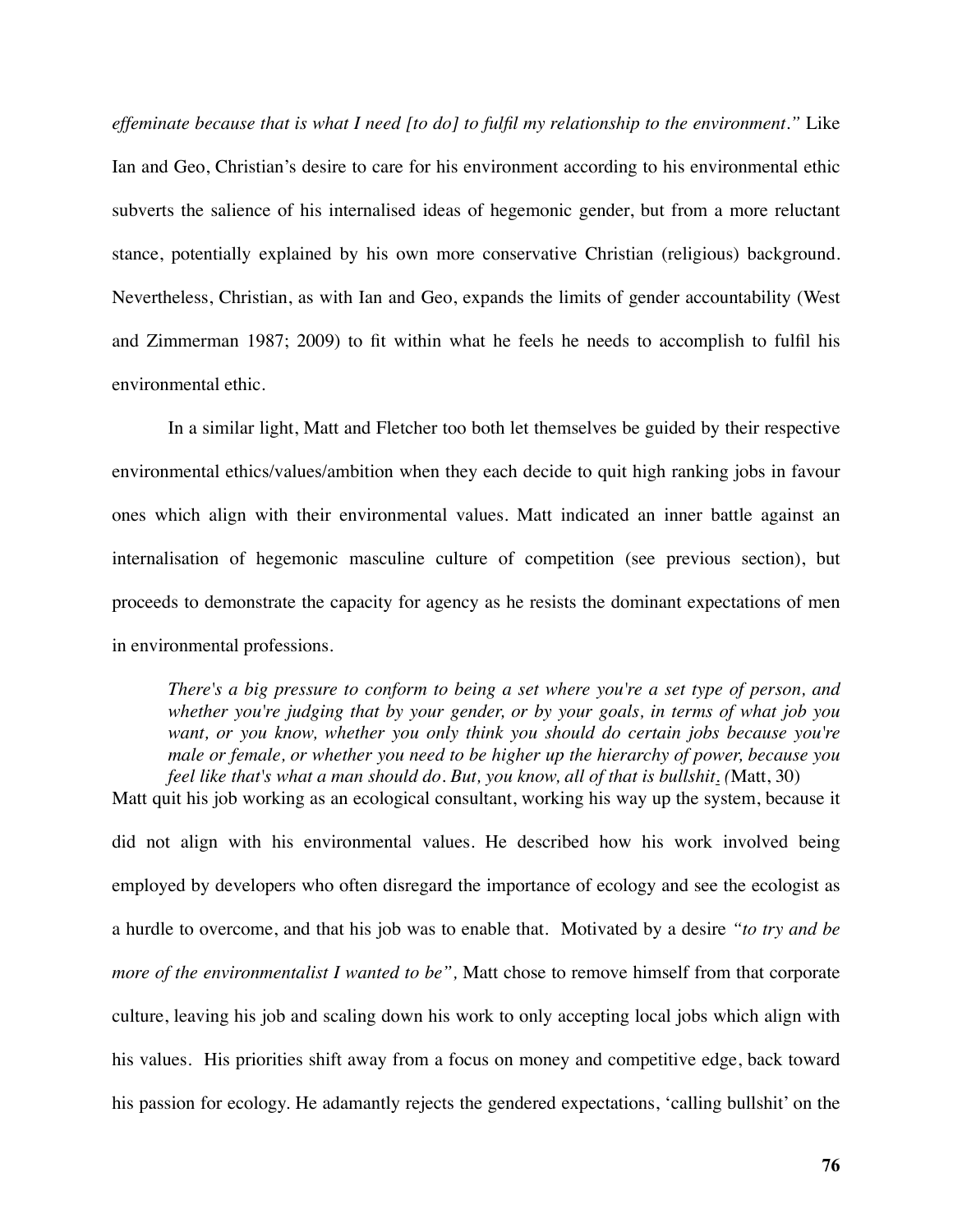social pressures placed upon him as a man working in environmentalism. This was the same for Fletcher, an engineer, who quit a high status, well-paying job at Microsoft to work for an NGO focused on ensuring safe drinking water to rural villages in Northern India.

Whereas for Ian, environmentalism offers a way of conveying to other people that they are different from the hegemonic masculine culture, for Kevin and Matt, it is more about proving to *themselves*, as well as those around them, that they are not trapped in the confines of gendered expectations and that they possess the *capacity* and *agency* to be more than what the dominant narrative tells them they are or can be.

### *Inclusive Social Circles*

Environmental engagement was also seen to help men achieve distance from the hegemonic order and hierarchy through the social circles it encourages. Several participants who demonstrated high environmental engagement discussed environmentalism as a passion central to their core social identity. With environmentalism intertwined with their core identities, several men described naturally gravitating towards social groups populated by similarly environmentally minded individuals. Matt described how environmentalism has shaped his friendship group, as people migrated away as their priorities and values diverged. He comments: *"I've got one friendship group that is very open and warm... And any other friends who're outside of that tended not to stick around very long*". Nigel (61), a staunch animal rights activist and proponent of veganism describes how his friend circle has changed since immersing himself in animal rights and vegan communities.

*One of the things that has changed since going vegan is my friend circle has changed a lot, I've got very few friends from before I was vegan [...] um, not intentionally, I just think that I'm more comfortable with fellow vegans because it just makes you feel, you know, more part of a- or less of an outcast, and that sort of thing.* (Nigel, 61)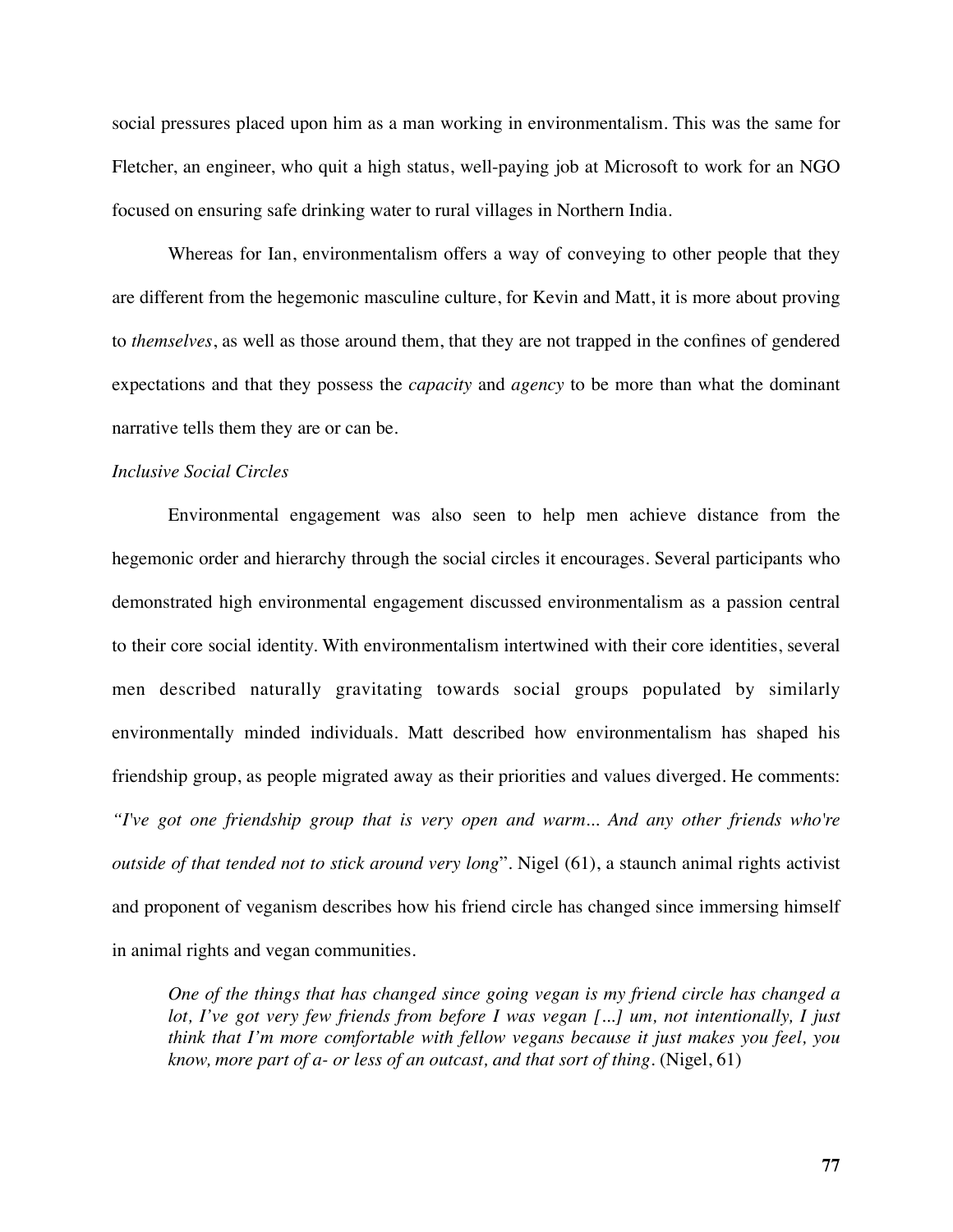And Fletcher, a 24-year-old environmental engineer, describes how environmentalism "*selfselects a very specific type of person… often [someone] who is very smart, who like doesn't want to make as much money but does things because they want to help the world...so like a very altruistic person."*

Those for whom environmentalism became impregnated into their entire social world, and not merely one identity segregated from others, the importance of environmentalism in friendship groups reshapes the group dynamics. With more people coming together with a shared care for nature and the environment appears to foster a space more open to demonstrations of care and emotionality. Ian explains:

*The people who excel and like 'rise' in the social circles that are important to me are people who, like, deeply engage with critical dialogs about masculinity and about the environment. And so there's actually been a lot of positive social capital, like rewards, for men who are openly emotional and vulnerable. (Ian, 24)* 

Ian suggests that the qualities of emotionality and vulnerability, which are traditionally shunned among men, are actively encouraged and valued in his friend group. Environmentalism emerged as a means to explore and practice emotionality and vulnerability.

Coming together under the banner of environmentalism appears to create a space which is more open to men's demonstrations of care, emotionality, and vulnerability because those qualities are inherently embedded in their environmental ethics. Within these groups, men found that the collective drive for or interest in environmentalism yielded a "*softer"* and *"warmer"*  group of people, less focused on 'homosocial' displays of power, superiority and masculinity (see Kimmel 2005). In describing his friend group from college, for example, Josh describes feeling "*very validated in being a sensitive man"* when amongst his fellow male friends who are similarly environmentally conscious and who too are openly engaged in practices of environmental care. He explained "*not feeling like in order to be seen as cool among other men,*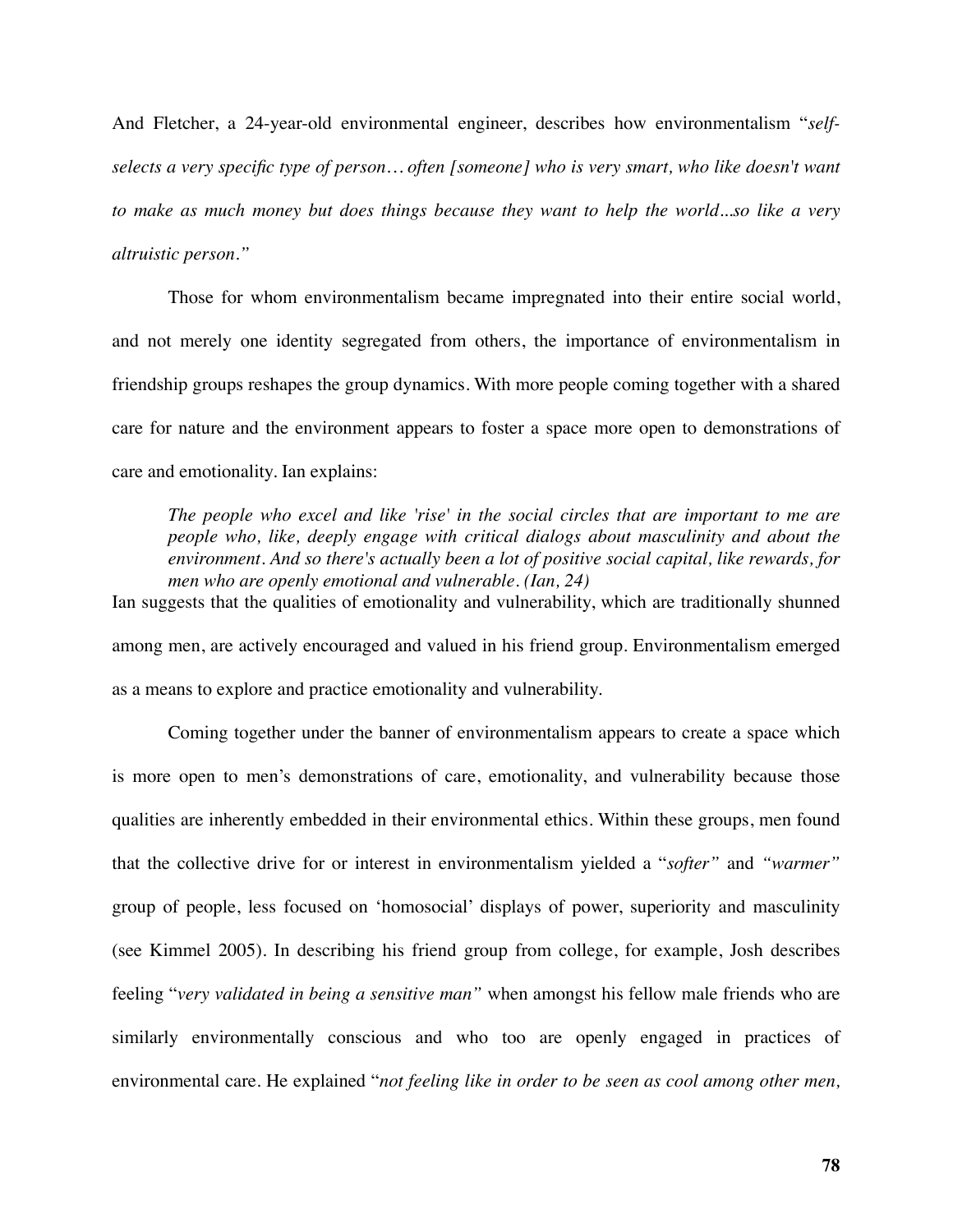*that I need to be a lot of the things that are typically associated with masculinity."* Instead, "*the idea of being good at listening and humble and sensitive and in touch with feelings and all of these things has been supported by that community."* Josh cites his friend groups as "instrumental" in his ability to be pro-environmental and show more emotion and sensitivity with both people and planet, helping him feel comfortable pushing the limits of what is traditionally assumed of what it means to be 'masculine' in Anglo-American society.

The commitment one has to an identity is largely shaped by the number of social ties one has to those who share that identity, as well as the depth and strength of those ties (Stets and Burke 2003, cited in Stets and Burke 2014). The more embedded one is in environmentalism the more committed they become to it they are likely to invoke that identity more often across situations. As commitment to environmentalism grows, their friendships groups are remoulded to reflect identity change and therefore become more exclusionary toward non-environmentally inclined people. This differs from the experiences of the men described earlier who demonstrated a lower commitment to environmentalism and who therefore either 'compartmentalise' their environmental identity from other non-environmental ones, or invoke their environmental identity as situationally needed. Without a consistent outlet in which qualities of care are accepted and encouraged, they are less likely to be able to embrace such qualities more often.

#### *Disconnecting from Society*

Several respondents found that engaging with nature offered a psychological detachment from the social expectations present in their everyday lives. In particular, Josh and Matt discuss how merely being in nature offers them a reprieve from what Matt calls the '*toxic soap opera*' of life.

*I always found that being in and around mountains and being really in an area where there are fewer humans and other creatures, it always downplays the importance of those*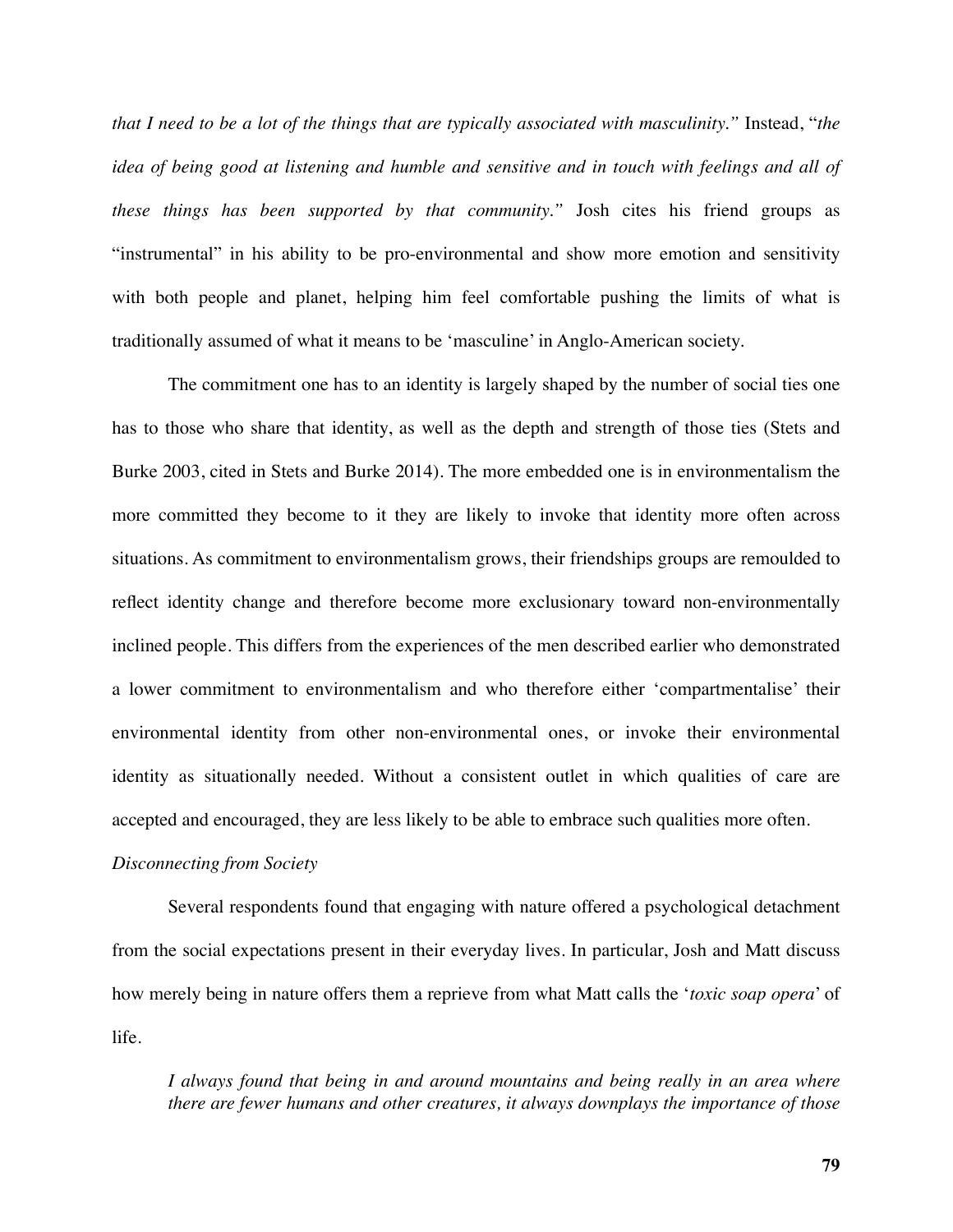*things and helps me- [...] it has helped me get perspective throughout life, like what is really important [...] I don't know [...] It's just that [...] like me being in nature probably has helped me get perspective, or distance myself from societal expectations of what I should be within that construct or within the culture that I am a part of […] helping me recenter who I am. (Josh, 34)*

*I think your connection with nature, it's a way of very much escaping away from too much focus on you, and the importance of your own existence and life. I think it's a great antidote (*Emphasised*). When I'm really struggling, very often it's because I'm spending too much time in the toxic masculine, but also toxic human, soap opera as a whole, and not enough time in nature... Nature suddenly takes that away and makes you make all of that seem very small and unimportant. So yeah, it's been hugely important for working all of that out. (Matt 30)*

They both show how being in nature facilitates a process of deep reflection as they enter a process of questioning and contestation to the toxic dynamics of social life. As Josh and Matt discuss in the two above passages, they go into nature to recenter themselves into the wider planetary ecosystem from which they have felt separated from. By reconnecting with nature they separate away from the human social structures imposed in everyday life, including those of gender accountability which dominate mainstream society.

### *Discussion*

Masculinities scholars have long noted the constraining effect of hegemonic masculinity on men, describing how adhering to its rigid scripts prevents displays and expression of emotionality (Elliott 2016; Pease 2012), impedes the construction of healthy relationships (Elliott 2016; Pease 2012), and contributes to unsafe and unhealthy decisions (deVisser 2009). Participants discussed their experiences of living within the confines of this narrative, noting the constraining effect it had on them and their desire to distance themselves from it. What was therefore particularly illuminating was the emerging pattern of achieving 'distance' from that ideology *by way* of their engagement with environmentalism.

Their participation within the field of environmentalism offers various means of distancing themselves, with various degrees of intentionality, from hegemonic structures. It is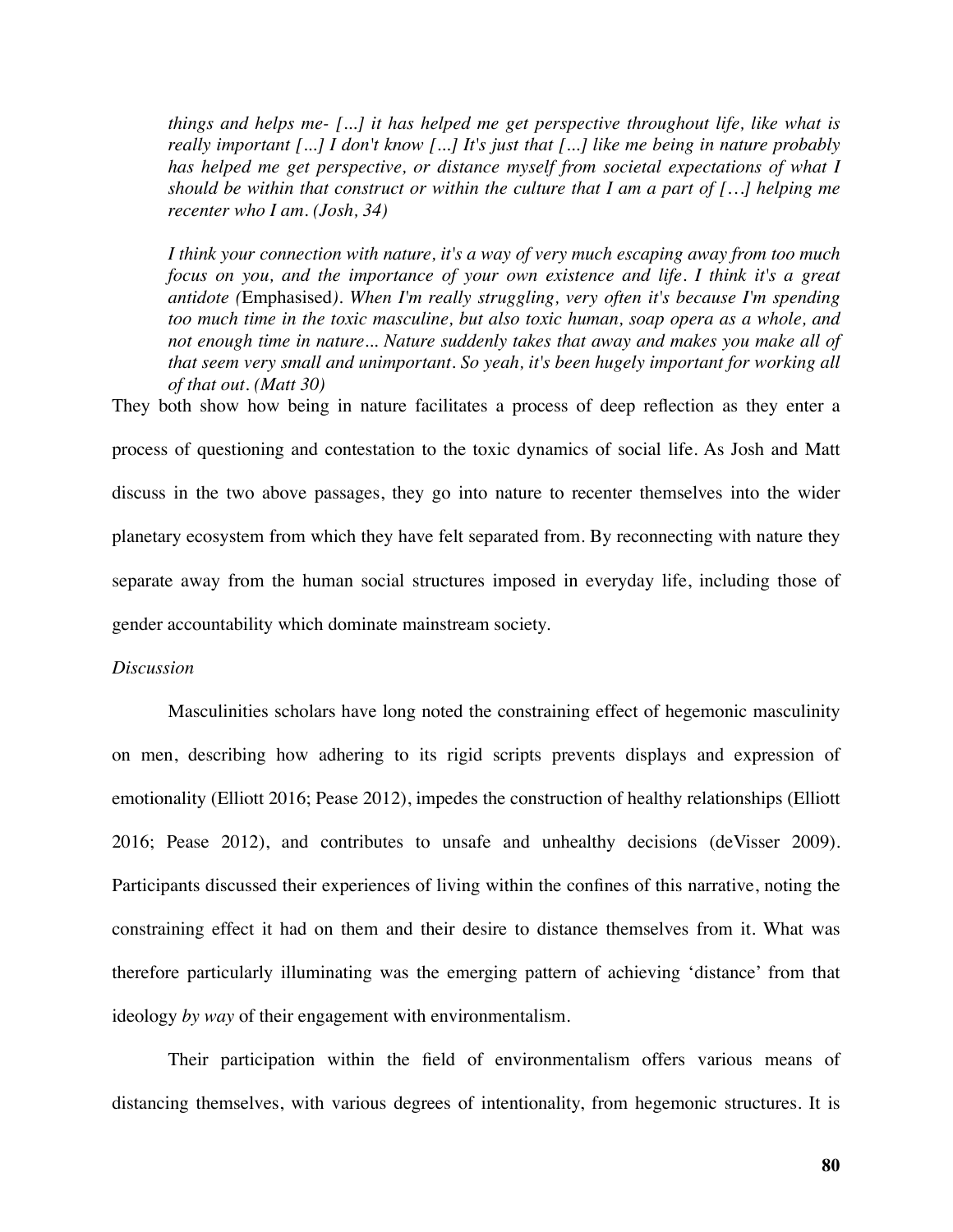seen to be able to act as a point of 'intervention' (Risman 2004) against the reproduction of said structures. Environmentalism is shown to provide these men with an alternative – emotional, caring, and reciprocal – way through which they can engage with the world around them, beyond the dominant narrative of what men should or can do. By offering a way to connect with nature not predicated upon destruction, control or violence, they are reminded that they are more than what society thinks men are or can or should be. It differentiates them from more traditional models of masculinity, and moreover, helps to "*liberate*" them from the dominant and overbearing ideology of a masculinity predicated upon and naturalised as violent and destructive (hooks 2004).

Importantly, respondents express how caring for nature and the environment has entered them into a process of renegotiating how they relate to the people around them too. They explain how their environmental engagement has fostered healthier relationships with people around them, and improved their ability to connect with others.

These men's accounts of the narrative of care emanating from their environmental engagement illustrate the process of deconstruction and reformulation of masculine subjectivity apart from hegemonic ideology. The respondents demonstrated an emerging ethic of care and reciprocity stemming from their growing awareness of the interconnected nature of the world around them which they have long been separated from. These findings suggest that environmental engagement facilitates a process of 'emancipation' (Martino 1995) from the hegemonic order which does not leave room for expressions of reciprocity and relationality, nor vulnerability and emotionality (Connell 2005). Elliott (2016; see also Hanlon 2012), in her work on caring masculinities, suggests that caring for others "require[s] men to resist hegemonic masculinity and to adopt values and characteristics…that are antithetical to hegemonic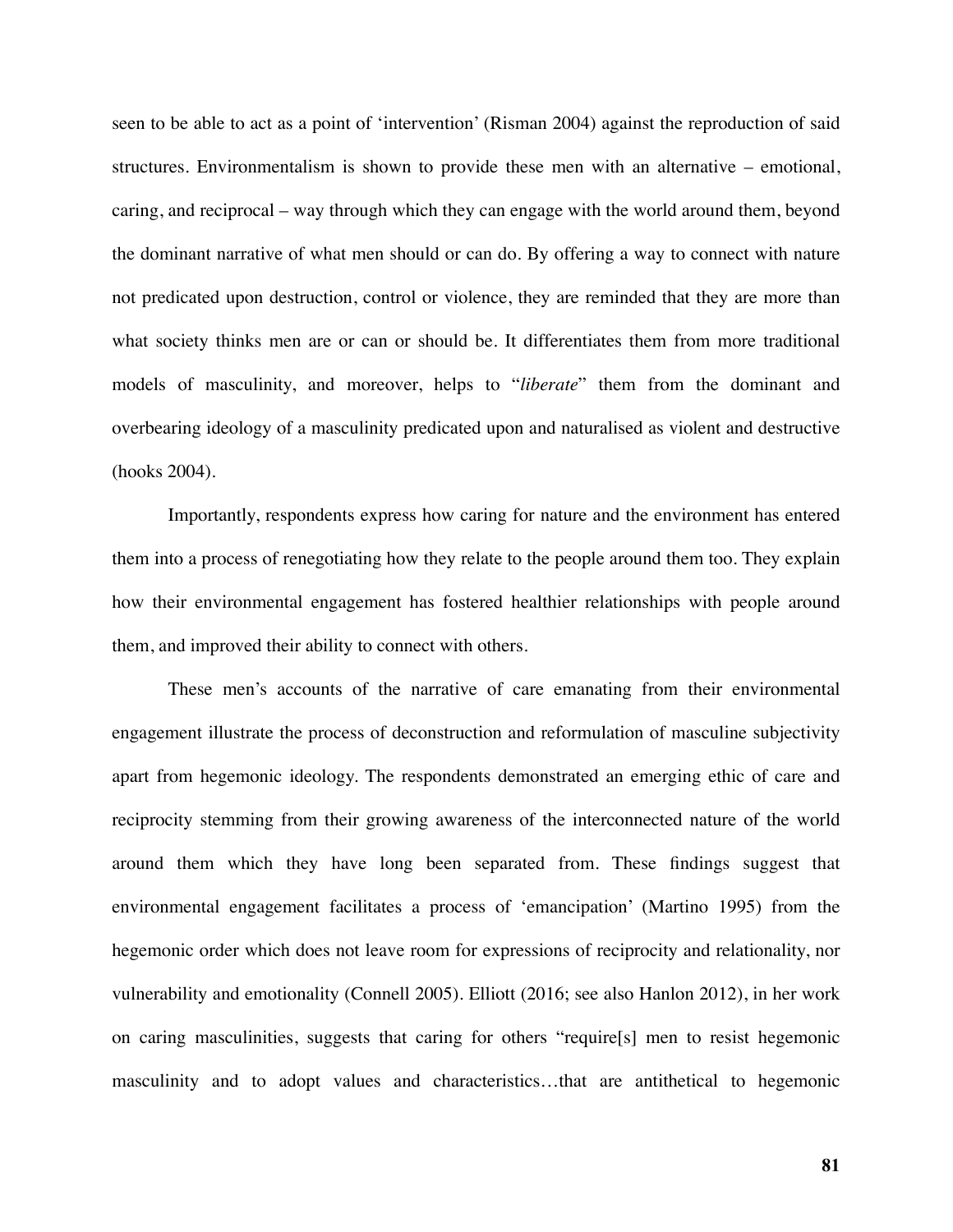masculinity" (p.254). The insight from the men in this study therefore position practices of care for the environment too can act as a site of 'intervention' (Risman 2004) against the reproduction of gender inequalities.

As Connell (2005) reminds us, forms of resistance to the established order rise from places of inequality, domination, and importantly, constraint. As this section highlights, the constricting confines of 'the man box' defining what masculinity is and should look like sets the stage for men to rebel against that very narrative. What these accounts speak to not only men's capacity to move beyond dominant notions of masculinity and tread into realms of femininity, but furthermore illustrates the ways in which engaging in environmental efforts can initiate and facilitate such a process. The men participating in this research demonstrated how, as a result of their engagement with nature, environmental practices and discourses, they developed a more relational and reciprocal perspective based upon qualities of care for the human and non-human world. This marks a significant point of departure from hegemonic masculinities which are premised upon a cult of individuality and indeed a utilitarian approach to care (Hultman and Pulé 2018).

Each interview ended with the question: "What do you want people to know about your experience as a pro-environmental man?" The vast majority of respondents expressed a desire to convey to other men the benefits they have experienced from their environmentalism. Ian and Kevin respectively described it as *"personally rewarding",* and *"emotionally gratifying"*. Mason muses how environmentalism offers *"a real opportunity in being one's authentic self".* And Matt urges others to embrace their authentic selves, stating: "*The more you can connect with who you are and what makes you happy and what makes you feel like you're contributing to the world and to nature, if that's important to you, then that should be your guide."*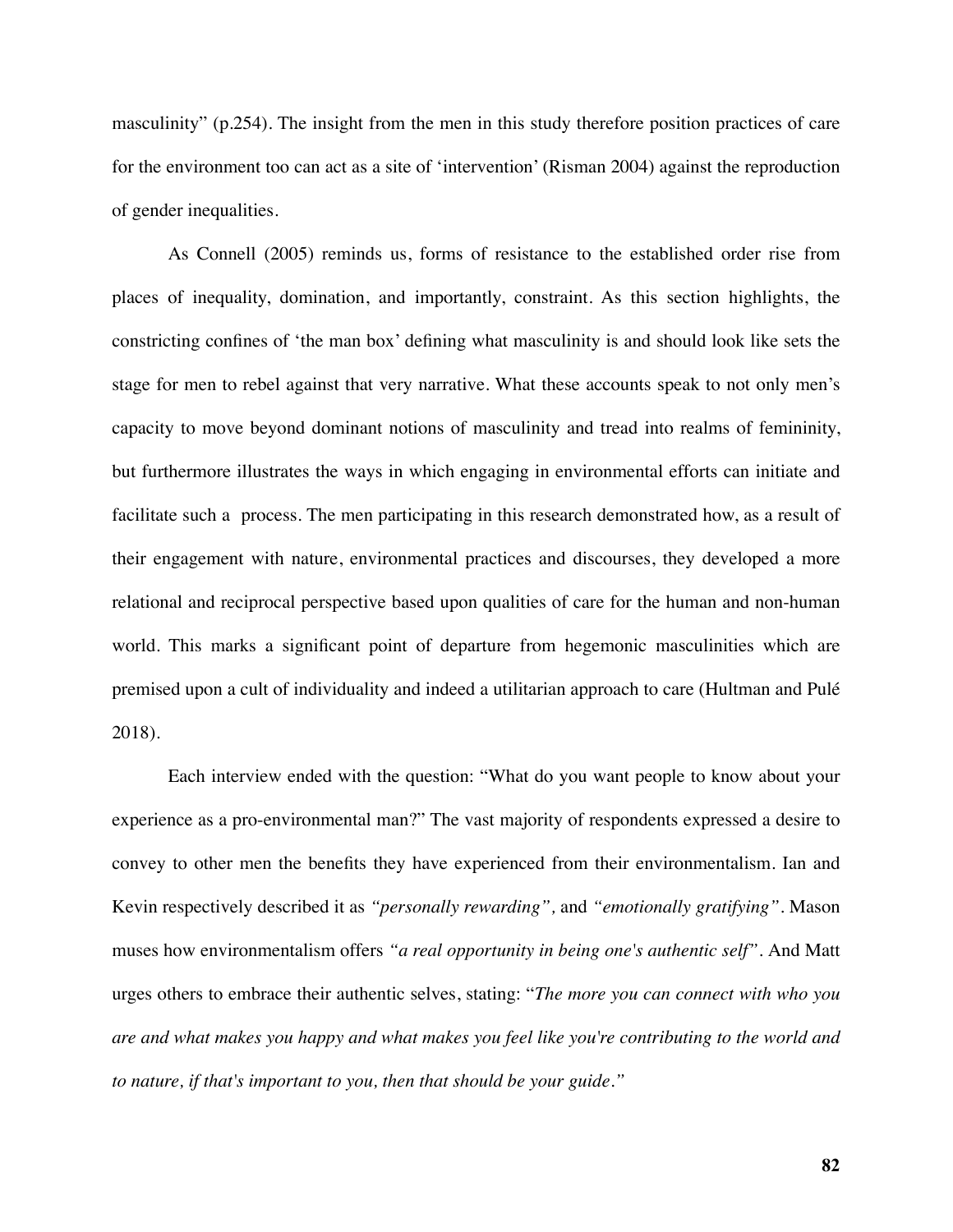Within the realm of the doing, redoing, undoing gender debate. Deutsch (2007) and Risman (2009) propose that unsettling the sex, sex category, gender binary results in gender being 'undone' or 'deconstructed', whereas West and Zimmerman (2009) conversely argue that this only results in a change to the parameters of accountability, not an abandonment of gender. The narratives offered by respondents across this study ultimately suggest that gender is being redone – that masculinities are being renegotiated – in the context of environmentalism, and not that they are being abandoned altogether. But regardless of terminology, Risman (2009), Deutsch (2007), and West and Zimmerman (2009) concurrently ask scholars to pay attention to the sites in which gender binaries are undermined and in which change occurs. This section sheds light on the potential for environmentalism to play a role in moving men away from the confines of 'the man box' and hegemonic gender structures. It reveals the nuance of how environmentalism can at times encourage a process of resistance to hegemonic masculinities and the inequalities they produce, even when at time reproduction elsewhere.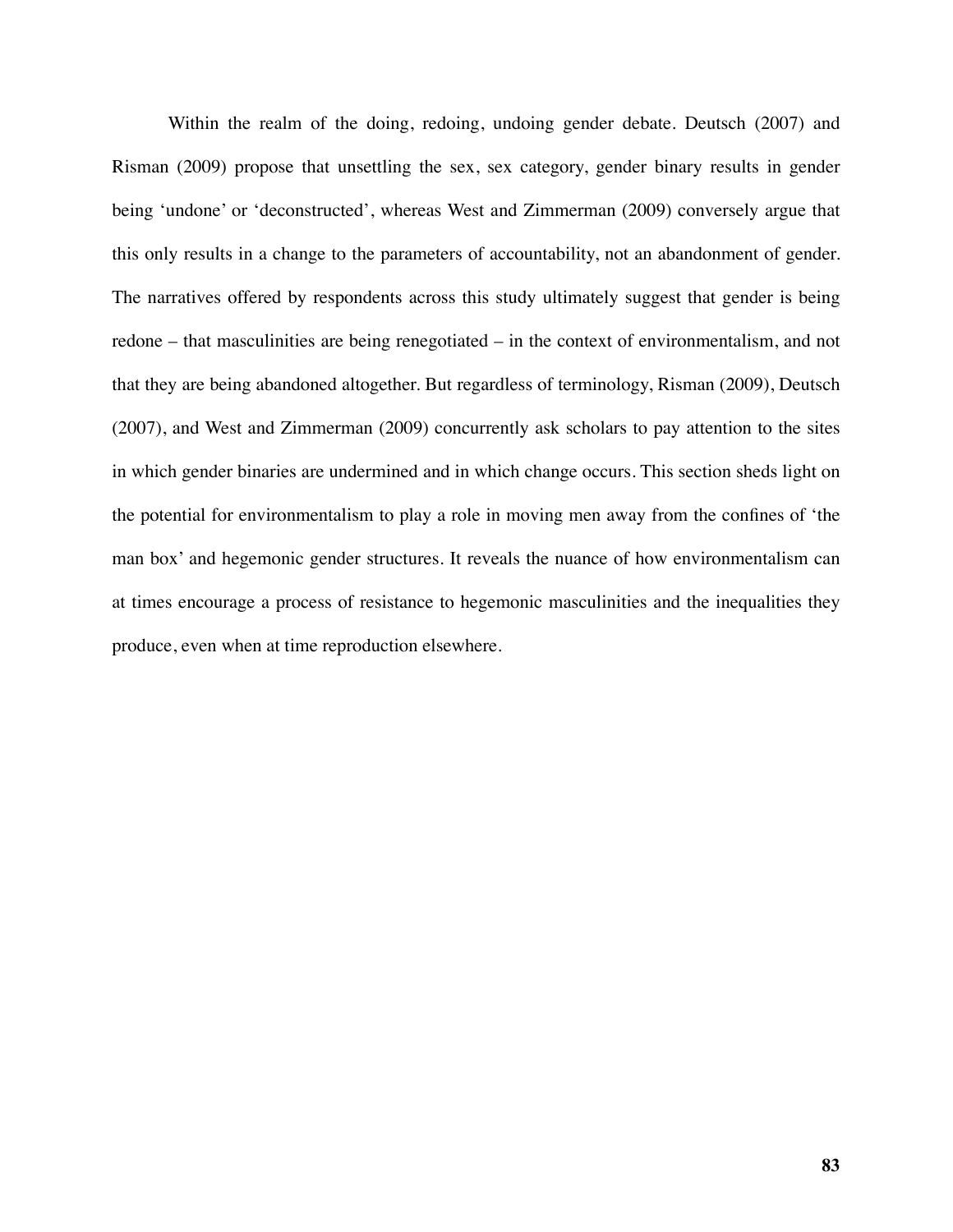#### **V. CONCLUSION**

The objective of this research has been to better understand how pro-environmental men navigate the gendered arena of environmentalism, and to ponder whether environmentalism can function as a site in which the salience and legitimacy of hegemonic gender order can be resisted, subverted, and altered. The findings highlight the multiplicity and complexity of gender performativity, as the pro-environmental men in this study demonstrated both complicity in, and resistance to, the structural constraints of the dominant Anglo-American capitalist gender system. We see how patterns of hegemonic masculinity can and do (re)surface even among those who have simultaneously demonstrated processes of resistance against its reproduction. We see the pull of structure and its system of heteronormative gender accountability, as well as an internal struggle to push up against the limits of these constraints.

 With little empirical literature published to date on the lived experiences of proenvironmental men, this study adds valuable insight into how men account for, perform, and negotiate gender while engaging with environmentalism. The academic field of masculinities and environmentalism is currently underdeveloped, with much of the work developing theoretical insight (Hultman 2017; Hultman and Pulé 2018; Pease 2019; Twine 1997) and is focused on men's *avoidance* of 'green behaviours' (Anshelm and Hultman 2014; Brough et al. 2016; Gonda 2017; Swim et al. 2020). Thus far, few empirical studies (Bell 2016; Chan and Curnow 2017; Connell 1990; Stoddart and Tindal 2011) have applied qualitative methodologies to those men who do participate in environmentalism. Bell (2016) and Chan and Curnow (2017) studies gender dynamics in environmental groups in the UK and US, respectively, find that men rely on tactics of hegemonic masculinity to assert male dominance in those spaces. Conversely,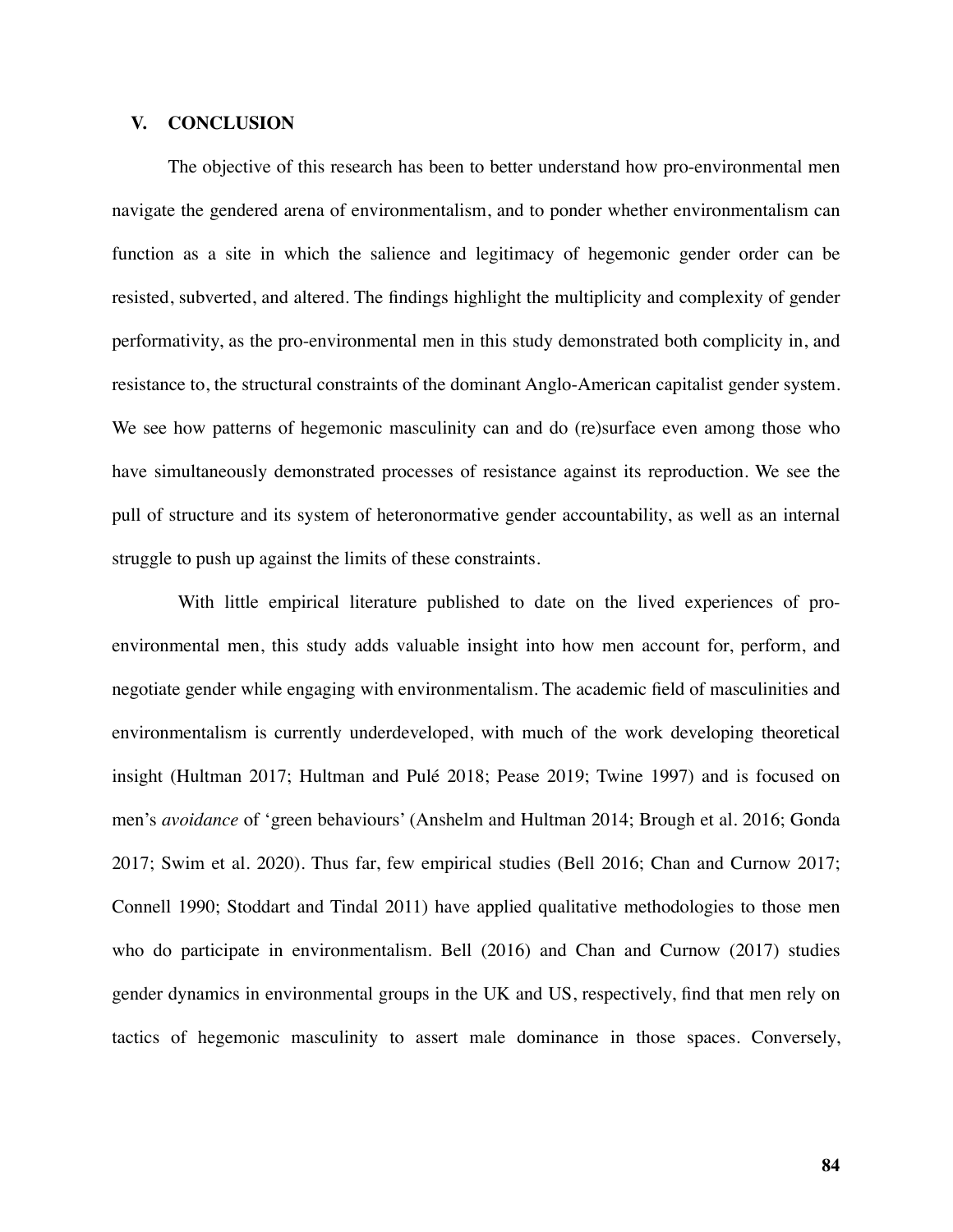interview based studies from Connell (1990) and Stoddart and Tindall's (2011) from Australia and Canada both suggest that environmentalism may function as a site for feminist engagement.

Participants showed an awareness of the feminisation of some of the pro-environmental practices they engaged with, stemming from the gender messaging they had received growing up from friends, family, and popular media. Some described being teased for their environmentalism, and others described seeing men engaging in distinctly masculinised ways, such as through formal paid employment and in authority and leadership roles. This awareness of the gendering of pro-environmental practices culminated in a sense of apprehension as to how to navigate the gendered terrain of environmentalism. They were faced with balancing their outward gender presentation with their inner values. We see forms of compromise among participants as they sought to 'have their cake and eat it too', adapting their pro-environmental behaviours to hold onto and project a masculine image, remaining within the relative normative bounds of masculinity. Their desire to be more pro-environmental comes up against pressures to remain accountable to their gender, on the basis that remaining complicit allows them to hold on to structural patriarchal advantages – their 'patriarchal dividend' (Connell 1995).

The advantage of utilising a qualitative, interview based approach is that this research does more than highlight the tension between environmentalism and performing/achieving masculine status, as it also reveals how those tensions are mediated. We see men *accentuate* masculine traits inscribed in both the mind (rationality, science, data) and body (muscularity, hairiness, athleticism) in order to *reassert* their manhood and reconstruct for themselves masculine subject positions in an otherwise feminized arena (Bourdieu 1986) . These practices were read as forms of 'doing gender' (West and Zimmerman 1987) – ways of performing traditional, culturally salient heteronormative masculinity. Participants drew upon hegemonic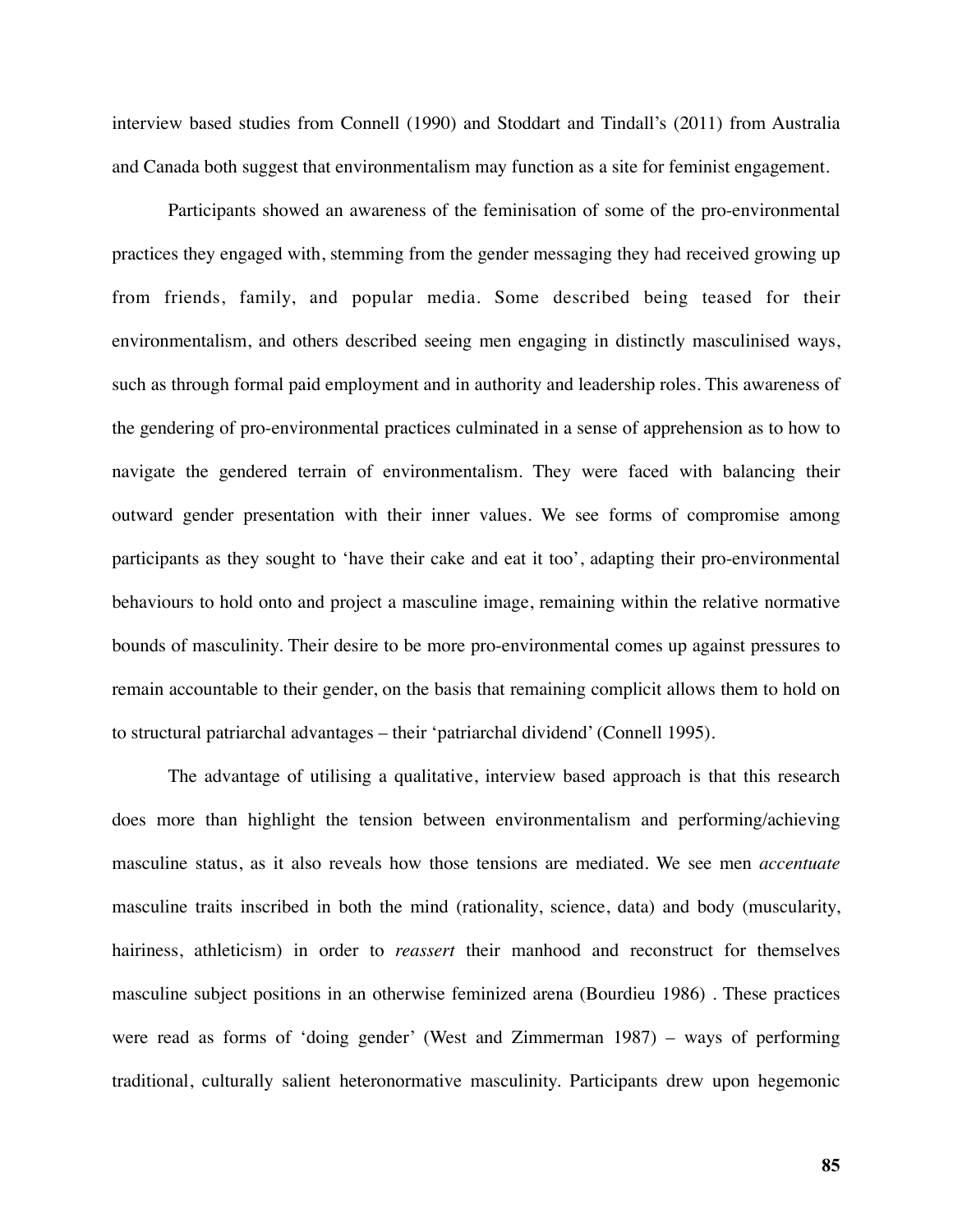gender expectations to single themselves out as demonstrably masculine while engaging in a perceptually feminine arena, marking themselves and their actions as different from feminine 'Other'.

Similarly to Brough et al. (2016) and Breunig et al. (2020), we see the physical and occupational embodiment of masculinity as being strategically employed as part of an 'identity maintenance framework'. Participants buy into and reproduce traditionally masculine positions to remain 'accountable' to the dominant gender order. However, unlike in Brough et al. (2016) and Breunig and Russell (2020) who found some men avoid environmentalism altogether to maintain a masculine identity, the pro-environmental men in this study devised strategies to maintain masculine image while engaging in environmental practices. They draw on gendered resources (physical bodies and institutionalized status) to mediate the incongruence between masculinity and environmentalism. They draw on their 'masculine capital' to protect their masculine standing while still being able to engage with environmental spaces, discourses, and practices (see also Greenbaum and Dexter 2018). This is significant as it offers insight into ways for men to move beyond avoidance of pro-environmental behaviours on the basis of its perceived femininity, encouraging other men to participate in the movement too, thereby 'chipping away' (Connell 2010) at the gender binary and setting an example for others.

Importantly, these strategies of performing heteronormative masculinity were drawn upon and deployed in order to reduce the possibility of encountering social challenges, and not as a deliberate means of subordinating women and femininity. It emerged as part of an identity protective framework to avoid the consequences of breaking from the binary order. Doing so offered an important first step for men to 'get their foot in the door' of environmental behaviours, but it is nevertheless important to recognise that doing so also inadvertently reproduces and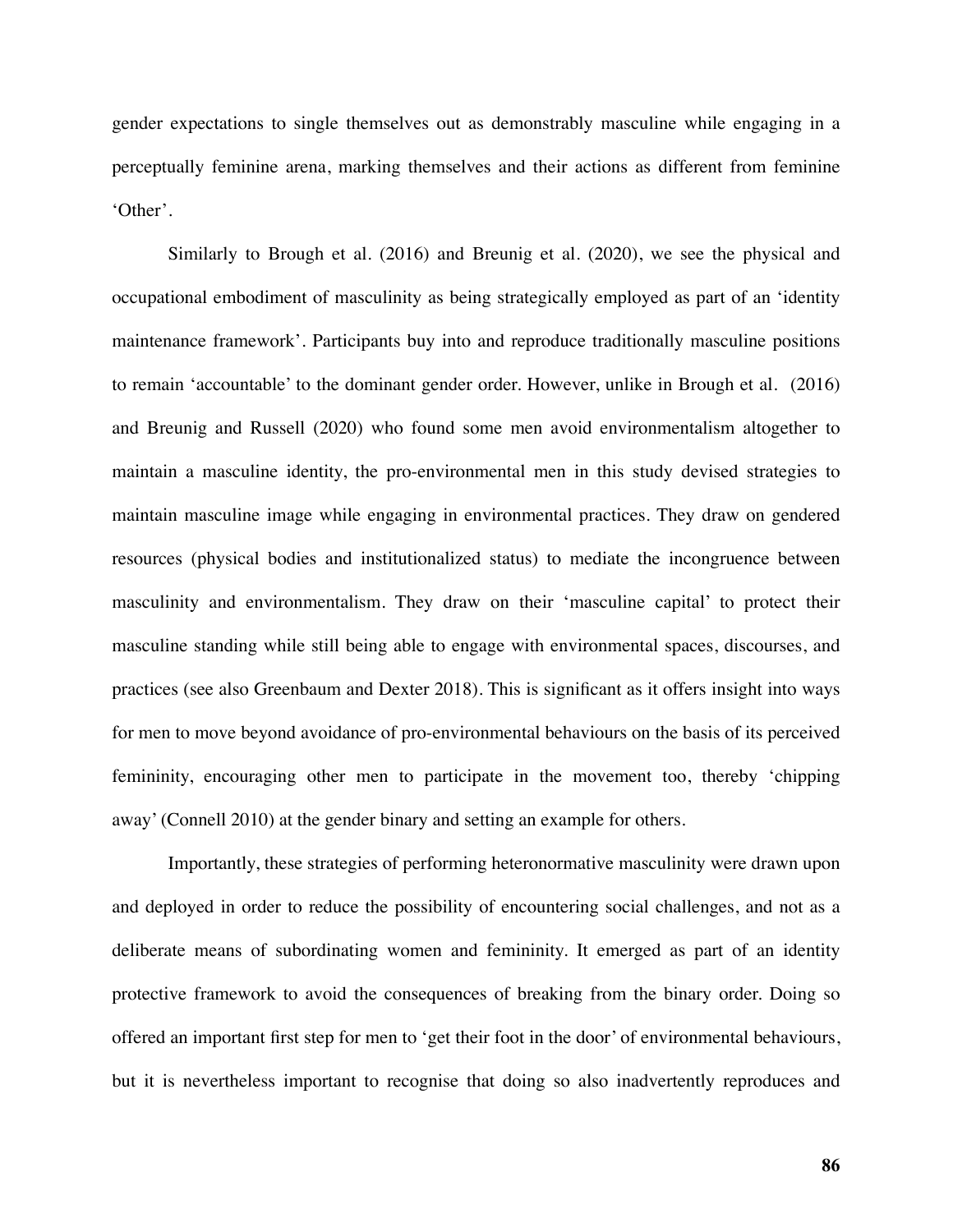reinforces a gender order predicated upon notions of essentialized difference (Deutsch 2009; Risman 2004). They emphasise their manhood, emphasise their difference, with the expectation that it will garner favourable advantages. Therefore, we see that even in a feminized field which encourages men to take on 'feminine' traits, creating and naturalising differences acts as a means of casting difference for patriarchal gain.

And yet while they situationally reproduced differences, the majority of respondents simultaneously showed patterns of change away from dominant, hegemonic, Anglo-American capitalist, heteronormative masculine scripts. This was seen most prominently in the way in which they adopted an ethic of care for nature, and consequently experienced greater relationality, vulnerability, emotionality, and reciprocity toward both human and non-human relationships going against Anglo-American hegemonic masculine scripts. Interestingly, the ethic of care demonstrated by multiple respondents is shown to have emerged from their participation and engagement with particular pro-environmental discourses, practices, and epistemologies which emphasise the interconnectedness of humans in the earth system. While originating in care for nature, practices and dispositions of care were seen to expand out to influence their capacity for care and emotionality with people too.

By embracing an ethic of care typically categorised as feminine, these pro-environmental men began to undermine the binary ideology used to create and reinforce differences between masculine men and feminine women and their respective roles and positions in society (Deutsch 2007), and was seen to help disentangle them from the heteronormative gender order. These findings mirror Connell's (1990) work with environmental men in Australia in which she writes that "the main initiative taken by these men was to separate from the mainstream masculinity they were familiar with and to attempt to reconstruct personality, to produce a new, nonsexist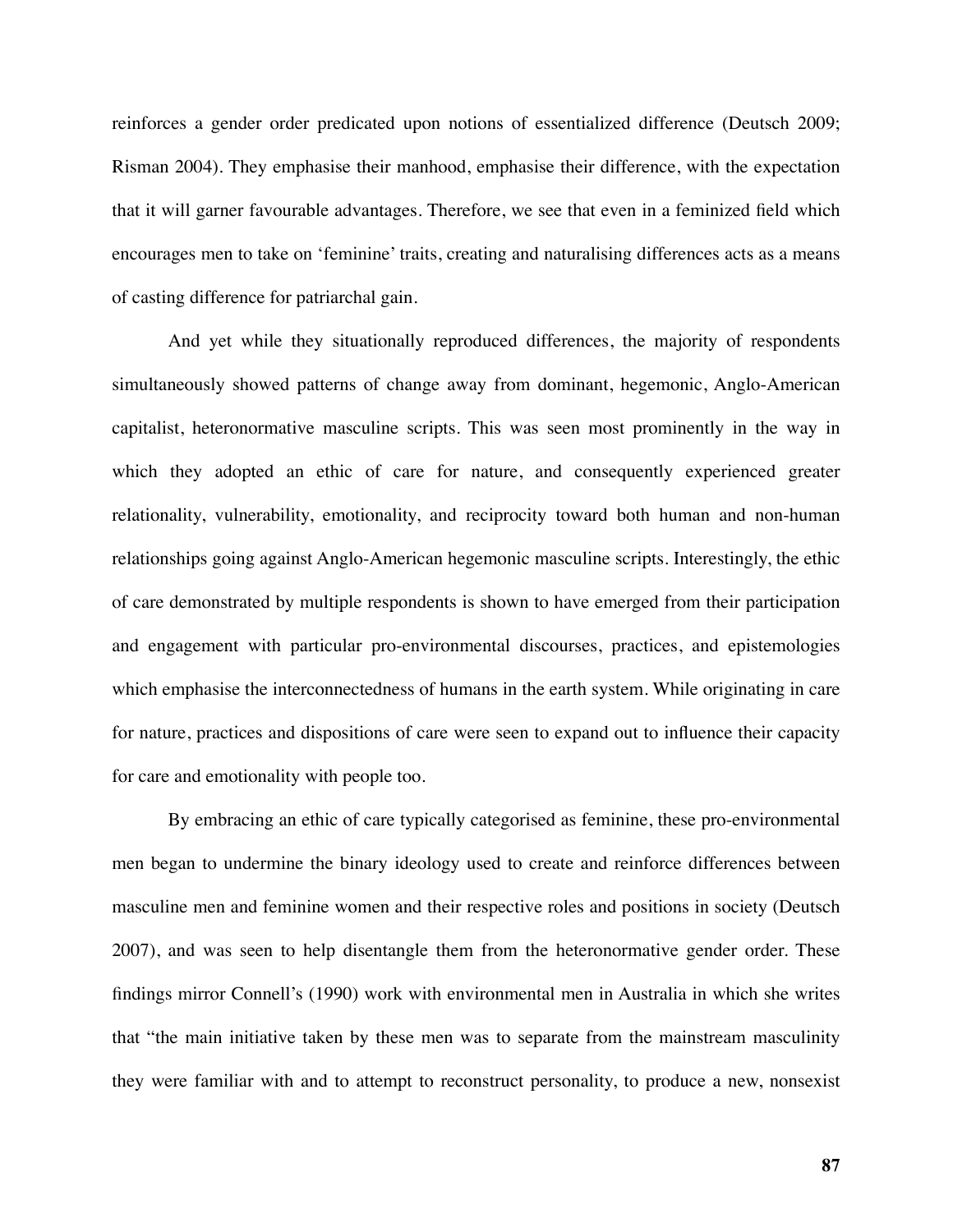self" (p.466). Indeed, Connell argues that to enact meaningful change one must renounce mainstream masculinities, a sentiment since raised by other feminist scholars (see Elliott 2016; hooks 2004; Risman 2004). Their willingness to engage in the gendered politics of care serves as an important point of departure from hegemonic structure as it interrupts the reproduction of a rigidly segregated gender terrain. They push back against binary differences and destabilise the rigid parameters of the hegemonic masculine order. Engaging in environmentalism was furthermore seen to open up a space which encourages men to separate from – and enter into a process of resistance and contestation against – the hegemonic gender order. However, it is important to keep in mind that environmental engagement was simultaneously limited to practices which did not overtly challenge or undermine their standing in the localised gender order.

 Promoting the qualities of care among boys and men has been deemed necessary for the achievement of gender equality by both masculinities and gender scholars (see Connell 2003; Elliott 2016; Hanlon 2012; Hearn 2001) and intergovernmental bodies (see European Commission 2006; Scambor, Wojnicka, and Bergmann 2013). Writing at an EU conference on gender equality, masculinities scholar Jeff Hearn (2001:17) states that qualities of care should be encouraged at the political level to "[refine] [care and nurturing] as normal for men." This research therefore ultimately argues that forms of environmental engagement, especially those which encourage an appreciation for the people and place around them devoid of hierarchical notions of power and domination, offer sites in which men can distance themselves from the patriarchal gender order and make inroads at processes of resistance and contestation against the dominant, heteronormative, Anglo-American hegemonic patriarchal masculinity. This is seen to be dependent on the kinds of environmental engagement one participates in, as it is practices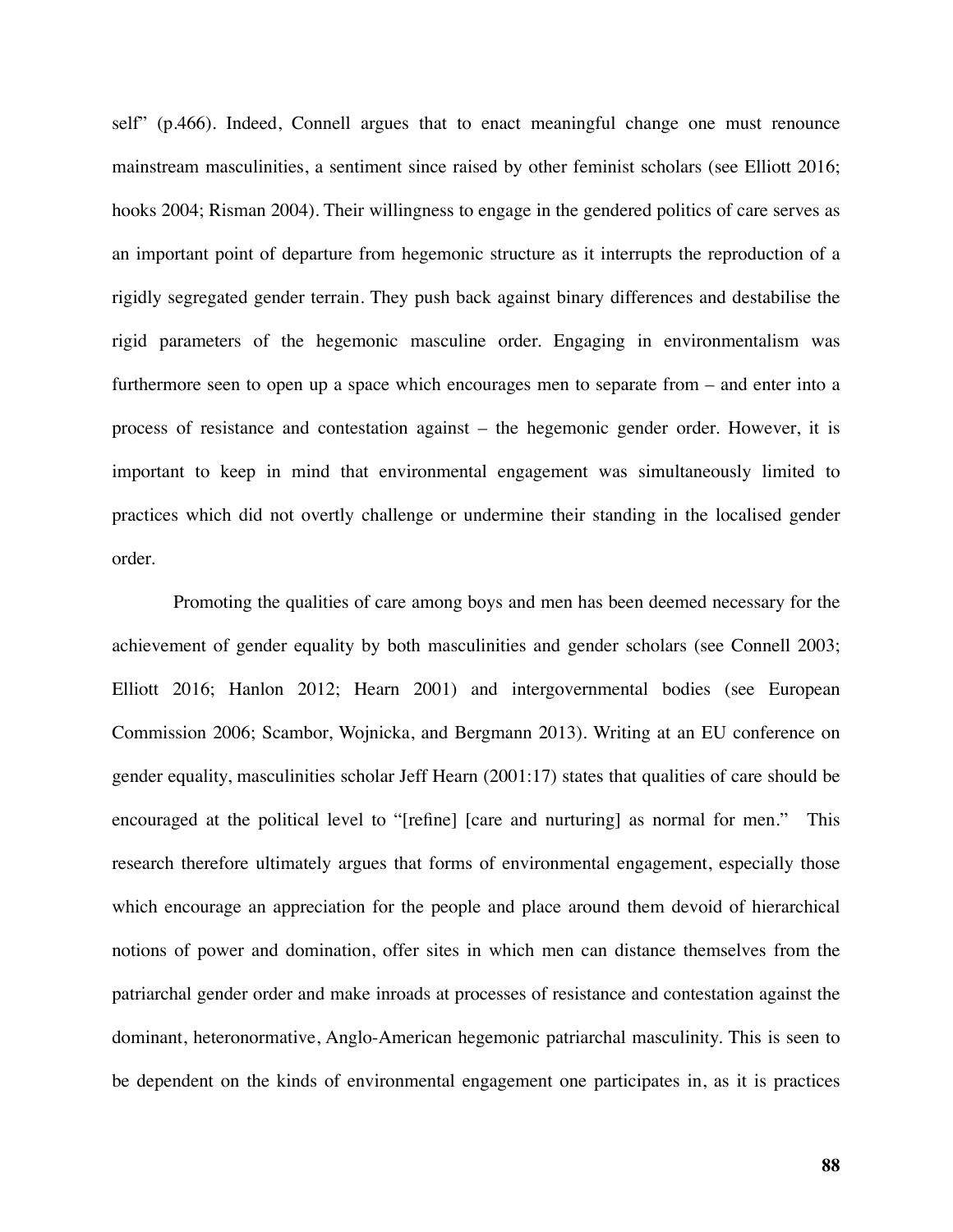devoid of masculinist notions of power and domination, and which instead necessitated demonstrations of reciprocity, care, and gentility, which fostered the ethic of care and introduced these men to alternative ways of relating to their surroundings. This process of dissociation from hegemonic masculine ideology and embodiment is particularly significant as it presents a point of interruption against its reproduction as they incorporate environmental values antithetical to dominant masculine systems.

The homogeneity of the sample offered an interesting insight into the experience of those who stand to gain most from patriarchal institutional benefits, but the lack of diversity in the sample also presented limitations. With no racial diversity and the majority of participants identifying as middle class as well as heterosexual, this study fails to account for and address the intersecting layers of class, race, and sexuality which affect one's experience of gender. Future research would therefore benefit from drawing from a more diverse sample pool, allowing for greater understanding of how gender relations interact with other axes of power and inequality, such as race and class, in the twin pursuit of environmental and social justice. The lack of political diversity also introduced a limitation to this study as all participants identified as politically liberal and/or progressive, thereby skewing the generalisability of these results. Future research should aim to address this limitation by strategically drawing from a more politically diverse sample pool of both liberal and conservative environmentalists, and compare their respective strategies and practices of gender negotiation within environmentalism.

This study adds to a small but growing body of literature on the experiences and practices of pro-environmental men as they account for gender in their participation in environmentalism. Its findings therefore offer multiple jumping off points for future scholars. More research is needed on environmental masculinities from an identity theory approach to unravel the divergent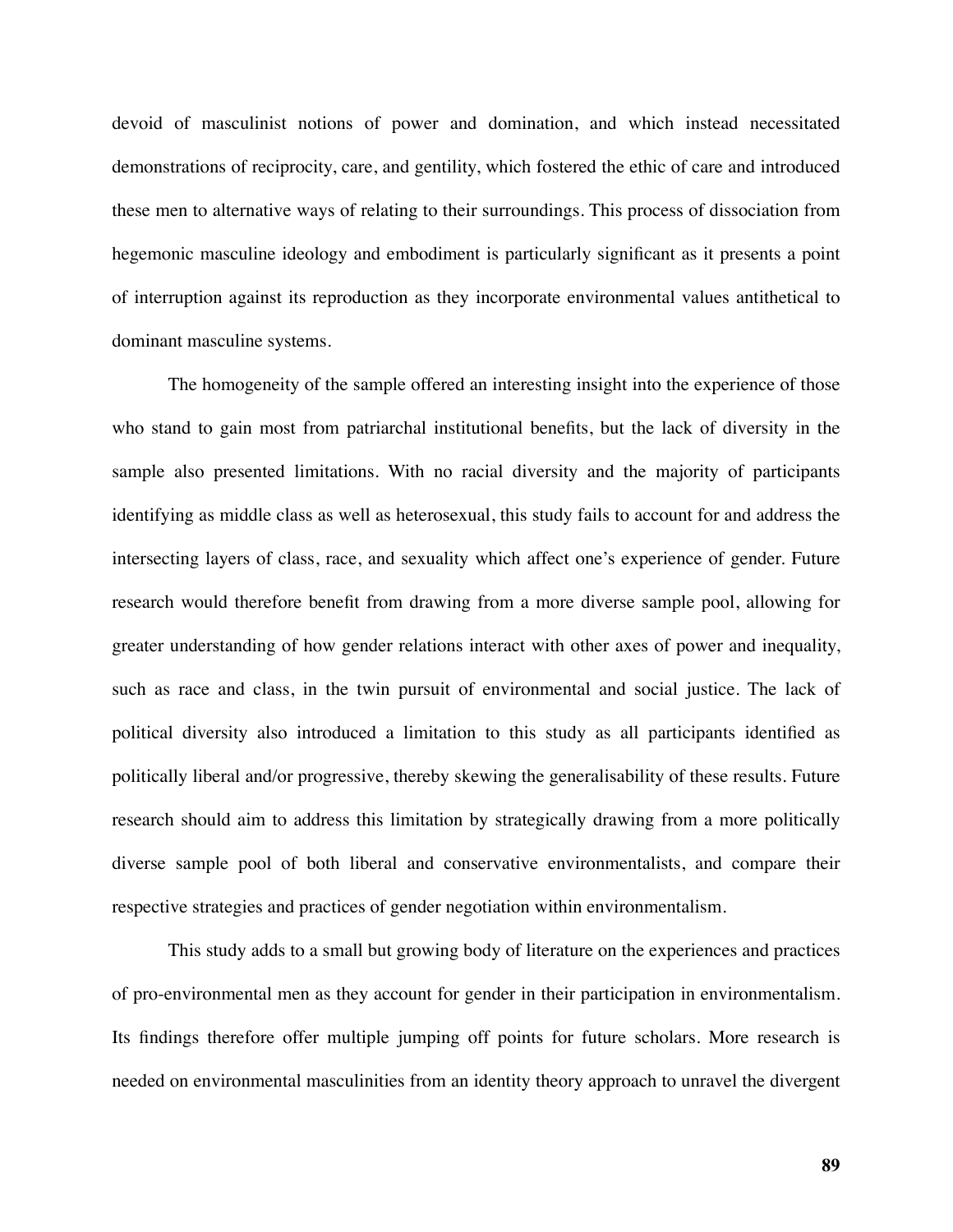experience and practices of men for whom environmentalism operates as a role identity versus those for whom 'environmentalist' is a social identity (see Stets and Burke 2000; 2014). Another area of research necessitating further inquiry is the role of the body in men's experience of gender within environmentalism, as this research yielded limited, yet insightful data on the matter. And, while there is considerable quantitative literature on men's avoidance of environmentalism, there is yet a need for national level quantitative data on men's participation in environmentalism. There is also need for further empirical research on the politics of gender relations within environmental groups and political bodies, addressing how gender ideology is impregnated in environmental decision making, and the real-time impacts this has on vulnerable populations. Lastly, while this research suggests that social solidarity and collective contestation can facilitate greater resistance to gender hegemony, there is still a need for research into how this can be effectively facilitated and harnessed in practice.

This research complicates the doing-undoing gender literature by highlighting the complexity and multiplicity of complicity and resistance. Change to gender systems does not manifest as a neat process of resistance, rejection, and rebuilding (Kehler 2004). Instead, we see a dynamic interplay between acts of complicity and resistance playing out across social contexts and interactions. Environmentalism was seen to disrupt the reproduction of some pillars of hegemonic masculinity, while reproducing others.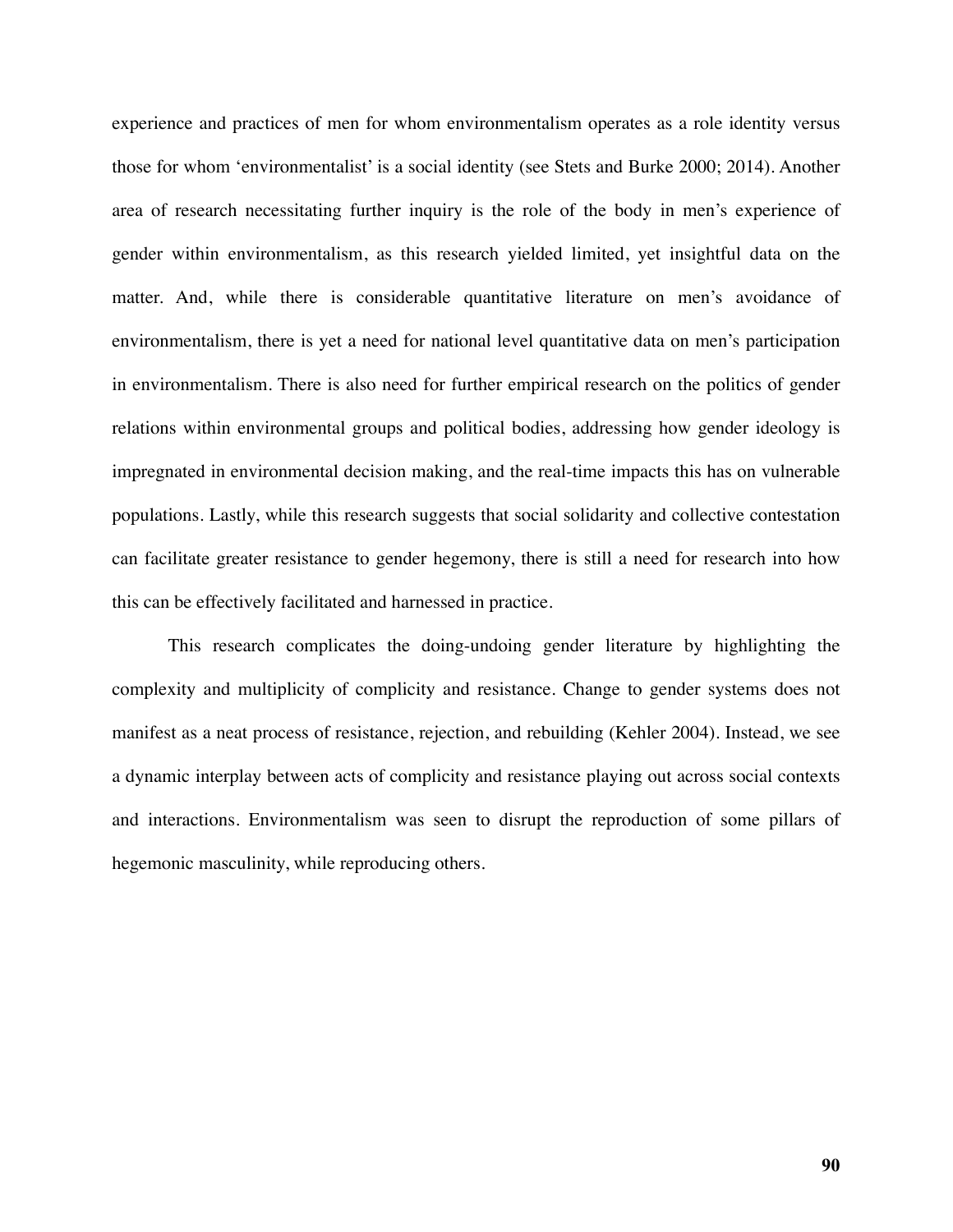## **VI. Appendices**

## *Appendix A: Recruitment message posted to facebook groups*

Hello all,

My name is Lola Robinson and I am a senior at Wheaton College in Massachusetts. I am working on an honours thesis looking at environmental masculinity. I am interested in learning about what motivates men to participate in environmental activism and the tensions they may experience with their gender and environmentalism. I am looking to interview pro-environmental men about their experiences as a man in environmentalism. You must be 18 or older to participate, and either British, American, or Canadian. Interviews will be held over zoom and last from 40-60 minutes. If you are interested in being interviewed please read through and fill out the consent form attached below.

If you have any questions feel free to comment, PM me, or email me at robinson\_lola@wheatoncollege.edu Also, please share with others who you might be interested in! Thank You!

I am looking to recruit male environmental activists who are either British or American for a zoom interview lasting 40-60 minutes.

If you fit this criterion and are interested in talking to me about your experiences as a man in environmentalism, please have a look at the informed consent form attached below. There you will have the opportunity to sign up for the study if you do wish to be interviewed.

Feel free to message me on Facebook or reach out by email at robinson\_lola@wheatoncollege.edu if you have any questions.

Thank you all, Lola Robinson <https://forms.gle/bx2fjd1VRnmogYXKA>

## *Appendix B: Informed Consent Form*

**Study Name:** Understanding Ecological Masculinities **Researcher**: Lola Robinson **Sponsoring Institution:** Wheaton College, Massachusetts

Hello,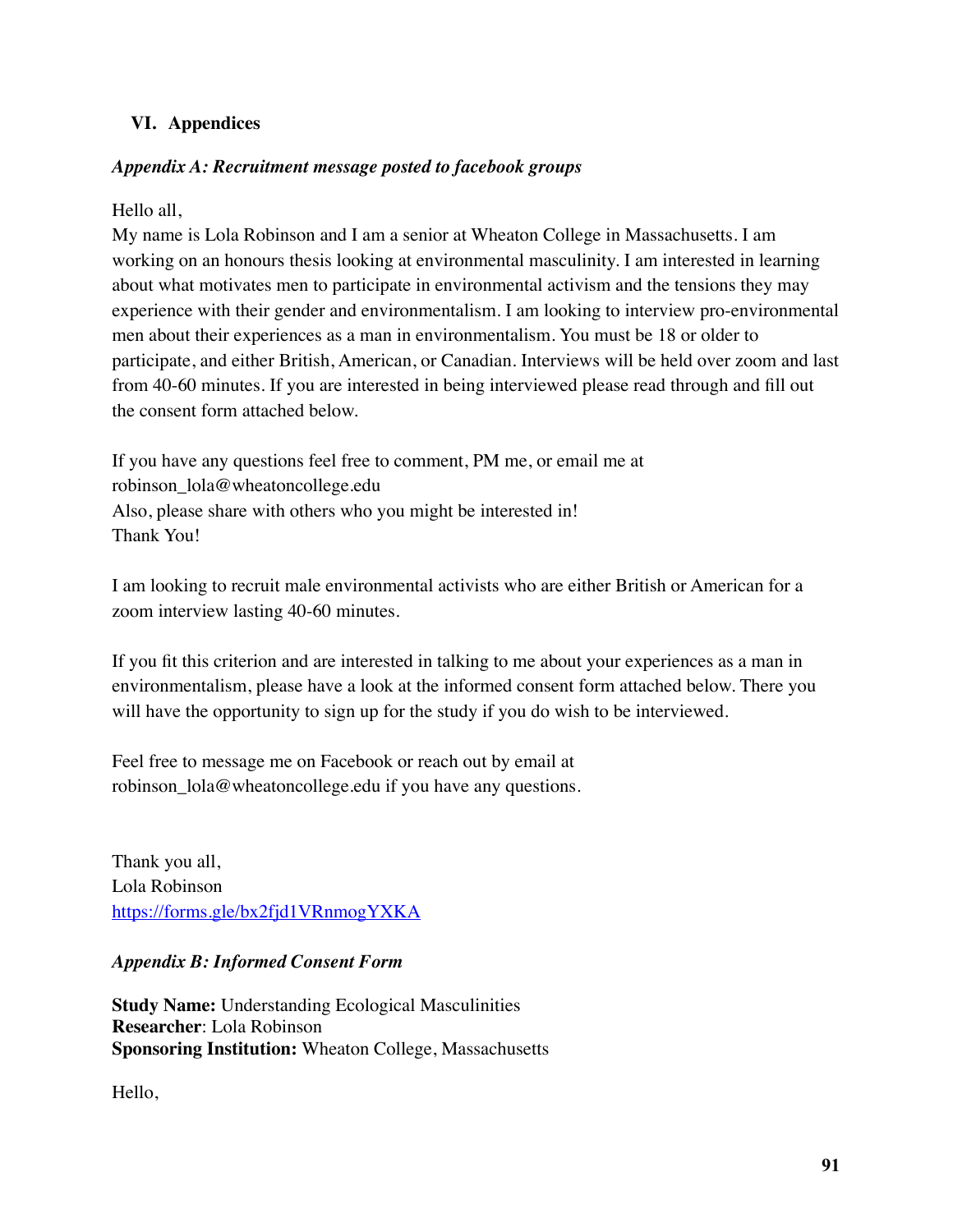You have been invited to participate in this study designed to understand the experiences of men within the environmental movement. This research is being conducted as part of an undergraduate Honours Thesis in Sociology from Wheaton College (Massachusetts).

If you choose to participate you will be interviewed about your experience as a man within the environmental movement and how this has shaped your masculinity. The interview will last between 40-60 minutes and will be conducted virtually using Zoom. I will require that the interviews are recorded (using Zoom's software). These recordings will be stored in the cloud and deleted as soon as the interviews have been transcribed.

In order to participate in this study you must be British, American, or Canadian, over 18 years old, identify as a man, and be able demonstrate active involvement in pro-environmental activism and/or pro-environmental behaviour.

Participation in this study is voluntary. If you choose to participate, you may refuse to answer any questions you choose, and will be free to withdraw from the study at any time, before, during, or after the interview. Refusal to participate will not result in any repercussions, and if you choose to withdraw from the study, all personal records and data will be destroyed and the data will not be used in the study.

You will be offered a pseudonym to keep information gathered in this interview anonymous. I will store all data gathered from this interview on a password protected computer, and data will only be shared with my two thesis advisors who are both sociology Professors at Wheaton Colleges (MA). Any information gathered in this interview that appears in the final study will be attributed to you using this pseudonym, and no identifying information will be included.

There are no foreseeable risks or costs to you as a participant in this study. And you will not receive any compensation or benefits from participation.

If you have any further questions about this research you can contact me at [robinson\\_lola@wheatoncollege.edu.](mailto:robinson_lola@wheatoncollege.edu) If you have any concerns about your rights as a participant, you may contact the executive secretary of the Wheaton College Institutional Review Board (IRB) Teresa Celada at [celada\\_teresa@wheatoncollege.edu](mailto:celada_teresa@wheatoncollege.edu)

Email Address: \_\_\_\_\_\_\_\_\_ Name: \_\_\_\_\_\_\_\_\_\_  $Age:$ Nationality: I have read to he Informed consent form: ❏ Yes ❏ No I am over the age of 18: ❏ Yes ❏ No

I consent to being recorded during the interview: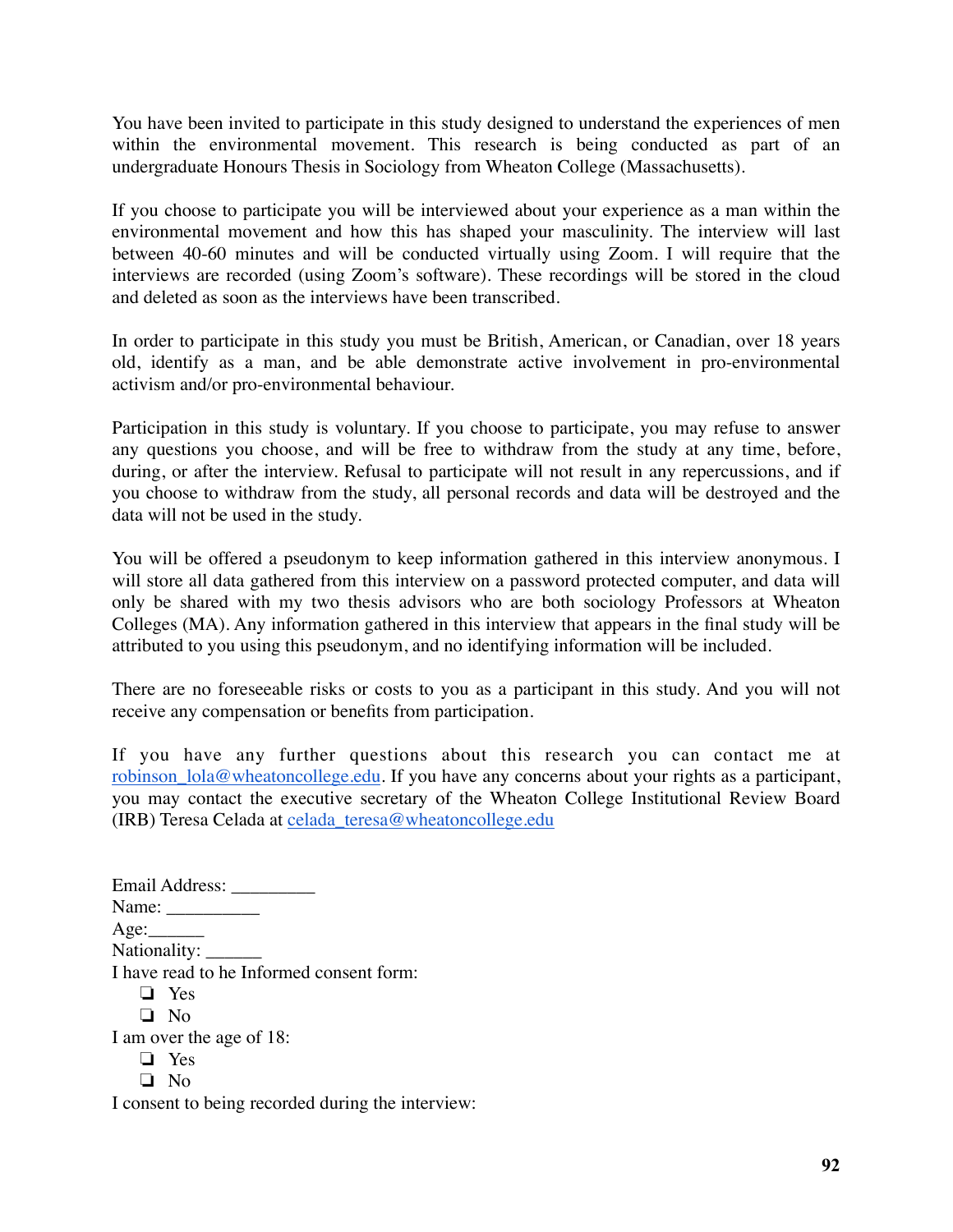- ❏ Yes
- ❏ No

I consent to participate in this study:

- ❏ Yes, I give my informed consent to participate in this study
- $\Box$  No, I do not consent to participate in this study.

# *Appendix C: Interview Guide*

## **Life History: Involvement and Motivation in Environmentalism**

- 1. To start, can you just tell me a little bit about yourself.
	- a. How did you first get involved in environmentalism and why did you get involved?
- 2. Was there a time when you were not environmentally engaged?
	- a. Can you tell me a bit more about what prompted that change?
- 3. What was it like for you when you first got involved with environmentalism?
	- a. How did people react to this?
	- b. How do you think people perceived your environmentalism?
- 4. I wonder if you might tell me a bit about your friend/peer group and how they might affect you experience as an environmental man
	- a. How have the people you surround yourself in affect your ability to engage in environmentalism

# **Personal Environmentalism**

- 5. In your own words, could you describe what environmentalism means to you.
	- a. Probe: What characteristics qualities do you associate with environmentalism?
- 6. Can you tell me about the last environmental event you participated in.
	- a. How did you feel while participating?
	- b. What was it like being a man in that situation?
- 7. What kind of impact do you hope to have through your involvement in environmentalism?

# **Masculinity and Environmentalism**

- 8. What do you think of when you think of masculinity?
	- a. What does being a man mean to you?
	- b. What does healthy masculinity look like to you?
- 9. Can you tell me about your experience with your masculinity?
	- a. Can you discuss you own experiences of masculinity in relation to the traditional vision of it you just mentioned
	- b. How does it feel to be a man in environmentalism
	- c. How do you see your masculinity different from traditional or stereotypical notions of masculinity.
- 10. Some say that there is a link between how women are treated in male-domianted societies and how nature and the environment are treated. What do you think about this idea?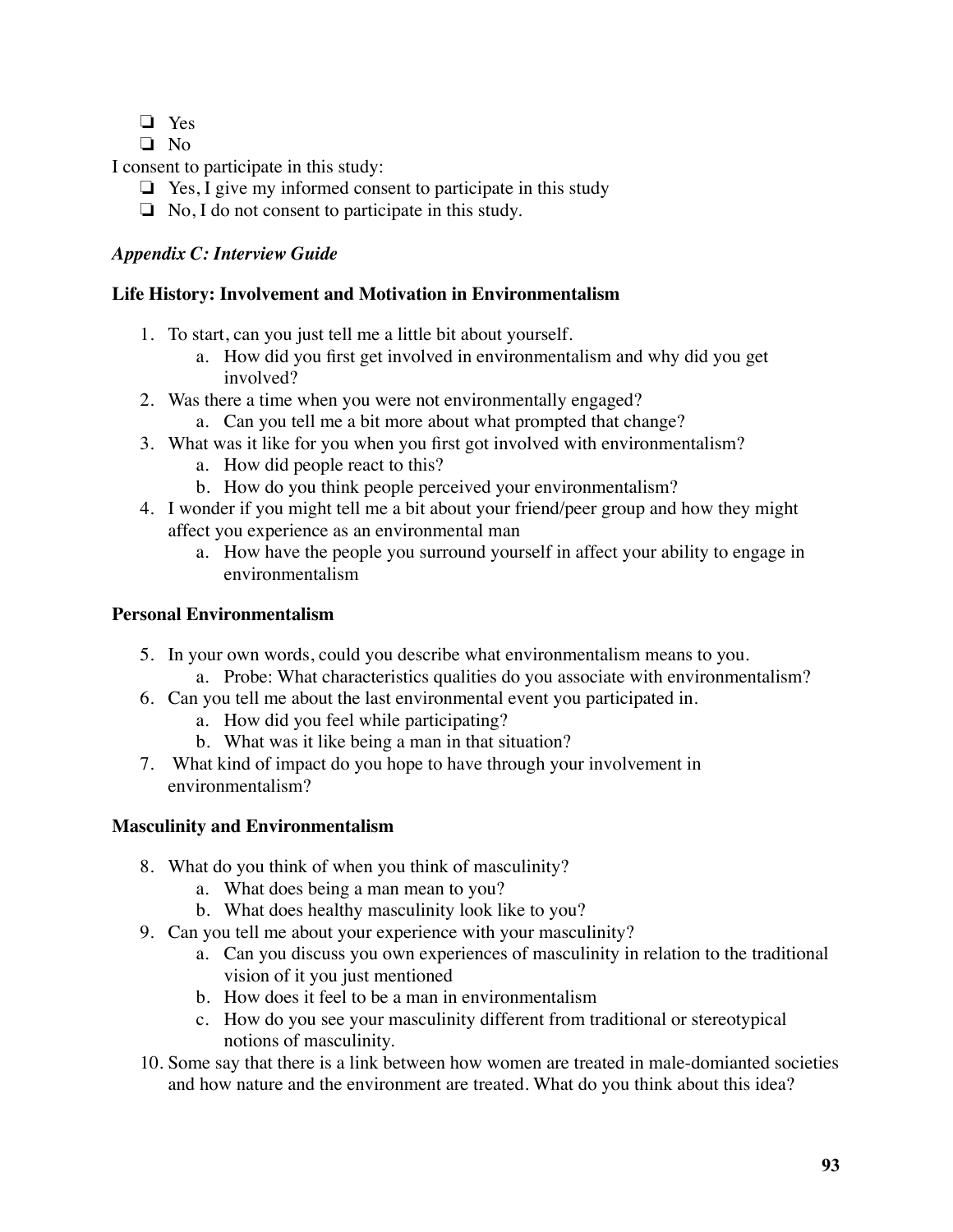- 11. How do you think your relationship with nature and the environment have affected the man that you are today?
	- a. How does your environmental work or PEB contribute to your general well being? To your spiritual well being? To your mental well being, thoughts and feelings? To your physical well being? To the well being of your family? Do you think it helps you find your life purpose?
- 12. Has engagement in environmentalism and/or climate activism offered an alternative way to 'be' in the world?

## **Gender Gap**

- 13. Some suggest that women are more concerned about and involved in nature and environmentalism. In your experience, would you say this to be true?
	- a. If yes, why do you think that might be based on your experiences interacting with men and women in the field?
	- b. How do you think we can get more men involved
- 14. Some see environmentalism as a feminine interest. What's your take on that?
	- a. How does that make you feel
- 15. Have you ever experienced a tension between your gender and your environmental work? a. And has this changed over time?
	- b. Can you talk about your experience with this tension.
		- i. What aspects of gender and environmentalism appear to be in conflict?
		- ii. Can you talk to me about some of the ways you've tried to resolve this tension. Can you offer specific examples?
- 16. Final Question: Is there anything else that we have not covered that you want people to know about your experience as a pro-environmental man?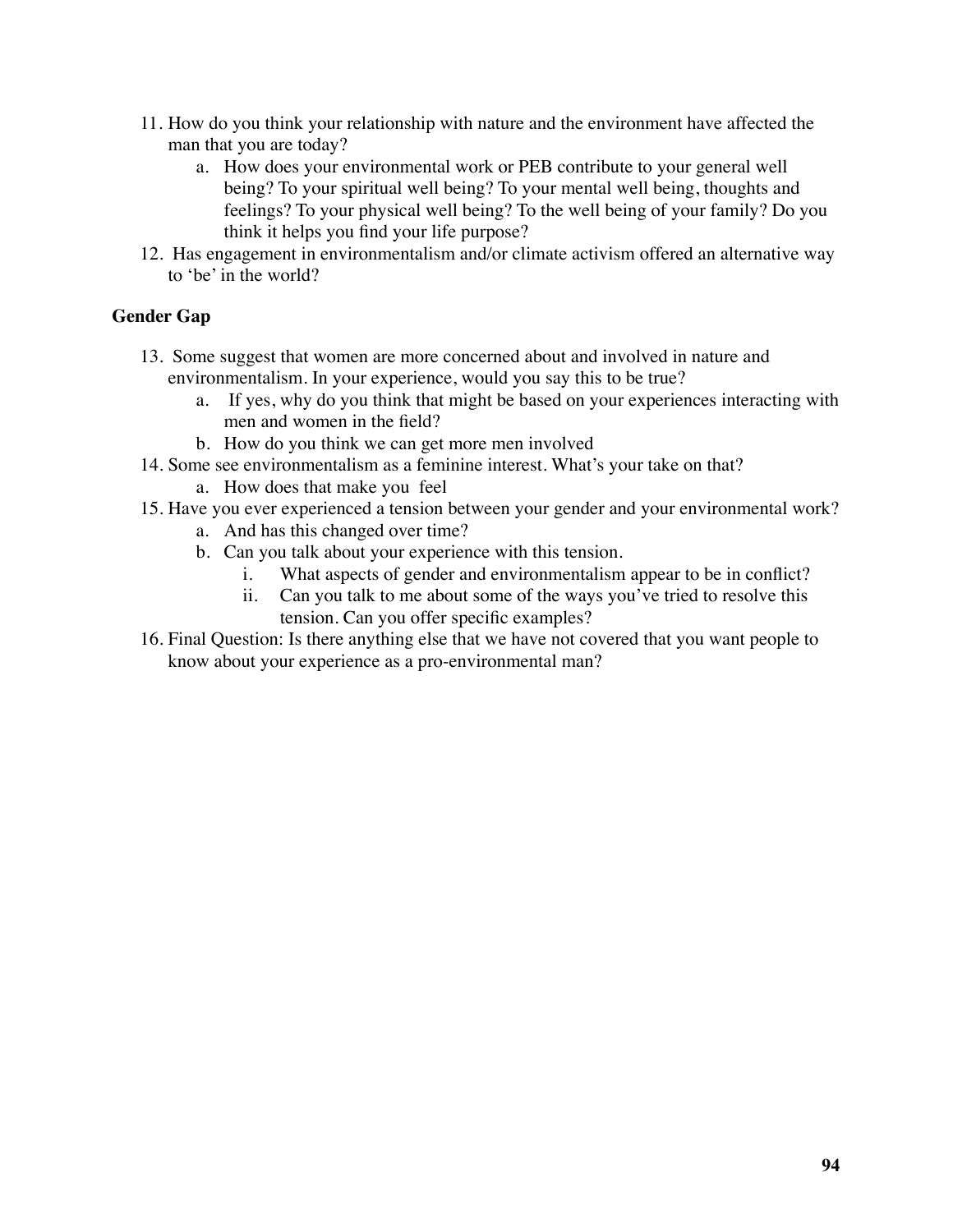#### **VII. REFERENCES**

- Adams, W. M., and Martin Mulligan, eds. 2003. *Decolonizing Nature: Strategies for Conservation in a Post-Colonial Era*. London; Sterling, VA: Earthscan Publications.
- Allister, Mark. 2004. *Eco-Man: New Perspectives on Masculinity and Nature*. University of Virginia Press.
- Anshelm, Jonas, and Martin Hultman. 2014. 'A Green Fatwā? Climate Change as a Threat to the Masculinity of Industrial Modernity'. *NORMA* 9(2):84–96. doi: [10.1080/18902138.2014.908627](https://doi.org/10.1080/18902138.2014.908627).

Ashcraft, Karen Lee, Sara Louise Muhr, Jens Rennstam, and Katie Sullivan. 2012. 'Professionalization as a Branding Activity: Occupational Identity and the Dialectic of Inclusivity-Exclusivity'. *Gender, Work & Organization* 19(5):467–88. doi: [https://doi.org/](https://doi.org/10.1111/j.1468-0432.2012.00600.x) [10.1111/j.1468-0432.2012.00600.x](https://doi.org/10.1111/j.1468-0432.2012.00600.x).

- Bell, Karen. 2016. 'Bread and Roses: A Gender Perspective on Environmental Justice and Public Health'. *International Journal of Environmental Research and Public Health* 13(10). doi: [10.3390/ijerph13101005.](https://doi.org/10.3390/ijerph13101005)
- Bell, Shannon Elizabeth, and Yvonne A. Braun. 2010. 'Coal, Identity, and the Gendering of Environmental Justice Activism in Central Appalachia'. *Gender & Society* 24(6):794– 813. doi: [10.1177/0891243210387277.](https://doi.org/10.1177/0891243210387277)

Berger, Peter, and Thomas Luckmann. 1966. *The Social Costruction of Reality*. Great Britain: Penguin Books.

Biernacki, Patrick, and Dan Waldorf. 1981. 'Snowball Sampling: Problems and Techniques of Chain Referral Sampling'. *Sociological Methods & Research* 10(2):141–63. doi: [10.1177/004912418101000205.](https://doi.org/10.1177/004912418101000205)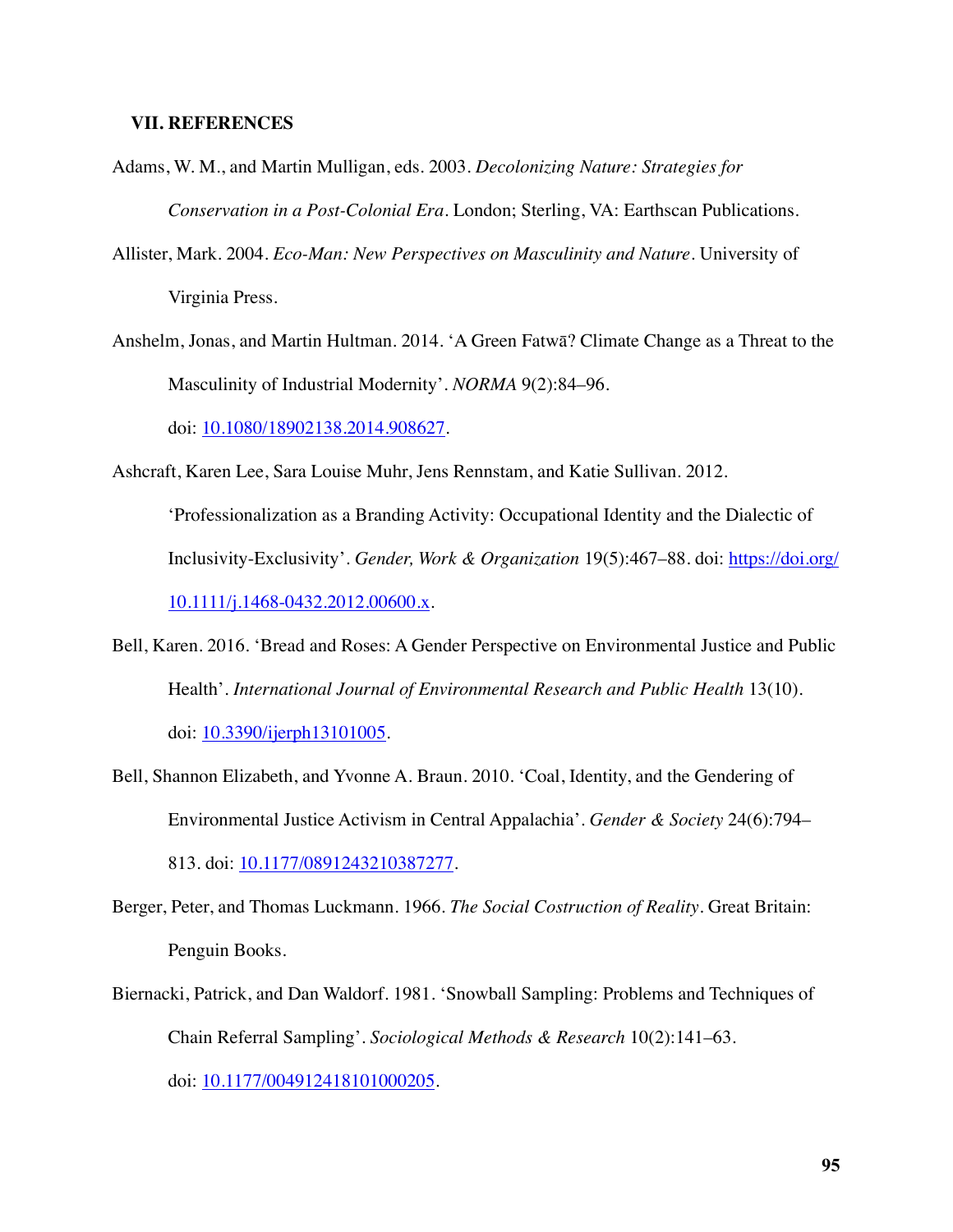- Björk, Sofia. 2015. 'Doing, Re-Doing or Undoing Masculinity? Swedish Men in the Filial Care of Aging Parents'. *NORA - Nordic Journal of Feminist and Gender Research* 23(1):20– 35. doi: [10.1080/08038740.2014.978369](https://doi.org/10.1080/08038740.2014.978369).
- Bloodhart, Brittany, and Janet Swim. 2010. 'Equality, Harmony, and the Environment: An Ecofeminist Approach to Understanding the Role of Cultural Values on the Treatment of Women and Nature'. *Ecopsychology* 2. doi: [10.1089/eco.2010.0057](https://doi.org/10.1089/eco.2010.0057).
- Bogdan, Robert, and Sari Knopp Biklen. 1998. *Qualitative Research for Education: An Introduction to Theory and Methods*. 3rd ed. Boston: Allyn and Bacon.
- Bourdieu, Pierre. 1986. 'The Forms of Capital'. Pp. 241–58 in *Handbook of Theory and Research for the Sociology of Education*. Westport, CT: Blackwell Publishers Ltd.
- Brickell, Chris. 2005. 'Masculinities, Performativity, and Subversion: A Sociological Reappraisal'. *Men and Masculinities* 8(1):24–43. doi: [10.1177/1097184X03257515](https://doi.org/10.1177/1097184X03257515).
- Bridges, Tristan, and C. J. Pascoe. 2014. 'Hybrid Masculinities: New Directions in the Sociology of Men and Masculinities'. *Sociology Compass* 8(3):246–58. doi: [https://doi.org/10.1111/](https://doi.org/10.1111/soc4.12134) [soc4.12134.](https://doi.org/10.1111/soc4.12134)
- Bridges, Tristan S. 2009. 'Gender Capital and Male Bodybuilders'. *Body & Society* 15(1):83– 107. doi: [10.1177/1357034X08100148](https://doi.org/10.1177/1357034X08100148).
- Brough, Aaron R., James E. B. Wilkie, Jingjing Ma, Mathew S. Isaac, and David Gal. 2016. 'Is Eco-Friendly Unmanly? The Green-Feminine Stereotype and Its Effect on Sustainable Consumption'. *Journal of Consumer Research* 43(4):567–82. doi: [10.1093/jcr/ucw044](https://doi.org/10.1093/jcr/ucw044).
- Brown, Ashley M., and Khaled J. Ismail. 2019. 'Feminist Theorizing of Men and Masculinity: Applying Feminist Perspectives to Advance College Men and Masculinities Praxis'. 42(1):19.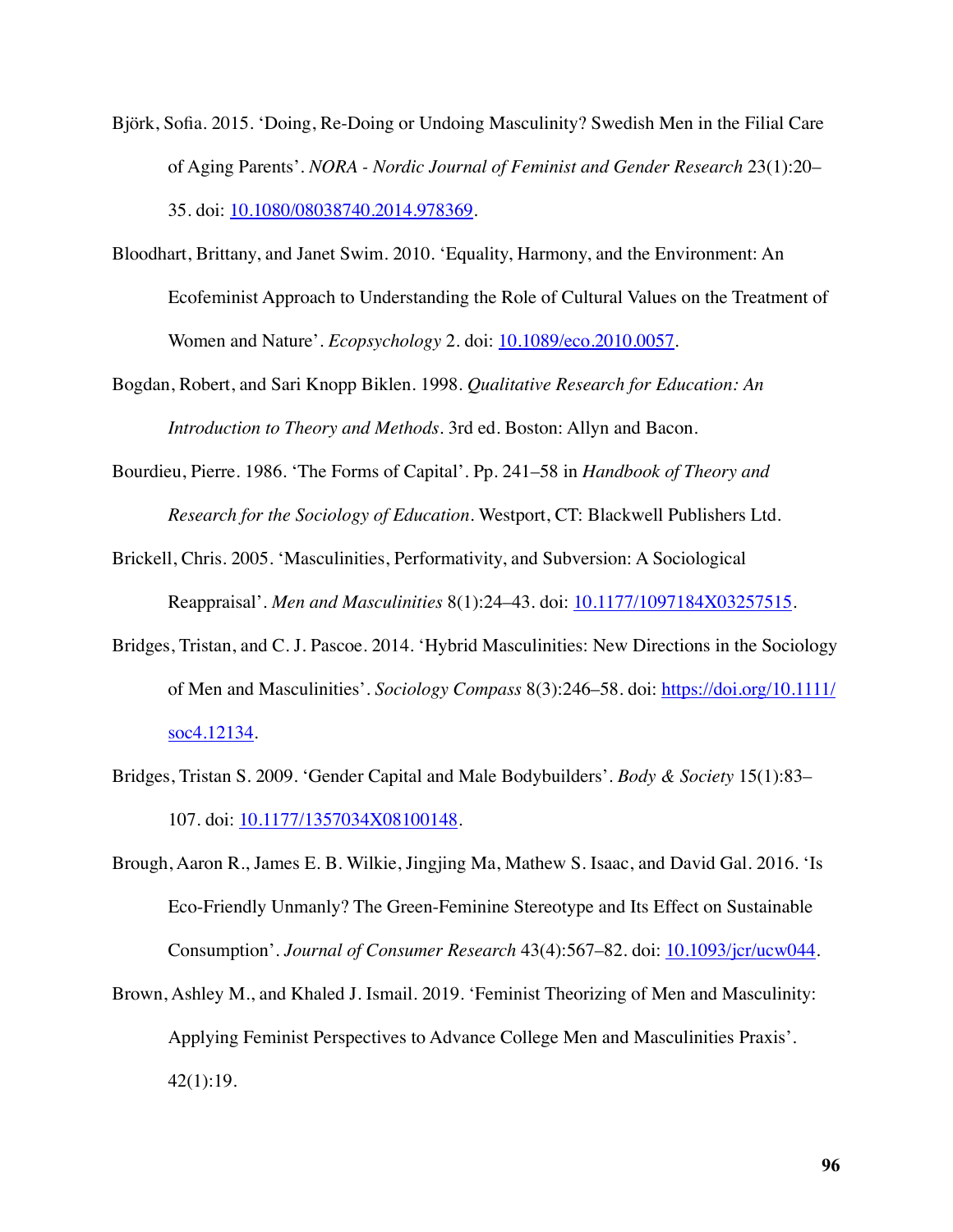- Burke, Peter J. 2013. 'Identity, Social' edited by B. Kaldis. *Encyclopedia of Philosophy and the Social Sciences* 1:454–57.
- Cairns, Kate, Josée Johnston, and Shyon Baumann. 2010. 'Caring About Food: Doing Gender in the Foodie Kitchen'. *Gender & Society* 24(5):591–615. doi: [10.1177/0891243210383419.](https://doi.org/10.1177/0891243210383419)
- Carrigan, Tim, Bob Connell, and John Lee. 1985. 'Toward a New Sociology of Masculinity'. *Theory and Society* 14(5):551–604.
- Chan, Jody, and Joe Curnow. 2017. 'Taking Up Space: Men, Masculinity, and the Student Climate Movement'. *RCC Perspectives* (4):77–86. doi: [10.2307/26241458](https://doi.org/10.2307/26241458).
- Coles, Tony. 2009. 'Negotiating the Field of Masculinity: The Production and Reproduction of Multiple Dominant Masculinities'. *Men and Masculinities* 12(1):30–44. doi: [10.1177/1097184X07309502](https://doi.org/10.1177/1097184X07309502).
- Connell, Catherine. 2010. 'Doing, Undoing, or Redoing Gender?: Learning from the Workplace Experiences of Transpeople'. *Gender & Society* 24(1):31–55.

doi: [10.1177/0891243209356429.](https://doi.org/10.1177/0891243209356429) 

- Connell, R. 1990. 'A Whole New World: Remaking Masculinity in the Context of the Environmental Movement'. *Gender and Society* 4(4):452–78.
- Connell, R. 1993. 'The Big Picture: Masculinities in Recent World History'. *Theory and Society* 22(5):597–623.
- Connell, R. 1994. 'Bodies and Genders'. *Agenda: Empowering Women for Gender Equity* (23):7–18. doi: [10.2307/4065940.](https://doi.org/10.2307/4065940)
- Connell, R. 1995. *Masculinities* (1st ed.) University of California Press.
- Connell, R. 2002. *Gender*. Cambridge, UK: Polity; Malden, MA: Blackwell Publishers.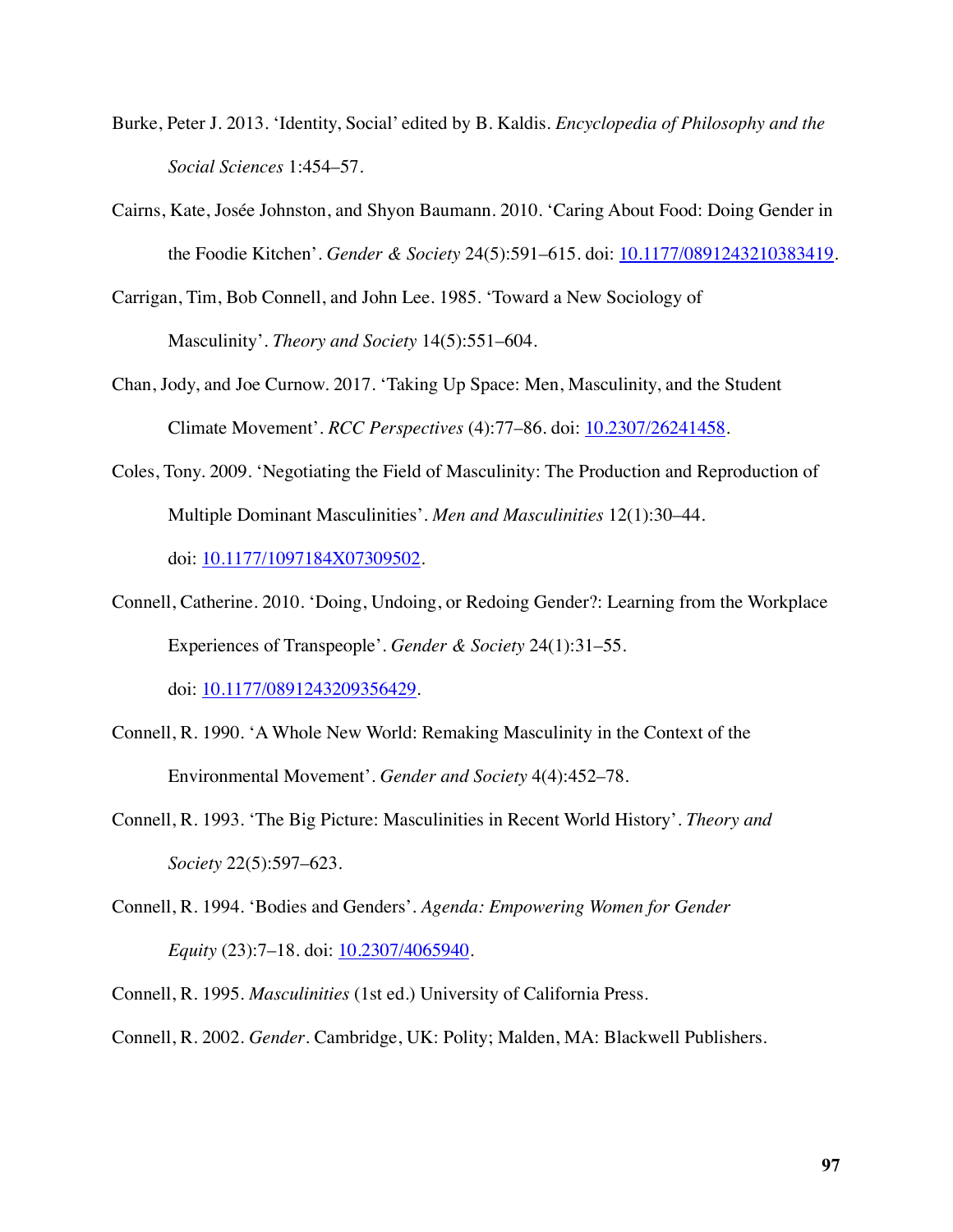Connell, R. 2003. *The Role of Men and Boys in Achieving Gender Equality*. Brasilia, Brazil: United Nations, Division for the Advancement of Women.

Connell, R. 2005. *Masculinities*. 2nd ed. Berkeley, Calif: University of California Press.

- Connell, R. 2005a. 'Globalization, Imperialism, and Masculinities'. P. 513 in *Handbook of Studies on Men & Masculinities*, edited by M. S. Kimmel, J. Hearn, and R. W. Connell. SAGE Publications, Inc.
- Connell, R. 2009. 'Gender, Men, and Masculinities'. P. 5 in *QUALITY OF HUMAN RESOURCES: GENDER AND INDIGENOUS PEOPLES*. Oxford: EOLSS Encyclopedia of Life Support Systems.
- Connell, R. 2016. 'Masculinities in Global Perspective: Hegemony, Contestation, and Changing Structures of Power'. *Theory and Society* 45(4):303–18. doi: [10.1007/s11186-016-9275](https://doi.org/10.1007/s11186-016-9275-x) [x](https://doi.org/10.1007/s11186-016-9275-x).
- Connell, R. 2017. 'Masculinities in the Socioscene'. Pp. 5–9 in *Men and Nature: Hegemonic Masculinities and Environmental Change*.
- Connell, R. W., and James W. Messerschmidt. 2005. 'Hegemonic Masculinity: Rethinking the Concept'. *Gender & Society* 19(6):829–59. doi: [10.1177/0891243205278639.](https://doi.org/10.1177/0891243205278639)
- Corcoran, Patricia L., Charles J. Moore, and Kelly Jazvac. 2014. 'An Anthropogenic Marker Horizon in the Future Rock Record'. *GSA Today* 4–8. doi: **[10.1130/GSAT-G198A.1](https://doi.org/10.1130/GSAT-G198A.1)**.
- Cottingham. 2015. 'Learning to "Deal" and "De-escalate": How Men in Nursing Manage Self and Patient Emotions'. *Sociological Inquiry*.
- Daggett, Cara. 2018. 'Petro-Masculinity: Fossil Fuels and Authoritarian Desire'. *Millennium* 47(1):25–44. doi: **10.1177/0305829818775817**.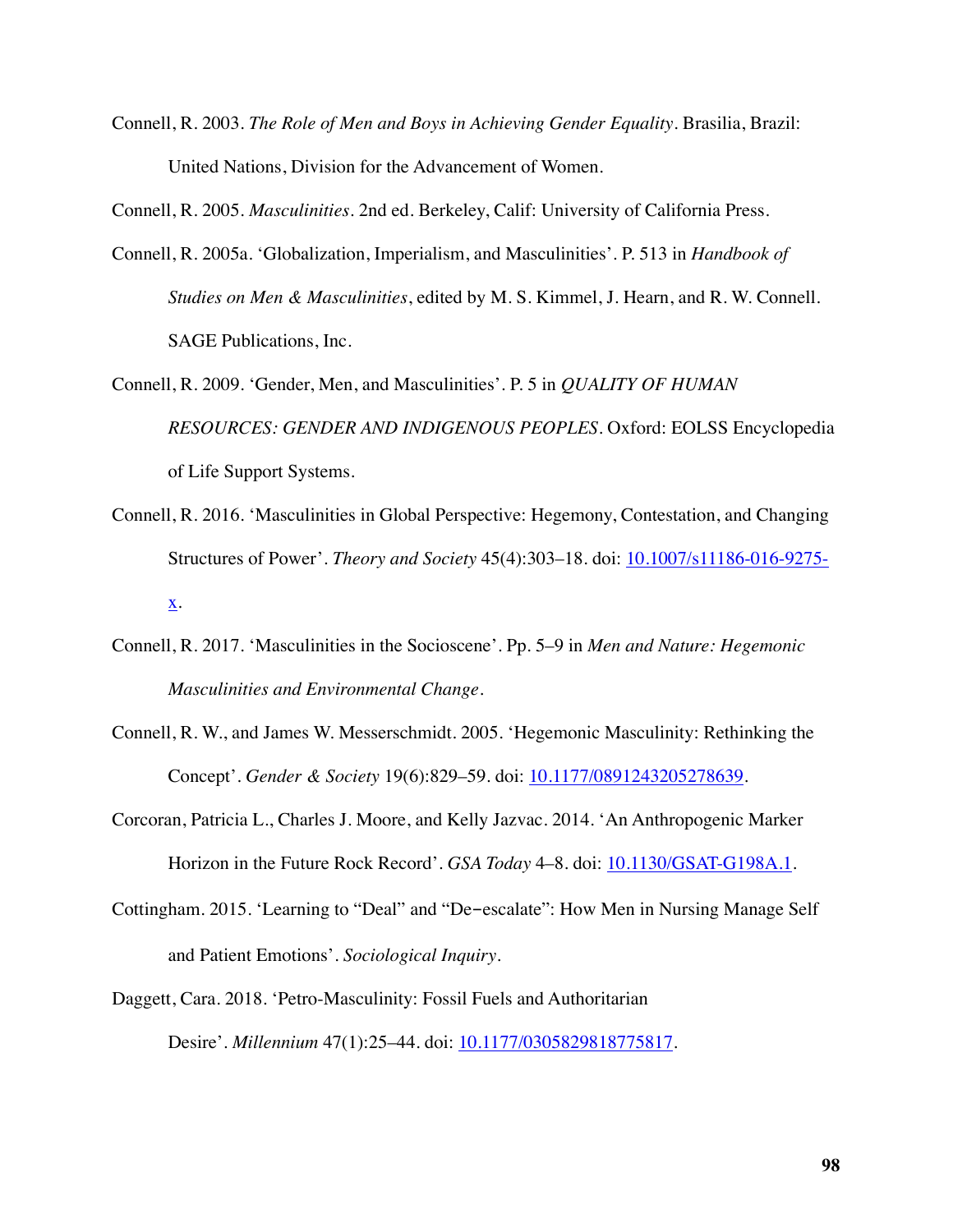- DeLessio-Parson, Anne. 2017. 'Doing Vegetarianism to Destabilize the Meat-Masculinity Nexus in La Plata, Argentina\*'. *Gender, Place & Culture*.
- Demetriou, Demetrakis Z. 2001. 'Connell's Concept of Hegemonic Masculinity: A Critique'. *Theory and Society* 30(3):337–61.

Deutsch, Francine M. 2007. 'Undoing Gender'. *Gender & Society* 21(1):106–27. doi: [10.1177/0891243206293577.](https://doi.org/10.1177/0891243206293577) 

- de Visser, Richard O., and Elizabeth J. McDonnell. 2013. '"Man Points": Masculine Capital and Young Men's Health.' *Health Psychology* 32(1):5–14. doi: [10.1037/a0029045](https://doi.org/10.1037/a0029045).
- Donaldson, Mike. 1993. 'What Is Hegemonic Masculinity?' *Theory and Society* 22:643–57. doi: <https://doi.org/10.1007/BF00993540>.
- Elliott, Karla. 2016. 'Caring Masculinities: Theorizing an Emerging Concept'. *Men and Masculinities* 19(3):240–59. doi: [10.1177/1097184X15576203](https://doi.org/10.1177/1097184X15576203).
- Elliott, Lorraine. 2020. 'Environmentalism | Ideology, History, & Types'. *Encyclopedia Britannica*.
- European Commission. 2006. 'Roadmap for Equality between Women and Men (2006-2010)'. in *A Roadmap for equality between women and men 2006-2010*. Brussels, Belgium.
- European Commission, ed. 2011. *Strategy for Equality between Women and Men, 2010-2015*. Luxembourg: Publications Office of the European Union.

Gaard, Greta. 1997. 'Toward a Queer Ecofeminism'. *Hypatia* 12(1):114–37.

Giddens, Anthony. 1979. Central problems in social theory: action, structure, and contradiction in social analysis. Berkeley: University of California Press.

Giddens, Anthony. 1984. 'The Constitution of Society: Outline of the Theory of Structuration'.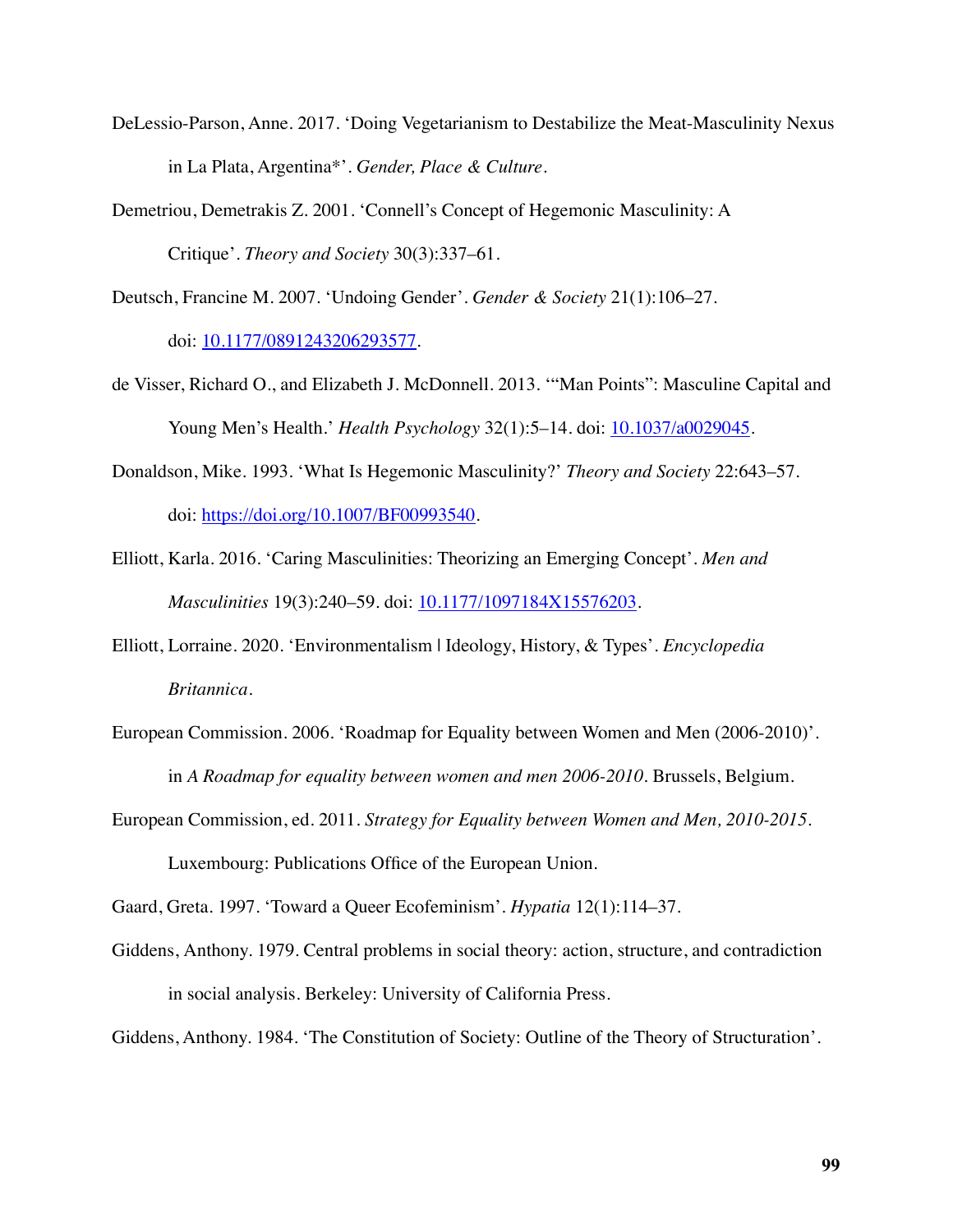Gonda, Noémi. 2017. 'Rural Masculinities in Tension: Barriers to Climate Change Adaptation in Nicaragua'. Pp. 69–76 in *Men and Nature: Hegemonic Masculinities and Environmental Change*, edited by S. MacGregor and N. Seymore. Rachel Carson Center.

Halberstam, Judith. 1998. *Female Masculinity*. Durham: Duke University Press.

Hanlon, Niall. 2012. *Masculinities, Care and Equality*. London: Palgrave Macmillan UK.

- Hanson, Susan. 2010. 'Gender and Mobility: New Approaches for Informing Sustainability'. *Gender, Place & Culture* 17(1):5–23. doi: [10.1080/09663690903498225.](https://doi.org/10.1080/09663690903498225)
- Hearn, Jeff. 2001. 'Men and Gender Equality: Resistance, Responsibilities and Reaching Out'. Örebro, Sweden.
- Hedenqvist, Robin. 2020. 'Exploring Ecological Masculinities Praxes: A Qualitative Study of Global Northern Men Who Have Participated in Pro-Feminist and Pro-Environmental Reflective Groups'. Masters Thesis in International Relations, Stockholm University, Stockholm, Sweden.
- Hill Collins, Patricia. 2008. *Black Feminist Thought: Knowledge, Consciousness, and the Politics of Empowerment*.
- Holroyd, Rachel; 2002. '"Body Work": Physical Capital, Habitus and the Field of School'. Retrieved 20 March 2021 ([http://www.leeds.ac.uk/educol/documents/00002410.htm\)](http://www.leeds.ac.uk/educol/documents/00002410.htm).
- hooks, bell. 2004. *The Will to Change: Men, Masculinity and Love*. New York: Simon and Schuster.
- Hultman, Martin. 2013. 'The Making of an Environmental Hero: A History of Ecomodern Masculinity, Fuel Cells and Arnold Schwarzenegger'. *Environmental Humanities* 2(1):79–99. doi: [10.1215/22011919-3610360](https://doi.org/10.1215/22011919-3610360).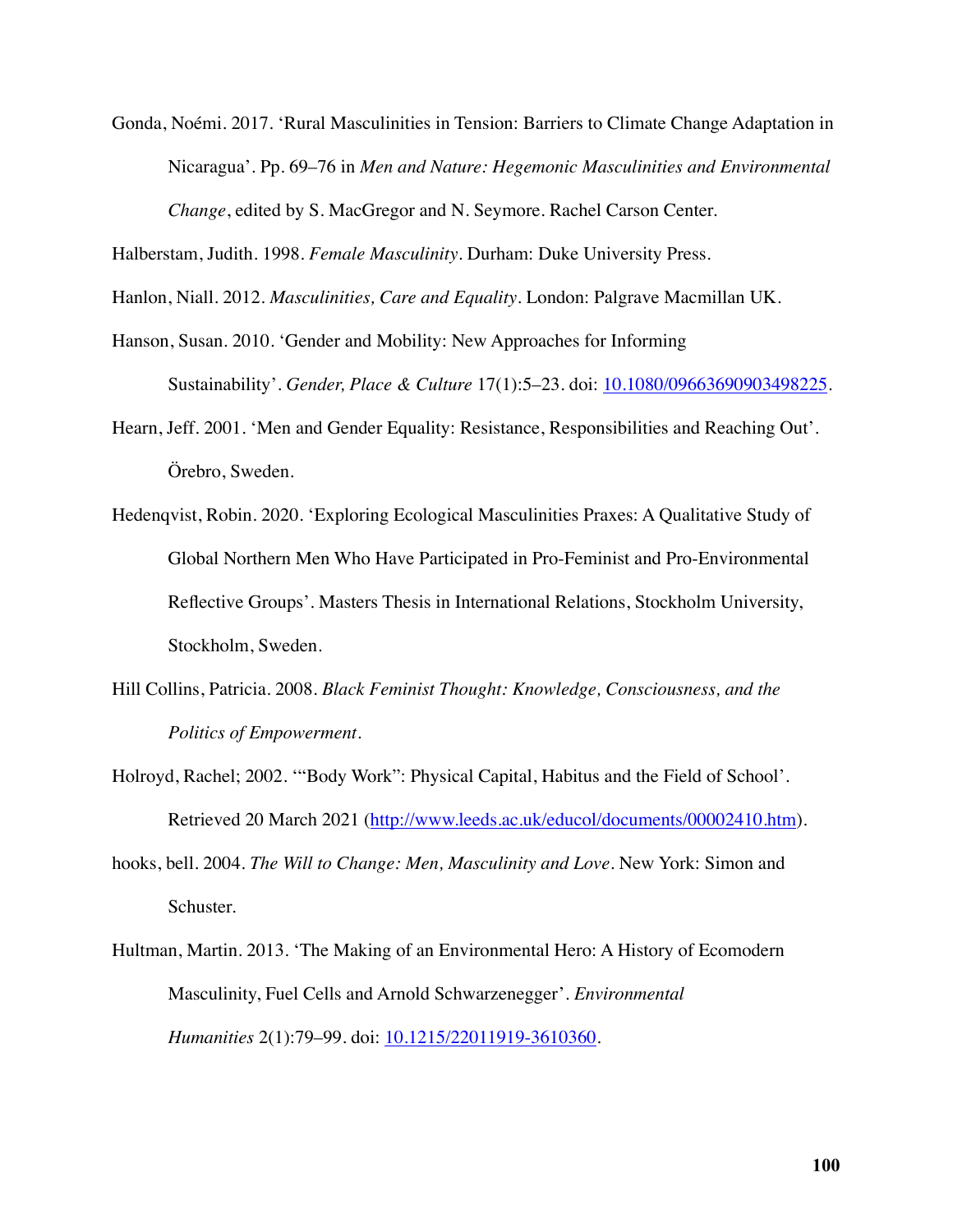Hultman, Martin. 2017. 'Exploring Industrial, Ecomodern, and Ecological Masculinities'. Pp. 239–52 in *Routledge Handbook of Gender and Environment*, edited by S. MacGregor. Abingdon, Oxon; New York, NY: Routledge, 2017. | Series: Routledge international handbooks: Routledge.

- Hultman, Martin., & Pulé, Paul. 2018. *Ecological masculinities: Theoretical foundations and practical guidance*. Routledge.
- Hunt, Elle. 2020. 'The eco gender gap: why is saving the planet seen as women's work?' *The Guardian,* February 6.
- Kelan, Elisabeth K. 2018. 'Men Doing and Undoing Gender at Work: A Review and Research Agenda'. *International Journal of Management Reviews* 20(2):544–58. doi: [https://](https://doi.org/10.1111/ijmr.12146) [doi.org/10.1111/ijmr.12146.](https://doi.org/10.1111/ijmr.12146)
- Kesebir, Selin, and Pelin Kesebir. 2017. 'A Growing Disconnection From Nature Is Evident in Cultural Products'. *Perspectives on Psychological Science* 12(2):258–69.

doi: [10.1177/1745691616662473.](https://doi.org/10.1177/1745691616662473) 

- Kimmel, Michael S. 2003. 'Globalization and Its Mal(e)Contents: The Gendered Moral and Political Economy of Terrorism'. *International Sociology* 18(3):603–20. doi: 10.1177/02685809030183008.
- Kimmel, Michael S. 2005. 'Masculinity as Homophobia: Fear, Shame, and Silence in the Construction of Gender Identity'. Pp. 25–42 in *The Gender of Desire: Essays on Male Sexuality*. State University of New York Press.
- Kimmel, Michael S. 2008. 'Human Beings: An Engendered Species'. Pp. 1–16 in *The Gendered Society*. New York, NY: Oxford University Press.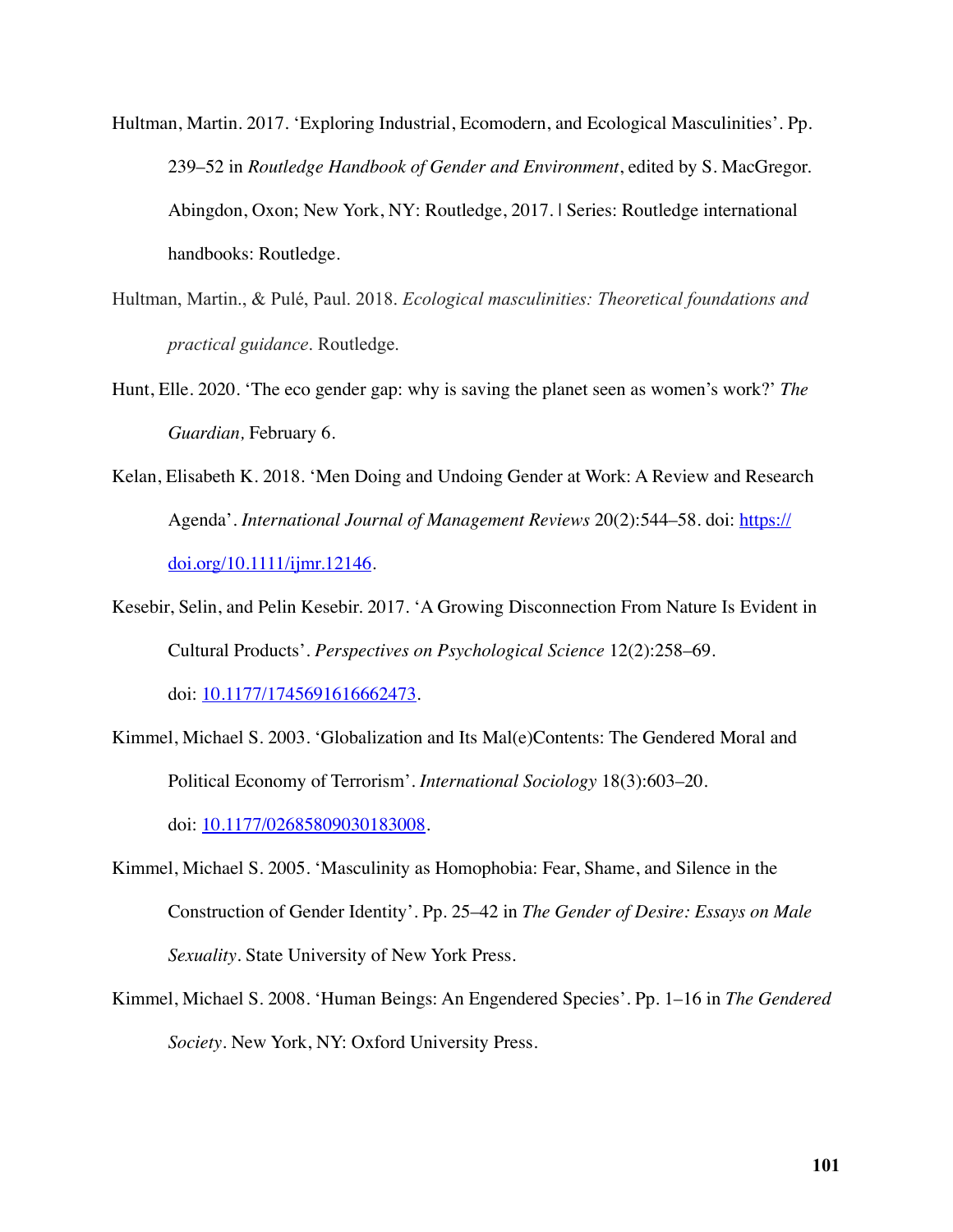- Kimmel, Michael S., and Michael Kaufman. 1993. 'The New Men's Movement: Retreat and Regression with America's Weekend Warriors'. *Feminist Issues* 13(2):3–21. doi: [10.1007/](https://doi.org/10.1007/BF02685732) [BF02685732.](https://doi.org/10.1007/BF02685732)
- Kimmerer, Robin Wall. 2013. *Braiding Sweetgrass*. First edition. Minneapolis, Minnesota: Milkweed Editions.
- Kim-Puri. 2005. 'Conceptualizing Gender-Sexuality-State-Nation: An Introduction'. *Gender and Society* 19(2):137–59.
- Kivel, Paul. 2007. 'The Act-like-a-Man Box'. Pp. 115–48 in *Men's Lives*, edited by M. S. Kimmel and M. Messner. Boston: Pearsons.
- Kostas, Marios. 2018. 'Snow White in Hellenic Primary Classrooms: Children's Responses to Non-Traditional Gender Discourses'. *Gender and Education* 30(4):530–48. doi: [10.1080/09540253.2016.1237619](https://doi.org/10.1080/09540253.2016.1237619).
- Lorber, Judith. 1993. 'Believing Is Seeing: Biology as Ideology'. *Gender and Society* 7(4):568– 81.
- Lupton, Ben. 2000. 'Maintaining Masculinity: Men Who Do "Women's Work"'. *British Journal of Management* 11(Special Issue):16.
- MacGregor, Sherilyn. 2009. 'A Stranger Silence Still: The Need for Feminist Social Research on Climate Change'. *The Sociological Review* 57, 124–40. doi: **[10.1111/](https://doi.org/10.1111/j.1467-954X.2010.01889.x)**

[j.1467-954X.2010.01889.x.](https://doi.org/10.1111/j.1467-954X.2010.01889.x) 

- MacGregor, Sherilyn, and Nicole Seymore. 2017. 'Introduction'. Pp. 9–13 in *Men and Nature: Hegemonic Masculinities and Environmental Change*.
- Mackenzie, Noella, and Sally Knipe. 2006. 'Research Dilemmas: Paradigms, Methods and Methodology'. *Issues in Educational Research* 16(2):1–13.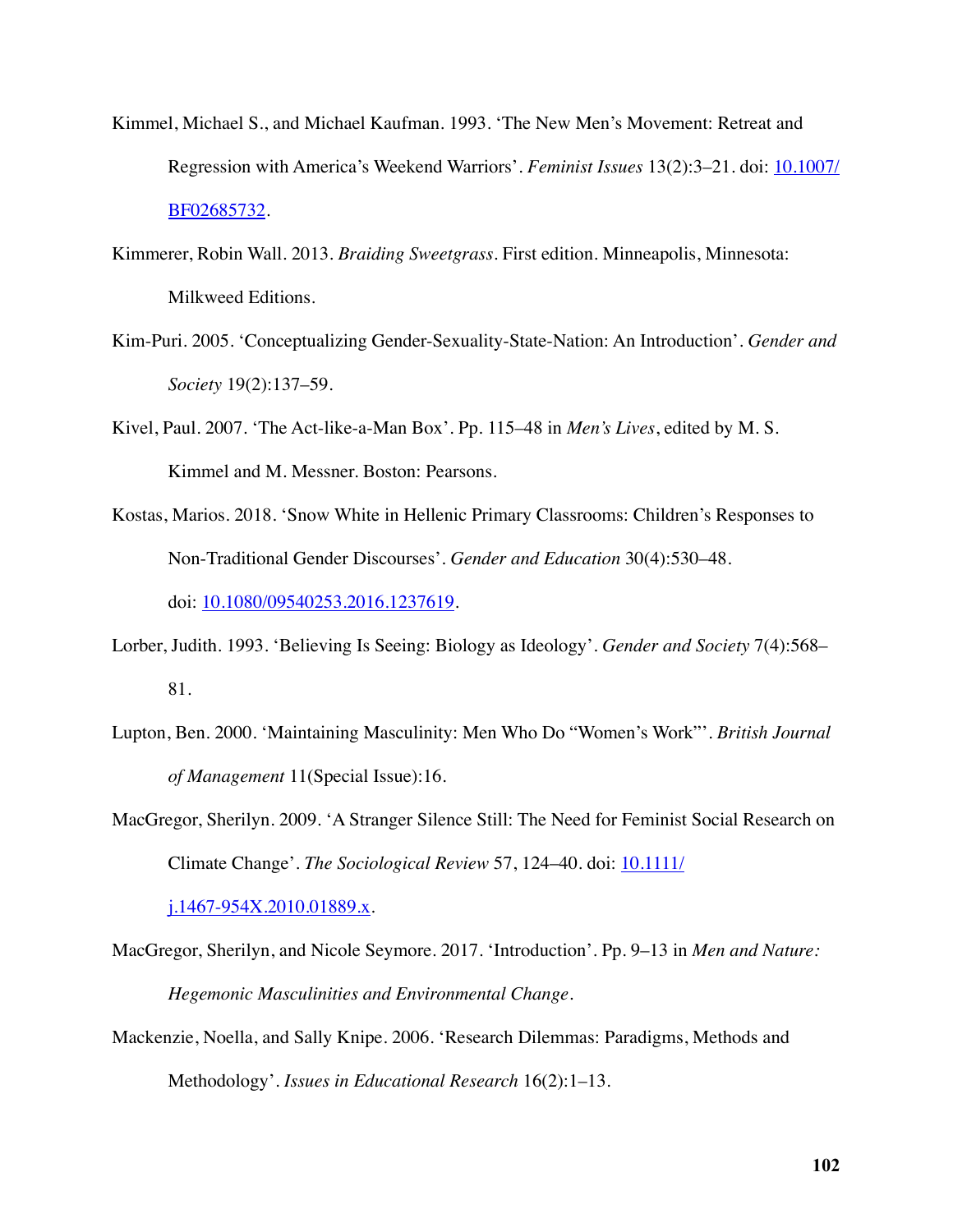- Martino, Wayne. 1995. 'Deconstructing Masculinity in the English Classroom: A Site for Reconstituting Gendered Subjectivity'. *Gender and Education* 7(2):205–20. doi: [10.1080/09540259550039121](https://doi.org/10.1080/09540259550039121).
- Mason, Katherine. 2013. 'Social Stratification and the Body: Gender, Race, and Class.' *Sociology Compass* 7(8):686–98.
- McCright, Aaron M., and Riley E. Dunlap. 2011. 'Cool Dudes: The Denial of Climate Change among Conservative White Males in the United States'. *Global Environmental Change* 21(4):1163–72. doi: [10.1016/j.gloenvcha.2011.06.003](https://doi.org/10.1016/j.gloenvcha.2011.06.003).
- McDonald, James. 2013. 'Conforming to and Resisting Dominant Gender Norms: How Male and Female Nursing Students Do and Undo Gender'. *Gender, Work & Organization* 20(5):561–79. doi: [https://doi.org/10.1111/j.1468-0432.2012.00604.x.](https://doi.org/10.1111/j.1468-0432.2012.00604.x)
- Mcnamara, Brittany. 2019. 'Harry Styles Is Very Ready for Gender Norms To Fade Away'. *British Vogue*, December 5.
- McNay, Lois. 2013. *Gender and Agency: Reconfiguring the Subject in Feminist and Social Theory*. John Wiley & Sons.
- Mellor, Mary. 2000. 'Feminism and Environmental Ethics: A Materialist Perspective'. *Ethics and the Environment* 5(1):107–23.

Merchant, Carolyn. 1980. *The Death of Nature*. Harper Collins.

- Messerschmidt, James W. 2009. '"Doing Gender": The Impact and Future of a Salient Sociological Concept'. *Gender & Society* 23(1):85–88. doi: [10.1177/0891243208326253.](https://doi.org/10.1177/0891243208326253)  Miles, Kathryn. 2018. 'Ecofeminism'. *Encyclopedia Britannica*.
- Moore, Rob. 2012. 'Capital'. Pp. 98–113 in *Pierre Bourdieu: Key Concepts*. Acumen Publishing.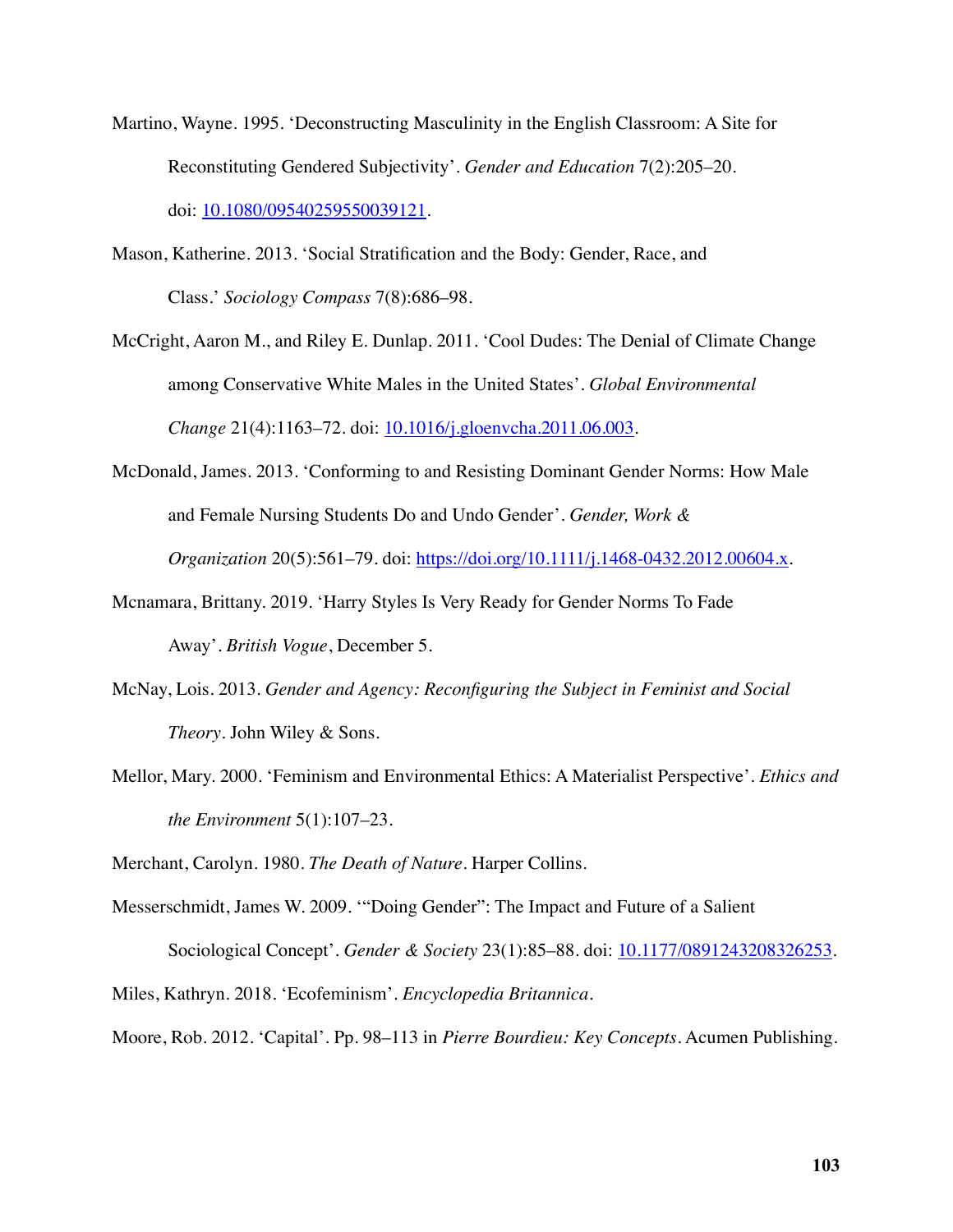- Noy, Chaim. 2008. 'Sampling Knowledge: The Hermeneutics of Snowball Sampling in Qualitative Research'. *International Journal of Social Research Methodology* 11(4):327– 44. doi: [10.1080/13645570701401305](https://doi.org/10.1080/13645570701401305).
- Ouzgane, Lahoucine, and Daniel Coleman. 1998. 'Jouvert: Issue 1, Volume 2-- Introduction'. *Jouvert: A Journal of Postcolonial Studies* 2.
- Pease, Bob. 2012. 'The Politics of Gendered Emotions: Disrupting Men's Emotional Investment in Privilege'. *Australian Journal of Social Issues* 47(1):125–42. doi: [https://doi.org/](https://doi.org/10.1002/j.1839-4655.2012.tb00238.x) [10.1002/j.1839-4655.2012.tb00238.x.](https://doi.org/10.1002/j.1839-4655.2012.tb00238.x)
- Pease, Bob. 2019. 'Recreating Men's Relationship with Nature: Toward a Profeminist Environmentalism'. *Men and Masculinities* 22(1):113–23. doi: [10.1177/1097184X18805566](https://doi.org/10.1177/1097184X18805566).

PESA. 2018. *Petroleum Equipment & Services Association 2018 Gender Diversity Study*.

Pitt, Susan L., and Christopher A. Fox. 2012. 'Performative Masculinity: A New Theory on Masculinity'. Pp. 37–46 in *Masculinity/Femininity: Re-Framing a Fragmented Debate*. Leiden, The Netherlands: Brill.

Plumwood, Val. 2003. *Feminism and the Mastery of Nature*. London: Routledge.

- Pruitt, Allison-Scott. 2018. 'Redoing Gender: How Women in the Funeral Industry Use Essentialism for Equality'. *Gender, Work & Organization* 25(2):144–58. doi: [https://](https://doi.org/10.1111/gwao.12203) [doi.org/10.1111/gwao.12203](https://doi.org/10.1111/gwao.12203).
- Pulé, Paul M. 2007. 'Ecology and Environmental Studies'. Pp. 157–62 in *International Encyclopedia of Men and Masculinities*, edited by M. Flood, J. K. Gardiner, B. Pease, and K. Pringle. Routledge.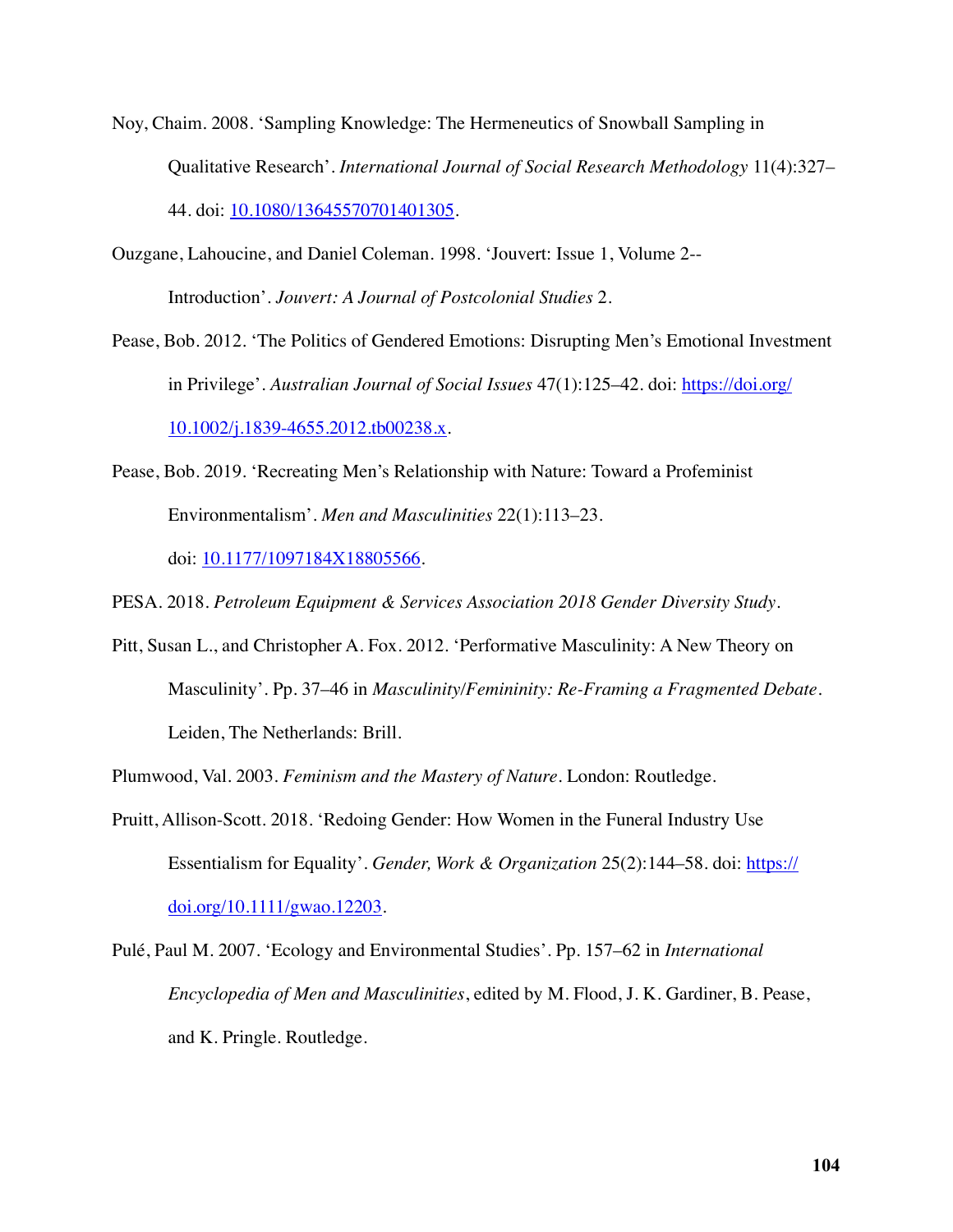Pulé, Paul M. 2013. 'A Declaration of Caring: Towards Ecological Masculinism*'.* Doctoral Dissertation, Murdoch University, Perth, Australia. <https://core.ac.uk/display/11243573>

Raworth, Kate. 2014. 'Must the Anthropocene Be a Manthropocene?' *The Guardian*, October 20.

- Risman, Barbara J. 2004. 'Gender As a Social Structure: Theory Wrestling with Activism'. *Gender & Society* 18(4):429–50. doi: [10.1177/0891243204265349.](https://doi.org/10.1177/0891243204265349)
- Risman, Barbara J. 2009. 'From Doing To Undoing: Gender as We Know It'. *Gender & Society* 23(1):81–84. doi: [10.1177/0891243208326874.](https://doi.org/10.1177/0891243208326874)
- Rome, A. 2006. '"Political Hermaphrodites": Gender and Environmental Reform in Progressive America'. *Environmental History* 11(3):440–63. doi: [10.1093/envhis/11.3.440](https://doi.org/10.1093/envhis/11.3.440).
- Scambor, Elli, Katarzyna Wojnicka, and Nadja Bergmann. 2013. *The Role of Men in Gender Equality—European Strategies & Insights*. Luxembourg:Publications Office of the European Union: European Commission.
- Seidman, Irving. 2006. *Interviewing as Qualitative Research: A Guide for Researchers in Education and the Social Sciences*. 3rd ed. New York: Teachers College Press.
- Shiller, Robert J. 2020. *Narrative Economics: How Stories Go Viral and Drive Major Economic Events*. Princeton: Princeton University Press.
- Shilling, Chris. 1991. 'EDUCATING THE BODY: PHYSICAL CAPITAL AND THE PRODUCTION OF SOCIAL INEQUALITIES'. *Sociology* 25(4):653–72.
- Shilling, Chris. 1993. *The Body and Social Theory*. London; Newbury Park, Calif: Sage Publications.
- Stets, Jan E., and Peter J. Burke. 2000. 'Identity Theory and Social Identity Theory'. *Social Psychology Quarterly* 63(3):224–37. doi: [10.2307/2695870.](https://doi.org/10.2307/2695870)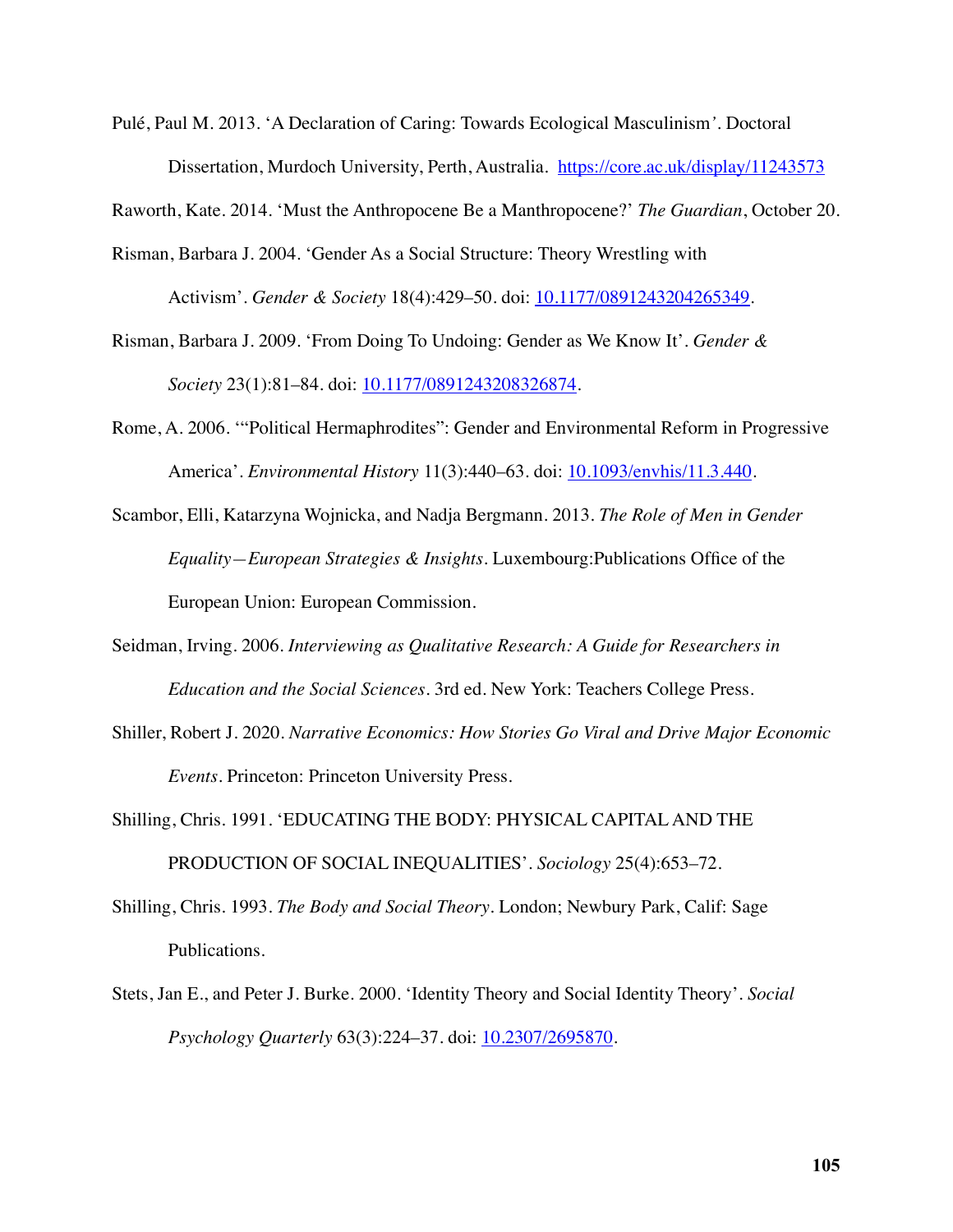- Stets, Jan E., and Peter J. Burke. 2014. 'The Development of Identity Theory'. *Advances in Group Processes* 31:57–97.
- Stoddart, Mark C. J., and D. B. Tindall. 2011. 'Ecofeminism, Hegemonic Masculinity, and Environmental Movement Participation in British Columbia, Canada, 1998–2007: "Women Always Clean up the Mess"'. *Sociological Spectrum* 31(3):342–68. doi: 10.1080/02732173.2011.557065.
- Swim, Janet K., Ashley J. Gillis, and Kaitlynn J. Hamaty. 2020. 'Gender Bending and Gender Conformity: The Social Consequences of Engaging in Feminine and Masculine Pro-Environmental Behaviors'. *Sex Roles* 82(5–6):363–85. doi: [10.1007/](https://doi.org/10.1007/s11199-019-01061-9)

s<sub>11199</sub>-019-01061-9.

- Swim, Janet K., Theresa K. Vescio, Julia L. Dahl, and Stephanie J. Zawadzki. 2018. 'Gendered Discourse about Climate Change Policies'. *Global Environmental Change* 48:216–25. doi: [10.1016/j.gloenvcha.2017.12.005.](https://doi.org/10.1016/j.gloenvcha.2017.12.005)
- Taylor, Steven J., Robert Bogdan, and Marjorie L. DeVault. 2016. *Introduction to Qualitative Research Methods: A Guidebook and Resource*. 4th edition. Hoboken, New Jersey: Wiley.
- Twine, Richard. 1997. 'Masculinity, Nature, Ecofeminism'. Retrieved ([http://richardtwine.com/](http://richardtwine.com/ecofem/masc.pdf) [ecofem/masc.pdf](http://richardtwine.com/ecofem/masc.pdf)).
- Warren, Karen J. 2015. 'Feminist Environmental Philosophy' edited by E. Zalta N. *The Stanford Encyclopedia of Philosophy*.
- West, Candace, and Don H. Zimmerman. 1987. 'Doing Gender'. *Gender and Society* 1(2):125– 51.